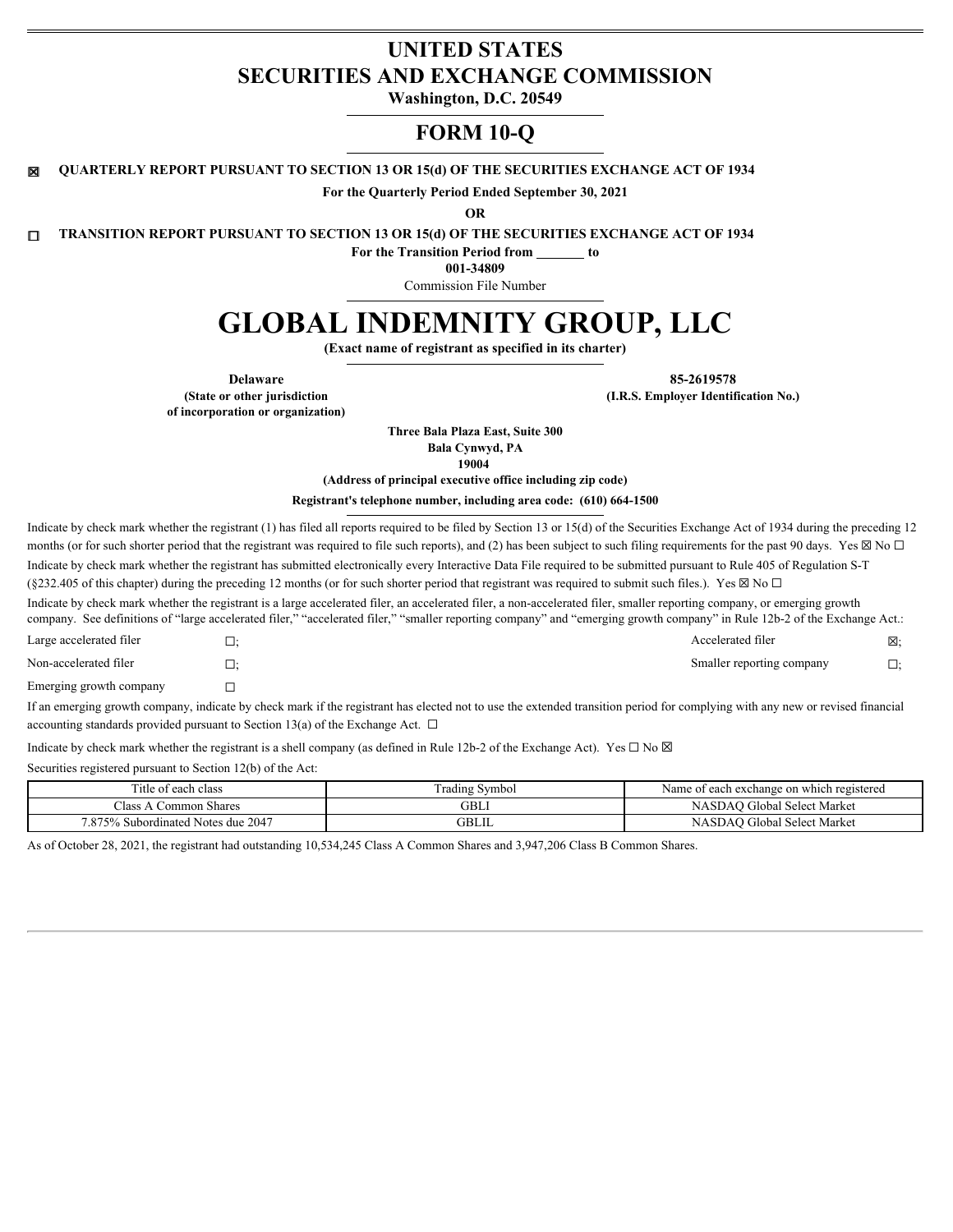## **TABLE OF CONTENTS**

|                  | <b>PART I - FINANCIAL INFORMATION</b>                                                                                                                                 | Page |
|------------------|-----------------------------------------------------------------------------------------------------------------------------------------------------------------------|------|
| Item 1.          | <b>Financial Statements:</b>                                                                                                                                          | 3    |
|                  | <b>Consolidated Balance Sheets</b><br>As of September 30, 2021 (Unaudited) and December 31, 2020                                                                      | 3    |
|                  | <b>Consolidated Statements of Operations</b><br>Quarters and Nine Months Ended September 30, 2021 (Unaudited) and September 30, 2020 (Unaudited)                      | 4    |
|                  | <b>Consolidated Statements of Comprehensive Income (Loss)</b><br>Ouarters and Nine Months Ended September 30, 2021 (Unaudited) and September 30, 2020 (Unaudited)     | 5    |
|                  | <b>Consolidated Statements of Changes in Shareholders' Equity</b><br>Quarters and Nine Months Ended September 30, 2021 (Unaudited) and September 30, 2020 (Unaudited) | 6    |
|                  | <b>Consolidated Statements of Cash Flows</b><br>Nine Months Ended September 30, 2021 (Unaudited) and September 30, 2020 (Unaudited)                                   | 7    |
|                  | <b>Notes to Consolidated Financial Statements (Unaudited)</b>                                                                                                         | 8    |
| Item 2.          | Management's Discussion and Analysis of Financial Condition and Results of Operations                                                                                 | 44   |
| Item 3.          | Quantitative and Qualitative Disclosures about Market Risk                                                                                                            | 68   |
| Item 4.          | <b>Controls and Procedures</b>                                                                                                                                        | 68   |
|                  | <b>PART II - OTHER INFORMATION</b>                                                                                                                                    |      |
| Item 1.          | <b>Legal Proceedings</b>                                                                                                                                              | 70   |
| Item 1A.         | <b>Risk Factors</b>                                                                                                                                                   | 70   |
| Item 2.          | Unregistered Sales of Equity Securities and Use of Proceeds                                                                                                           | 70   |
| Item 3.          | <b>Defaults Upon Senior Securities</b>                                                                                                                                | 70   |
| Item 4.          | <b>Mine Safety Disclosures</b>                                                                                                                                        | 70   |
| Item 5.          | <b>Other Information</b>                                                                                                                                              | 70   |
| Item 6.          | <b>Exhibits</b>                                                                                                                                                       | 71   |
| <b>Signature</b> |                                                                                                                                                                       | 72   |
|                  |                                                                                                                                                                       |      |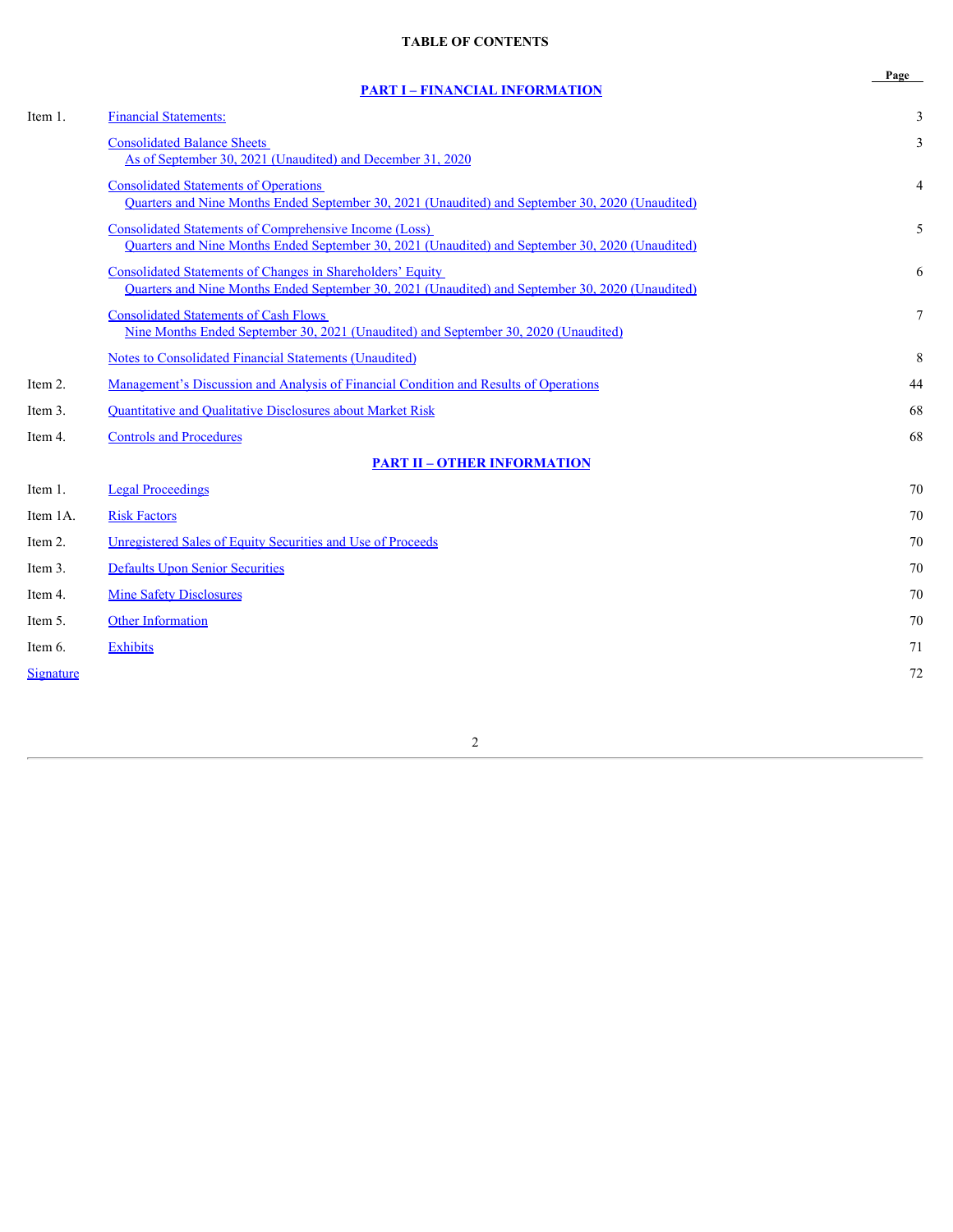## **PART I – FINANCIAL INFORMATION**

## **GLOBAL INDEMNITY GROUP, LLC**

## **Consolidated Balance Sheets**

(In thousands, except share amounts)

<span id="page-2-2"></span><span id="page-2-1"></span><span id="page-2-0"></span>

|                                                                                                                                                                                              |               | (Unaudited)<br>September 30, 2021 |    | <b>December 31, 2020</b>        |  |  |
|----------------------------------------------------------------------------------------------------------------------------------------------------------------------------------------------|---------------|-----------------------------------|----|---------------------------------|--|--|
| <b>ASSETS</b>                                                                                                                                                                                |               |                                   |    |                                 |  |  |
| <b>Fixed maturities:</b>                                                                                                                                                                     |               |                                   |    |                                 |  |  |
| Available for sale, at fair value (amortized cost: \$1,181,112 and \$1,149,009; net of allowance for expected credit losses of<br>\$0 at September 30, 2021 and December 31, 2020)           | $\mathcal{S}$ | 1.199.969                         |    | 1,191,186                       |  |  |
| Equity securities, at fair value                                                                                                                                                             |               | 90,294                            |    | 98,990                          |  |  |
| Other invested assets                                                                                                                                                                        |               | 155,346                           |    | 97.018                          |  |  |
| Total investments                                                                                                                                                                            |               | 1,445,609                         |    | 1,387,194                       |  |  |
| Cash and cash equivalents                                                                                                                                                                    |               | 40,578                            |    | 67,359                          |  |  |
| Premium receivables, net of allowance for expected credit losses of \$3,090 at September 30, 2021 and \$2,900 at December 31,<br>2020                                                        |               | 126,170                           |    | 109,431                         |  |  |
| Reinsurance receivables, net of allowance for expected credit losses of \$8,992 at September 30, 2021 and December 31, 2020                                                                  |               | 92,898                            |    | 88,708                          |  |  |
| Funds held by ceding insurers                                                                                                                                                                |               | 31,334                            |    | 45,480                          |  |  |
| Deferred federal income taxes                                                                                                                                                                |               | 39,852                            |    | 34,265                          |  |  |
| Deferred acquisition costs                                                                                                                                                                   |               | 70,269                            |    | 65,195                          |  |  |
| Intangible assets                                                                                                                                                                            |               | 20,565                            |    | 20,962                          |  |  |
| Goodwill                                                                                                                                                                                     |               | 6,521                             |    | 6,521                           |  |  |
| Prepaid reinsurance premiums                                                                                                                                                                 |               | 14,431                            |    | 12,881                          |  |  |
| Receivable for securities sold                                                                                                                                                               |               | 86                                |    | $\overline{\phantom{a}}$        |  |  |
| Lease right of use assets                                                                                                                                                                    |               | 19,963                            |    | 21.077                          |  |  |
| Other assets                                                                                                                                                                                 |               | 42.345                            |    | 45.835                          |  |  |
| Total assets                                                                                                                                                                                 |               | 1,950,621                         |    | 1,904,908                       |  |  |
|                                                                                                                                                                                              |               |                                   |    |                                 |  |  |
|                                                                                                                                                                                              |               |                                   |    |                                 |  |  |
| <b>LIABILITIES AND SHAREHOLDERS' EQUITY</b>                                                                                                                                                  |               |                                   |    |                                 |  |  |
| <b>Liabilities:</b>                                                                                                                                                                          | $\mathbf S$   | 731.765                           |    |                                 |  |  |
| Unpaid losses and loss adjustment expenses                                                                                                                                                   |               | 313,007                           | -S | 662,811<br>291,495              |  |  |
| Unearned premiums                                                                                                                                                                            |               |                                   |    |                                 |  |  |
| Ceded balances payable                                                                                                                                                                       |               | 9,411                             |    | 8,943<br>4,667                  |  |  |
| Payable for securities purchased                                                                                                                                                             |               |                                   |    |                                 |  |  |
| Contingent commissions                                                                                                                                                                       |               | 8,206                             |    | 10,832                          |  |  |
| Debt                                                                                                                                                                                         |               | 126,394                           |    | 126,288                         |  |  |
| Lease liabilities                                                                                                                                                                            |               | 21,700                            |    | 22,950                          |  |  |
| Other liabilities                                                                                                                                                                            |               | 44,952                            |    | 58,598                          |  |  |
| Total liabilities                                                                                                                                                                            |               | 1,255,435                         |    | 1,186,584                       |  |  |
| Commitments and contingencies (Note 12)                                                                                                                                                      |               |                                   |    |                                 |  |  |
|                                                                                                                                                                                              |               |                                   |    |                                 |  |  |
| Shareholders' equity:                                                                                                                                                                        |               |                                   |    |                                 |  |  |
| Series A cumulative fixed rate preferred shares, \$1,000 par value; 100,000,000 shares authorized, shares issued and outstanding:                                                            |               |                                   |    |                                 |  |  |
| 4,000 and 4,000 shares, respectively, liquidation preference: \$1,000 per share and \$1,000 per share, respectively                                                                          |               | 4,000                             |    | 4.000                           |  |  |
| Common shares: no par value; 900,000,000 common shares authorized; class A common shares issued: 10,551,338 and                                                                              |               |                                   |    |                                 |  |  |
| 10,263,722 respectively; class A common shares outstanding: 10,534,245, and 10,263,722, respectively; class B common shares<br>issued and outstanding: 3,947,206 and 4,133,366, respectively |               |                                   |    |                                 |  |  |
| Additional paid-in capital                                                                                                                                                                   |               | 448,776                           |    | 445,051                         |  |  |
| Accumulated other comprehensive income, net of tax                                                                                                                                           |               | 15,036                            |    | 34,308                          |  |  |
| Retained earnings                                                                                                                                                                            |               | 227,853                           |    | 234,965                         |  |  |
| Class A common shares in treasury, at cost: 17,093 and 0 shares, respectively                                                                                                                |               | (479)                             |    | $\overbrace{\phantom{1232211}}$ |  |  |
| Total shareholders' equity                                                                                                                                                                   |               | 695,186                           |    | 718,324                         |  |  |
| Total liabilities and shareholders' equity                                                                                                                                                   |               | 1,950,621                         |    | 1.904.908                       |  |  |
|                                                                                                                                                                                              |               |                                   |    |                                 |  |  |

See accompanying notes to consolidated financial statements.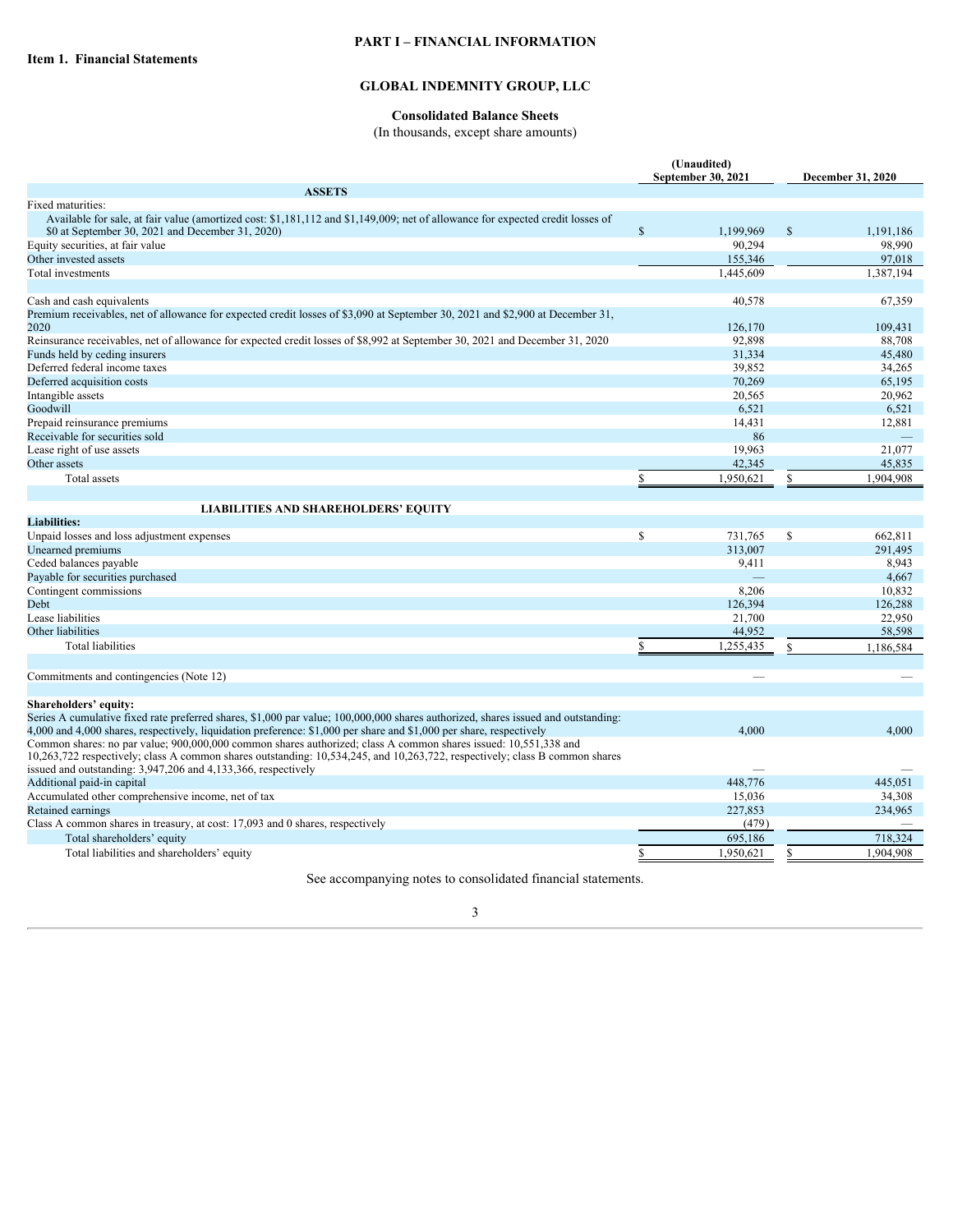## **Consolidated Statements of Operations**

(In thousands, except shares and per share data)

<span id="page-3-0"></span>

|                                                        | (Unaudited)<br>Quarters Ended September 30, |               |               |               | (Unaudited)<br>Nine Months Ended September 30, |               |            |  |  |
|--------------------------------------------------------|---------------------------------------------|---------------|---------------|---------------|------------------------------------------------|---------------|------------|--|--|
|                                                        | 2021                                        |               | 2020          |               | 2021                                           |               | 2020       |  |  |
| <b>Revenues:</b><br>S.                                 | 174,303                                     | <sup>\$</sup> | 143,749       | $\mathbf{s}$  | 513,097                                        | -S            | 464,022    |  |  |
| Gross written premiums                                 |                                             |               |               |               |                                                |               |            |  |  |
| Net written premiums                                   | 162,299                                     | -S            | 130,611       | - \$          | 470,635                                        | <sup>S</sup>  | 416,987    |  |  |
|                                                        |                                             |               |               |               |                                                |               |            |  |  |
| Net earned premiums<br>$\mathbb{S}$                    | 157,565                                     | <sup>\$</sup> | 140,302 \$    |               | 450,673                                        | <sup>S</sup>  | 426,617    |  |  |
| Net investment income                                  | 9,344                                       |               | 11,746        |               | 29,813                                         |               | 19,516     |  |  |
| Net realized investment gains (losses)                 | (310)                                       |               | 7,323         |               | 7,342                                          |               | (22, 332)  |  |  |
| Other income                                           | 389                                         |               | 542           |               | 1,287                                          |               | 1,473      |  |  |
| Total revenues                                         | 166,988                                     |               | 159,913       |               | 489,115                                        |               | 425,274    |  |  |
|                                                        |                                             |               |               |               |                                                |               |            |  |  |
| <b>Losses and Expenses:</b>                            |                                             |               |               |               |                                                |               |            |  |  |
| Net losses and loss adjustment expenses                | 109,195                                     |               | 97,148        |               | 290,916                                        |               | 242,092    |  |  |
| Acquisition costs and other underwriting expenses      | 59,282                                      |               | 53,268        |               | 171,259                                        |               | 163,258    |  |  |
| Corporate and other operating expenses                 | 5,387                                       |               | 21,196        |               | 15,992                                         |               | 34,037     |  |  |
| Interest expense                                       | 2,596                                       |               | 3,620         |               | 7,887                                          |               | 13,197     |  |  |
| Loss on extinguishment of debt                         |                                             |               | 3,060         |               | $\hspace{0.1mm}-\hspace{0.1mm}$                |               | 3,060      |  |  |
| Income (loss) before income taxes                      | (9, 472)                                    |               | (18, 379)     |               | 3,061                                          |               | (30, 370)  |  |  |
| Income tax benefit                                     | (1,759)                                     |               | (3,209)       |               | (1,118)                                        |               | (8,173)    |  |  |
| \$<br>Net income (loss)                                | $(7,713)$ \$                                |               | $(15,170)$ \$ |               | 4,179                                          | <sup>\$</sup> | (22, 197)  |  |  |
| Less: preferred stock distributions                    | 110                                         |               | 42            |               | 330                                            |               | 42         |  |  |
| Net income (loss) available to common shareholders     | (7,823)                                     | <sup>\$</sup> | $(15,212)$ \$ |               | 3,849                                          | \$            | (22, 239)  |  |  |
|                                                        |                                             |               |               |               |                                                |               |            |  |  |
| Per share data:                                        |                                             |               |               |               |                                                |               |            |  |  |
| Net income (loss) available to common shareholders (1) |                                             |               |               |               |                                                |               |            |  |  |
| <b>Basic</b>                                           | $(0.54)$ \$                                 |               | $(1.06)$ \$   |               | 0.27                                           | -S            | (1.56)     |  |  |
| Diluted                                                | $(0.54)$ \$                                 |               | $(1.06)$ \$   |               | 0.26                                           | $\mathbb{S}$  | (1.56)     |  |  |
| Weighted-average number of shares outstanding          |                                             |               |               |               |                                                |               |            |  |  |
| Basic                                                  | 14,445,434                                  |               | 14,304,426    |               | 14,413,006                                     |               | 14,276,594 |  |  |
| Diluted                                                | 14,445,434                                  |               | 14,304,426    |               | 14,650,599                                     |               | 14,276,594 |  |  |
| Cash dividends/distributions declared per common share | 0.25                                        | $\mathbb{S}$  | 0.25          | $\mathcal{S}$ | 0.75                                           | <sup>\$</sup> | 0.75       |  |  |

**(1)** For the quarter ended September 30, 2021 and quarter and nine months ended September 30, 2020, weighted average shares outstanding – basic was used to calculate diluted earnings per share due to a net loss for the period.

See accompanying notes to consolidated financial statements.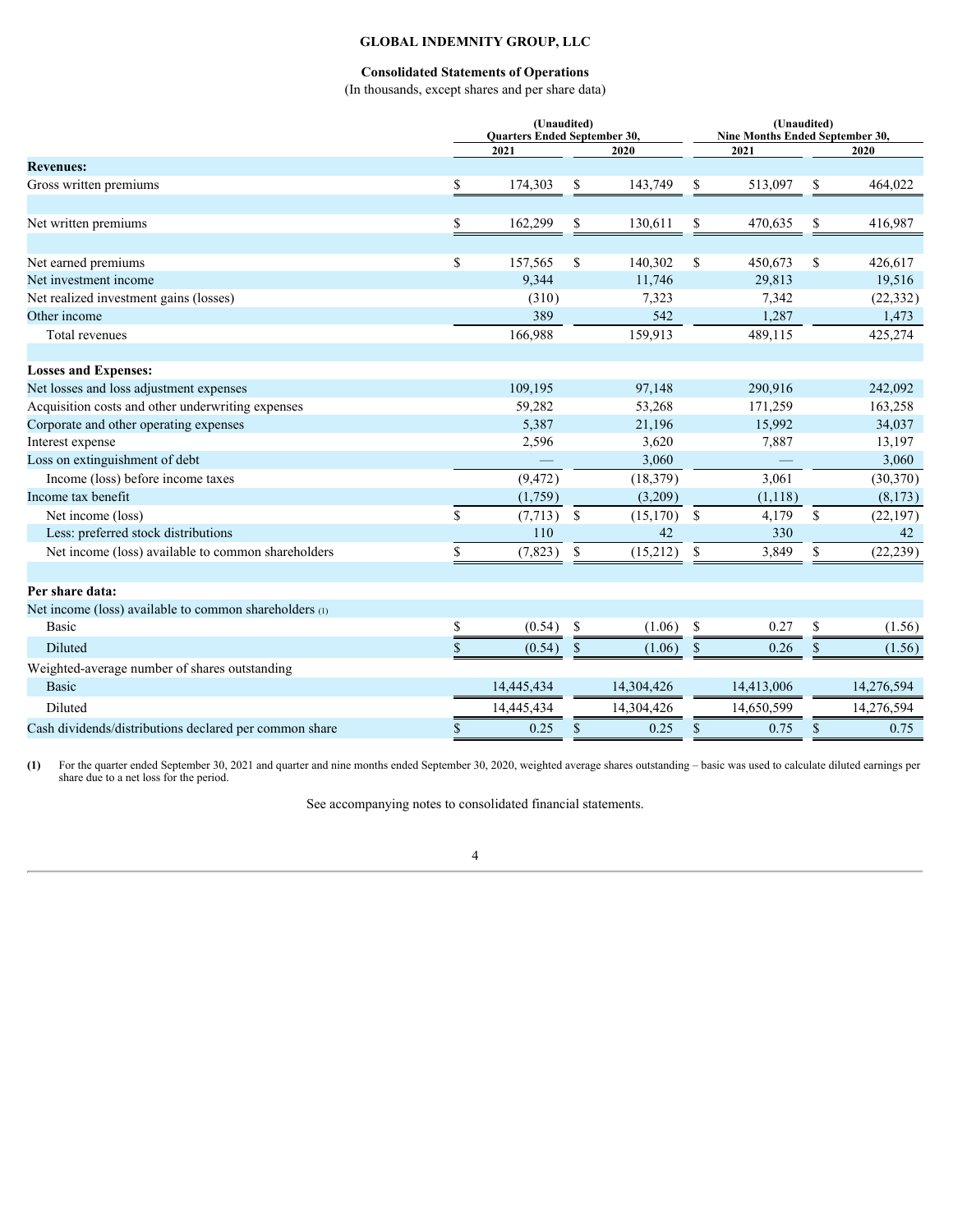## **Consolidated Statements of Comprehensive Income (Loss)**

(In thousands)

<span id="page-4-0"></span>

|                                                                       | (Unaudited)<br><b>Ouarters Ended September 30,</b> |      |                |  | (Unaudited)<br>Nine Months Ended September 30, |      |           |  |
|-----------------------------------------------------------------------|----------------------------------------------------|------|----------------|--|------------------------------------------------|------|-----------|--|
|                                                                       | 2021                                               | 2020 |                |  | 2021                                           | 2020 |           |  |
| Net income (loss)                                                     | (7,713)                                            |      | (15,170)       |  | 4,179                                          |      | (22, 197) |  |
|                                                                       |                                                    |      |                |  |                                                |      |           |  |
| Other comprehensive income (loss), net of tax:                        |                                                    |      |                |  |                                                |      |           |  |
| Unrealized holding gains (losses)                                     | (2,636)                                            |      | (448)          |  | (18, 337)                                      |      | 30,748    |  |
| Reclassification adjustment for (gains) included in net income (loss) | (1,132)                                            |      | (2,104)        |  | (611)                                          |      | (13,205)  |  |
| Unrealized foreign currency translation gains (losses)                | (164)                                              |      | 579            |  | (324)                                          |      | 568       |  |
| Other comprehensive income (loss), net of tax                         | (3,932)                                            |      | (1,973)        |  | (19,272)                                       |      | 18,111    |  |
|                                                                       |                                                    |      |                |  |                                                |      |           |  |
| Comprehensive income (loss), net of tax                               | $(11,645)$ \$                                      |      | $(17, 143)$ \$ |  | $(15,093)$ \$                                  |      | (4,086)   |  |
|                                                                       |                                                    |      |                |  |                                                |      |           |  |

See accompanying notes to consolidated financial statements.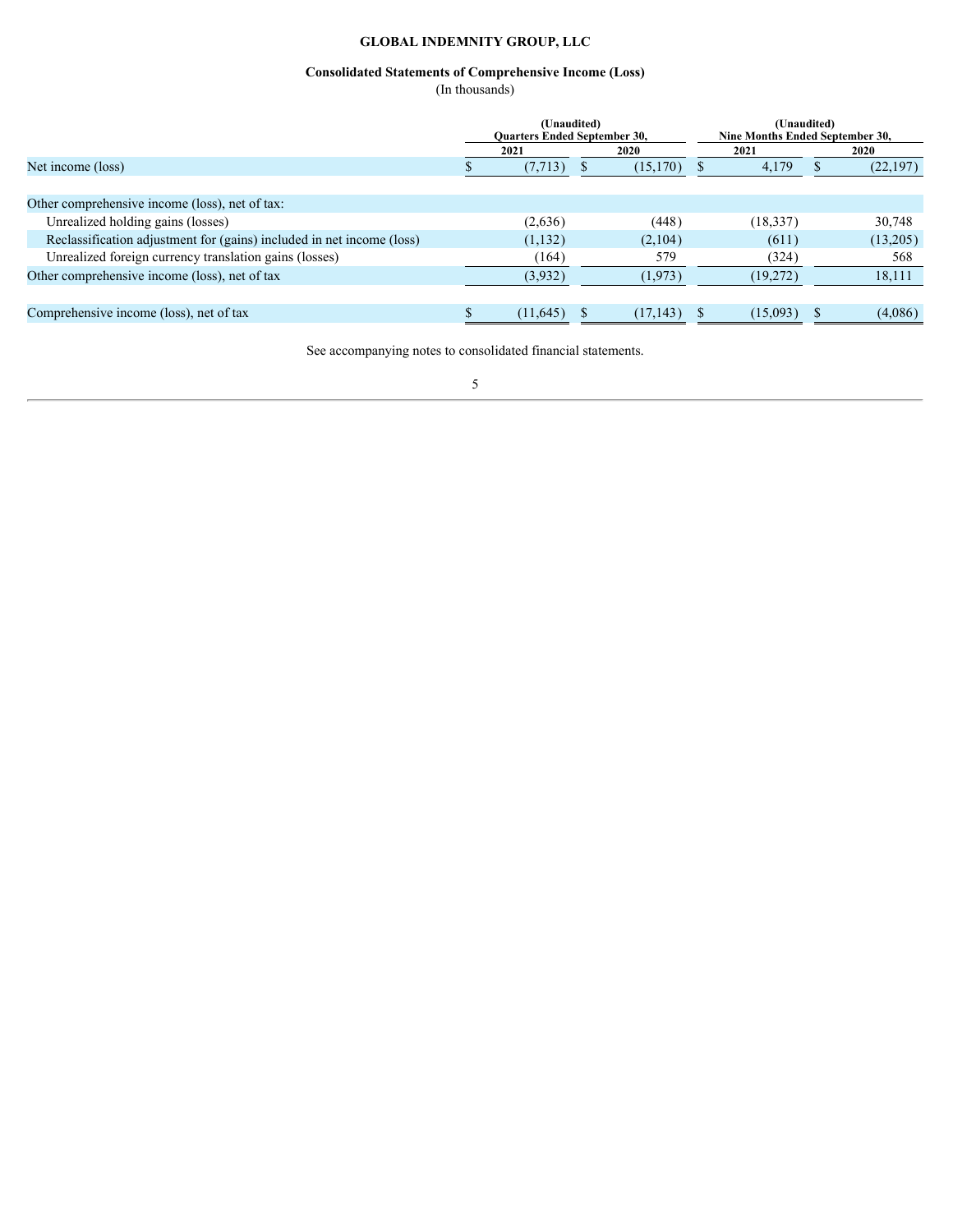#### **Consolidated Statements of Changes in Shareholders' Equity**

(In thousands, except share amounts)

<span id="page-5-0"></span>

|                                                                                           |               | (Unaudited)<br>Quarters Ended September 30, |                    |                                | (Unaudited)<br>Nine Months Ended September 30, |                                 |  |  |  |  |  |
|-------------------------------------------------------------------------------------------|---------------|---------------------------------------------|--------------------|--------------------------------|------------------------------------------------|---------------------------------|--|--|--|--|--|
|                                                                                           |               | 2021                                        | 2020               |                                | 2021                                           | 2020                            |  |  |  |  |  |
| <b>Number of Series A Cumulative Fixed Rate Preferred Shares</b>                          |               |                                             |                    |                                |                                                |                                 |  |  |  |  |  |
| Number at beginning of period                                                             |               | 4,000                                       |                    | $\overline{\phantom{a}}$       | 4,000                                          | $\overline{\phantom{a}}$        |  |  |  |  |  |
| Preferred shares issued                                                                   |               |                                             |                    | 4.000                          |                                                | 4.000                           |  |  |  |  |  |
| Number at end of period                                                                   |               | 4.000                                       |                    | 4.000                          | 4,000                                          | 4.000                           |  |  |  |  |  |
| Number of class A common shares issued:                                                   |               |                                             |                    |                                |                                                |                                 |  |  |  |  |  |
| Number at beginning of period                                                             |               | 10,532,270                                  | 10,333,540         |                                | 10,263,722                                     | 10,282,277                      |  |  |  |  |  |
| Common shares issued under share incentive plans, net of forfeitures                      |               | (2,404)                                     |                    | (230)                          | 40,240                                         | (576)                           |  |  |  |  |  |
| Common shares issued to directors                                                         |               | 21,472                                      | 29,893             |                                | 61,216                                         | 81,502                          |  |  |  |  |  |
| Reduction in treasury shares due to redomestication                                       |               |                                             | (120, 500)         |                                |                                                | (120, 500)                      |  |  |  |  |  |
| Share conversion                                                                          |               |                                             |                    |                                | 186,160                                        | $\hspace{0.1mm}-\hspace{0.1mm}$ |  |  |  |  |  |
| Number at end of period                                                                   |               | 10,551,338                                  | 10,242,703         |                                | 10,551,338                                     | 10,242,703                      |  |  |  |  |  |
| Number of class B common shares issued:                                                   |               |                                             |                    |                                |                                                |                                 |  |  |  |  |  |
| Number at beginning of period                                                             |               | 3,947,206                                   | 4,133,366          |                                | 4,133,366                                      | 4,133,366                       |  |  |  |  |  |
| Share conversion                                                                          |               |                                             |                    |                                | (186, 160)                                     |                                 |  |  |  |  |  |
| Number at end of period                                                                   |               | 3,947,206                                   | 4,133,366          |                                | 3,947,206                                      | 4,133,366                       |  |  |  |  |  |
| Par value of Series A Cumulative Fixed Rate Preferred Shares                              |               |                                             |                    |                                |                                                |                                 |  |  |  |  |  |
| Balance at beginning of period                                                            | <sup>S</sup>  | 4.000                                       | $\mathbf{\hat{S}}$ | -S<br>$\overline{\phantom{m}}$ | 4,000                                          | - S<br>$\overline{\phantom{a}}$ |  |  |  |  |  |
| Preferred shares issued                                                                   |               |                                             |                    | 4,000                          |                                                | 4.000                           |  |  |  |  |  |
| Balance at end of period                                                                  |               | 4.000                                       |                    | 4.000<br>S                     | 4.000                                          | 4.000                           |  |  |  |  |  |
| Par value of class A common shares:                                                       |               |                                             |                    |                                |                                                |                                 |  |  |  |  |  |
| Balance at beginning and end of period                                                    | $\mathbf{s}$  | $\overline{\phantom{0}}$                    | - \$               | $\mathbf{s}$<br>$\mathbf{1}$   | $-$ s                                          |                                 |  |  |  |  |  |
| Reduction in par due to redomestication                                                   |               |                                             |                    | (1)                            |                                                | (1)                             |  |  |  |  |  |
| Balance at end of period                                                                  |               | $\hspace{0.1mm}-\hspace{0.1mm}$             |                    | $\overline{\phantom{0}}$       | $\overline{\phantom{m}}$                       | $\overline{\phantom{0}}$        |  |  |  |  |  |
| Par value of class B common shares:                                                       |               |                                             |                    |                                |                                                |                                 |  |  |  |  |  |
| Balance at beginning of period                                                            | <sup>S</sup>  | $\overline{\phantom{a}}$                    | $\mathbf{S}$       | - \$<br>-1                     | $-$ s                                          | -1                              |  |  |  |  |  |
| Reduction in par due to redomestication                                                   |               |                                             |                    | (1)                            | ۳                                              | (1)                             |  |  |  |  |  |
| Balance at end of period                                                                  |               | $\overline{\phantom{0}}$                    |                    | $\overline{\phantom{0}}$<br>S  | $\overline{\phantom{0}}$                       | $\overline{\phantom{0}}$        |  |  |  |  |  |
| Additional paid-in capital:                                                               |               |                                             |                    |                                |                                                |                                 |  |  |  |  |  |
| Balance at beginning of period                                                            | <sup>S</sup>  | 447,804                                     | $\mathbf{s}$       | 445,173<br>$\mathbf{s}$        | 445,051<br>$\mathbf{s}$                        | 442,403                         |  |  |  |  |  |
| Reduction in treasury shares due to redomestication                                       |               |                                             |                    | (4,126)                        |                                                | (4,126)                         |  |  |  |  |  |
| Share compensation plans                                                                  |               | 972                                         |                    | 2,390                          | 3,725                                          | 5,160                           |  |  |  |  |  |
| Balance at end of period                                                                  |               | 448,776                                     | 443,437            | -S                             | 448,776                                        | 443,437                         |  |  |  |  |  |
| Accumulated other comprehensive income, net of deferred income tax:                       |               |                                             |                    |                                |                                                |                                 |  |  |  |  |  |
| Balance at beginning of period                                                            |               | 18,968                                      | - \$               | 37,693<br>$\mathbf{s}$         | 34,308<br>- 5                                  | 17,609                          |  |  |  |  |  |
| Other comprehensive income (loss):                                                        |               |                                             |                    |                                |                                                |                                 |  |  |  |  |  |
| Change in unrealized holding gains (losses)                                               |               | (3,768)                                     |                    | (2,552)                        | (18,948)                                       | 17,543                          |  |  |  |  |  |
| Unrealized foreign currency translation gains (losses)                                    |               | (164)                                       |                    | 579                            | (324)                                          | 568                             |  |  |  |  |  |
| Other comprehensive income (loss)                                                         |               | (3,932)                                     |                    | (1,973)                        | (19,272)                                       | 18,111                          |  |  |  |  |  |
| Balance at end of period                                                                  |               | 15.036                                      | 35,720             | -S                             | 15.036                                         | 35,720                          |  |  |  |  |  |
| <b>Retained earnings:</b>                                                                 |               |                                             |                    |                                |                                                |                                 |  |  |  |  |  |
| Balance at beginning of period                                                            | <sup>S</sup>  | 239,272 \$                                  | 256,442            | $\mathbf{s}$                   | 234,965                                        | 270,768<br><b>S</b>             |  |  |  |  |  |
| Net income (loss)                                                                         |               | (7, 713)                                    | (15,170)           |                                | 4,179                                          | (22, 197)                       |  |  |  |  |  |
| Preferred share distributions                                                             |               | (110)                                       |                    | (42)                           | (330)                                          | (42)                            |  |  |  |  |  |
| Dividends / distributions to shareholders (\$0.25 per share per quarter in 2021 and 2020) |               | (3.596)                                     |                    | (3.674)                        | (10.961)                                       | (10.973)                        |  |  |  |  |  |
| Balance at end of period                                                                  |               | 227,853                                     | 237,556            |                                | 227,853                                        | 237,556                         |  |  |  |  |  |
| Number of treasury shares:                                                                |               |                                             |                    |                                |                                                |                                 |  |  |  |  |  |
| Number at beginning of period                                                             |               | 17,093                                      | 120,104            |                                | $\overline{\phantom{a}}$                       | 115,221                         |  |  |  |  |  |
| Class A common shares purchased                                                           |               |                                             |                    | 396                            | 16,915                                         | 5,120                           |  |  |  |  |  |
| Retirement of shares                                                                      |               |                                             |                    | $\overline{\phantom{m}}$       | $\overline{\phantom{m}}$                       | 159                             |  |  |  |  |  |
| Forfeited shares                                                                          |               |                                             |                    | $\overline{\phantom{0}}$       | 178                                            | $\overline{\phantom{m}}$        |  |  |  |  |  |
| Reduction in treasury shares due to redomestication                                       |               | $\overline{\phantom{a}}$                    | (120, 500)         |                                | $\overline{\phantom{a}}$                       | (120, 500)                      |  |  |  |  |  |
| Number at end of period                                                                   |               | 17.093                                      |                    | $\overline{\phantom{a}}$       | 17,093                                         | $\overline{\phantom{a}}$        |  |  |  |  |  |
| Treasury shares, at cost:                                                                 |               |                                             |                    |                                |                                                |                                 |  |  |  |  |  |
| Balance at beginning of period                                                            | $\mathcal{L}$ | (479)                                       | - S                | $(4,116)$ \$                   | $\overline{\phantom{m}}$                       | (3,973)<br>$\mathbf{\hat{s}}$   |  |  |  |  |  |
| Class A common shares purchased, at cost                                                  |               | $\sim$                                      |                    | (10)                           | (479)                                          | (153)                           |  |  |  |  |  |
| Reduction in treasury shares due to redomestication                                       |               |                                             |                    | 4,126                          | $\overline{\phantom{m}}$                       | 4,126                           |  |  |  |  |  |
| Balance at end of period                                                                  |               | (479)                                       |                    | S<br>$\overline{\phantom{a}}$  | (479)                                          | $\overline{\phantom{a}}$        |  |  |  |  |  |
| Total shareholders' equity                                                                |               | 695.186                                     | 720,713            | $\mathbf{\hat{S}}$             | 695,186                                        | 720.713                         |  |  |  |  |  |

See accompanying notes to consolidated financial statements.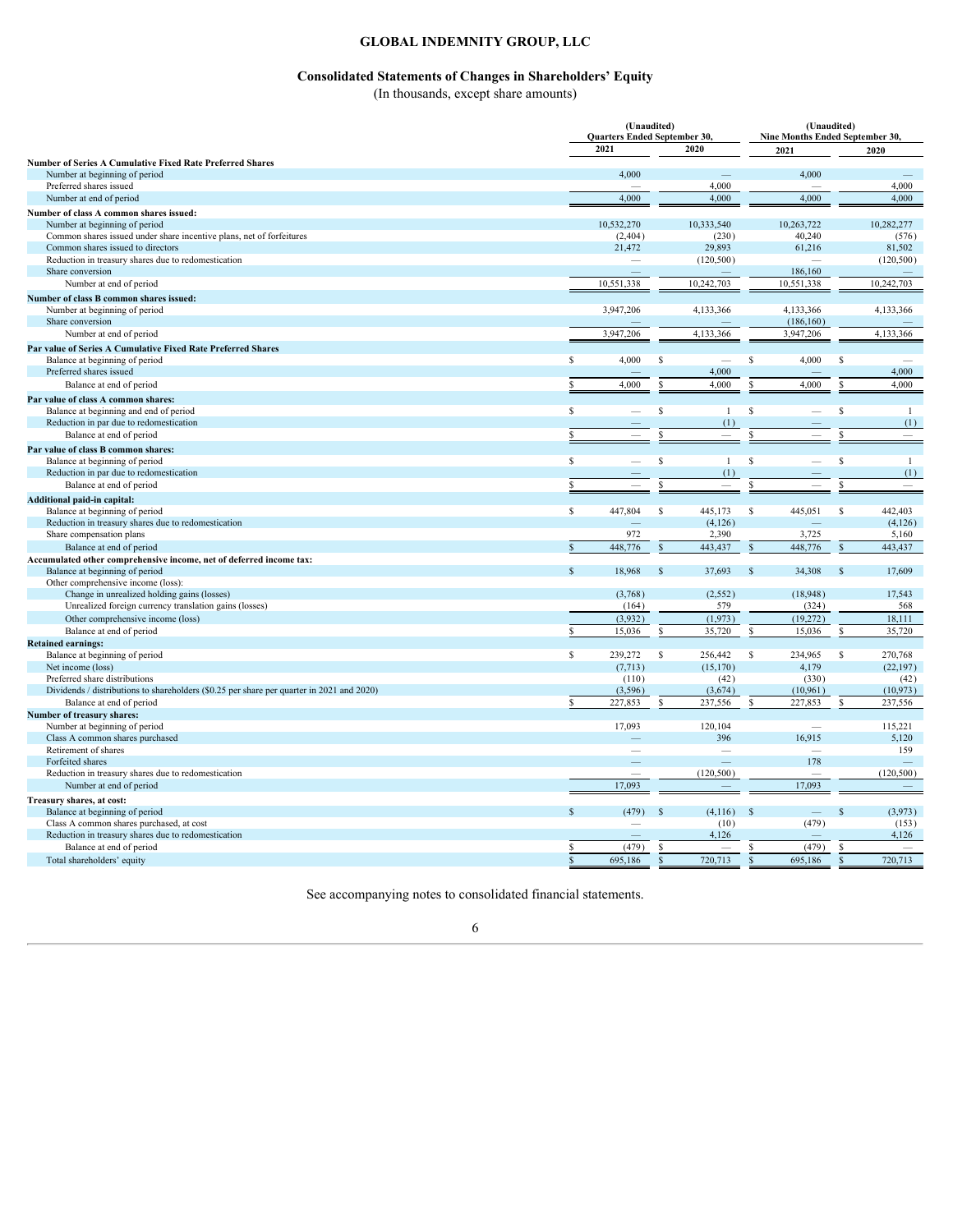## **Consolidated Statements of Cash Flows**

(In thousands)

<span id="page-6-0"></span>

|                                                                                          | Nine Months Ended September 30, | (Unaudited)  |                          |
|------------------------------------------------------------------------------------------|---------------------------------|--------------|--------------------------|
|                                                                                          | 2021                            |              | 2020                     |
| <b>Cash flows from operating activities:</b>                                             |                                 |              |                          |
| Net income (loss)                                                                        | 4,179<br>\$                     | - \$         | (22, 197)                |
| Adjustments to reconcile net income (loss) to net cash provided by operating activities: |                                 |              |                          |
| Amortization and depreciation                                                            | 6,080                           |              | 5,121                    |
| Amortization of debt issuance costs                                                      | 106                             |              | 182                      |
| Restricted stock and stock option expense                                                | 3,725                           |              | 5,157                    |
| Deferred federal income taxes                                                            | (1,129)                         |              | (8,303)                  |
| Amortization of bond premium and discount, net                                           | 4,734                           |              | 4,828                    |
| Net realized investment (gains) losses                                                   | (7, 342)                        |              | 22,332                   |
| Loss on extinguishment of debt                                                           | $\overline{\phantom{m}}$        |              | 3,060                    |
| (Income) loss from equity method investments, net of distributions                       | (2,512)                         |              | 8,004                    |
| Changes in:                                                                              |                                 |              |                          |
| Premium receivables, net                                                                 | (16, 739)                       |              | 8,215                    |
|                                                                                          |                                 |              |                          |
| Reinsurance receivables, net                                                             | (4,190)                         |              | (28, 695)                |
| Funds held by ceding insurers                                                            | 13,736                          |              | 2,132                    |
| Unpaid losses and loss adjustment expenses                                               | 68,954                          |              | 39,749                   |
| Unearned premiums                                                                        | 21,512                          |              | (10, 787)                |
| Ceded balances payable                                                                   | 468                             |              | (10, 828)                |
| Other assets and liabilities                                                             | (16,278)                        |              | 1,211                    |
| Contingent commissions                                                                   | (2,626)                         |              | (599)                    |
| Federal income tax receivable/payable                                                    |                                 |              | 10,989                   |
| Deferred acquisition costs                                                               | (5,074)                         |              | 3,207                    |
| Prepaid reinsurance premiums                                                             | (1,550)                         |              | 1,158                    |
| Net cash provided by operating activities                                                | 66,054                          |              | 33,936                   |
| Cash flows from investing activities:                                                    |                                 |              |                          |
| Proceeds from sale of fixed maturities                                                   | 889,080                         |              | 600,962                  |
| Proceeds from sale of equity securities                                                  | 48,661                          |              | 563,926                  |
| Proceeds from maturity of fixed maturities                                               | 71,137                          |              | 89,875                   |
| Proceeds from maturity of preferred stock                                                | 666                             |              | $\overline{\phantom{m}}$ |
| Proceeds from other invested assets                                                      | 14,183                          |              | 1,823                    |
|                                                                                          | 685                             |              | (20, 130)                |
| Amounts received (paid) in connection with derivatives<br>Purchases of fixed maturities  |                                 |              |                          |
|                                                                                          | (1,001,066)                     |              | (702, 727)               |
| Purchases of equity securities                                                           | (34, 530)                       |              | (393,963)                |
| Purchases of other invested assets                                                       | (70,000)                        |              | (297)                    |
| Net cash provided by (used for) investing activities                                     | (81, 184)                       |              | 139,469                  |
| Cash flows from financing activities:                                                    |                                 |              |                          |
| Net repayments under margin borrowing facility                                           |                                 |              | (73, 629)                |
| Dividends / distributions paid to common shareholders                                    | (10, 842)                       |              | (10,683)                 |
| Distributions paid to preferred shareholders                                             | (330)                           |              | $\overline{\phantom{m}}$ |
| Issuance of series A cumulative fixed rate preferred shares                              | $\qquad \qquad$                 |              | 4,000                    |
| Purchases of class A common shares                                                       | (479)                           |              | (153)                    |
| Redemption of subordinated notes                                                         |                                 |              | (100,000)                |
| Net cash used for financing activities                                                   | (11, 651)                       |              | (180, 465)               |
| Net change in cash and cash equivalents                                                  | (26, 781)                       |              | (7,060)                  |
|                                                                                          |                                 |              |                          |
| Cash and cash equivalents at beginning of period                                         | 67,359                          |              | 44,271                   |
| Cash and cash equivalents at end of period                                               | 40,578<br>S.                    | $\mathbb{S}$ | 37,211                   |

See accompanying notes to consolidated financial statements.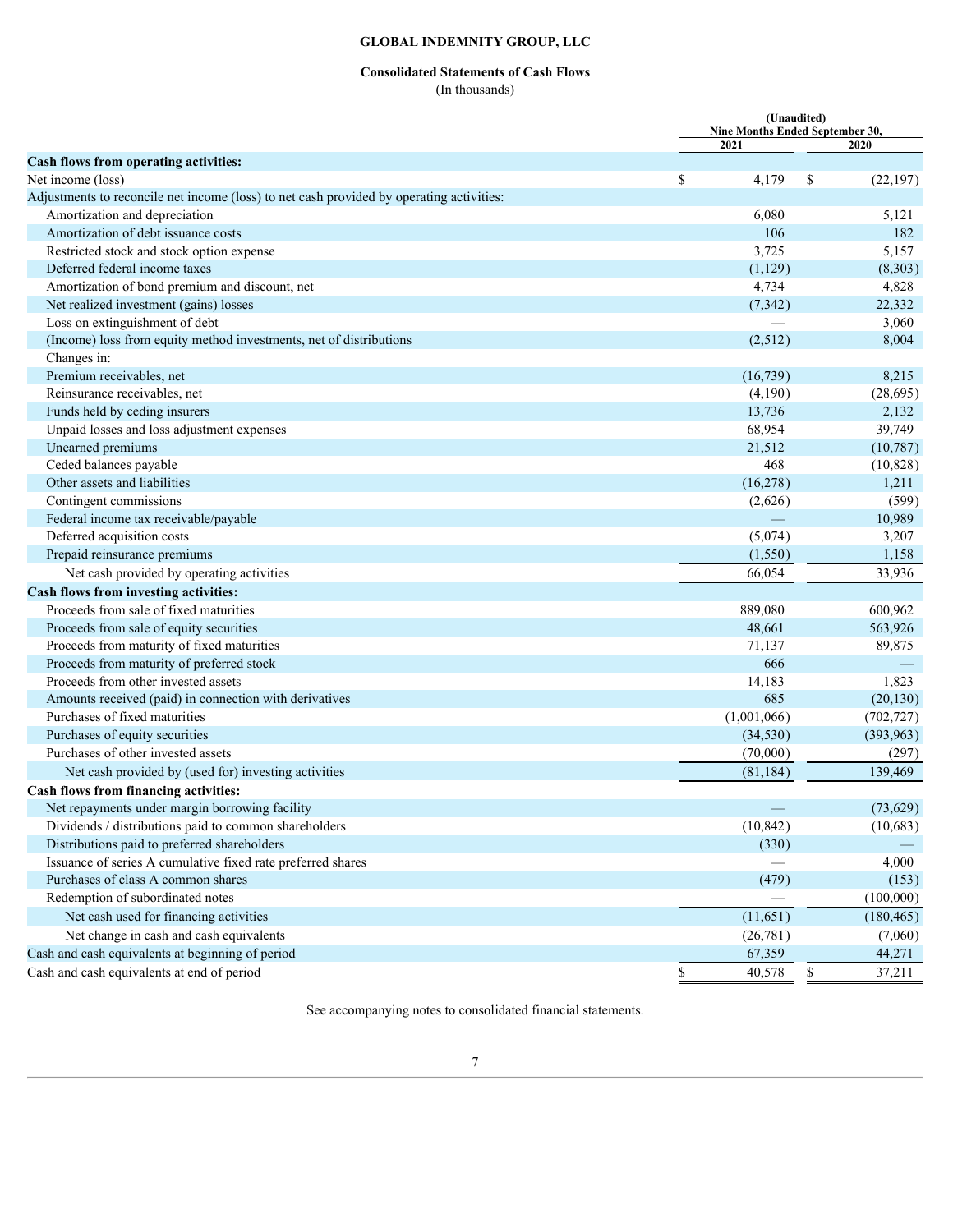## <span id="page-7-0"></span>**1. Principles of Consolidation and Basis of Presentation**

References to "the Company" refer to Global Indemnity Group, LLC and its subsidiaries. If prior to August 28, 2020, references to the Company refer to Global Indemnity Limited and its subsidiaries.

Global Indemnity Group, LLC, a Delaware limited liability company formed on June 23, 2020, replaced Global Indemnity Limited, incorporated in the Cayman Islands as an exempted company with limited liability, as the ultimate parent company of the Global Indemnity group of companies as a result of a redomestication transaction completed on August 28, 2020. Global Indemnity Group, LLC's class A common shares are publicly traded on the NASDAQ Global Select Market under the ticker symbol GBLI. Global Indemnity Group, LLC's predecessors have been publicly traded since 2003. See Note 2 of the notes to the consolidated financial statements in Item 8 Part II of the Company's 2020 Annual Report on Form 10-K for additional information regarding the redomestication.

Global Indemnity Group, LLC is a holding company that is classified as a publicly traded partnership for U.S. federal income tax purposes and meets the qualifying income exception to maintain partnership status.

Global Indemnity Group, LLC owns all shares of its direct and indirect subsidiaries, including those of its insurance companies: United National Insurance Company, Diamond State Insurance Company, Penn-America Insurance Company, Penn-Star Insurance Company, Penn-Patriot Insurance Company, and American Reliable Insurance Company.

The insurance companies' primary activity is providing insurance products across a distribution network that includes binding authority, program, brokerage and reinsurance. The insurance companies are managed through four business segments: Commercial Specialty, Specialty Property, Farm, Ranch & Stable, and Reinsurance Operations. The Company's Commercial Specialty segment offers specialty property and casualty insurance products in the excess and surplus lines marketplace. The Company manages Commercial Specialty by differentiating them into four product classifications: 1) Penn-America, which markets property and general liability products to small commercial businesses through a select network of wholesale general agents with specific binding authority; 2) United National, which markets insurance products for targeted insured segments, including specialty products, such as property, general liability, and professional lines through program administrators with specific binding authority; 3) Diamond State, which markets property, casualty, and professional lines products, which are developed by the Company's underwriting department by individuals with expertise in those lines of business, through wholesale brokers and also markets through program administrators having specific binding authority; and 4) Vacant Express, which primarily insures dwellings which are currently vacant, undergoing renovation, or are under construction and is marketed through aggregators, brokers, and retail agents. These product classifications comprise the Company's Commercial Specialty business segment and are not considered individual business segments because each product has similar economic characteristics, distribution, and coverage. The Company's Specialty Property segment offers specialty personal lines property and casualty insurance products through general and specialty agents with specific binding authority. The Company's Farm, Ranch & Stable segment provides specialized property and casualty coverage including Commercial Farm Auto and Excess/Umbrella Coverage for the agriculture industry as well as specialized insurance products for the equine mortality and equine major medical industry. These insurance products are sold through wholesalers and retail agents, with a selected number having specific binding authority. Collectively, the Company's insurance subsidiaries are licensed in all 50 states, the District of Columbia, Puerto Rico, and the U.S. Virgin Islands. The Company's Reinsurance Operations segment provides reinsurance solutions through brokers and primary writers including insurance and reinsurance companies. Prior to the redomestication transactions, the Company's Reinsurance Operations consisted solely of the operations of its Bermuda-based wholly-owned subsidiary, Global Indemnity Reinsurance Company, Ltd. ("Global Indemnity Reinsurance"). As part of the redomestication transactions, Global Indemnity Reinsurance was merged with and into Penn-Patriot Insurance Company ("Penn-Patriot"), with Penn-Patriot surviving, resulting in the assumption of Global Indemnity Reinsurance's business by the Global Indemnity group of companies' existing U.S. insurance company subsidiaries. The Commercial Specialty, Specialty Property, Farm, Ranch & Stable, and Reinsurance Operations segments comprise the Company's insurance operations.

The interim consolidated financial statements are unaudited, but have been prepared in conformity with United States of America generally accepted accounting principles ("GAAP"), which differs in certain respects from those principles followed in reports to insurance regulatory authorities. The preparation of consolidated financial statements in conformity with GAAP requires management to make estimates and assumptions that affect the reported amounts of assets and liabilities and disclosure of contingent assets and liabilities at the date of the consolidated financial statements and the reported amounts of revenues and expenses during the reporting period. Actual results could differ from those estimates.

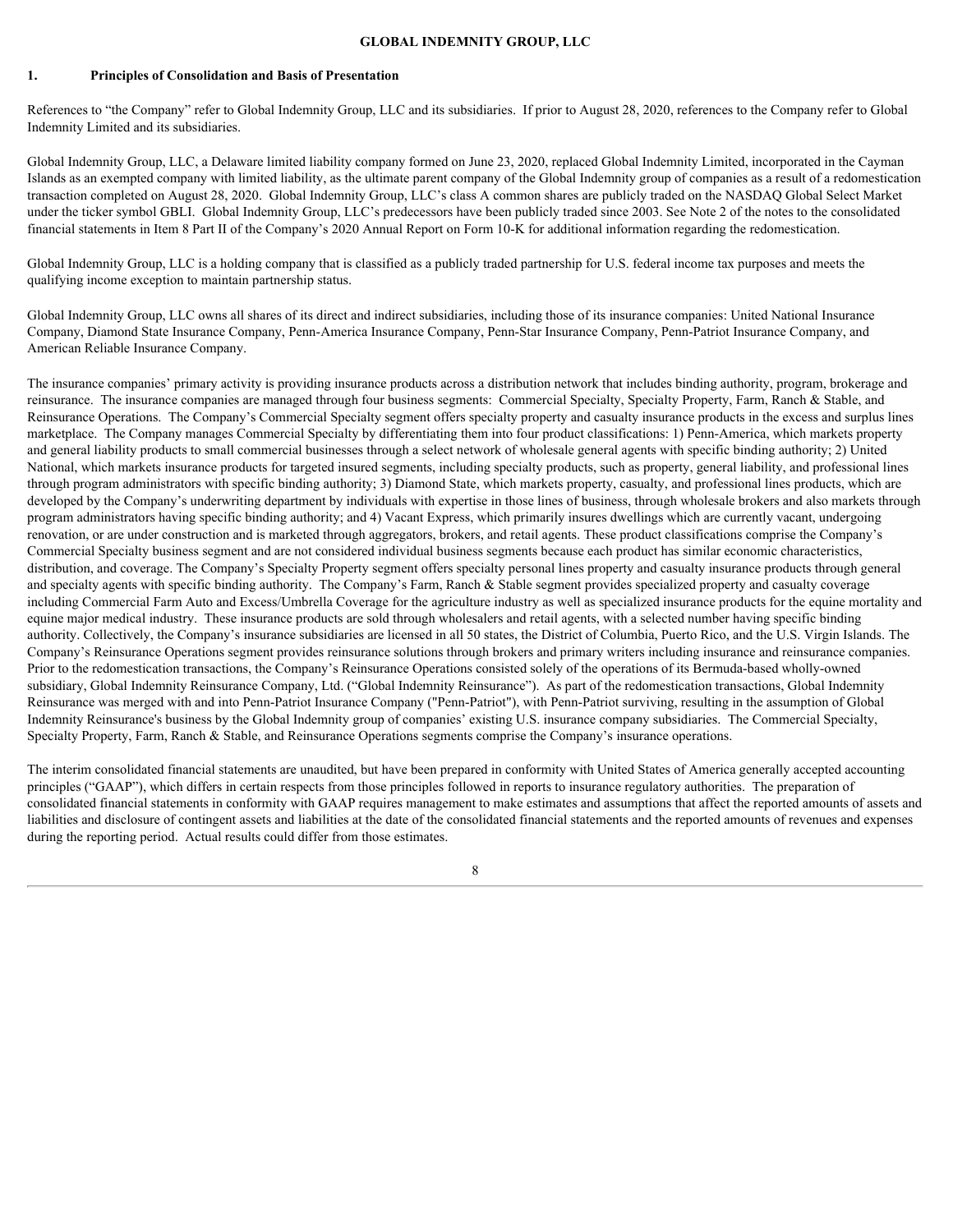The unaudited consolidated financial statements include all adjustments that are, in the opinion of management, of a normal recurring nature and are necessary for a fair statement of results for the interim periods. Results of operations for the quarters and nine months ended September 30, 2021 and 2020 are not necessarily indicative of the results of a full year. The accompanying notes to the unaudited consolidated financial statements should be read in conjunction with the notes to the consolidated financial statements contained in the Company's 2020 Annual Report on Form 10-K.

The consolidated financial statements include the accounts of Global Indemnity Group, LLC and its wholly owned subsidiaries. All intercompany balances and transactions have been eliminated in consolidation.

Certain prior year amounts have been reclassified for consistency with the current year presentation. These reclassifications had no effect on the reported results of operations. An adjustment has been made to the Consolidated Balance Sheets for the fiscal year ended December 31, 2020 to present the lease right of use assets and lease liabilities separately from other assets and other liabilities, respectively. This change in classification does not affect previously reported Assets or Liabilities in the Consolidated Balance Sheet.

## **2. Summary of Significant Accounting Policies**

There have been no significant changes to the Company's accounting policies during the current year except for the following:

The receipt of results for investments in limited partnerships and limited liability companies may vary. If results are received on a timely basis, they are included in current results. If they are not received on a timely basis, they are recorded on a one quarter lag. The recording of such results are applied consistently for each investment once the timing of receiving the results has been established.

Please see Note 3 of the notes to the consolidated financial statements in Item 8 Part II of the Company's 2020 Annual Report on Form 10-K for more information on the Company's summary of significant accounting policies.

## **3. Investments**

The amortized cost and estimated fair value of the Company's fixed maturities securities were as follows as of September 30, 2021 and December 31, 2020:

| (Dollars in thousands)                           |  | Amortized<br>Cost |   | <b>Allowance for</b><br><b>Expected Credit</b><br>Losses | <b>Gross</b><br><b>Unrealized</b><br>Gains | <b>Gross</b><br>Unrealized<br><b>Losses</b> |              | <b>Estimated</b><br><b>Fair Value</b> |           |  |
|--------------------------------------------------|--|-------------------|---|----------------------------------------------------------|--------------------------------------------|---------------------------------------------|--------------|---------------------------------------|-----------|--|
| As of September 30, 2021                         |  |                   |   |                                                          |                                            |                                             |              |                                       |           |  |
| Fixed maturities:                                |  |                   |   |                                                          |                                            |                                             |              |                                       |           |  |
| U.S. treasuries                                  |  | 115,319           | Ъ | $\overline{\phantom{m}}$                                 | 990                                        | - \$                                        | $(1,632)$ \$ |                                       | 114,677   |  |
| Agency obligations                               |  | 8,781             |   |                                                          |                                            |                                             | (151)        |                                       | 8,631     |  |
| Obligations of states and political subdivisions |  | 53,188            |   |                                                          | 1,916                                      |                                             | (163)        |                                       | 54,941    |  |
| Mortgage-backed securities                       |  | 268,484           |   |                                                          | 3,686                                      |                                             | (1, 417)     |                                       | 270,753   |  |
| Asset-backed securities                          |  | 174,837           |   | $\overline{\phantom{a}}$                                 | 1,121                                      |                                             | (436)        |                                       | 175,522   |  |
| Commercial mortgage-backed securities            |  | 124,137           |   |                                                          | 3,623                                      |                                             | (266)        |                                       | 127,494   |  |
| Corporate bonds                                  |  | 298,722           |   |                                                          | 9,628                                      |                                             | (1,249)      |                                       | 307,101   |  |
| Foreign corporate bonds                          |  | 137,644           |   |                                                          | 3,548                                      |                                             | (342)        |                                       | 140,850   |  |
| Total fixed maturities                           |  | ,181,112          |   |                                                          | 24,513                                     |                                             | (5,656)      |                                       | 1,199,969 |  |
|                                                  |  |                   |   |                                                          |                                            |                                             |              |                                       |           |  |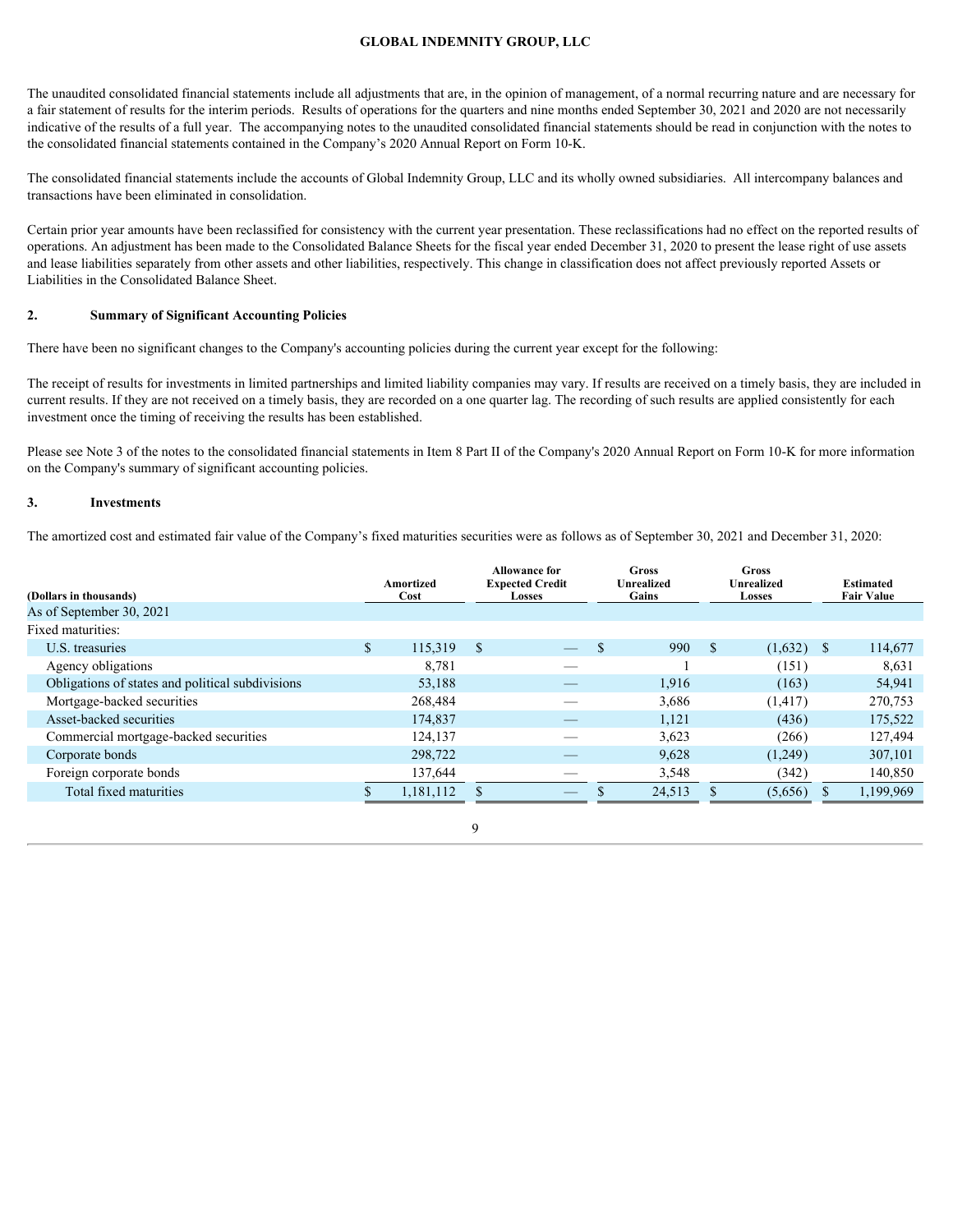| (Dollars in thousands)                           |  | Amortized<br>Cost |    | <b>Allowance for</b><br><b>Expected Credit</b><br><b>Losses</b> |      | <b>Gross</b><br><b>Unrealized</b><br>Gains | <b>Gross</b><br>Unrealized<br><b>Losses</b> |              |  | <b>Estimated</b><br><b>Fair Value</b> |  |
|--------------------------------------------------|--|-------------------|----|-----------------------------------------------------------------|------|--------------------------------------------|---------------------------------------------|--------------|--|---------------------------------------|--|
| As of December 31, 2020                          |  |                   |    |                                                                 |      |                                            |                                             |              |  |                                       |  |
| Fixed maturities:                                |  |                   |    |                                                                 |      |                                            |                                             |              |  |                                       |  |
| U.S. treasuries                                  |  | 195,444           | ΠЪ | $\hspace{0.05cm}$                                               | - 35 | 3,125                                      | - S                                         | $(1,089)$ \$ |  | 197,480                               |  |
| Obligations of states and political subdivisions |  | 58,140            |    |                                                                 |      | 3,170                                      |                                             | (67)         |  | 61,243                                |  |
| Mortgage-backed securities                       |  | 351,453           |    |                                                                 |      | 7,876                                      |                                             | (551)        |  | 358,778                               |  |
| Asset-backed securities                          |  | 116,349           |    | $\hspace{0.1mm}-\hspace{0.1mm}$                                 |      | 1,890                                      |                                             | (646)        |  | 117,593                               |  |
| Commercial mortgage-backed securities            |  | 105,509           |    | $\hspace{0.1mm}-\hspace{0.1mm}$                                 |      | 6,094                                      |                                             | (644)        |  | 110,959                               |  |
| Corporate bonds                                  |  | 223,387           |    |                                                                 |      | 17,703                                     |                                             | (373)        |  | 240,717                               |  |
| Foreign corporate bonds                          |  | 98,727            |    |                                                                 |      | 5,716                                      |                                             | (27)         |  | 104,416                               |  |
| Total fixed maturities                           |  | .149,009          |    | $\hspace{0.1mm}-\hspace{0.1mm}$                                 |      | 45,574                                     |                                             | (3,397)      |  | 1,191,186                             |  |

As of September 30, 2021 and December 31, 2020, the Company's investments in equity securities consist of the following:

| (Dollars in thousands)                      | September 30, 2021            | <b>December 31, 2020</b> |        |  |  |  |
|---------------------------------------------|-------------------------------|--------------------------|--------|--|--|--|
| Common stock                                | 67,209                        |                          | 60,379 |  |  |  |
| Preferred stock                             | 23,085                        |                          | 1,683  |  |  |  |
| Index funds that invest in fixed maturities | $\overbrace{\phantom{aaaaa}}$ |                          | 26,928 |  |  |  |
| Total                                       | 90,294                        |                          | 98,990 |  |  |  |

As of September 30, 2021 and December 31, 2020, the Company held mortgage pools that totaled 2.1% and 3.9% of shareholders' equity, respectively. Excluding the mortgage pools, U.S. treasuries, agency bonds, index funds, limited liability companies, and limited partnerships, the Company did not hold any debt or equity investments in a single issuer in excess of 2.0% and 1.9% of shareholders' equity at September 30, 2021 and December 31, 2020, respectively.

The amortized cost and estimated fair value of the Company's fixed maturities portfolio classified as available for sale at September 30, 2021, by contractual maturity, are shown below. Actual maturities may differ from contractual maturities because borrowers may have the right to call or prepay obligations with or without call or prepayment penalties.

| (Dollars in thousands)                 | Amortized<br>Cost | <b>Estimated</b><br><b>Fair Value</b> |
|----------------------------------------|-------------------|---------------------------------------|
| Due in one year or less                | 37,578            | 37,927                                |
| Due in one year through five years     | 263,900           | 271,239                               |
| Due in five years through ten years    | 238,060           | 240,139                               |
| Due in ten years through fifteen years | 20,287            | 20,681                                |
| Due after fifteen years                | 53,829            | 56,214                                |
| Mortgage-backed securities             | 268,484           | 270,753                               |
| Asset-backed securities                | 174,837           | 175,522                               |
| Commercial mortgage-backed securities  | 124,137           | 127,494                               |
| Total                                  | 1,181,112         | 1,199,969                             |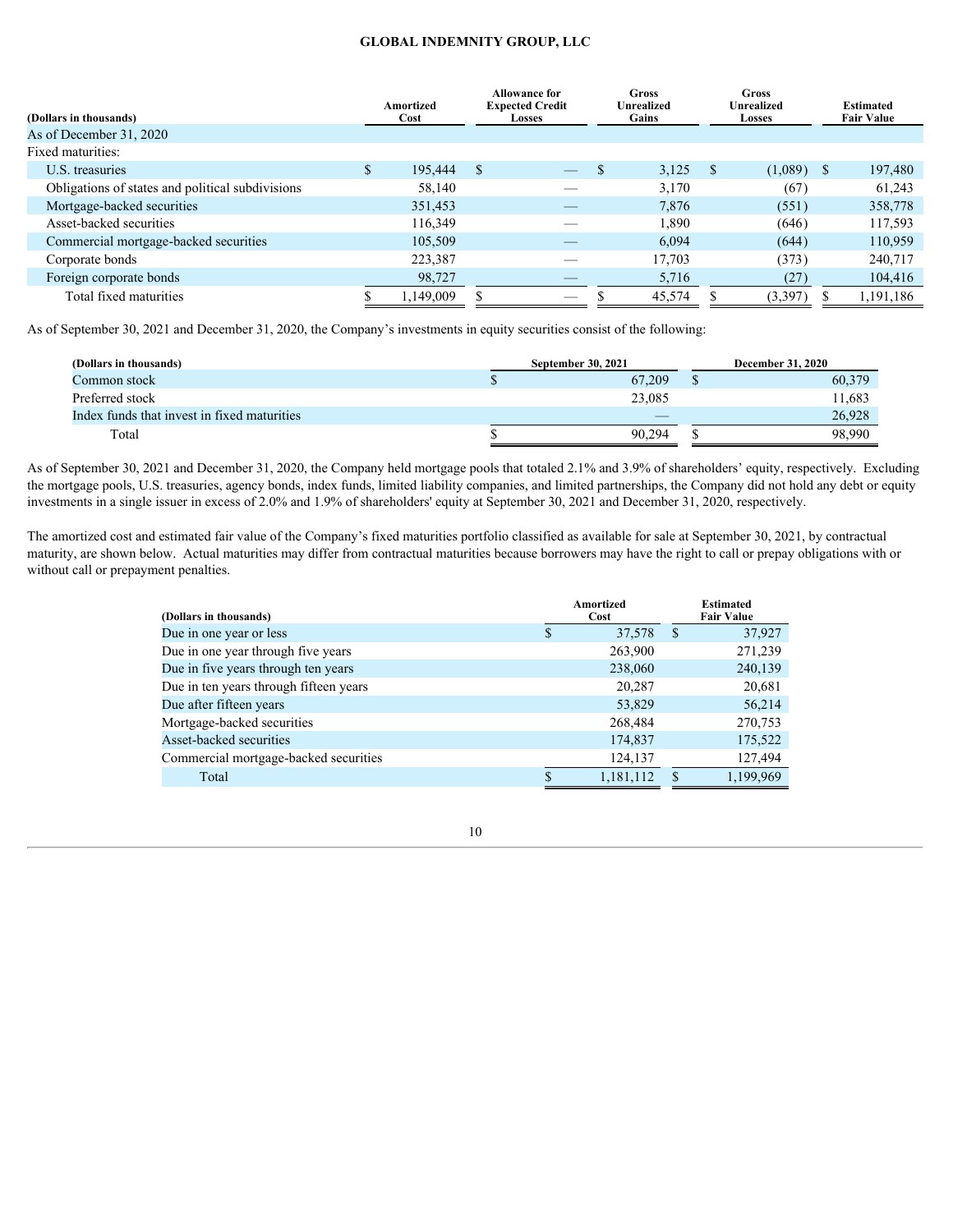The following table contains an analysis of the Company's fixed income securities with gross unrealized losses that are not deemed to have credit losses, categorized by the period that the securities were in a continuous loss position as of September 30, 2021. The fair value amounts reported in the table are estimates that are prepared using the process described in Note 5.

|                                       |  | Less than 12 months |    |                                             |  | 12 months or longer |    |                                      |  | Total             |  |                                             |  |  |  |  |
|---------------------------------------|--|---------------------|----|---------------------------------------------|--|---------------------|----|--------------------------------------|--|-------------------|--|---------------------------------------------|--|--|--|--|
| (Dollars in thousands)                |  | <b>Fair Value</b>   |    | Gross<br><b>Unrealized</b><br><b>Losses</b> |  | <b>Fair Value</b>   |    | <b>Gross</b><br>Unrealized<br>Losses |  | <b>Fair Value</b> |  | Gross<br><b>Unrealized</b><br><b>Losses</b> |  |  |  |  |
| Fixed maturities:                     |  |                     |    |                                             |  |                     |    |                                      |  |                   |  |                                             |  |  |  |  |
| U.S. treasuries                       |  | 76,255              | D. | $(1,587)$ \$                                |  | 325                 | -S | $(45)$ \$                            |  | 76,580            |  | (1,632)                                     |  |  |  |  |
| Agency obligations                    |  | 8,067               |    | (151)                                       |  |                     |    |                                      |  | 8,067             |  | (151)                                       |  |  |  |  |
| Obligations of states and political   |  |                     |    |                                             |  |                     |    |                                      |  |                   |  |                                             |  |  |  |  |
| subdivisions                          |  | 10,161              |    | (163)                                       |  |                     |    |                                      |  | 10,161            |  | (163)                                       |  |  |  |  |
| Mortgage-backed securities            |  | 130,731             |    | (1,387)                                     |  | 3,043               |    | (30)                                 |  | 133,774           |  | (1, 417)                                    |  |  |  |  |
| Asset-backed securities               |  | 75,071              |    | (178)                                       |  | 10,755              |    | (258)                                |  | 85,826            |  | (436)                                       |  |  |  |  |
| Commercial mortgage-backed securities |  | 22,412              |    | (117)                                       |  | 1,314               |    | (149)                                |  | 23,726            |  | (266)                                       |  |  |  |  |
| Corporate bonds                       |  | 82,439              |    | (1,155)                                     |  | 3,269               |    | (94)                                 |  | 85,708            |  | (1,249)                                     |  |  |  |  |
| Foreign corporate bonds               |  | 41,891              |    | (335)                                       |  | 367                 |    | (7)                                  |  | 42,258            |  | (342)                                       |  |  |  |  |
| Total fixed maturities                |  | 447,027             |    | (5,073)                                     |  | 19,073              |    | (583)                                |  | 466,100           |  | (5,656)                                     |  |  |  |  |
|                                       |  |                     |    |                                             |  |                     |    |                                      |  |                   |  |                                             |  |  |  |  |

The following table contains an analysis of the Company's fixed income securities with gross unrealized losses that are not deemed to have credit losses, categorized by the period that the securities were in a continuous loss position as of December 31, 2020. The fair value amounts reported in the table are estimates that are prepared using the process described in Note 5.

|                                       | Less than 12 months |   |                                      | 12 months or longer |                                |                                      |                                                                                                                                                                                                                                                                                                                                                                                       | Total             |         |  |                                                    |  |
|---------------------------------------|---------------------|---|--------------------------------------|---------------------|--------------------------------|--------------------------------------|---------------------------------------------------------------------------------------------------------------------------------------------------------------------------------------------------------------------------------------------------------------------------------------------------------------------------------------------------------------------------------------|-------------------|---------|--|----------------------------------------------------|--|
| (Dollars in thousands)                | <b>Fair Value</b>   |   | Gross<br>Unrealized<br><b>Losses</b> | <b>Fair Value</b>   |                                | <b>Gross</b><br>Unrealized<br>Losses |                                                                                                                                                                                                                                                                                                                                                                                       | <b>Fair Value</b> |         |  | <b>Gross</b><br><b>Unrealized</b><br><b>Losses</b> |  |
| Fixed maturities:                     |                     |   |                                      |                     |                                |                                      |                                                                                                                                                                                                                                                                                                                                                                                       |                   |         |  |                                                    |  |
| U.S. treasuries                       | 81,999              | ъ | $(1,089)$ \$                         |                     | $\overline{\phantom{a}}$       |                                      | $\overline{\phantom{0}}$                                                                                                                                                                                                                                                                                                                                                              |                   | 81,999  |  | (1,089)                                            |  |
| Obligations of states and political   |                     |   |                                      |                     |                                |                                      |                                                                                                                                                                                                                                                                                                                                                                                       |                   |         |  |                                                    |  |
| subdivisions                          | 2,588               |   | (67)                                 |                     | $\overbrace{\hspace{25mm}}^{}$ |                                      | $\hspace{1.0cm} \overline{\hspace{1.0cm} \hspace{1.0cm} \hspace{1.0cm} \hspace{1.0cm} } \hspace{1.0cm} \hspace{1.0cm} \hspace{1.0cm} \hspace{1.0cm} \hspace{1.0cm} \hspace{1.0cm} \hspace{1.0cm} \hspace{1.0cm} \hspace{1.0cm} \hspace{1.0cm} \hspace{1.0cm} \hspace{1.0cm} \hspace{1.0cm} \hspace{1.0cm} \hspace{1.0cm} \hspace{1.0cm} \hspace{1.0cm} \hspace{1.0cm} \hspace{1.0cm}$ |                   | 2,588   |  | (67)                                               |  |
| Mortgage-backed securities            | 57,350              |   | (551)                                |                     |                                |                                      |                                                                                                                                                                                                                                                                                                                                                                                       |                   | 57,354  |  | (551)                                              |  |
| Asset-backed securities               | 22,268              |   | (389)                                |                     | 13,354                         |                                      | (257)                                                                                                                                                                                                                                                                                                                                                                                 |                   | 35,622  |  | (646)                                              |  |
| Commercial mortgage-backed securities | 10,294              |   | (526)                                |                     | 1,154                          |                                      | (118)                                                                                                                                                                                                                                                                                                                                                                                 |                   | 11,448  |  | (644)                                              |  |
| Corporate bonds                       | 7,783               |   | (373)                                |                     | $\overbrace{\hspace{25mm}}^{}$ |                                      |                                                                                                                                                                                                                                                                                                                                                                                       |                   | 7,783   |  | (373)                                              |  |
| Foreign corporate bonds               | 885                 |   | (27)                                 |                     | $\overline{\phantom{a}}$       |                                      |                                                                                                                                                                                                                                                                                                                                                                                       |                   | 885     |  | (27)                                               |  |
| Total fixed maturities                | 183,167             |   | (3,022)                              |                     | 14,512                         |                                      | (375)                                                                                                                                                                                                                                                                                                                                                                                 |                   | 197,679 |  | (3, 397)                                           |  |

The Company regularly performs various analytical valuation procedures with respect to its investments, including reviewing each available for sale debt security in an unrealized loss position to assess whether the decline in fair value below amortized cost basis has resulted from a credit loss or other factors. In assessing whether a credit loss exists, the Company compares the present value of the cash flows expected to be collected from the security to the amortized cost basis of the security. If the present value of the cash flows expected to be collected is less than the amortized cost basis of the security, a credit loss exists and an allowance for expected credit losses is recorded. Subsequent changes in the allowances are recorded in the period of change as either credit loss expense or reversal of credit loss expense. Any impairments related to factors other than credit losses and the intent to sell are recorded through other comprehensive income, net of taxes.

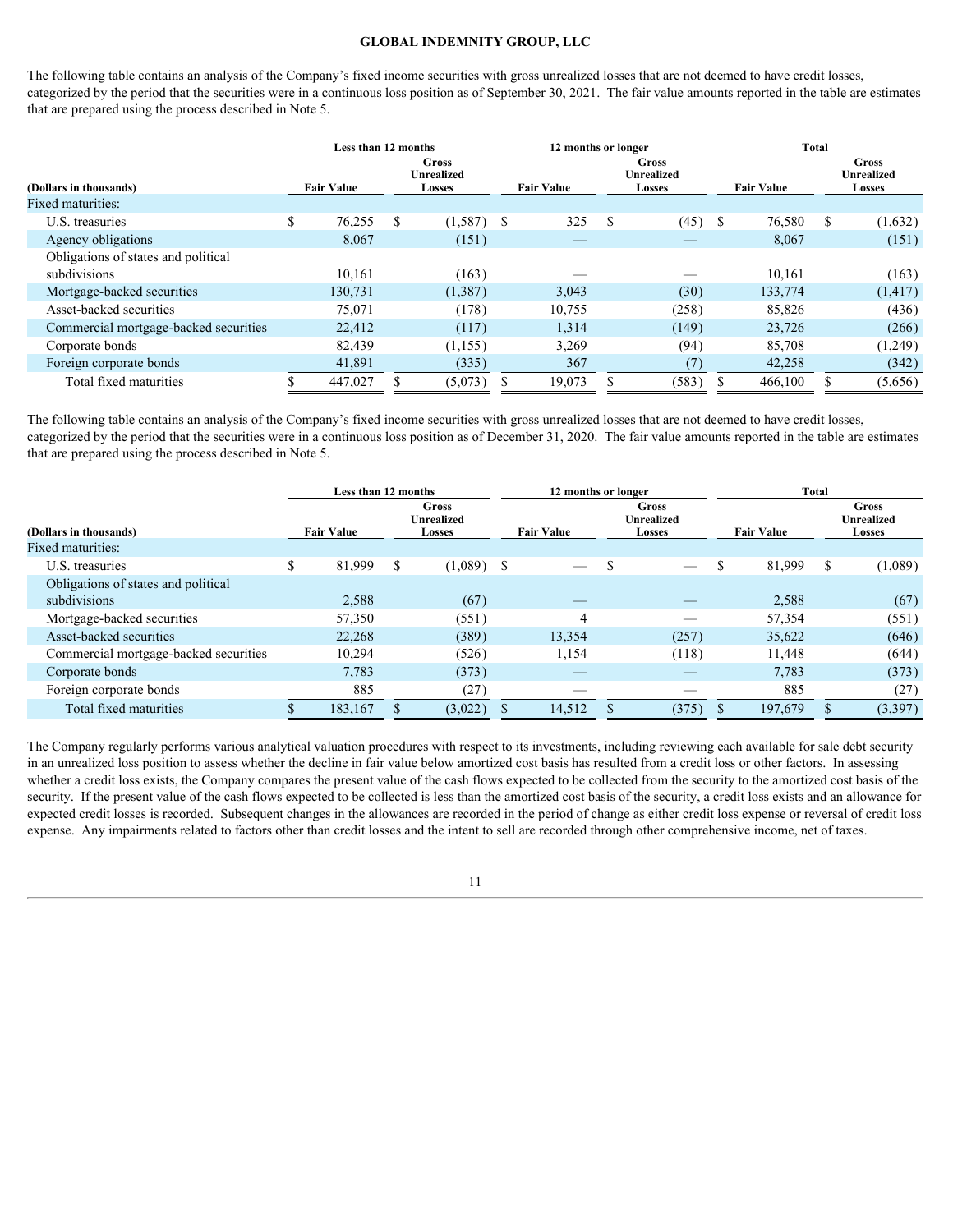For fixed maturities, the factors considered in reaching the conclusion that a credit loss exists include, among others, whether:

- (1) the extent to which the fair value is less than the amortized cost basis;
- (2) the issuer is in financial distress;
- (3) the investment is secured;
- (4) a significant credit rating action occurred;
- (5) scheduled interest payments were delayed or missed;
- (6) changes in laws or regulations have affected an issuer or industry;
- (7) the investment has an unrealized loss and was identified by the Company's investment manager as an investment to be sold before recovery or maturity;
- (8) the investment failed cash flow projection testing to determine if anticipated principal and interest payments will be realized; and
- (9) changes in US Treasury rates and/or credit spreads since original purchase to identify whether the unrealized loss is simply due to interest rate movement.

According to accounting guidance for debt securities in an unrealized loss position, the Company is required to assess whether it has the intent to sell the debt security or more likely than not will be required to sell the debt security before the anticipated recovery. If either of these conditions is met, any allowance for expected credit losses is written off and the amortized cost basis is written down to the fair value of the fixed maturity security with any incremental impairment reported in earnings. That new amortized cost basis shall not be adjusted for subsequent recoveries in fair value.

The Company elected the practical expedient to exclude accrued interest from both the fair value and the amortized cost basis of the available for sale debt securities for the purposes of identifying and measuring an impairment and to not measure an allowance for expected credit losses for accrued interest receivables. Accrued interest receivable is written off through net realized investment gains (losses) at the time the issuer of the bond defaults or is expected to default on payment. The Company made an accounting policy election to present the accrued interest receivable balance with other assets on the Company's consolidated statements of financial position. Accrued interest receivable was \$5.5 million and \$5.7 million as of September 30, 2021 and December 31, 2020, respectively.

The following is a description, by asset type, of the methodology and significant inputs that the Company used to measure the amount of credit loss recognized in earnings, if any:

**U.S. treasuries** – As of September 30, 2021, gross unrealized losses related to U.S. treasuries were \$1.632 million. To assess whether the decline in fair value below amortized cost has resulted from a credit loss or other factors, macroeconomic and market analysis is conducted in evaluating these securities. Consideration is given to the interest rate environment, duration and yield curve management of the portfolio, sector allocation and security selection. Based on the analysis performed, the Company did not recognize a credit loss on U.S. treasuries during the period.

**Agency obligations** – As of September 30, 2021, gross unrealized losses related to agency obligations were \$0.151 million. To assess whether the decline in fair value below amortized cost has resulted from a credit loss or other factors, macroeconomic and market analysis is conducted in evaluating these securities. Consideration is given to the interest rate environment, duration and yield curve management of the portfolio, sector allocation and security selection. Based on the analysis performed, the Company did not recognize a credit loss on agency obligations during the period.

**Obligations of states and political subdivisions –** As of September 30, 2021, gross unrealized losses related to obligations of states and political subdivisions were \$0.163 million. To assess whether the decline in fair value below amortized cost has resulted from a credit loss or other factors, elements that may influence the performance of the municipal bond market are considered in evaluating these securities such as investor expectations, supply and demand patterns, and current versus historical yield and spread relationships. The analysis relies on the output of fixed income credit analysts, as well as dedicated municipal bond analysts who perform extensive in-house fundamental analysis on each issuer, regardless of their rating by the major agencies. Based on the analysis performed, the Company did not recognize a credit loss on obligations of states and political subdivisions during the period.

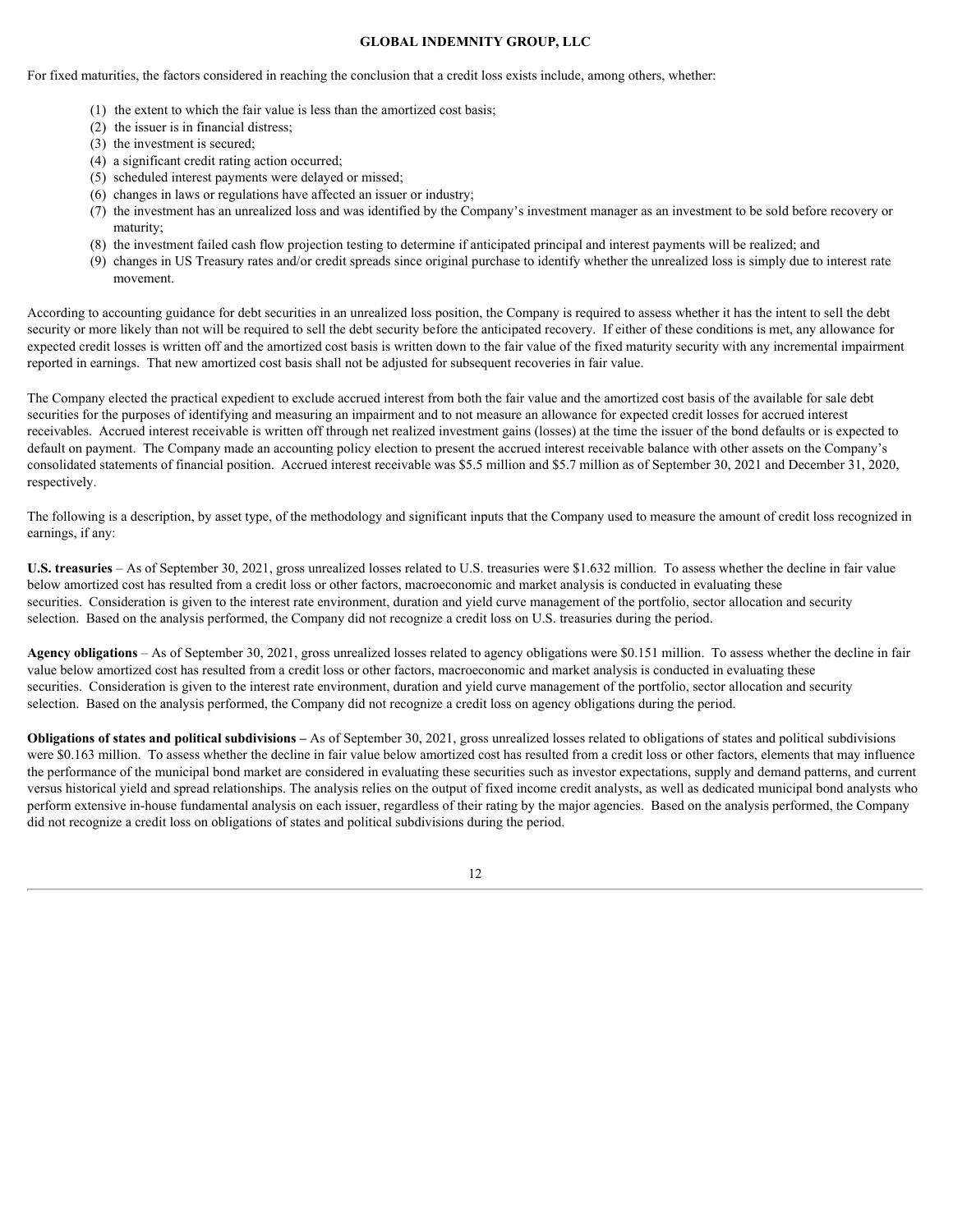**Mortgage-backed securities ("MBS") –** As of September 30, 2021, gross unrealized losses related to mortgage-backed securities were \$1.417 million. To assess whether the decline in fair value below amortized cost has resulted from a credit loss or other factors, mortgage-backed securities are modeled to project principal losses under downside, base, and upside scenarios for the economy and home prices. The primary assumption that drives the security and loan level modeling is the Home Price Index ("HPI") projection. These forecasts incorporate not just national macro-economic trends, but also regional impacts to arrive at the most granular and accurate projections. These assumptions are incorporated into the model as a basis to generate delinquency probabilities, default curves, loss severity curves, and voluntary prepayment curves at the loan level within each deal. The model utilizes HPI-adjusted current loan to value, payment history, loan terms, loan modification history, and borrower characteristics as inputs to generate expected cash flows and principal loss for each bond under various scenarios. Based on the analysis performed, the Company did not recognize a credit loss on mortgage-backed securities during the period.

**Asset backed securities ("ABS") -** As of September 30, 2021, gross unrealized losses related to asset backed securities were \$0.436 million. The weighted average credit enhancement for the Company's asset backed portfolio is 32.4. This represents the percentage of pool losses that can occur before an asset backed security will incur its first dollar of principal losses. To assess whether the decline in fair value below amortized cost has resulted from a credit loss or other factors, every ABS transaction is analyzed on a stand-alone basis. This analysis involves a thorough review of the collateral, prepayment, and structural risk in each transaction. Additionally, the analysis includes an in-depth credit analysis of the originator and servicer of the collateral. The analysis projects an expected loss for a deal given a set of assumptions specific to the asset type. These assumptions are used to calculate at what level of losses the deal will incur its first dollar of principal loss. The major assumptions used to calculate this ratio are loss severities, recovery lags, and no advances on principal and interest. Based on the analysis performed, the Company did not recognize a credit loss on asset backed securities during the period.

**Commercial mortgage-backed securities ("CMBS") -** As of September 30, 2021, gross unrealized losses related to the CMBS portfolio were \$0.266 million. The weighted average credit enhancement for the Company's CMBS portfolio is 39.4. This represents the percentage of pool losses that can occur before a commercial mortgage-backed security will incur its first dollar of principal loss. To assess whether the decline in fair value below amortized cost has resulted from a credit loss or other factors, a loan level analysis is utilized where every underlying CMBS loan is re-underwritten based on a set of assumptions reflecting expectations for the future path of the economy. Each loan is analyzed over time using a series of tests to determine if a credit event will occur during the life of the loan. Inherent in this process are several economic scenarios and their corresponding rent/vacancy and capital market states. The five primary credit events that frame the analysis include loan modifications, term default, balloon default, extension, and ability to pay off at balloon. The resulting output is the expected loss adjusted cash flows for each bond under the base case and distressed scenarios. Based on the analysis performed, the Company did not recognize a credit loss on commercial mortgage-backed securities during the period.

**Corporate bonds -** As of September 30, 2021, gross unrealized losses related to corporate bonds were \$1.249 million. To assess whether the decline in fair value below amortized cost has resulted from a credit loss or other factors, analysis for this asset class includes maintaining detailed financial models that include a projection of each issuer's future financial performance, including prospective debt servicing capabilities, capital structure composition, and the value of the collateral. The analysis incorporates the macroeconomic environment, industry conditions in which the issuer operates, the issuer's current competitive position, its vulnerability to changes in the competitive and regulatory environment, issuer liquidity, issuer commitment to bondholders, issuer creditworthiness, and asset protection. Part of the process also includes running downside scenarios to evaluate the expected likelihood of default as well as potential losses in the event of default. Based on the analysis performed, the Company did not recognize a credit loss on corporate bonds during the period.

**Foreign bonds –** As of September 30, 2021, gross unrealized losses related to foreign bonds were \$0.342 million. To assess whether the decline in fair value below amortized cost has resulted from a credit loss or other factors, detailed financial models are maintained that include a projection of each issuer's future financial performance, including prospective debt servicing capabilities, capital structure composition, and the value of the collateral. The analysis incorporates the macroeconomic environment, industry conditions in which the issuer operates, the issuer's current competitive position, its vulnerability to changes in the competitive and regulatory environment, issuer liquidity, issuer commitment to bondholders, issuer creditworthiness, and asset protection. Part of the process also includes running downside scenarios to evaluate the expected likelihood of default as well as potential losses in the event of default. Based on the analysis performed, the Company did not recognize a credit loss on foreign bonds during the period.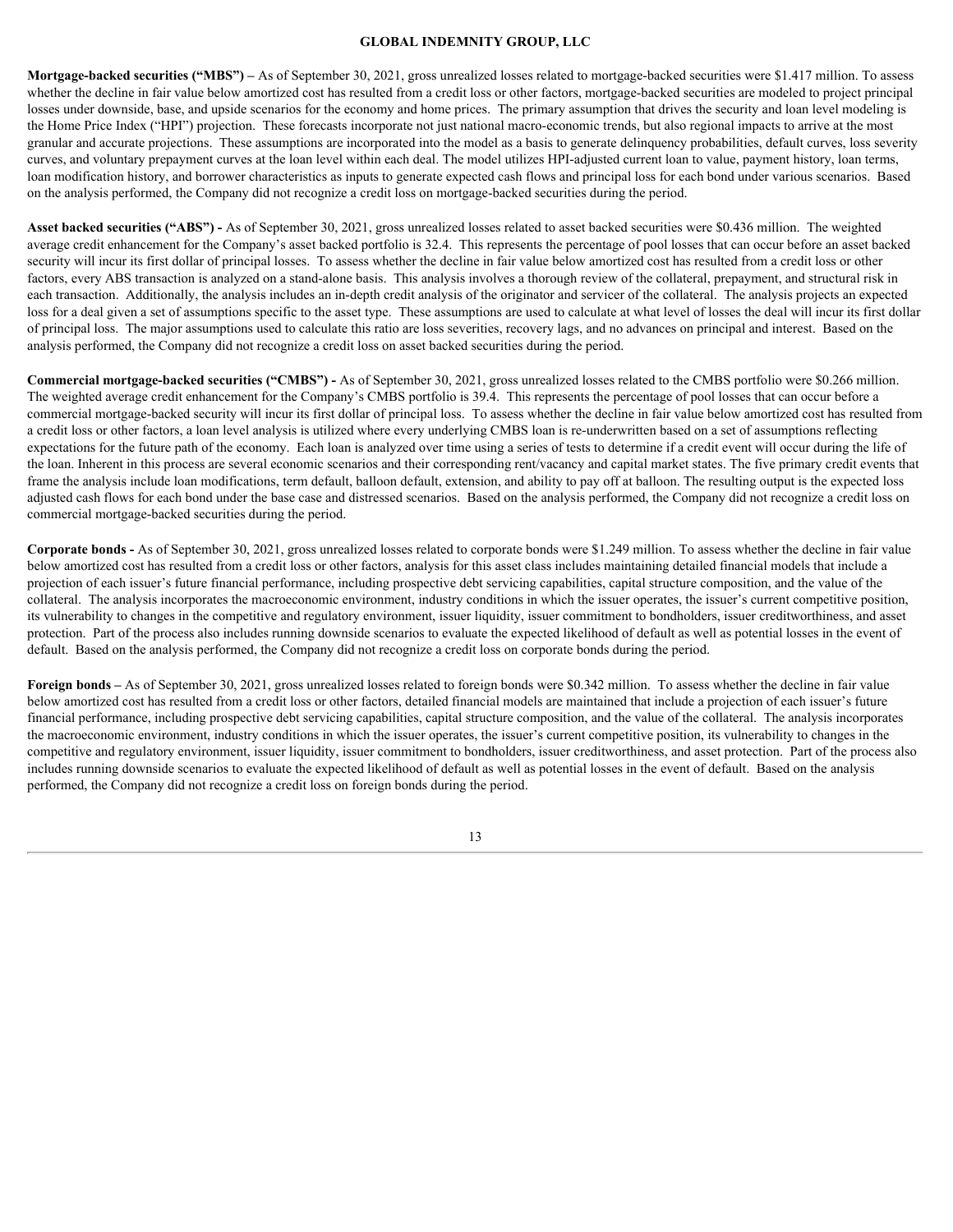The Company has evaluated its investment portfolio and has determined that an allowance for expected credit losses on its investments is not required.

## *Accumulated Other Comprehensive Income, Net of Tax*

Accumulated other comprehensive income, net of tax, as of September 30, 2021 and December 31, 2020 was as follows:

| (Dollars in thousands)                             | <b>September 30, 2021</b> | <b>December 31, 2020</b> |
|----------------------------------------------------|---------------------------|--------------------------|
| Net unrealized gains (losses) from:                |                           |                          |
| Fixed maturities                                   | 18,857                    | 42,177                   |
| Foreign currency fluctuations                      | (249)                     | 161                      |
| Deferred taxes                                     | (3.572)                   | (8,030)                  |
| Accumulated other comprehensive income, net of tax | 15,036                    | 34,308                   |

The following tables present the changes in accumulated other comprehensive income, net of tax, by components, for the quarters and nine months ended September 30, 2021 and 2020:

| Quarter Ended September 30, 2021<br>(Dollars In Thousands)               | <b>Unrealized Gains and</b><br><b>Losses on Available for</b><br><b>Sale Securities</b> |          | <b>Foreign Currency Items</b> |           | <b>Accumulated Other</b><br><b>Comprehensive Income</b> |         |  |  |
|--------------------------------------------------------------------------|-----------------------------------------------------------------------------------------|----------|-------------------------------|-----------|---------------------------------------------------------|---------|--|--|
| Beginning balance, net of tax                                            |                                                                                         | 19,001   |                               | $(33)$ \$ |                                                         | 18,968  |  |  |
| Other comprehensive income before reclassification, before tax           |                                                                                         | (3,190)  |                               | (208)     |                                                         | (3,398) |  |  |
| Amounts reclassified from accumulated other comprehensive income, before |                                                                                         |          |                               |           |                                                         |         |  |  |
| tax                                                                      |                                                                                         | (1, 447) |                               |           |                                                         | (1,447) |  |  |
| Other comprehensive income, before tax                                   |                                                                                         | (4,637)  |                               | (208)     |                                                         | (4,845) |  |  |
| Income tax benefit                                                       |                                                                                         | 869      |                               |           |                                                         | 913     |  |  |
| Ending balance, net of tax                                               |                                                                                         | 15,233   |                               | (197)     |                                                         | 15,036  |  |  |

| <b>Ouarter Ended September 30, 2020</b><br>(Dollars In Thousands)            | <b>Unrealized Gains and</b><br><b>Losses on Available for</b><br><b>Sale Securities</b> |           | <b>Foreign Currency Items</b> | <b>Accumulated Other</b><br><b>Comprehensive Income</b> |         |
|------------------------------------------------------------------------------|-----------------------------------------------------------------------------------------|-----------|-------------------------------|---------------------------------------------------------|---------|
| Beginning balance, net of tax                                                |                                                                                         | 38,736 \$ | $(1,043)$ \$                  |                                                         | 37,693  |
| Other comprehensive income before reclassification, before tax               |                                                                                         | 1,852     | 456                           |                                                         | 2,308   |
| Amounts reclassified from accumulated other comprehensive income, before tax |                                                                                         | (2,276)   |                               |                                                         | (2,276) |
| Other comprehensive income, before tax                                       |                                                                                         | (424)     | 456                           |                                                         |         |
| Income tax (expense) benefit                                                 |                                                                                         | (2,128)   | 123                           |                                                         | (2,005) |
| Ending balance, net of tax                                                   |                                                                                         | 36,184    | (464)                         |                                                         | 35,720  |

| Nine Months Ended September 30, 2021<br>(Dollars In Thousands)           | <b>Unrealized Gains and</b><br><b>Losses on Available for</b><br><b>Sale Securities</b> |           | <b>Foreign Currency Items</b> |    | <b>Accumulated Other</b><br><b>Comprehensive Income</b> |
|--------------------------------------------------------------------------|-----------------------------------------------------------------------------------------|-----------|-------------------------------|----|---------------------------------------------------------|
| Beginning balance, net of tax                                            |                                                                                         | 34,181    | 127                           |    | 34,308                                                  |
| Other comprehensive income before reclassification, before tax           |                                                                                         | (22, 579) | (410)                         |    | (22,989)                                                |
| Amounts reclassified from accumulated other comprehensive income, before |                                                                                         |           |                               |    |                                                         |
| tax                                                                      |                                                                                         | (741)     |                               |    | (741)                                                   |
| Other comprehensive income, before tax                                   |                                                                                         | (23,320)  | (410)                         |    | (23,730)                                                |
| Income tax (expense) benefit                                             |                                                                                         | 4,372     |                               | 86 | 4,458                                                   |
| Ending balance, net of tax                                               |                                                                                         | 15,233    | (197)                         |    | 15,036                                                  |
|                                                                          |                                                                                         |           |                               |    |                                                         |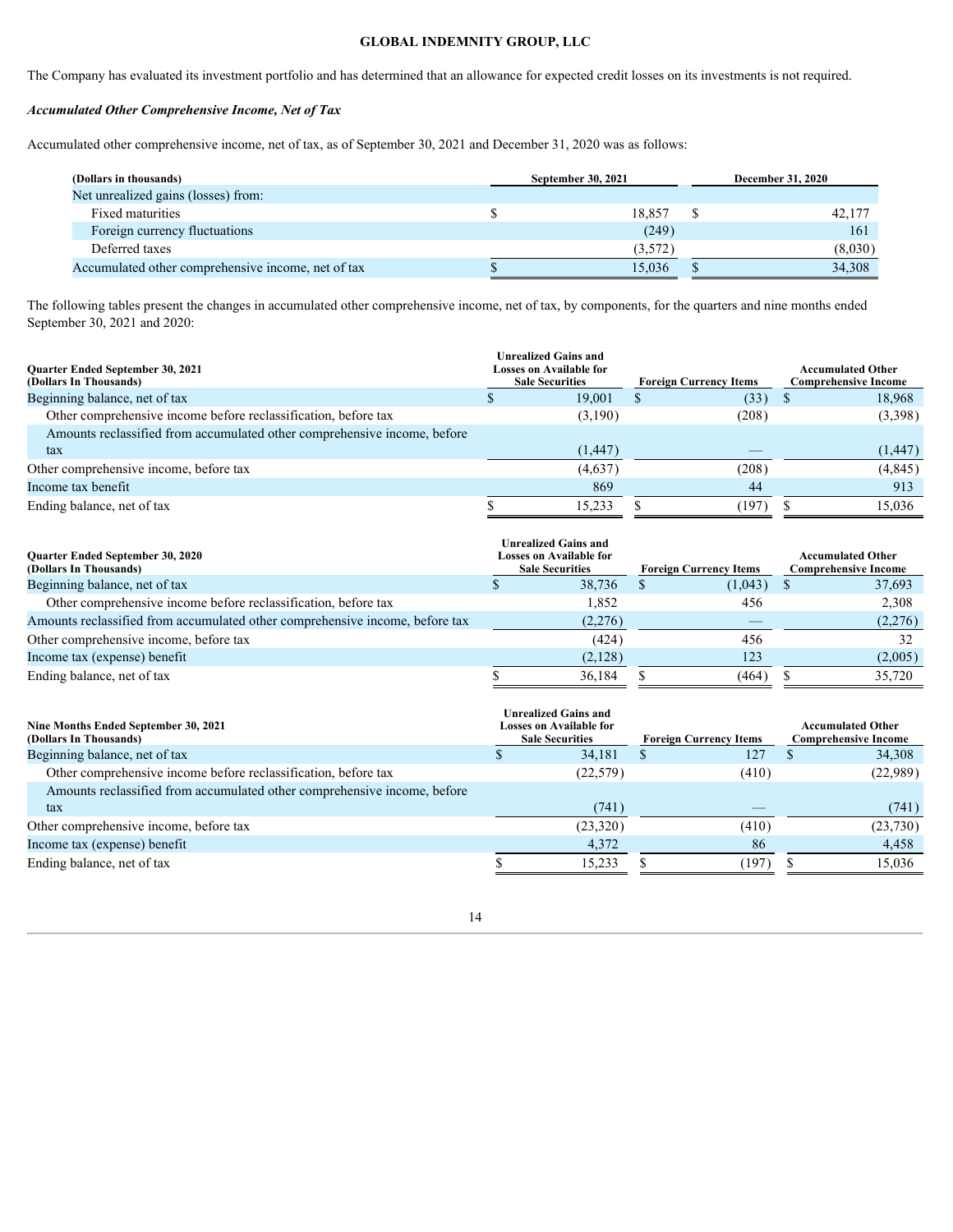| 17,609<br>$(1,032)$ \$<br>18,641<br>Other comprehensive income before reclassification, before tax<br>39,218<br>38,773<br>445<br>Amounts reclassified from accumulated other comprehensive income, before<br>(17,028)<br>(17,028)<br>tax<br>22,190<br>21,745<br>445<br>(4,079)<br>(4,202)<br>123<br>(464)<br>35,720<br>36,184 | Nine Months Ended September 30, 2020<br>(Dollars In Thousands) | <b>Unrealized Gains and</b><br><b>Losses on Available for</b><br><b>Sale Securities</b> | <b>Foreign Currency Items</b> | <b>Accumulated Other</b><br>Comprehensive Income |
|-------------------------------------------------------------------------------------------------------------------------------------------------------------------------------------------------------------------------------------------------------------------------------------------------------------------------------|----------------------------------------------------------------|-----------------------------------------------------------------------------------------|-------------------------------|--------------------------------------------------|
|                                                                                                                                                                                                                                                                                                                               | Beginning balance, net of tax                                  |                                                                                         |                               |                                                  |
|                                                                                                                                                                                                                                                                                                                               |                                                                |                                                                                         |                               |                                                  |
|                                                                                                                                                                                                                                                                                                                               |                                                                |                                                                                         |                               |                                                  |
|                                                                                                                                                                                                                                                                                                                               |                                                                |                                                                                         |                               |                                                  |
|                                                                                                                                                                                                                                                                                                                               | Other comprehensive income, before tax                         |                                                                                         |                               |                                                  |
|                                                                                                                                                                                                                                                                                                                               | Income tax (expense) benefit                                   |                                                                                         |                               |                                                  |
|                                                                                                                                                                                                                                                                                                                               | Ending balance, net of tax                                     |                                                                                         |                               |                                                  |

The reclassifications out of accumulated other comprehensive income for the quarters and nine months ended September 30, 2021 and 2020 were as follows:

| (Dollars in thousands)                                                           |                                               | <b>Amounts Reclassified from</b><br><b>Accumulated Other</b><br><b>Comprehensive Income</b><br>Quarters Ended September 30,    |      |         |  |  |  |  |  |  |  |
|----------------------------------------------------------------------------------|-----------------------------------------------|--------------------------------------------------------------------------------------------------------------------------------|------|---------|--|--|--|--|--|--|--|
| <b>Details about Accumulated Other</b><br><b>Comprehensive Income Components</b> | 2021                                          |                                                                                                                                | 2020 |         |  |  |  |  |  |  |  |
| Unrealized gains and losses on available for sale                                |                                               |                                                                                                                                |      |         |  |  |  |  |  |  |  |
| securities                                                                       | Other net realized investment (gains) losses  | $(1,447)$ \$                                                                                                                   |      | (2,276) |  |  |  |  |  |  |  |
|                                                                                  | Income tax expense (benefit)                  | 315                                                                                                                            |      | 172     |  |  |  |  |  |  |  |
|                                                                                  | Total reclassifications, net of tax           | (1, 132)                                                                                                                       |      | (2,104) |  |  |  |  |  |  |  |
| (Dollars in thousands)                                                           |                                               | <b>Amounts Reclassified from</b><br><b>Accumulated Other</b><br><b>Comprehensive Income</b><br>Nine Months Ended September 30, |      |         |  |  |  |  |  |  |  |
| <b>Details about Accumulated Other</b>                                           | <b>Affected Line Item in the Consolidated</b> |                                                                                                                                |      |         |  |  |  |  |  |  |  |
| <b>Comprehensive Income Components</b>                                           | <b>Statements of Operations</b>               | 2021                                                                                                                           |      | 2020    |  |  |  |  |  |  |  |

| Unrealized gains and losses on available for sale | Other net realized investment (gains) losses |       |          |
|---------------------------------------------------|----------------------------------------------|-------|----------|
| securities                                        |                                              | (741) | (17,028) |
|                                                   | Income tax expense (benefit)                 | 130   | 3,823    |
|                                                   | Total reclassifications, net of tax          | (611) | (13,205) |
|                                                   |                                              |       |          |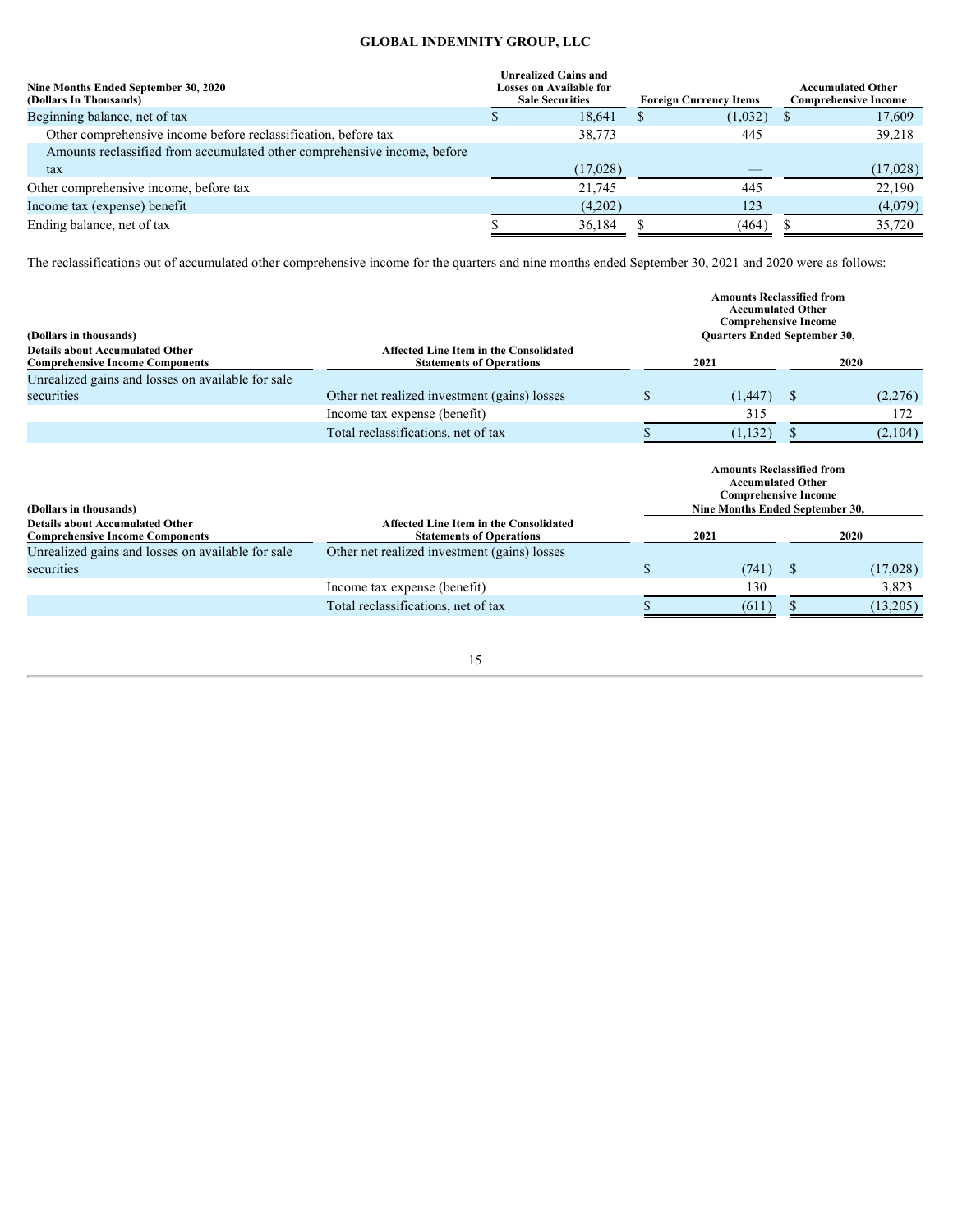## *Net Realized Investment Gains (Losses)*

The components of net realized investment gains (losses) for the quarters and nine months ended September 30, 2021 and 2020 were as follows:

|                                              | <b>Ouarters Ended September 30,</b> |   |             | Nine Months Ended September 30, |          |               |             |  |  |
|----------------------------------------------|-------------------------------------|---|-------------|---------------------------------|----------|---------------|-------------|--|--|
| (Dollars in thousands)                       | 2021                                |   | <b>2020</b> |                                 | 2021     |               | <b>2020</b> |  |  |
| Fixed maturities:                            |                                     |   |             |                                 |          |               |             |  |  |
| Gross realized gains                         | 3,364                               | S | 2,705       | <sup>\$</sup>                   | 9,042    | <sup>\$</sup> | 21,685      |  |  |
| Gross realized losses                        | (1, 917)                            |   | (429)       |                                 | (8,301)  |               | (4,657)     |  |  |
| Net realized gains (losses)                  | 1,447                               |   | 2,276       |                                 | 741      |               | 17,028      |  |  |
| Equity securities:                           |                                     |   |             |                                 |          |               |             |  |  |
| Gross realized gains                         | 1,629                               |   | 4,942       |                                 | 8,577    |               | 14,669      |  |  |
| Gross realized losses                        | (3,291)                             |   | (55)        |                                 | (2, 476) |               | (31,870)    |  |  |
| Net realized gains (losses)                  | (1,662)                             |   | 4,887       |                                 | 6,101    |               | (17,201)    |  |  |
| Derivatives:                                 |                                     |   |             |                                 |          |               |             |  |  |
| Gross realized gains                         | 1,267                               |   | 1,520       |                                 | 4,985    |               | 19,514      |  |  |
| Gross realized losses                        | (1, 362)                            |   | (1,360)     |                                 | (4, 485) |               | (41, 673)   |  |  |
| Net realized gains (losses) $(1)$            | (95)                                |   | 160         |                                 | 500      |               | (22, 159)   |  |  |
| Total net realized investment gains (losses) | (310)                               |   | 7,323       |                                 | 7,342    |               | (22, 332)   |  |  |

(1) Includes periodic net interest settlements related to the derivatives of \$1.4 million for the quarters ended September 30, 2021 and 2020, respectively, and \$4.2 million and \$3.1 million for the nine months ended September 30, 2021 and 2020, respectively.

The following table shows the calculation of the portion of realized gains and losses related to equity securities held as of September 30, 2021 and 2020:

|                                                                            | <b>Ouarters Ended September 30,</b> |       | Nine Months Ended September 30, |  |           |  |  |  |  |
|----------------------------------------------------------------------------|-------------------------------------|-------|---------------------------------|--|-----------|--|--|--|--|
| (Dollars in thousands)                                                     | 2021                                | 2020  | 2021                            |  | 2020      |  |  |  |  |
| Net gains (losses) recognized during the period on equity securities       | (1,662)                             | 4,887 | 6,101                           |  | (17,201)  |  |  |  |  |
| Less: net gains (losses) recognized during the period on equity securities |                                     |       |                                 |  |           |  |  |  |  |
| sold during the period                                                     | ,005                                | 3.419 | 3,810                           |  | (366)     |  |  |  |  |
| Unrealized gains (losses) recognized during the reporting period on        |                                     |       |                                 |  |           |  |  |  |  |
| equity securities still held at the reporting date                         | (2,667)                             | .468  | 2.291                           |  | (16, 835) |  |  |  |  |
|                                                                            |                                     |       |                                 |  |           |  |  |  |  |

The proceeds from sales and redemptions of available for sale and equity securities resulting in net realized investment gains (losses) for the nine months ended September 30, 2021 and 2020 were as follows:

|                         | Nine Months Ended September 30. |   |         |
|-------------------------|---------------------------------|---|---------|
| (Dollars in thousands)  | 2021                            |   | 2020    |
| <b>Fixed maturities</b> | 889,080                         | w | 600,962 |
| Equity securities       | 48,661                          |   | 563,926 |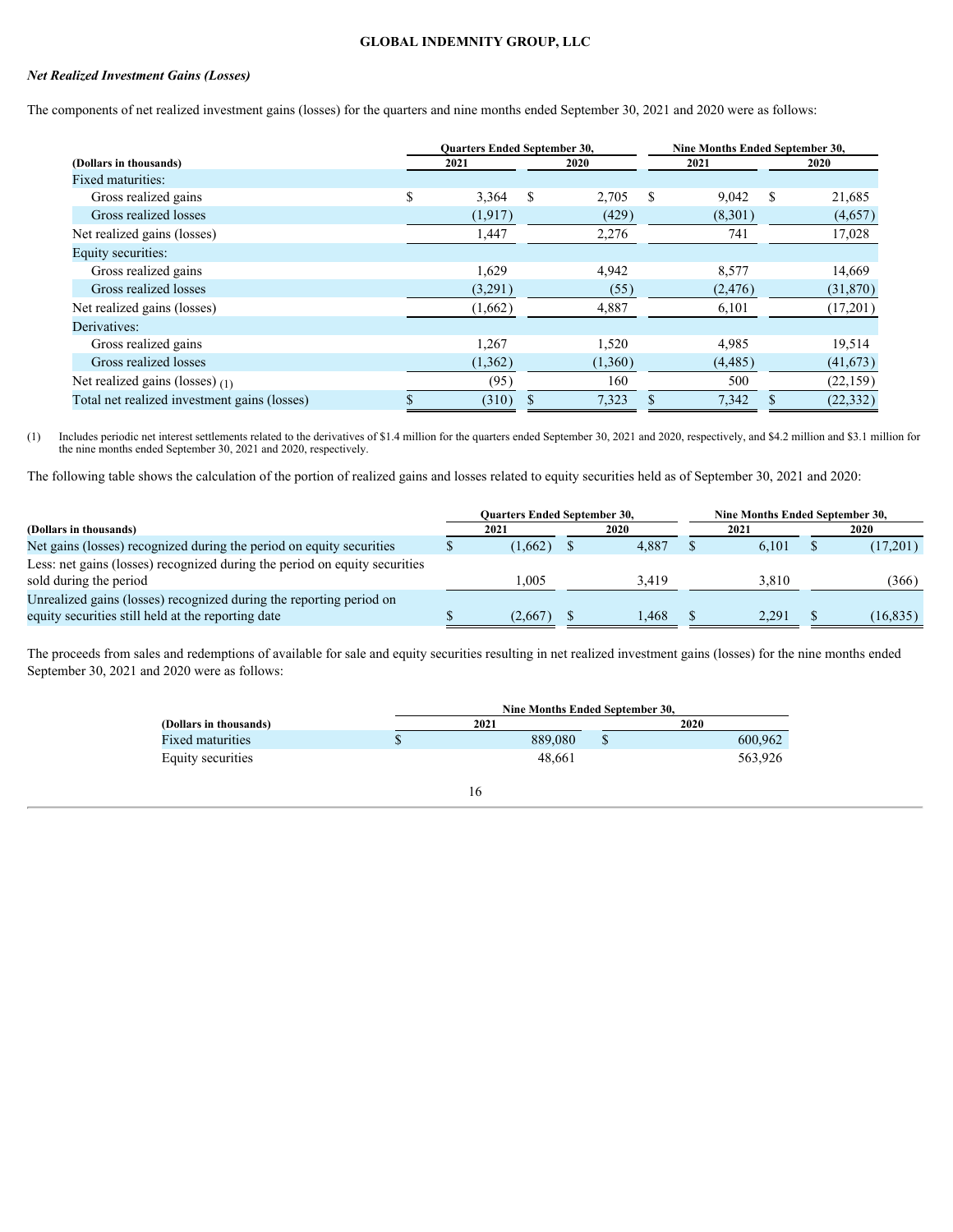#### *Net Investment Income*

The sources of net investment income for the quarters and nine months ended September 30, 2021 and 2020 were as follows:

|                           | <b>Ouarters Ended September 30,</b> |             |        | Nine Months Ended September 30, |  |         |  |  |  |  |  |
|---------------------------|-------------------------------------|-------------|--------|---------------------------------|--|---------|--|--|--|--|--|
| (Dollars in thousands)    | 2021                                | <b>2020</b> |        | 2021                            |  | 2020    |  |  |  |  |  |
| <b>Fixed maturities</b>   | 6,197                               |             | 7,421  | 19,672                          |  | 25,013  |  |  |  |  |  |
| Equity securities         | 699                                 |             | 1,390  | 1,992                           |  | 4,161   |  |  |  |  |  |
| Cash and cash equivalents | 64                                  |             | 260    | 328                             |  | 492     |  |  |  |  |  |
| Other invested assets     | 3.050                               |             | 3,485  | 9,835                           |  | (8,004) |  |  |  |  |  |
| Total investment income   | 10,010                              |             | 12,556 | 31,827                          |  | 21,662  |  |  |  |  |  |
| Investment expense        | (666)                               |             | (810)  | (2,014)                         |  | (2,146) |  |  |  |  |  |
| Net investment income     | 9,344                               |             | 11,746 | 29,813                          |  | 19,516  |  |  |  |  |  |

The Company's total investment return on a pre-tax basis for the quarters and nine months ended September 30, 2021 and 2020 were as follows:

|                                                | Quarters Ended September 30, |           | Nine Months Ended September 30, |           |
|------------------------------------------------|------------------------------|-----------|---------------------------------|-----------|
| (Dollars in thousands)                         | 2021                         | 2020      | 2021                            | 2020      |
| Net investment income                          | 9,344                        | 11,746    | 29,813                          | 19,516    |
| Net realized investment gains (losses)         | (310)                        | 7,323     | 7,342                           | (22, 332) |
| Change in unrealized holding gains (losses)    | (4, 845)                     |           | (23,730)                        | 22,190    |
| Net realized and unrealized investment returns | (5, 155)                     | 7,355     | (16,388)                        | (142)     |
| Total investment return                        | 4,189                        | 19,101    | 13,425                          | 19,374    |
| Total investment return $\%$ (1)               | $0.3\%$                      | 1.2%      | $0.9\%$                         | 1.3%      |
| Average investment portfolio $(2)$             | 1,481,220                    | 1,541,227 | 1,468,080                       | 1,528,005 |
|                                                |                              |           |                                 |           |

**(1)** Not annualized.

**(2)** Average of total cash and invested assets, net of receivable/payable for securities purchased and sold, as of the beginning and end of the period.

As of September 30, 2021 and December 31, 2020, the Company did not own any fixed maturity securities that were non-income producing for the preceding twelve months.

#### *Insurance Enhanced Asset-Backed and Credit Securities*

As of September 30, 2021, the Company held insurance enhanced bonds with a market value of approximately \$28.3 million which represented 1.9% of the Company's total cash and invested assets, net of payable/ receivable for securities purchased and sold.

The insurance enhanced bonds are comprised of \$13.7 million of municipal bonds, \$6.8 million of commercial mortgage-backed securities, and \$7.8 million of collateralized mortgage obligations. The financial guarantors of the Company's \$28.3 million of insurance enhanced commercial-mortgage-backed, municipal securities, and collateralized mortgage obligations include Municipal Bond Insurance Association (\$2.7 million), Assured Guaranty Corporation (\$8.2 million), Federal Home Loan Mortgage Corporation (\$14.6 million), Federal National Mortgage Association (\$0.3 million), Ambac Financial Group (\$1.9 million), School Bond Guaranty Program (\$0.1 million), and Higher Education State Aid Intercept Program (\$0.5 million).

The Company had no direct investments in the entities that have provided financial guarantees or other credit support to any security held by the Company at September 30, 2021.

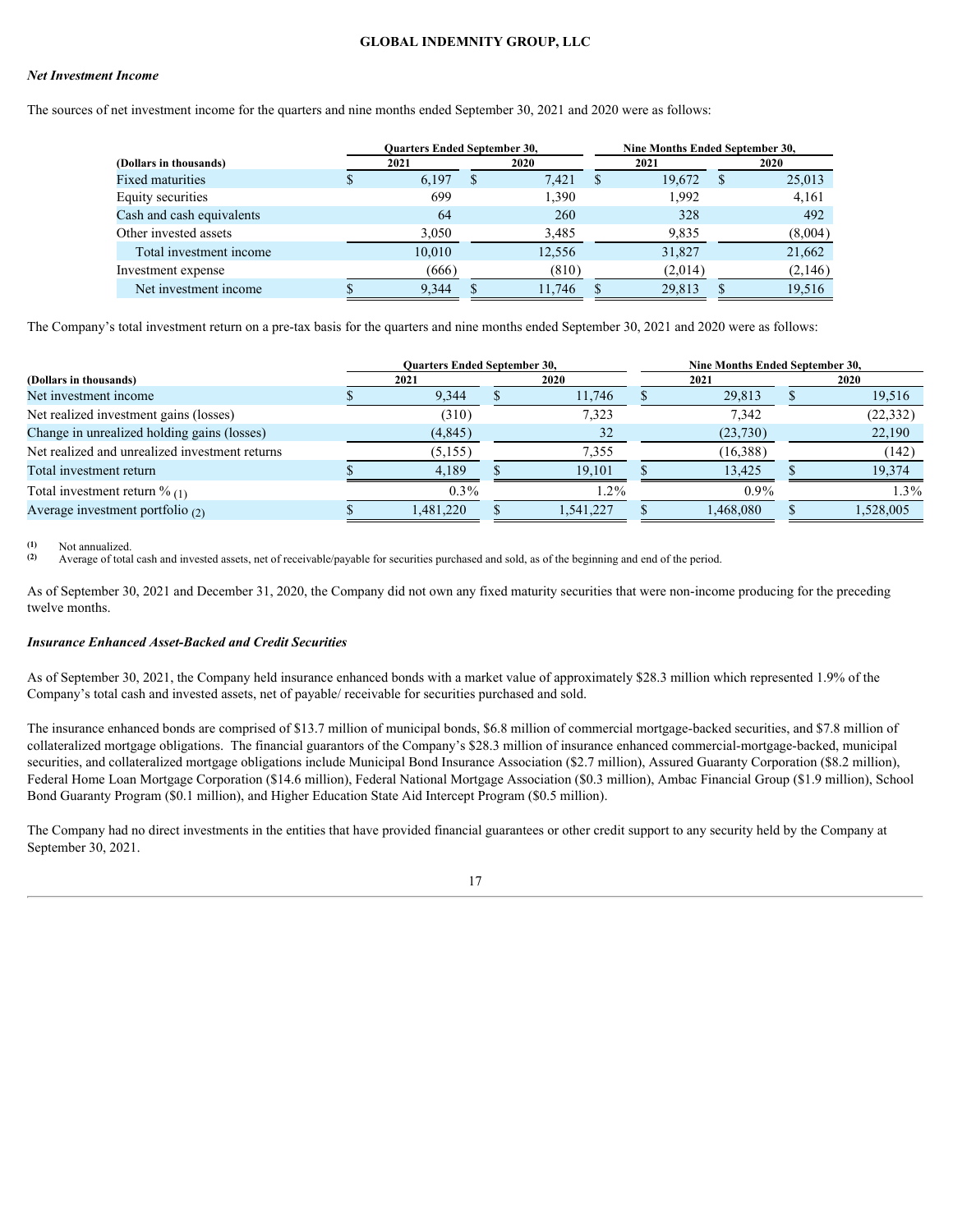## *Bonds Held on Deposit*

Certain cash balances, cash equivalents, and bonds available for sale were deposited with various governmental authorities in accordance with statutory requirements, were held as collateral, or were held in trust. The fair values were as follows as of September 30, 2021 and December 31, 2020:

|                                                    | <b>Estimated Fair Value</b> |                          |
|----------------------------------------------------|-----------------------------|--------------------------|
| (Dollars in thousands)                             | September 30, 2021          | <b>December 31, 2020</b> |
| On deposit with governmental authorities           | 26,468                      | 26,966                   |
| Held in trust pursuant to third party requirements | 79,947                      | 100,234                  |
| Letter of credit held for third party requirements | 2,512                       | 3,970                    |
| Securities held as collateral                      |                             | 494                      |
| Total                                              | 108,927                     | 131,664                  |

#### *Variable Interest Entities*

A Variable Interest Entity ("VIE") refers to an investment in which an investor holds a controlling interest that is not based on the majority of voting rights. Under the VIE model, the party that has the power to exercise significant management influence and maintain a controlling financial interest in the entity's economics is said to be the primary beneficiary, and is required to consolidate the entity within their results. Other entities that participate in a VIE, for which their financial interests fluctuate with changes in the fair value of the investment entity's net assets but do not have significant management influence and the ability to direct the VIE's significant economic activities are said to have a variable interest in the VIE but do not consolidate the VIE in their financial results.

The Company has variable interests in four VIE's for which it is not the primary beneficiary. These investments are accounted for under the equity method of accounting as their ownership interest exceeds 3% of their respective investments.

The carrying value of one of the Company's VIE's, which invests in distressed securities and assets, was \$9.3 million and \$10.8 million as of September 30, 2021 and December 31, 2020, respectively. The Company's maximum exposure to loss from this VIE, which factors in future funding commitments, was \$23.5 million and \$25.0 million at September 30, 2021 and December 31, 2020, respectively. The carrying value of a second VIE that also invests in distressed securities and assets was \$2.9 million and \$15.7 million at September 30, 2021 and December 31, 2020, respectively. The Company's maximum exposure to loss from this VIE, which factors in future funding commitments, was \$19.9 million and \$32.7 million at September 30, 2021 and December 31, 2020, respectively. The carrying value and maximum exposure to loss of a third VIE that invests in Real Estate Investment Trust ("REIT") qualifying assets was \$11.6 million and \$10.5 million as of September 30, 2021 and December 31, 2020, respectively. The carrying value and maximum exposure to loss of a fourth VIE, which invests in a broad portfolio of non-investment grade loans, was \$106.2 million and \$60.0 million as of September 30, 2021 and December 31, 2020, respectively. The Company's investment in VIEs is included in other invested assets on the consolidated balance sheet with changes in carrying value recorded in the consolidated statements of operations.

#### **4. Derivative Instruments**

Derivatives are used by the Company to reduce risks from changes in interest rates and limit exposure to severe equity market changes. The Company has interest rate swaps with terms to exchange, at specified intervals, the difference between fixed rate and floating rate interest amounts as calculated by reference to an agreed notional amount. The Company also utilizes exchange-traded futures contracts, which give the holder the right and obligation to participate in market movements at a future date, to allow the Company to react faster to market conditions. The Company posts collateral and settles variation margin in cash on a daily basis equal to the amount of the futures contracts' change in value scaled by a multiplier.

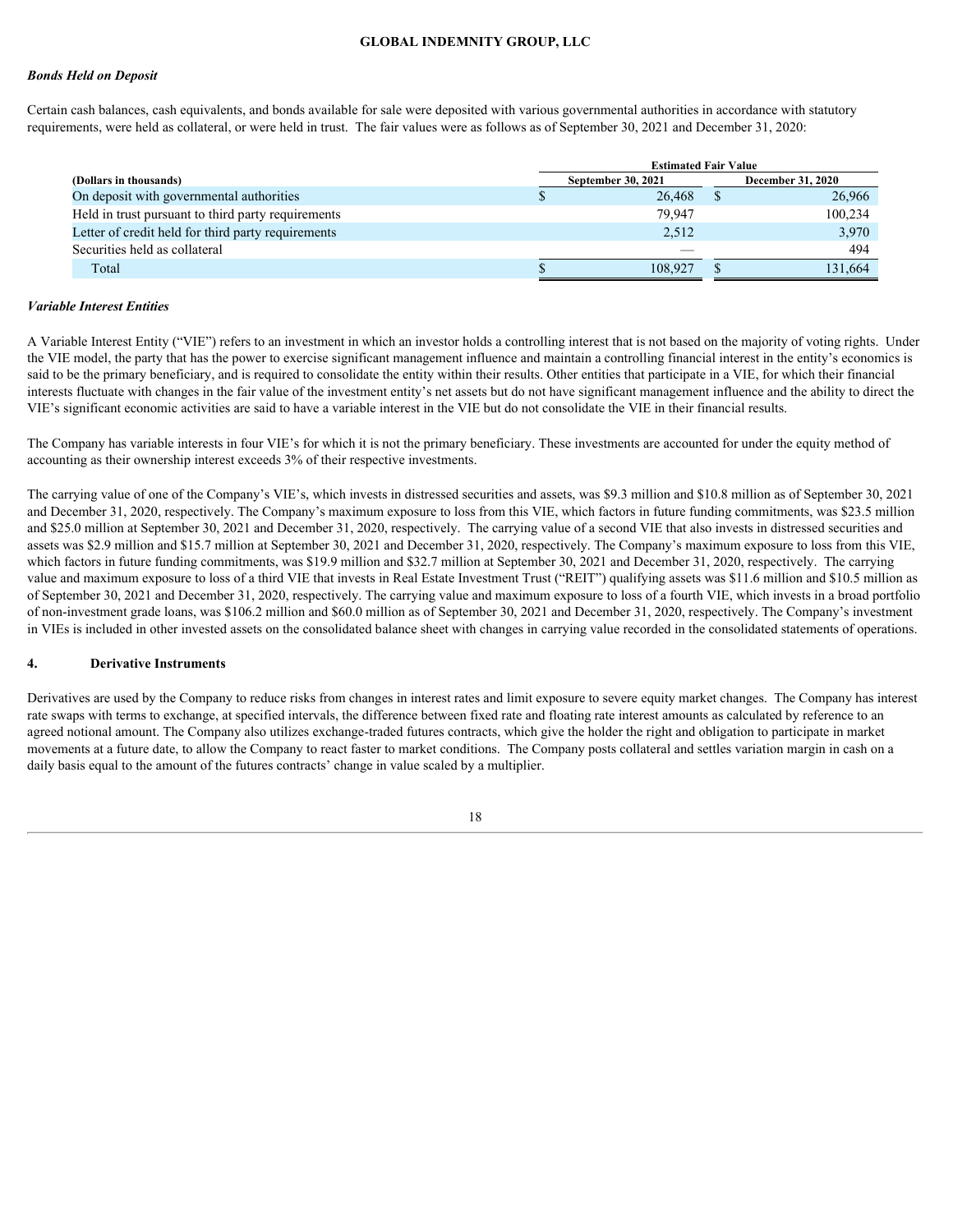The Company accounts for the interest rate swaps and futures as non-hedge instruments and recognizes the fair value of the interest rate swaps in other assets or other liabilities on the consolidated balance sheets with the changes in fair value recognized as net realized investment gains or losses in the consolidated statements of operations. The Company is ultimately responsible for the valuation of the interest rate swaps. To aid in determining the estimated fair value of the interest rate swaps, the Company relies on the forward interest rate curve and information obtained from a third party financial institution.

The following table summarizes information on the location and the gross amount of the derivatives on the consolidated balance sheets as of September 30, 2021 and December 31, 2020:

| (Dollars in thousands)<br><b>Derivatives Not Designated as</b> |                               | September 30, 2021             |                   | <b>December 31, 2020</b> |                                |
|----------------------------------------------------------------|-------------------------------|--------------------------------|-------------------|--------------------------|--------------------------------|
| <b>Hedging Instruments under ASC 815</b>                       | <b>Balance Sheet Location</b> | Notional Amount                | <b>Fair Value</b> | <b>Notional Amount</b>   | <b>Fair Value</b>              |
| Interest rate swap agreements                                  | Other assets/liabilities      | 213,022                        | (11, 445)         | 213,022                  | (16, 430)                      |
| Futures contracts on bonds $(1)$                               | Other assets/liabilities      | $\overbrace{\hspace{25mm}}^{}$ |                   | 28,996                   | $\overbrace{\hspace{25mm}}^{}$ |
| Total $(2)$                                                    |                               | 213,022                        | (11, 445)         | 242,018                  | (16, 430)                      |

**(1)** Futures are settled daily such that their fair value is not reflected in the consolidated statements of financial position

**(2)** The derivatives are held by GBLI Holdings, LLC and are guaranteed by Global Indemnity Group, LLC

The following table summarizes the net gains (losses) included in the consolidated statements of operations for changes in the fair value of the derivatives and the periodic net interest settlements under the derivatives for the quarters and nine months ended September 30, 2021 and 2020:

|                                                                                     |                          | <b>Ouarters Ended September 30,</b> | Nine Months Ended September 30, |           |
|-------------------------------------------------------------------------------------|--------------------------|-------------------------------------|---------------------------------|-----------|
| (Dollars in thousands)<br><b>Consolidated Statements of Operations Line</b><br>2021 |                          | 2020                                |                                 | 2020      |
| Net realized investment gains (losses)<br>Interest rate swap agreements             | (95)                     | 45                                  | 819                             | (10, 827) |
| Net realized investment gains (losses)<br>Futures contracts on bonds                |                          | 115                                 | (319)                           | (2,343)   |
| Futures contracts on equities<br>Net realized investment gains (losses)             | $\overline{\phantom{a}}$ |                                     | $\overbrace{\phantom{aaaaa}}$   | (8,989)   |
| Total                                                                               | (95)                     | 160                                 | 500                             | (22, 159) |

As of September 30, 2021 and December 31, 2020, the Company is due \$1.8 million and \$2.8 million, respectively, for funds it needed to post to execute the swap transaction and \$13.1 million and \$17.5 million, respectively, for margin calls made in connection with the interest rate swaps. These amounts are included in other assets on the consolidated balance sheets.

As of September 30, 2021, the Company was not utilizing futures contracts. As of December 31, 2020, the Company posted initial margin of \$0.5 million in securities for trading futures contracts with a mark-to-market receivable of less than \$0.1 million. Variation margin is included in other assets on the consolidated balance sheets.

### **5. Fair Value Measurements**

The accounting standards related to fair value measurements define fair value, establish a framework for measuring fair value, outline a fair value hierarchy based on inputs used to measure fair value, and enhance disclosure requirements for fair value measurements. These standards do not change existing guidance as to whether or not an instrument is carried at fair value. The Company has determined that its fair value measurements are in accordance with the requirements of these accounting standards.

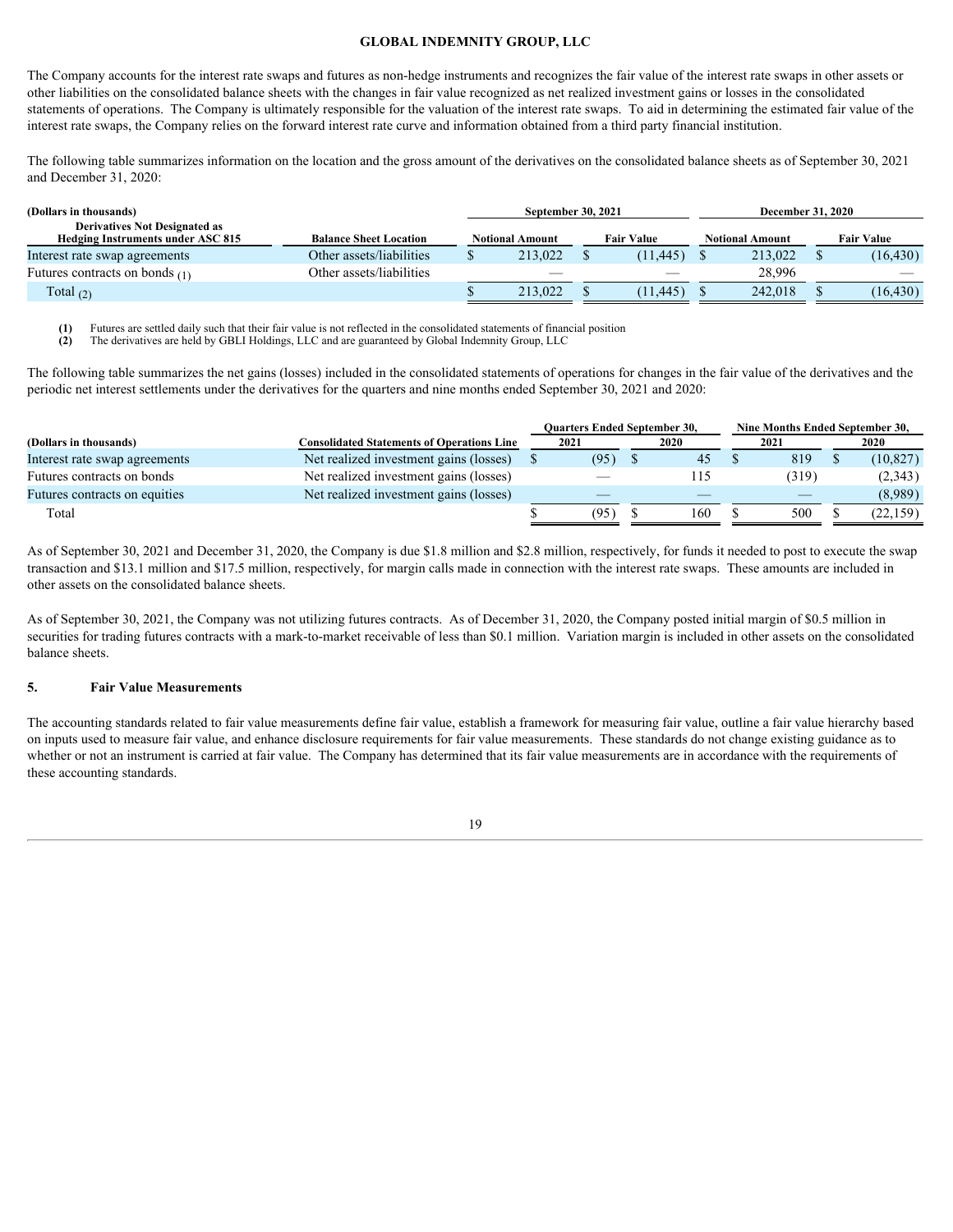The Company's invested assets and derivative instruments are carried at their fair value and are categorized based upon a fair value hierarchy:

- Level 1 inputs utilize quoted prices (unadjusted) in active markets for identical assets that the Company has the ability to access at the measurement date.
- Level 2 inputs utilize other than quoted prices included in Level 1 that are observable for similar assets, either directly or indirectly.
- Level 3 inputs are unobservable for the asset, and include situations where there is little, if any, market activity for the asset.

In certain cases, the inputs used to measure fair value may fall into different levels of the fair value hierarchy. In such cases, the level in the fair value hierarchy within which the fair value measurement falls has been determined based on the lowest level input that is significant to the fair value measurement in its entirety. The Company's assessment of the significance of a particular input to the fair value measurement in its entirety requires judgment, and considers factors specific to the asset.

The following table presents information about the Company's invested assets and derivative instruments measured at fair value on a recurring basis as of September 30, 2021 and December 31, 2020 and indicates the fair value hierarchy of the valuation techniques utilized by the Company to determine such fair value.

|                                                    |               |                                 |               | <b>Fair Value Measurements</b> |                                |    |              |
|----------------------------------------------------|---------------|---------------------------------|---------------|--------------------------------|--------------------------------|----|--------------|
| As of September 30, 2021<br>(Dollars in thousands) |               | Level 1                         |               | Level 2                        | Level 3                        |    | <b>Total</b> |
| Assets:                                            |               |                                 |               |                                |                                |    |              |
| Fixed maturities:                                  |               |                                 |               |                                |                                |    |              |
| U.S. treasuries                                    | <sup>\$</sup> | 114,677                         | $\mathcal{L}$ | $\overline{\phantom{0}}$       | $\overline{\phantom{a}}$       | -S | 114,677      |
| Agency obligations                                 |               |                                 |               | 8,631                          | $\overbrace{\phantom{13333}}$  |    | 8,631        |
| Obligations of states and political subdivisions   |               | $\hspace{0.1mm}-\hspace{0.1mm}$ |               | 54,941                         |                                |    | 54,941       |
| Mortgage-backed securities                         |               |                                 |               | 270,753                        | $\overbrace{\phantom{13333}}$  |    | 270,753      |
| Commercial mortgage-backed securities              |               | $\overline{\phantom{m}}$        |               | 127,494                        | $\hspace{0.05cm}$              |    | 127,494      |
| Asset-backed securities                            |               | $\overline{\phantom{m}}$        |               | 174,751                        | 771                            |    | 175,522      |
| Corporate bonds                                    |               | $\overline{\phantom{m}}$        |               | 306,334                        | 767                            |    | 307,101      |
| Foreign corporate bonds                            |               |                                 |               | 140,850                        | $\overbrace{\phantom{13333}}$  |    | 140,850      |
| Total fixed maturities                             |               | 114,677                         |               | 1,083,754                      | 1,538                          |    | 1,199,969    |
| Equity securities                                  |               | 67,209                          |               | 23,085                         | $\overline{\phantom{m}}$       |    | 90,294       |
| Total assets measured at fair value                |               | 181,886                         |               | ,106,839                       | 1,538                          |    | 1,290,263    |
| Liabilities:                                       |               |                                 |               |                                |                                |    |              |
| Derivative instruments                             |               | $\overline{\phantom{a}}$        |               | 11,445                         | $\overline{\phantom{a}}$       |    | 11,445       |
| Total liabilities measured at fair value           |               |                                 |               | 11,445                         | $\overbrace{\hspace{25mm}}^{}$ |    | 11,445       |
|                                                    |               |                                 |               |                                |                                |    |              |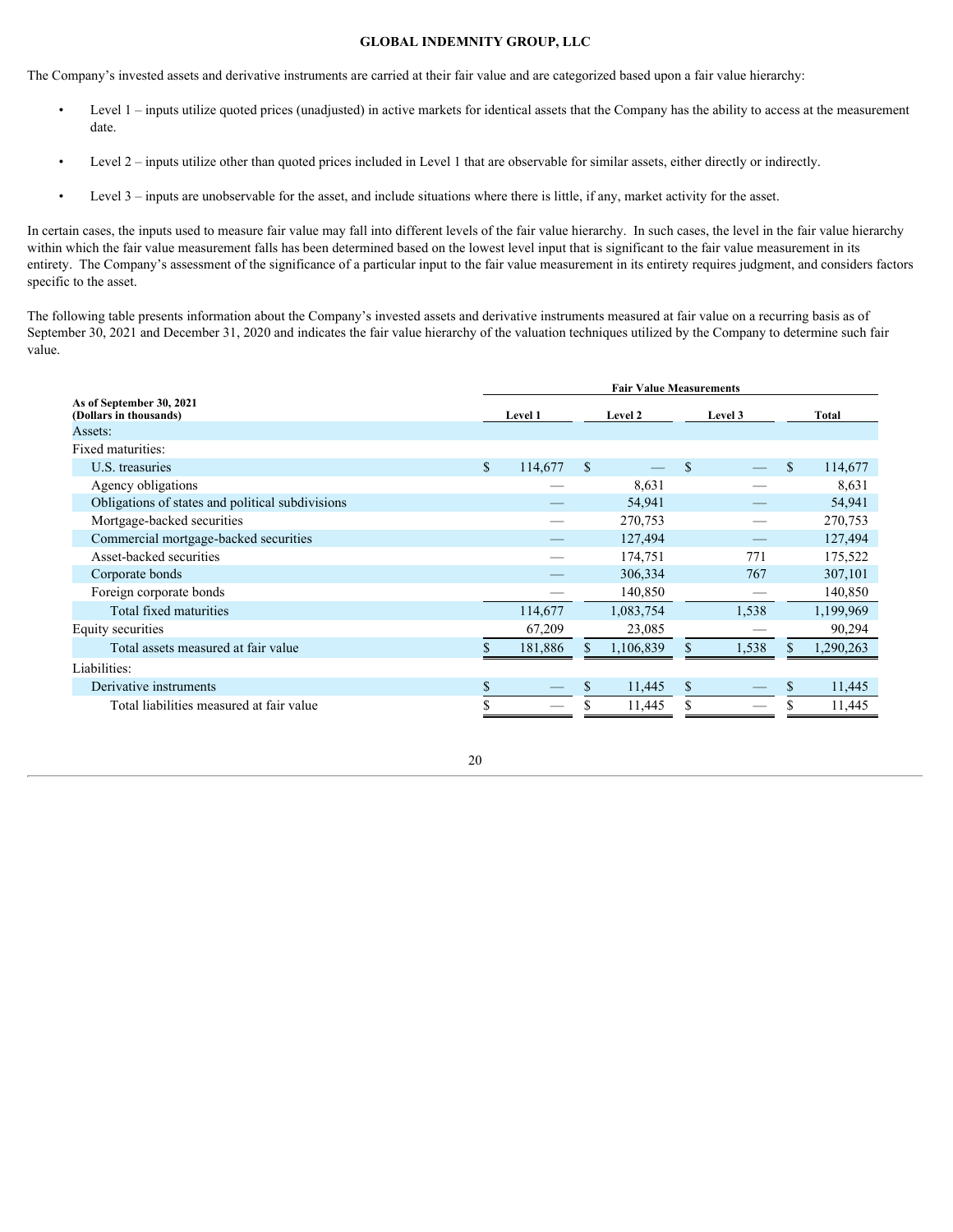|                                                   |      |                                 | <b>Fair Value Measurements</b> |                          |          |
|---------------------------------------------------|------|---------------------------------|--------------------------------|--------------------------|----------|
| As of December 31, 2020<br>(Dollars in thousands) |      | Level 1                         | Level 2                        | Level 3                  | Total    |
| Assets:                                           |      |                                 |                                |                          |          |
| Fixed maturities:                                 |      |                                 |                                |                          |          |
| U.S. treasuries                                   | - 75 | 197,480 \$                      | $\overline{\phantom{a}}$       | $\overline{\phantom{a}}$ | 197,480  |
| Obligations of states and political subdivisions  |      |                                 | 61,243                         |                          | 61,243   |
| Mortgage-backed securities                        |      | $\overbrace{\phantom{aaaaa}}$   | 358,778                        | $\overline{\phantom{m}}$ | 358,778  |
| Commercial mortgage-backed securities             |      |                                 | 110,959                        |                          | 110,959  |
| Asset-backed securities                           |      | $\overbrace{\phantom{aaaaa}}$   | 117,593                        |                          | 117,593  |
| Corporate bonds                                   |      |                                 | 240,717                        |                          | 240,717  |
| Foreign corporate bonds                           |      | __                              | 104,416                        |                          | 104,416  |
| Total fixed maturities                            |      | 197,480                         | 993,706                        |                          | ,191,186 |
| <b>Equity securities</b>                          |      | 87,307                          | 11,683                         |                          | 98,990   |
| Total assets measured at fair value               |      | 284,787                         | 1,005,389                      |                          | ,290,176 |
| Liabilities:                                      |      |                                 |                                |                          |          |
| Derivative instruments                            |      | $\hspace{0.1mm}-\hspace{0.1mm}$ | 16,430                         |                          | 16,430   |
| Total liabilities measured at fair value          |      |                                 | 16,430                         |                          | 16,430   |
|                                                   |      |                                 |                                |                          |          |

The securities classified as Level 1 in the above table consist of U.S. treasuries and equity securities actively traded on an exchange.

The securities classified as Level 2 in the above table consist primarily of fixed maturity securities and derivative instruments. Based on the typical trading volumes and the lack of quoted market prices for fixed maturities, security prices are derived through recent reported trades for identical or similar securities making adjustments through the reporting date based upon available market observable information. If there are no recent reported trades, matrix or model processes are used to develop a security price where future cash flow expectations are developed based upon collateral performance and discounted at an estimated market rate. Included in the pricing of asset-backed securities, collateralized mortgage obligations, and mortgage-backed securities are estimates of the rate of future prepayments of principal over the remaining life of the securities. Such estimates are derived based on the characteristics of the underlying structure and prepayment speeds previously experienced at the interest rate levels projected for the underlying collateral. The estimated fair value of the derivative instruments, consisting of interest rate swaps, is obtained from a third party financial institution that utilizes observable inputs such as the forward interest rate curve.

The investments classified as Level 3 in the above table consist of fixed maturities with unobservable inputs. The Company does not have access to daily valuations; therefore, market trades, performance of the underlying assets, and key risks are considered in order to estimate fair values of these debt instruments.

The following table presents changes in Level 3 investments measured at fair value on a recurring basis for the quarters and nine months ended September 30, 2021 and 2020:

|                                                    | <b>Ouarters Ended</b><br>September 30, |                                 | Nine Months Ended September 30, |                                 |
|----------------------------------------------------|----------------------------------------|---------------------------------|---------------------------------|---------------------------------|
| (Dollars in thousands)                             | 2021                                   | 2020                            | 2021                            | 2020                            |
| Beginning balance                                  | 1,235                                  |                                 | $\hspace{0.1mm}-\hspace{0.1mm}$ |                                 |
| Total gains (realized / unrealized):               |                                        |                                 |                                 |                                 |
| Included in accumulated other comprehensive income | 66                                     | $\overline{\phantom{a}}$        | 34                              | $\hspace{0.1mm}-\hspace{0.1mm}$ |
| Transfers into level 3                             | 96                                     | $\overbrace{\hspace{25mm}}^{}$  | 798                             | $\overbrace{\hspace{25mm}}^{}$  |
| Transfers out of level 3                           |                                        | $\overline{\phantom{a}}$        | (1,720)                         | $\hspace{0.1mm}-\hspace{0.1mm}$ |
| Amortization of bond premium and discount, net     |                                        | $\hspace{0.1mm}-\hspace{0.1mm}$ |                                 | $\hspace{0.05cm}$               |
| Purchases                                          | 201                                    | $\overline{\phantom{a}}$        | 2,486                           | $\hspace{0.1mm}-\hspace{0.1mm}$ |
| Sales                                              | (61)                                   | $\overbrace{\hspace{25mm}}^{}$  | (61)                            | $\overbrace{\hspace{25mm}}^{}$  |
| <b>Ending balance</b>                              | 1,538                                  | $\sim$                          | 1,538                           |                                 |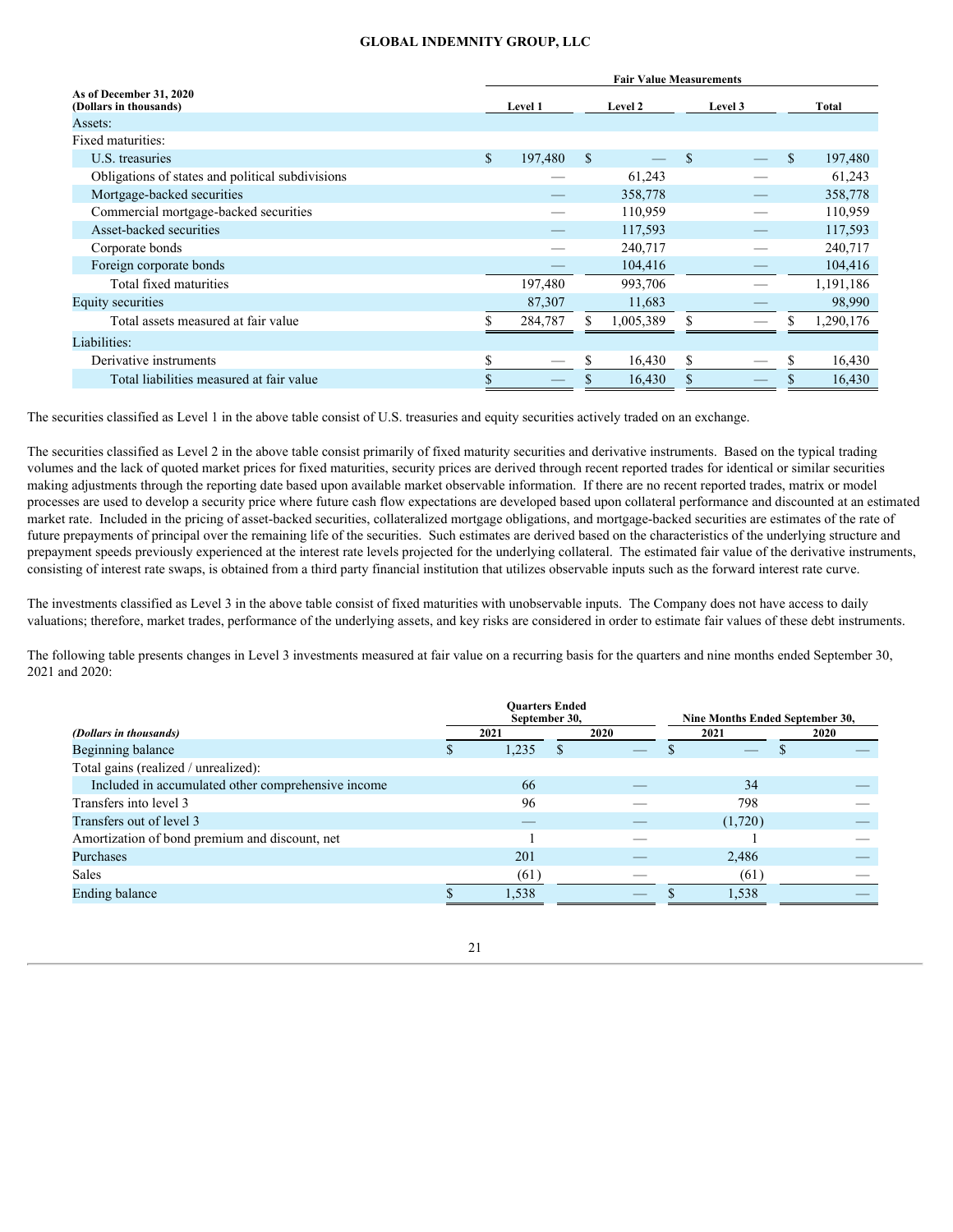For the Company's material debt arrangements, the current fair value of the Company's debt at September 30, 2021 and December 31, 2020 was as follows:

|                                          | September 30, 2021 |                   | <b>December 31, 2020</b> |                       |  |                   |  |  |  |
|------------------------------------------|--------------------|-------------------|--------------------------|-----------------------|--|-------------------|--|--|--|
| (Dollars in thousands)                   | Carrving Value     | <b>Fair Value</b> |                          | <b>Carrving Value</b> |  | <b>Fair Value</b> |  |  |  |
| 7.875% Subordinated Notes due 2047 $(1)$ | 126,394            | 132,582           |                          | 126,288               |  | 132,008           |  |  |  |
| Total                                    | 126,394            | 132,582           |                          | 126,288               |  | 132,008           |  |  |  |

(1) As of September 30, 2021 and December 31, 2020, the carrying value and fair value of the 7.875% Subordinated Notes due 2047 are net of unamortized debt issuance cost of \$3.6 million and \$3.7 million, respectively.

The subordinated notes due 2047 are publicly traded instruments and are classified as Level 1 in the fair value hierarchy.

#### *Fair Value of Alternative Investments*

Other invested assets consist of limited liability companies and limited partnerships whose carrying value approximates fair value. The following table provides the fair value and future funding commitments related to these investments at September 30, 2021 and December 31, 2020.

|                                           |                   | September 30, 2021                  |                   | <b>December 31, 2020</b>            |
|-------------------------------------------|-------------------|-------------------------------------|-------------------|-------------------------------------|
| (Dollars in thousands)                    | <b>Fair Value</b> | <b>Future Funding</b><br>Commitment | <b>Fair Value</b> | <b>Future Funding</b><br>Commitment |
| European Non-Performing Loan Fund, LP (1) | 9,280             | 14,214                              | 10,808            | 14,214                              |
| Distressed Debt Fund, LP $(2)$            | 2,858             | 17,000                              | 15,721            | 17,000                              |
| Mortgage Debt Fund, LP $(3)$              | 11,590            | $\overbrace{\hspace{25mm}}^{}$      | 10,489            |                                     |
| Credit Fund, LLC $(4)$                    | 106,224           | $\hspace{0.05cm}$                   | 60,000            | $\hspace{0.05cm}$                   |
| Global Debt Fund, LP $(5)$                | 25,394            | $\overbrace{\hspace{25mm}}^{}$      |                   |                                     |
| Total                                     | 155,346           | 31,214                              | 97,018            | 31,214                              |

(1) This limited partnership invests in distressed securities and assets through senior and subordinated, secured and unsecured debt and equity, in both public and private large-cap and middle-market companies. The Company does not have the ability to sell or transfer its limited partnership interest without consent from the general partner. The Company does not have the contractual option to redeem its limited partnership interest but receives distributions based on the liquidation of the underlying assets.

(2) This limited partnership invests in stressed and distressed securities and structured products. The Company does not have the ability to sell or transfer its limited partnership interest without consent from the general partner. The Company does not have the contractual option to redeem its limited partnership interest but receives distributions based on the liquidation of the underlying assets.

This limited partnership invests in REIT qualifying assets such as mortgage loans, investor property loans, and commercial mortgage loans. The Company does not have the ability to sell or transfer its limited partnership interest without consent from the general partner. The Company does not have the contractual option to redeem its limited partnership interest but receives distributions based on the liquidation of the underlying assets.

(4) This limited liability company invests in a broad portfolio of non-investment grade loans, secured and unsecured corporate debt, credit default swaps, reverse repurchase agreements and synthetic indices. The Company does have the ability to sell its interest by providing notice to the fund.

(5) This limited partnership invests in performing, stressed or distressed securities and loans across the global fixed income markets. The Company does not have the ability to sell or transfer its limited partnership interest without consent from the general partner. The Company does not have the contractual option to redeem its limited partnership interest but receives distributions based on the liquidation of the underlying assets.

#### *Limited Liability Companies and Limited Partnerships with ownership interest exceeding 3%*

The Company uses the equity method to account for investments in limited liability companies and limited partnerships where its ownership interest exceeds 3%. The equity method of accounting for an investment in limited liability companies and limited partnerships requires that its cost basis be updated to account for the income or loss earned on the investment. In the Fair Value of Alternative Investments table above, all of the investments, except for the Credit Fund, LLC, are booked on a one quarter lag due to non-availability of data at the time the financial statements are prepared. Information for the Credit Fund, LLC is received on a timely basis and is included in current results. The investment income (loss) associated with the limited liability companies and limited partnerships whose ownership interest exceeds 3% is reflected in the consolidated statements of operations in the amounts of \$2.6 million and \$3.5 million for the quarters ended September 30, 2021 and 2020, respectively, and \$9.3 million and (\$8.0) million for the nine months ended September 30, 2021 and 2020, respectively.

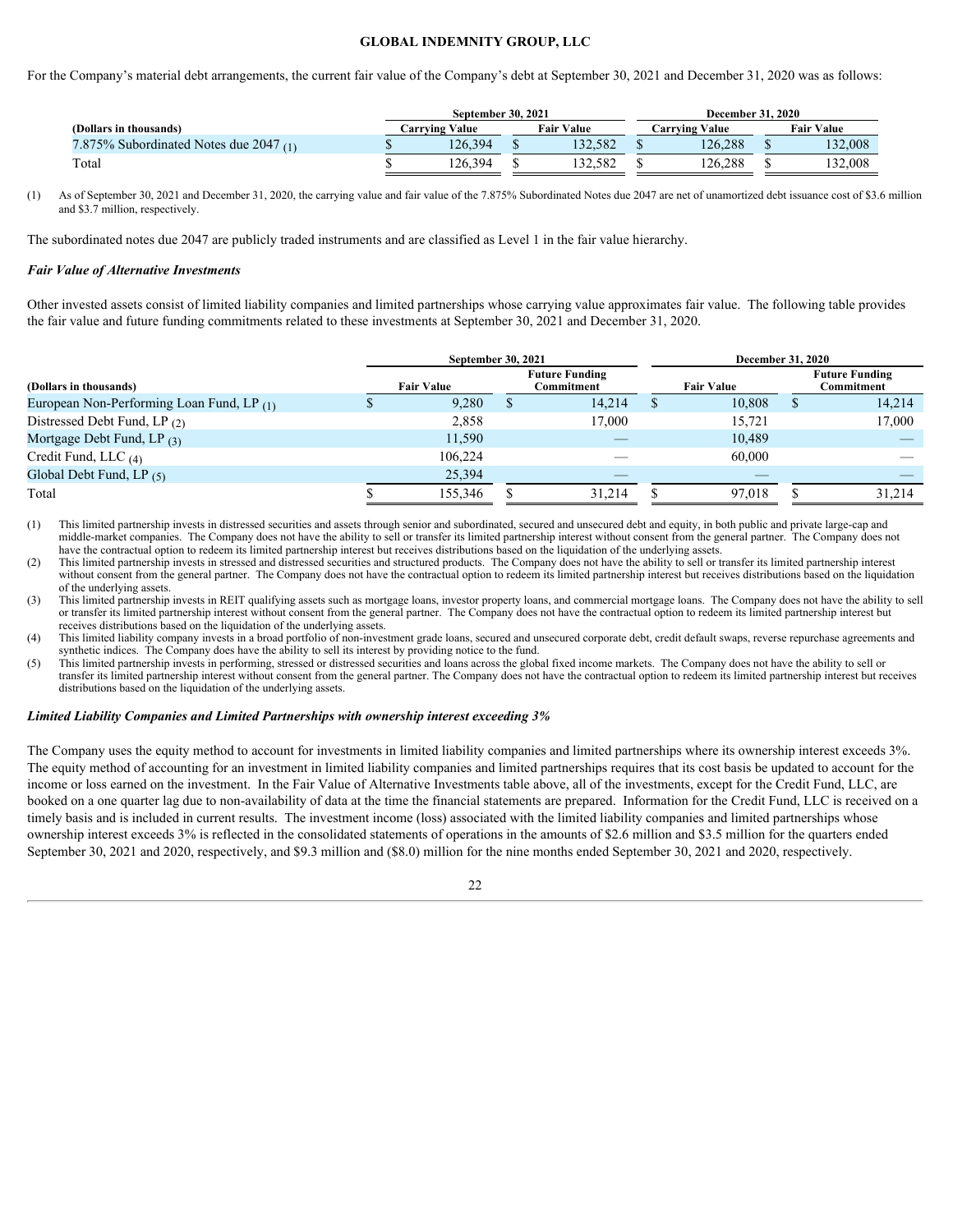## *Pricing*

The Company's pricing vendors provide prices for all investment categories except for investments in limited liability companies and limited partnerships. Two primary vendors are utilized to provide prices for equity and fixed maturity securities.

The following is a description of the valuation methodologies used by the Company's pricing vendors for investment securities carried at fair value:

- Equity security prices are received from primary and secondary exchanges.
- Corporate and agency bonds are evaluated by utilizing a spread to a benchmark curve. Bonds with similar characteristics are grouped into specific sectors. Inputs for both asset classes consist of trade prices, broker quotes, the new issue market, and prices on comparable securities.
- Data from commercial vendors is aggregated with market information, then converted into an option adjusted spread ("OAS") matrix and prepayment model used for collateralized mortgage obligations ("CMO"). CMOs are categorized with mortgage-backed securities in the tables listed above. For asset-backed securities, spread data is derived from trade prices, dealer quotations, and research reports. For both asset classes, evaluations utilize standard inputs plus new issue data, and collateral performance. The evaluated pricing models incorporate cash flows, broker quotes, market trades, historical prepayment speeds, and dealer projected speeds.
- For obligations of state and political subdivisions, an attribute-based modeling system is used. The pricing model incorporates trades, market clearing yields, market color, and fundamental credit research.
- U.S. treasuries are evaluated by obtaining feeds from a number of live data sources including primary and secondary dealers as well as inter-dealer brokers.
- For mortgage-backed securities, various external analytical products are utilized and purchased from commercial vendors.

The Company performs certain procedures to validate whether the pricing information received from the pricing vendors is reasonable, to ensure that the fair value determination is consistent with accounting guidance, and to ensure that its assets are properly classified in the fair value hierarchy. The Company's procedures include, but are not limited to:

- Reviewing periodic reports provided by the Investment Manager that provides information regarding rating changes and securities placed on watch. This procedure allows the Company to understand why a particular security's market value may have changed or may potentially change.
- Understanding and periodically evaluating the various pricing methods and procedures used by the Company's pricing vendors to ensure that investments are properly classified within the fair value hierarchy.
- On a quarterly basis, the Company corroborates investment security prices received from its pricing vendors by obtaining pricing from a second pricing vendor for a sample of securities.

During the quarters and nine months ended September 30, 2021 and 2020, the Company has not adjusted quotes or prices obtained from the pricing vendors.

## **6. Allowance for Expected Credit Losses - Premium Receivables and Reinsurance Receivables**

For premium receivables, the allowance is based upon the Company's ongoing review of key aspects of amounts outstanding, including but not limited to, length of collection periods, direct placement with collection agencies, solvency of insured or agent, terminated agents, and other relevant factors.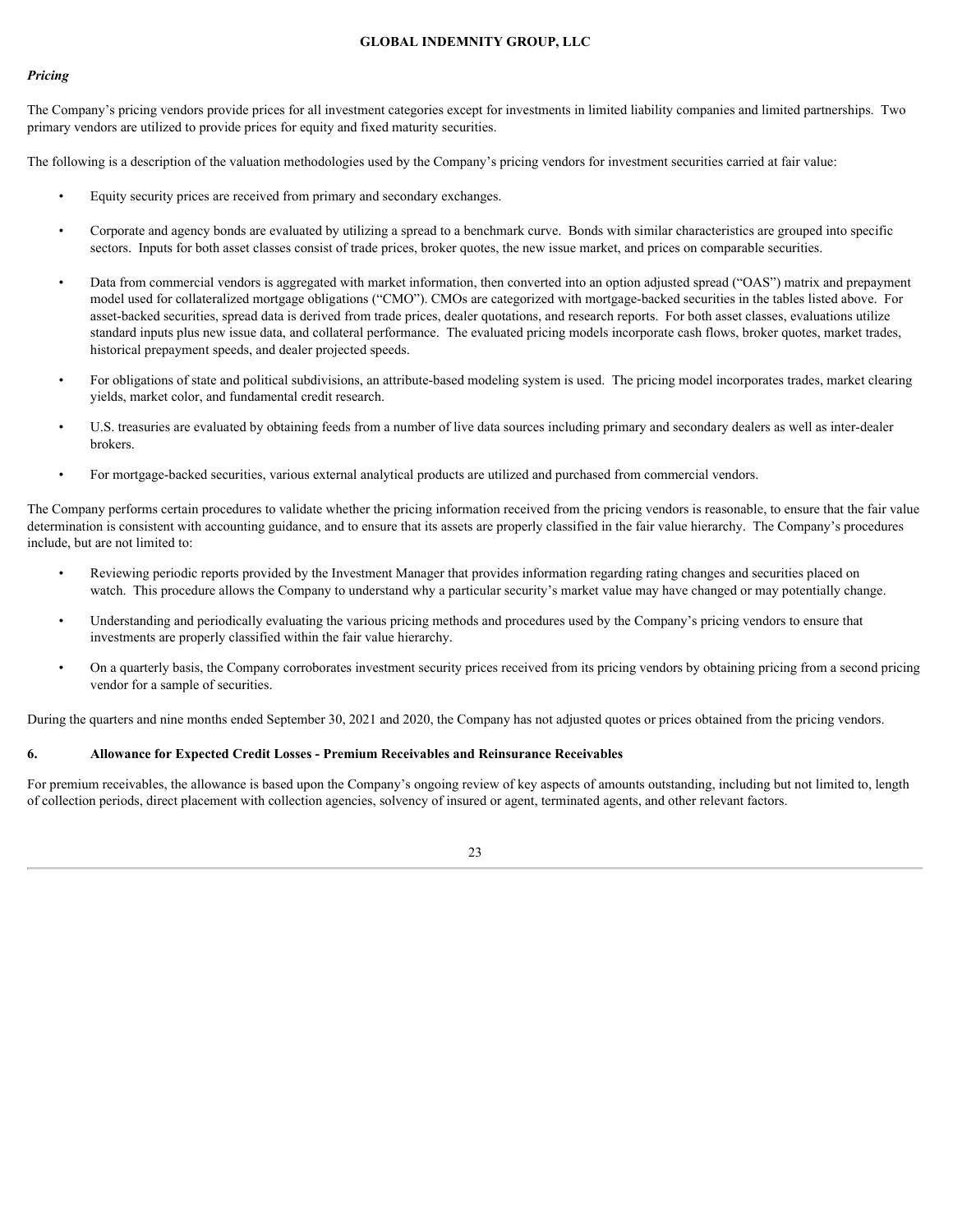The following table is an analysis of the allowance for expected credit losses related to the Company's premium receivables for the quarters and nine months ended September 30, 2021 and 2020:

|                                       | <b>Ouarters Ended September 30,</b> |  | Nine Months Ended September 30, |  |       |  |       |  |  |  |
|---------------------------------------|-------------------------------------|--|---------------------------------|--|-------|--|-------|--|--|--|
| (Dollars in thousands)                | 2021                                |  | 2020                            |  | 2021  |  | 2020  |  |  |  |
| Beginning balance                     | 2,822                               |  | 2,931                           |  | 2,900 |  | 2,754 |  |  |  |
| Current period provision for expected |                                     |  |                                 |  |       |  |       |  |  |  |
| credit losses                         | 217                                 |  | 476                             |  | 477   |  | 951   |  |  |  |
| Write-offs                            |                                     |  | (538)                           |  | (287) |  | (836) |  |  |  |
| Ending balance                        | 3,090                               |  | 2,869                           |  | 3,090 |  | 2,869 |  |  |  |

For reinsurance receivables, the allowance is based upon the Company's ongoing review of key aspects of amounts outstanding, including but not limited to, length of collection periods, disputes, applicable coverage defenses, insolvent reinsurers, financial strength of solvent reinsurers based on AM Best Ratings and other relevant factors.

The following table is an analysis of the allowance for expected credit losses related to the Company's reinsurance receivables for the quarters and nine months ended September 30, 2021 and 2020:

|                                       | Quarters Ended September 30, |                               | Nine Months Ended September 30, |                                |
|---------------------------------------|------------------------------|-------------------------------|---------------------------------|--------------------------------|
| (Dollars in thousands)                | 2021                         | 2020                          | 2021                            | 2020                           |
| Beginning balance                     | 8,992                        | 8,992                         | 8,992                           | 8,992                          |
| Current period provision for expected |                              |                               |                                 |                                |
| credit losses                         | __                           | $\overbrace{\phantom{aaaaa}}$ |                                 |                                |
| Write-offs                            |                              | $\overline{\phantom{a}}$      | $\overbrace{\hspace{25mm}}^{}$  | $\overbrace{\hspace{25mm}}^{}$ |
| <b>Ending balance</b>                 | 8,992                        | 8,992                         | 8,992                           | 8,992                          |

## **7. Income Taxes**

Effective August 28, 2020, Global Indemnity Group, LLC became a publicly traded partnership for U.S. federal income tax purposes and meets the qualifying income exception to maintain partnership status. As a publicly traded partnership, Global Indemnity Group, LLC is generally not subject to federal income tax and most state income taxes. However, income earned by the subsidiaries of Global Indemnity Group, LLC is subject to corporate tax in the United States and certain foreign jurisdictions.

As of September 30, 2021, the statutory income tax rates of the countries where the Company conducts or conducted business are 21% in the United States, 0% in Bermuda, 19% in the United Kingdom, and 25% on non-trading income, 33% on capital gains and 12.5% on trading income in the Republic of Ireland. The statutory income tax rate of each country is applied against the expected annual taxable income of the Company in each country to estimate the annual income tax expense.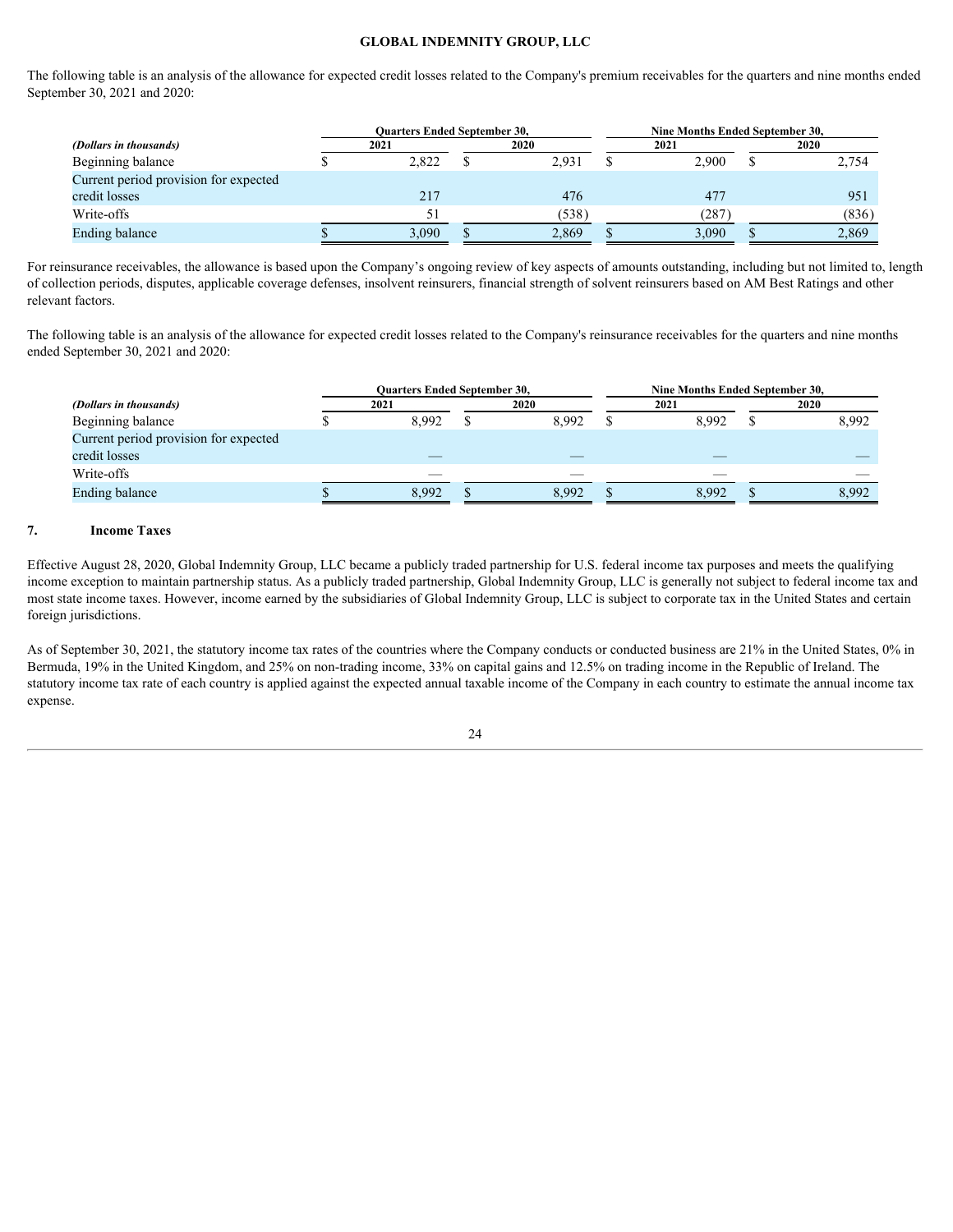The Company's income (loss) before income taxes from its non-U.S. subsidiaries and U.S. subsidiaries for the quarters and nine months ended September 30, 2021 and 2020 were as follows:

| Quarter Ended September 30, 2021                  | Non-U.S.            |                               | U.S.                |                                 |          |
|---------------------------------------------------|---------------------|-------------------------------|---------------------|---------------------------------|----------|
| (Dollars in thousands)                            | <b>Subsidiaries</b> |                               | <b>Subsidiaries</b> | <b>Eliminations</b>             | Total    |
| <b>Revenues:</b>                                  |                     |                               |                     |                                 |          |
| Gross written premiums                            |                     | $\overline{\phantom{m}}$      | 174,303             | $\overline{\phantom{a}}$        | 174,303  |
| Net written premiums                              |                     |                               | 162,299             |                                 | 162,299  |
| Net earned premiums                               |                     | $\overbrace{\phantom{13333}}$ | 157,565             | $\overline{\phantom{a}}$        | 157,565  |
| Net investment income                             |                     | $\hspace{0.05cm}$             | 9,344               | $\overline{\phantom{a}}$        | 9,344    |
| Net realized investment losses                    |                     | $\overbrace{\phantom{13333}}$ | (310)               | $\overline{\phantom{a}}$        | (310)    |
| Other income                                      |                     |                               | 389                 |                                 | 389      |
| Total revenues                                    |                     | $\overbrace{\phantom{13333}}$ | 166,988             | $\overbrace{\hspace{25mm}}^{}$  | 166,988  |
| <b>Losses and Expenses:</b>                       |                     |                               |                     |                                 |          |
| Net losses and loss adjustment expenses           |                     | $\hspace{0.05cm}$             | 109,195             | $\hspace{0.1mm}-\hspace{0.1mm}$ | 109,195  |
| Acquisition costs and other underwriting expenses |                     | $\hspace{0.05cm}$             | 59,282              | $\overline{\phantom{a}}$        | 59,282   |
| Corporate and other operating expenses            |                     | $\hspace{0.05cm}$             | 5,387               | $\hspace{0.1mm}-\hspace{0.1mm}$ | 5,387    |
| Interest expense                                  |                     |                               | 2,596               | $\overbrace{\phantom{aaaaa}}$   | 2,596    |
| Loss before income taxes                          |                     | $\overline{\phantom{m}}$      | $(9,472)$ \$        |                                 | (9, 472) |

| Quarter Ended September 30, 2020<br>(Dollars in thousands) | Non-U.S.<br><b>Subsidiaries</b> | U.S.<br><b>Subsidiaries</b>    | <b>Eliminations</b>      |  | Total     |  |
|------------------------------------------------------------|---------------------------------|--------------------------------|--------------------------|--|-----------|--|
| <b>Revenues:</b>                                           |                                 |                                |                          |  |           |  |
| Gross written premiums                                     | 13,085                          | 130,664                        | $\overline{\phantom{m}}$ |  | 143,749   |  |
| Net written premiums                                       | 13,085                          | 117,526                        |                          |  | 130,611   |  |
| Net earned premiums                                        | 9,983                           | 130,319                        |                          |  | 140,302   |  |
| Net investment income                                      | 4,054                           | 9,851                          | (2,159)                  |  | 11,746    |  |
| Net realized investment gains                              | 1,511                           | 5,812                          |                          |  | 7,323     |  |
| Other income                                               | 164                             | 378                            |                          |  | 542       |  |
| Total revenues                                             | 15,712                          | 146,360                        | (2,159)                  |  | 159,913   |  |
| <b>Losses and Expenses:</b>                                |                                 |                                |                          |  |           |  |
| Net losses and loss adjustment expenses                    | 519                             | 96,629                         |                          |  | 97,148    |  |
| Acquisition costs and other underwriting expenses          | 3,584                           | 49,684                         | $\overline{\phantom{a}}$ |  | 53,268    |  |
| Corporate and other operating expenses                     | 17,283                          | 3,913                          |                          |  | 21,196    |  |
| Interest expense                                           | 193                             | 5,586                          | (2,159)                  |  | 3,620     |  |
| Loss on extinguishment of debt                             | 3,060                           | $\overbrace{\hspace{25mm}}^{}$ |                          |  | 3,060     |  |
| Loss before income taxes                                   | (8,927)                         | (9, 452)                       |                          |  | (18, 379) |  |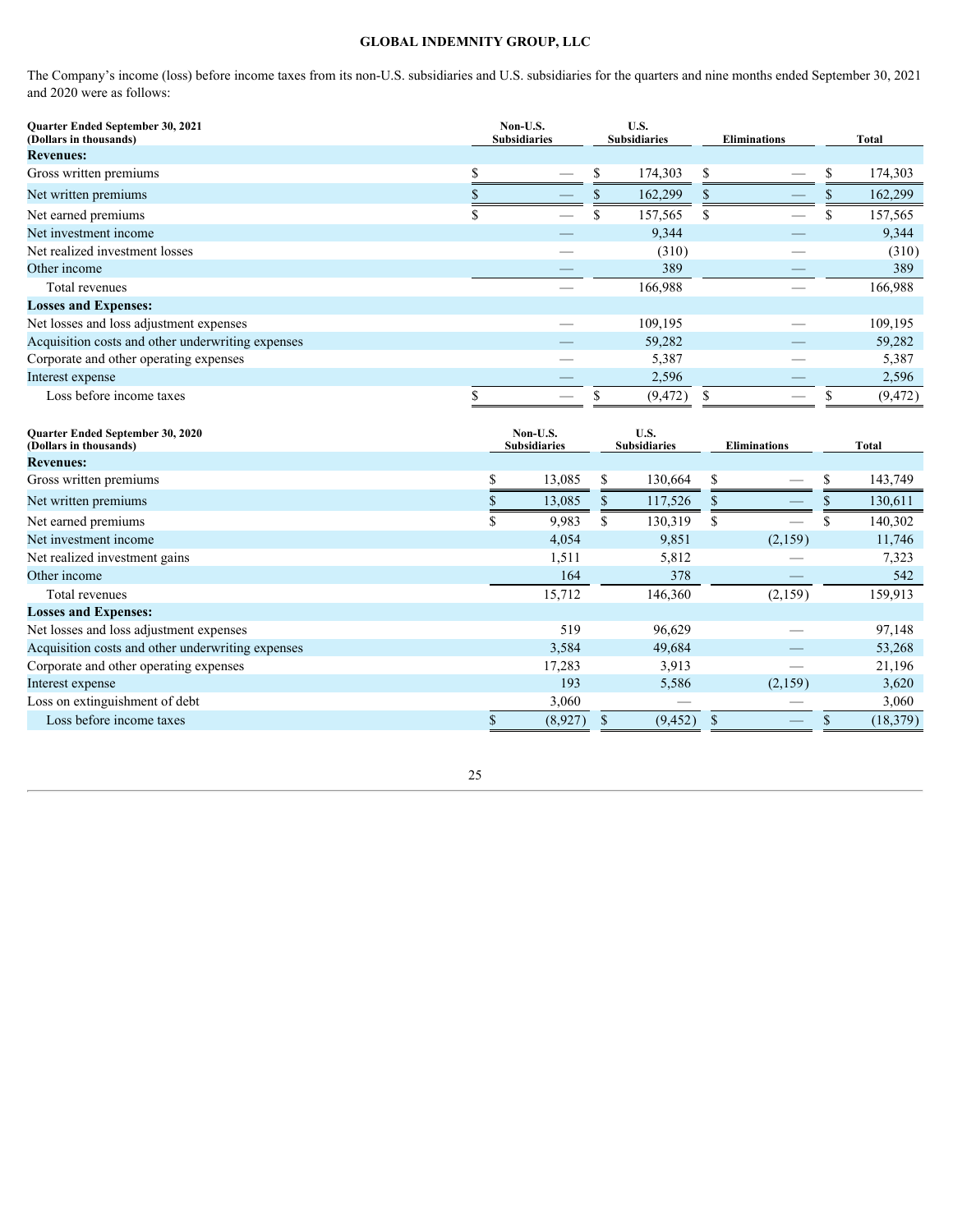| Nine Months Ended September 30, 2021<br>(Dollars in thousands) | Non-U.S.<br><b>Subsidiaries</b> | U.S.<br><b>Subsidiaries</b> | <b>Eliminations</b>             | <b>Total</b> |
|----------------------------------------------------------------|---------------------------------|-----------------------------|---------------------------------|--------------|
| <b>Revenues:</b>                                               |                                 |                             |                                 |              |
| Gross written premiums                                         | $\overline{\phantom{m}}$        | 513,097                     | $\overline{\phantom{0}}$        | 513,097      |
| Net written premiums                                           | $\overbrace{\phantom{12333}}$   | 470,635                     | $\overline{\phantom{a}}$        | 470,635      |
| Net earned premiums                                            | $\overline{\phantom{m}}$        | 450,673                     |                                 | 450,673      |
| Net investment income                                          | $\overbrace{\phantom{aaaaa}}$   | 29,813                      | $\overline{\phantom{a}}$        | 29,813       |
| Net realized investment gains                                  | $\overbrace{\hspace{25mm}}^{}$  | 7,342                       |                                 | 7,342        |
| Other income                                                   | $\overbrace{\phantom{12333}}$   | 1,287                       |                                 | 1,287        |
| Total revenues                                                 | $\overbrace{\phantom{aaaaa}}$   | 489,115                     | $\overline{\phantom{a}}$        | 489,115      |
| <b>Losses and Expenses:</b>                                    |                                 |                             |                                 |              |
| Net losses and loss adjustment expenses                        | $\hspace{0.05cm}$               | 290,916                     | $\hspace{0.1mm}-\hspace{0.1mm}$ | 290,916      |
| Acquisition costs and other underwriting expenses              | $\hspace{0.05cm}$               | 171,259                     | $\overline{\phantom{a}}$        | 171,259      |
| Corporate and other operating expenses                         | $\overbrace{\phantom{13333}}$   | 15,992                      | $\hspace{0.1mm}-\hspace{0.1mm}$ | 15,992       |
| Interest expense                                               | $-$                             | 7,887                       | $\overline{\phantom{a}}$        | 7,887        |
| Income before income taxes                                     | $\overbrace{\phantom{13333}}$   | 3,061                       | $\overline{\phantom{a}}$        | 3,061        |

| Nine Months Ended September 30, 2020<br>(Dollars in thousands) | Non-U.S.<br><b>Subsidiaries</b> | U.S.<br><b>Subsidiaries</b> | <b>Eliminations</b>             |  | <b>Total</b> |  |
|----------------------------------------------------------------|---------------------------------|-----------------------------|---------------------------------|--|--------------|--|
| <b>Revenues:</b>                                               |                                 |                             |                                 |  |              |  |
| Gross written premiums                                         | 46,654                          | 417,368                     | $\overline{\phantom{a}}$        |  | 464,022      |  |
| Net written premiums                                           | 46,654                          | 370,333                     |                                 |  | 416,987      |  |
| Net earned premiums                                            | 53,384                          | 373,233                     |                                 |  | 426,617      |  |
| Net investment income                                          | 17,336                          | 11,324                      | (9,144)                         |  | 19,516       |  |
| Net realized investment losses                                 | (3,867)                         | (18, 465)                   | $\overbrace{\phantom{13333}}$   |  | (22, 332)    |  |
| Other income                                                   | 148                             | 1,325                       | $\overline{\phantom{a}}$        |  | 1,473        |  |
| Total revenues                                                 | 67,001                          | 367,417                     | (9,144)                         |  | 425,274      |  |
| <b>Losses and Expenses:</b>                                    |                                 |                             |                                 |  |              |  |
| Net losses and loss adjustment expenses                        | 12,874                          | 229,218                     | $\hspace{0.1mm}-\hspace{0.1mm}$ |  | 242,092      |  |
| Acquisition costs and other underwriting expenses              | 17,828                          | 145,430                     | $\hspace{0.1mm}-\hspace{0.1mm}$ |  | 163,258      |  |
| Corporate and other operating expenses                         | 23,357                          | 10,680                      | $\overbrace{\phantom{13333}}$   |  | 34,037       |  |
| Interest expense                                               | 869                             | 21,472                      | (9,144)                         |  | 13,197       |  |
| Loss on extinguishment of debt                                 | 3,060                           |                             |                                 |  | 3,060        |  |
| Income (loss) before income taxes                              | 9,013                           | (39, 383)                   |                                 |  | (30, 370)    |  |
|                                                                |                                 |                             |                                 |  |              |  |

The following table summarizes the components of income tax expense (benefit):

|                                   | <b>Ouarters Ended September 30,</b> |                          | Nine Months Ended September 30, |                                |
|-----------------------------------|-------------------------------------|--------------------------|---------------------------------|--------------------------------|
| (Dollars in thousands)            | 2021                                | 2020                     | 2021                            | 2020                           |
| Current income tax expense:       |                                     |                          |                                 |                                |
| U.S. Federal                      |                                     | $\overline{\phantom{0}}$ | 11.                             | $\overbrace{\hspace{25mm}}^{}$ |
| Foreign                           |                                     | 130                      |                                 | 130                            |
| Total current income tax expense  |                                     | 130-                     |                                 | 130                            |
| Deferred income tax benefit:      |                                     |                          |                                 |                                |
| U.S. Federal                      | $(1,770)$ \$                        | $(3,339)$ \$             | $(1,129)$ \$                    | (8,303)                        |
| Total deferred income tax benefit | (1,770)                             | (3,339)                  | (1,129)                         | (8,303)                        |
| Total income tax benefit          | $(1,759)$ \$                        | $(3,209)$ \$             | $(1,118)$ \;                    | (8,173)                        |

The weighted average expected tax provision has been calculated using income (loss) before income taxes in each jurisdiction multiplied by that jurisdiction's applicable statutory tax rate.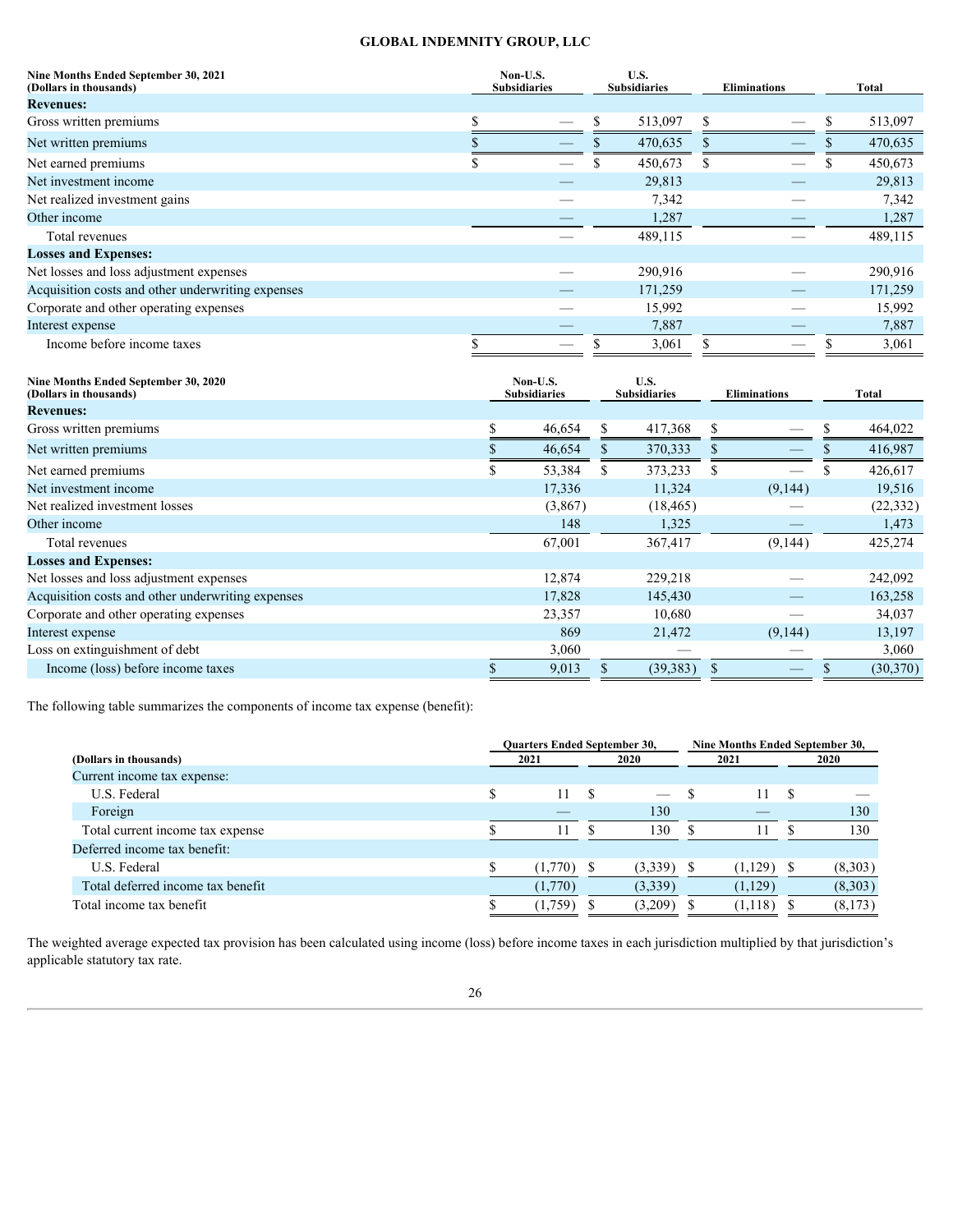The following table summarizes the differences between the tax provision for financial statement purposes and the expected tax provision at the weighted average tax rate:

|                                                     |                               | <b>Ouarters Ended September 30,</b> |         |                   |
|-----------------------------------------------------|-------------------------------|-------------------------------------|---------|-------------------|
|                                                     | 2021                          |                                     | 2020    |                   |
|                                                     |                               | $%$ of Pre-                         |         | $%$ of Pre-       |
| (Dollars in thousands)                              | Amount                        | <b>Tax Income</b>                   | Amount  | <b>Tax Income</b> |
| Expected tax provision at weighted average tax rate | (1,989)                       | $21.0\%$ \$                         | (1,985) | 10.8%             |
| Adjustments:                                        |                               |                                     |         |                   |
| Tax exempt interest                                 | $\overbrace{\phantom{12333}}$ | $\hspace{0.05cm}$                   | (1)     |                   |
| Dividend exclusion                                  | (20)                          | 0.2                                 | (86)    | 0.5               |
| Non-deductible interest                             | $\overline{\phantom{a}}$      | $\qquad \qquad -$                   | 416     | (2.3)             |
| Change in tax status                                |                               |                                     | (1,704) | 9.3               |
| Parent income treated as partnership for tax        | 41                            | (0.4)                               | (146)   | 0.8               |
| Other                                               | 209                           | (2.2)                               | 297     | (1.6)             |
| Effective income tax benefit                        | (1,759)                       | $18.6\%$                            | (3,209) | 17.5%             |

The effective income tax benefit rate for the quarter ended September 30, 2021 increased to 18.6%, compared to an effective income tax benefit rate of 17.5% for the quarter ended September 30, 2020. The pre-tax loss attributed to U.S. subsidiaries was \$9.5 million for both periods. For 2020, the effective tax rate was impacted by offsetting factors: (i) pre-tax loss attributed to non-U.S. subsidiaries of \$8.9 million and (ii) recognition of tax benefit of \$1.7 million for a change in tax status for net insurance liabilities that were redomiciled from Bermuda at 0% tax rate to the United States.

|                                                     |                                | Nine Months Ended September 30, |         |                   |
|-----------------------------------------------------|--------------------------------|---------------------------------|---------|-------------------|
|                                                     | 2021                           |                                 | 2020    |                   |
|                                                     |                                | $%$ of Pre-                     |         | $%$ of Pre-       |
| (Dollars in thousands)                              | Amount                         | <b>Tax Income</b>               | Amount  | <b>Tax Income</b> |
| Expected tax provision at weighted average tax rate | 643                            | 21.0%                           | (8,270) | 27.2%             |
| Adjustments:                                        |                                |                                 |         |                   |
| Tax exempt interest                                 | $\overbrace{\hspace{25mm}}^{}$ |                                 | (2)     |                   |
| Dividend exclusion                                  | (56)                           | (1.8)                           | (198)   | 0.6               |
| Non-deductible interest                             | $\overbrace{\hspace{25mm}}^{}$ |                                 | 1,773   | (5.8)             |
| Change in tax status                                | $\overbrace{\hspace{25mm}}^{}$ | $\overbrace{\phantom{aaaaa}}$   | (1,704) | 5.6               |
| Parent income treated as partnership for tax        | (2,145)                        | (70.1)                          | (146)   | 0.5               |
| Other                                               | 440                            | 14.4                            | 374     | (1.2)             |
| Effective income tax benefit                        | (1,118)                        | $(36.5\%)$ \;                   | (8,173) | 26.9%             |

The effective income tax benefit rate for the nine months ended September 30, 2021 was 36.5%, compared with an effective income tax benefit rate of 26.9% for the nine months ended September 30, 2020. The effective tax benefit rate in 2021 is primarily driven by the 70% adjustment to the expected tax provision due to the contribution to consolidated net income by Global Indemnity Group, LLC. Global Indemnity Group, LLC is a partnership for purposes of U.S. tax for which income passes through to its shareholders. The effective tax benefit rate in 2020 is primarily driven by the \$9.0 million of pre-tax income from non-U.S. subsidiaries with no U.S. federal taxes.

The Company has a net operating loss ("NOL") carryforward of \$30.7 million as of September 30, 2021, which begins to expire in 2036 based on when the original NOL was generated. The Company's NOL carryforward as of December 31, 2020 was \$26.2 million.

The Company has a Section 163(j) ("163(j)") carryforward of \$3.5 million and \$5.6 million as of September 30, 2021 and December 31, 2020, respectively, which can be carried forward indefinitely. The 163(j) carryforward relates to the limitation on the deduction for business interest expense paid or accrued.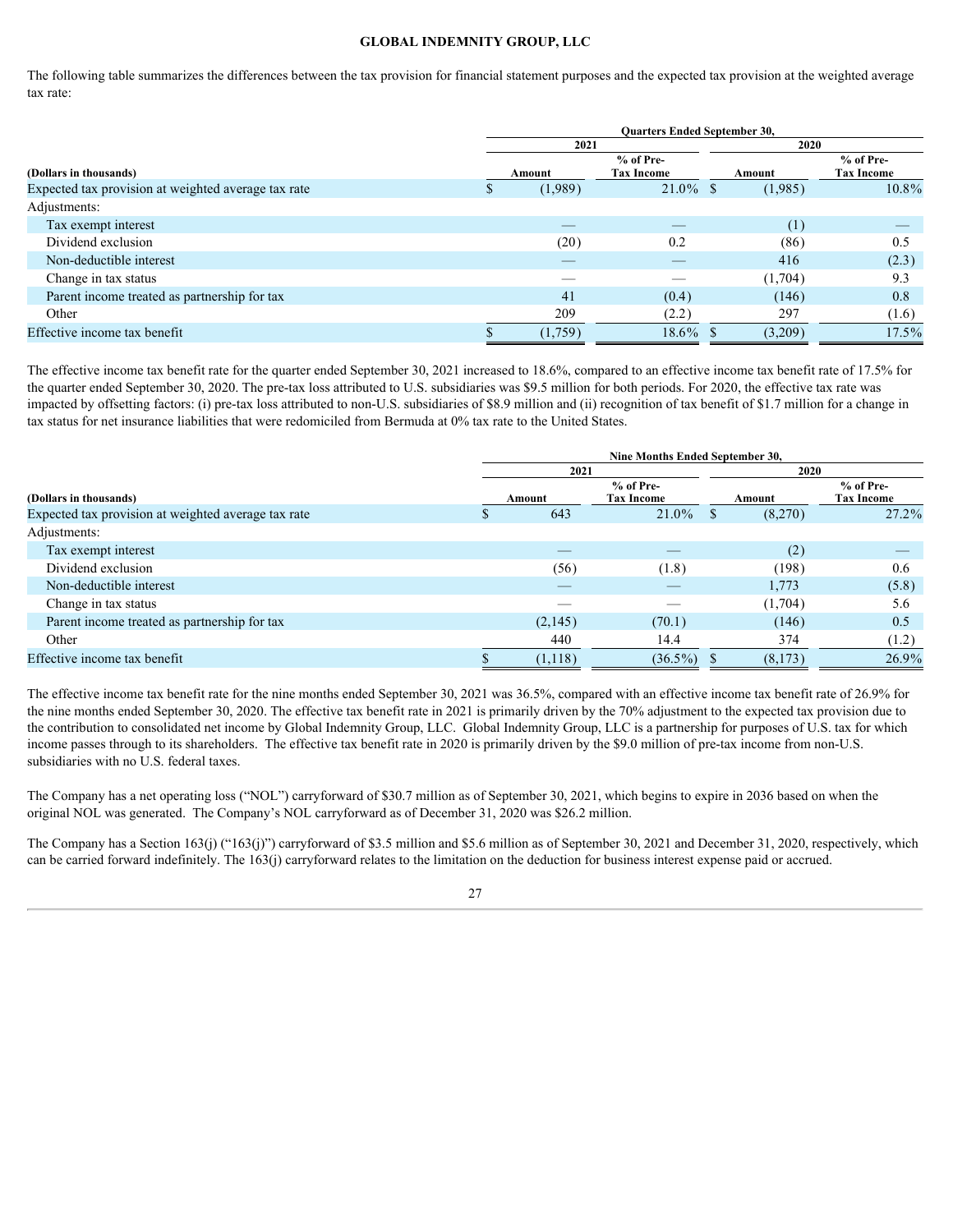## **8. Liability for Unpaid Losses and Loss Adjustment Expenses**

Activity in the liability for unpaid losses and loss adjustment expenses is summarized as follows:

|                                                          | <b>Ouarters Ended September 30,</b> |          | Nine Months Ended September 30, |             |
|----------------------------------------------------------|-------------------------------------|----------|---------------------------------|-------------|
| (Dollars in thousands)                                   | 2021                                | 2020     | 2021                            | <b>2020</b> |
| Balance at beginning of period                           | 697.618                             | 651,073  | 662,811                         | 630,181     |
| Less: Ceded reinsurance receivables                      | 87,151                              | 87,221   | 82,158                          | 76,273      |
| Net balance at beginning of period                       | 610,467                             | 563,852  | 580,653                         | 553,908     |
| Incurred losses and loss adjustment expenses related to: |                                     |          |                                 |             |
| Current year                                             | 110,644                             | 108,859  | 290,247                         | 273,709     |
| Prior years                                              | (1, 449)                            | (11,711) | 669                             | (31,617)    |
| Total incurred losses and loss adjustment expenses       | 109,195                             | 97,148   | 290,916                         | 242,092     |
| Paid losses and loss adjustment expenses related to:     |                                     |          |                                 |             |
| Current year                                             | 46,501                              | 60,114   | 106,778                         | 119,541     |
| Prior years                                              | 30,128                              | 29,612   | 121,758                         | 105,185     |
| Total paid losses and loss adjustment expenses           | 76,629                              | 89,726   | 228,536                         | 224,726     |
| Net balance at end of period                             | 643,033                             | 571,274  | 643,033                         | 571,274     |
| Plus: Ceded reinsurance receivables                      | 88,732                              | 98,656   | 88,732                          | 98,656      |
| Balance at end of period                                 | 731,765                             | 669,930  | 731,765                         | 669,930     |

When analyzing loss reserves and prior year development, the Company considers many factors, including the frequency and severity of claims, loss trends, case reserve settlements that may have resulted in significant development, and any other additional or pertinent factors that may impact reserve estimates.

During the third quarter of 2021, the Company decreased its prior accident year loss reserves by \$1.4 million, which consisted of a \$0.1 million decrease related to Commercial Specialty, a \$0.4 million decrease related to Specialty Property, a \$0.4 million decrease related to Farm, Ranch & Stable, and a \$0.5 million decrease related to Reinsurance Operations.

The \$0.1 million decrease of prior accident year loss reserves related to Commercial Specialty primarily consisted of the following:

- **Property:** A \$7.7 million increase primarily recognizes higher than expected claims severity mainly in the 2016 through 2020 accident years.
- **General Liability:** A \$7.7 million decrease in aggregate with \$2.4 million of favorable development in the construction defect reserve category and \$5.3 million of favorable development in the other general liability reserve categories. The reduction in the construction defect reserve category recognizes lower than expected claims frequency and severity in accident years prior to 2005 and the 2005 through 2010 accident years. For the other general liability reserve categories, lower than anticipated claims severity was the main driver of the favorable development primarily in accident years prior to 2005 and the 2012, 2016 and 2018 accident years, partially offset by increases in the 2005 through 2007, 2009, 2010, 2015, 2017, 2019 and 2020 accident years.
- **Professional:** A \$0.1 million decrease primarily in the 2019 and 2020 accident years.

The \$0.4 million decrease of prior accident year loss reserves related to Specialty Property primarily consisted of the following:

- **Property:** A \$0.3 million decrease primarily recognizes lower than expected claims severity in the 2017 through 2019 accident years, partially offset by increases in the 2016 and 2020 accident years.
- General Liability: A \$0.1 million decrease reflects lower than expected claims severity mainly in the 2017 accident year.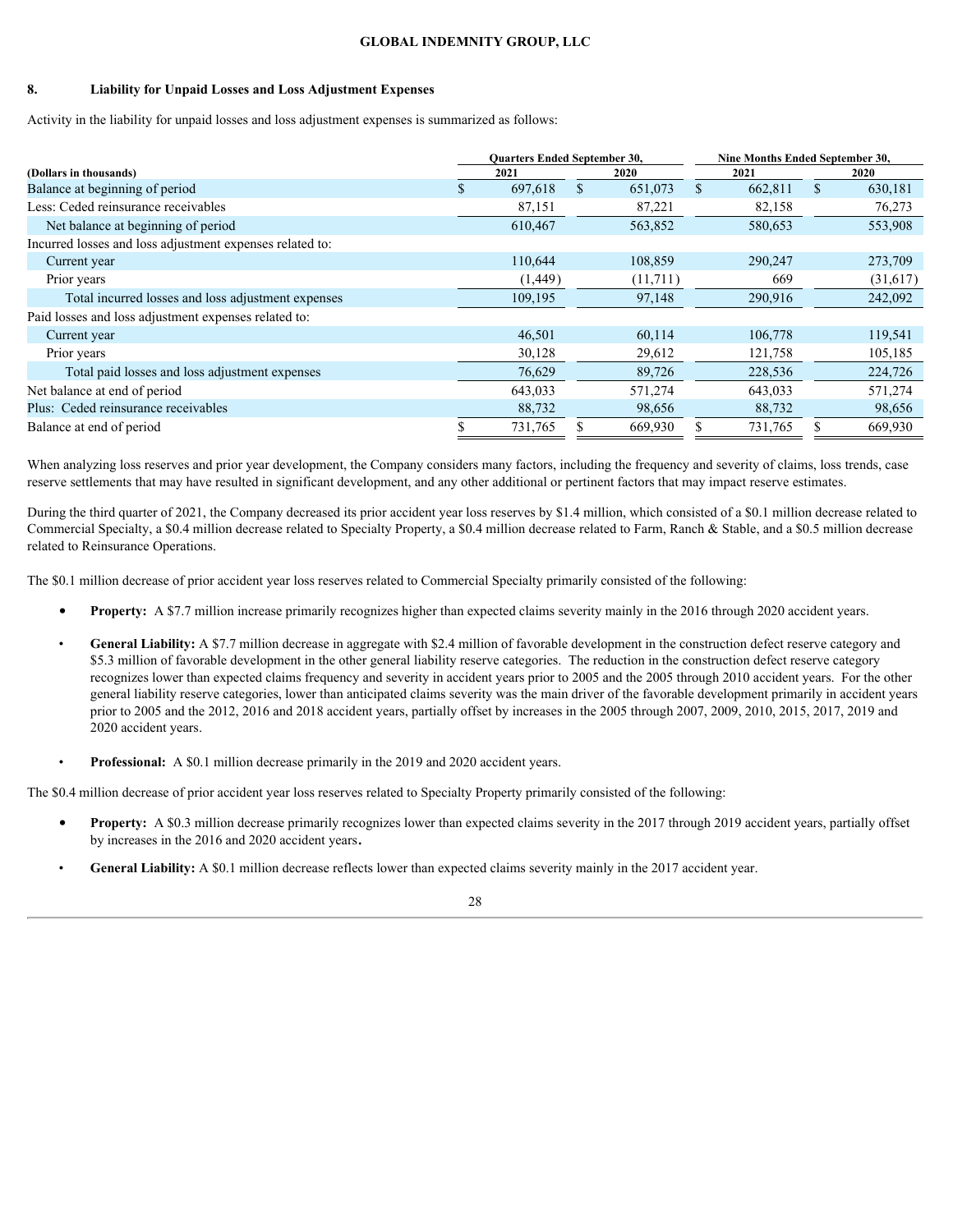The \$0.4 million reduction of prior accident year loss reserves related to Farm, Ranch & Stable primarily consisted of the following:

- **Property:** A \$0.7 million increase primarily recognizes higher than anticipated claims severity in the 2018 through 2020 accident years.
- **General Liability:** A \$1.1 million reduction primarily reflects lower than expected claims severity in the 2015 through 2017 and 2020 accident years, partially offset by an increase in the 2007 and 2019 accident years.

The \$0.5 million decrease in prior accident year loss reserves related to Reinsurance Operations were based on a review of the experience reported from cedants. There was a \$0.5 million decrease in the property lines mainly in the 2015, 2017, 2018 and 2020 accident years, partially offset by increases in the 2012 and 2019 accident years.

During the third quarter of 2020, the Company reduced its prior accident year loss reserves by \$11.7 million, which consisted of a \$3.5 million decrease related to Commercial Specialty, a \$2.0 million decrease related to Specialty Property, a \$1.3 million decrease related to Farm, Ranch & Stable, and a \$4.9 million decrease related to Reinsurance Operations.

The \$3.5 million reduction of prior accident year loss reserves related to Commercial Specialty primarily consisted of the following:

- **General Liability:** A \$2.5 million reduction in aggregate with \$1.9 million of favorable development in the construction defect reserve category and \$0.5 million of favorable development in the other general liability reserve categories. The reduction in the construction defect reserve category recognizes lower than expected claims frequency and severity in the 2005 through 2009 and 2012 accident years. For the other general liability reserve categories, lower than anticipated claims severity was the main driver of the favorable development primarily in the 1995, 2005, 2007 through 2012 and 2015 accident years, partially offset by increases in the 2016 through 2018 accident years.
- **Property:** An increase of \$0.1 million in the 2019 accident year was partially offset by decreases in the 2017 and 2018 accident years.
- **Professional:** A \$1.1 million decrease primarily in the 2006 through 2010 accident years reflects lower than expected claims severity.

The \$2.0 million decrease of prior accident year loss reserves related to Specialty Property primarily consisted of the following:

- General Liability: A \$0.2 million reduction primarily recognizes lower than expected claims severity in the 2017 and 2019 accident years.
- **Property:** A \$1.8 million decrease primarily in the 2017 accident year recognizes a reduction in the catastrophe reserve categories for subrogation recoveries from the California wildfires in the 2017 accident year.

The \$1.3 million reduction of prior accident year loss reserves related to Farm, Ranch, & Stable primarily consisted of the following:

**Property:** A \$1.3 million decrease mainly recognizes a reduction in the catastrophe reserve category in the 2017 accident year for subrogation recoveries from the California wildfires and lower than anticipated claims severity in the 2018 accident year, partially offset by an increase in the 2019 accident year for the catastrophe reserve category.

The \$4.9 million decrease in prior accident year loss reserves related to Reinsurance Operations were based on a review of the experience reported from cedants. There was a \$3.2 million decrease in the property lines primarily in the 2009 through 2012 and 2014 through 2018 accident years, partially offset by an increase in the 2019 accident year. In addition, there was a reduction of \$1.7 million in the professional lines in the 2014 and 2015 accident years.

During the first nine months of 2021, the Company increased its prior accident year loss reserves by \$0.7 million, which consisted of a \$5.5 million increase related to Commercial Specialty, a \$2.0 million decrease related to Specialty Property, a

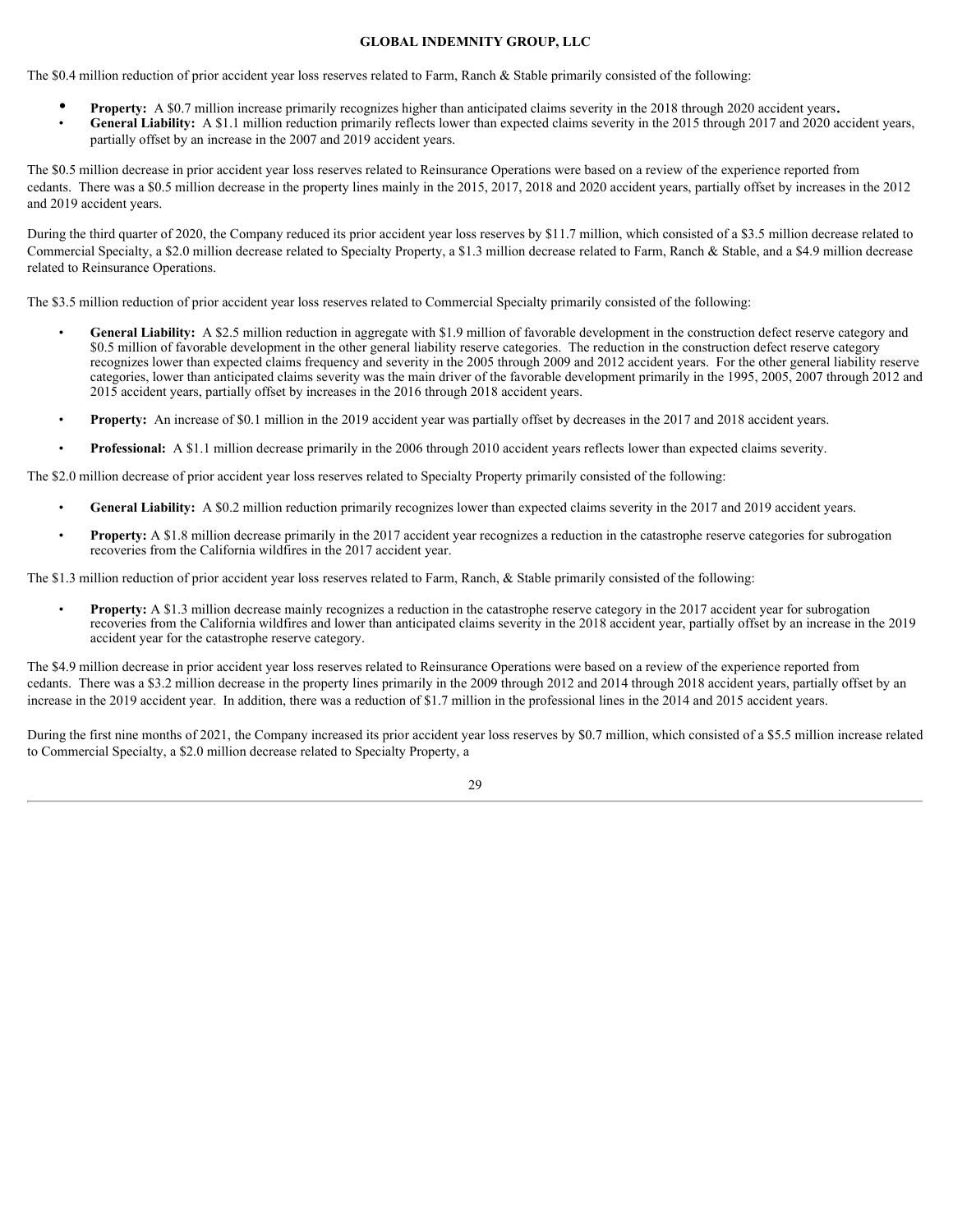\$1.3 million decrease related to Farm, Ranch & Stable, and a \$1.5 million decrease related to Reinsurance Operations.

The \$5.5 million increase in prior accident year loss reserves related to Commercial Specialty primarily consisted of the following:

- **General Liability:** A \$8.4 million decrease in aggregate with \$2.4 million of favorable development in the construction defect reserve category and \$6.0 million of favorable development in the other general liability reserve categories. The reduction in the construction defect reserve category recognizes lower than expected claims frequency and severity in accident years prior to 2005 and the 2005 through 2009 and 2011 accident years. For the other general liability reserve categories, lower than anticipated claims severity was the main driver of the favorable development primarily in accident years prior to 2005 and 2008 and 2012 through 2016 accident years, partially offset by increases in the 2005 through 2007, 2009 and 2017 through 2020 accident years.
- **Property:** An increase of \$14.4 million primarily recognizes higher than expected claims severity mainly in the 2016 through 2020 accident years. Much of the increase was in the 2018 accident year which reflects an increase in the estimated ultimate for Hurricane Michael; the increase recognizes case incurred emergence on a Property Brokerage claim.
- **Professional:** A \$0.5 million decrease primarily in the 2019 and 2020 accident years which mainly reflects lower than anticipated claims severity.

The \$2.0 million decrease in prior accident year loss reserves related to Specialty Property primarily consisted of the following:

- **General Liability:** A \$1.3 million reduction mostly in the 2018 accident year primarily reflects lower than anticipated claims severity; there were also decreases in the 2016, 2017 and 2020 accident years, partially offset by an increase in the 2019 accident year.
- **Property:** A \$0.7 million decrease mostly in the 2017 through 2019 accident years mainly due to lower than expected claims severity, partially offset by an increase in the 2020 accident year driven by higher than anticipated claims severity.

The \$1.3 million decrease in prior accident year loss reserves related to Farm, Ranch & Stable primarily consisted of the following:

• **General Liability:** A \$1.3 million reduction primarily reflects lower than expected claims severity in the 2015 through 2017 and 2020 accident years, partially offset by an increase in the 2007, 2018 and 2019 accident years.

The \$1.5 million reduction of prior accident year loss reserves related to Reinsurance Operations were based on a review of the experience reported from cedants. The decrease was in the property lines and primarily in the 2011, 2015, 2017, 2018 and 2020 accident years, partially offset by increases in the 2010, 2012 and 2019 accident years.

During the first nine months of 2020, the Company reduced its prior accident year loss reserves by \$31.6 million, which consisted of a \$17.8 million decrease related to Commercial Specialty, a \$6.6 million decrease related to Specialty Property, a \$2.1 million decrease related to Farm, Ranch, & Stable, and a \$5.1 million decrease related to Reinsurance Operations.

The \$17.8 million decrease in prior accident year loss reserves related to Commercial Specialty primarily consisted of the following:

• **General Liability:** A \$20.5 million reduction in aggregate with \$6.6 million of favorable development in the construction defect reserve category and \$13.9 million of favorable development in the other general liability reserve categories. The reduction in the construction defect reserve category primarily recognizes lower than expected claims frequency and severity in the 2005 through 2009, 2012, 2015 and 2017 accident years, slightly offset by an increase in the 2016 accident year. For the other general liability reserve categories, lower than anticipated claims severity was the main driver of the favorable development primarily in the 2005 through 2015 accident years, partially offset by increases in the 2016 through 2019 accident years.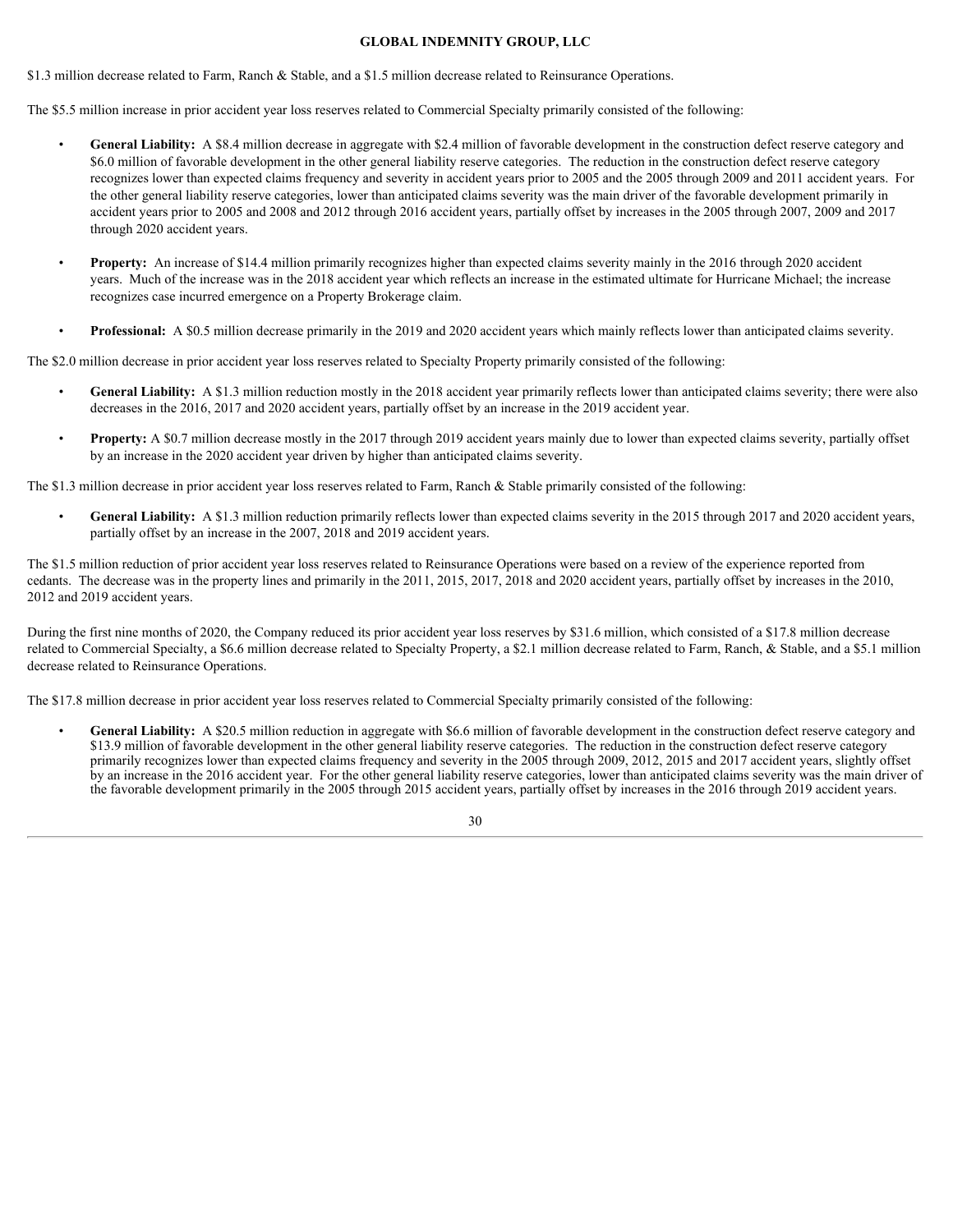- **Professional:** A \$1.9 million decrease mainly in the 2007 through 2010 and 2019 accident years recognizes lower than expected claims severity.
- **Commercial Auto Liability:** A \$1.0 million reduction primarily in the 2010 and 2012 through 2016 accident years recognizes lower than anticipated claims severity.
- **Workers Compensation:** A \$0.2 million decrease primarily in loss adjustment expense reserves in the 2012 and accident years prior to 2005.
- **Property:** An increase of \$5.8 million primarily recognizes higher than expected claims severity mainly in the 2017 through 2019 accident years. The bulk of the increase was in the 2018 accident year which reflects a higher estimated ultimate for Hurricane Michael. The increase in ultimate resulted from receiving additional information in the second quarter for a Property Brokerage claim.

The \$6.6 million decrease in prior accident year loss reserves related to Specialty Property primarily consisted of the following:

- **General Liability:** A \$2.0 million decrease primarily recognizes lower than expected claims severity mainly in the 2015 through 2019 accident years.
- **Property:** A \$4.6 million decrease reflects a \$1.8 million reduction in the third quarter primarily in the 2017 accident year which recognizes a decrease in the catastrophe reserve categories for subrogation recoveries from the California wildfires. A year-to-date reduction through June totaled \$2.8 million mainly reflected lower than anticipated claims severity in the 2015 through 2018 accident years, partially offset by an increase in the 2019 accident year due to higher than expected claims severity.

The \$2.1 million decrease in prior accident year loss reserves related to Farm, Ranch, & Stable primarily consisted of the following:

- **Property:** A \$2.0 million decrease mainly reflects lower than anticipated claims severity in the 2016 through 2018 accident years and a reduction in the catastrophe reserve category in the 2017 accident year for subrogation recoveries from the California wildfires, partially offset by an increase in the 2019 accident year.
- **General Liability:** A \$0.1 million decrease primarily recognizes lower than expected claims severity mainly in the 2015 through 2016 and 2018 through 2019 accident years, mostly offset by an increase in the 2013 accident year due to higher than anticipated claims severity.

The \$5.1 million decrease in prior accident year loss reserves related to Reinsurance Operations were based on a review of the experience reported from cedants. There was a \$3.4 million decrease in the property lines primarily in the 2009 through 2010 and 2012 through 2017 accident years, partially offset by an increase in the 2019 accident year. In addition, there was a reduction of \$1.7 million in the professional lines in the 2014 and 2015 accident years.

## **9. Leases**

The Company determines if an arrangement is a lease at inception. Leases with a term of 12 months or less are not recorded on the consolidated balance sheets. For leases with a term of greater than 12 months, lease right-of-use assets ("ROU") and lease liabilities are included on the consolidated balance sheets.

Lease ROU assets and lease liabilities are recognized based on the present value of the future minimum lease payments over the lease term at the commencement date. The Company's leases do not provide an implicit rate; therefore, the Company uses its incremental borrowing rate at the commencement date in determining the present value of future payments. The ROU assets are calculated using the initial lease liability amount, plus any lease payments made at or before the commencement date, minus any lease incentives received, plus any initial direct costs incurred.

The Company's lease agreements may contain both lease and non-lease components which are accounted separately. The Company elected the practical expedient on not separating lease components from non-lease components for its equipment leases.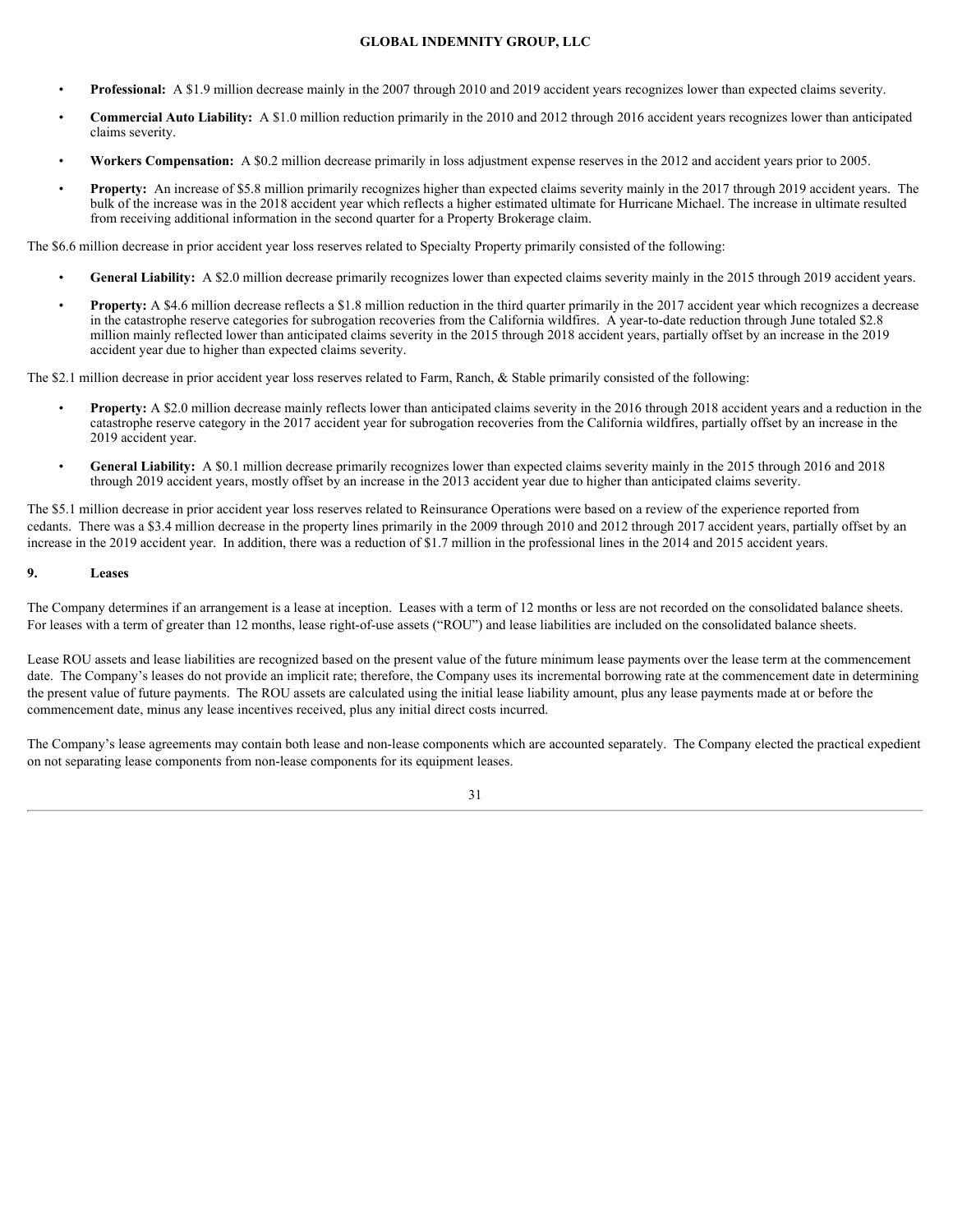The Company leases office space and equipment under various operating lease arrangements. The Company's leases have remaining lease terms ranging from 3 months to 9 years. Some building leases have options to extend, terminate, or retract the leased area. During the nine months ended September 30, 2021, the Company exercised the contraction clause of one of its leases. The Company incurred a \$0.3 million contraction fee in conjunction with exercising the contraction clause. The related ROU asset and lease liability were revalued when the Company exercised the contraction clause. The Company did not factor in any other term extension, terminations, or space retractions into the lease terms used to calculate the right-of-use assets and lease liabilities since it was uncertain as to whether these options would be executed.

Lease expenses for minimum lease payments are recognized on a straight-line basis over the lease term.

The components of lease expenses were as follows:

|                           |      | <b>Ouarters Ended September 30,</b> | Nine Months Ended September 30, |       |
|---------------------------|------|-------------------------------------|---------------------------------|-------|
| (Dollars in thousands)    | 2021 | 2020                                | 2021                            | 2020  |
| Operating lease expenses  | 667  | 717                                 | 2,118                           | 2,196 |
| Short-term lease expenses |      |                                     |                                 |       |
| Total lease expenses      | 669  | 719                                 | 2.12J                           | 2,202 |

There was no sublease income for the quarters and nine months ended September 30, 2021 and 2020.

Supplemental cash flow information related to leases was as follows:

| 2021  | 2020                            |
|-------|---------------------------------|
|       |                                 |
| 2.125 | 1,315                           |
|       |                                 |
| 635   | 772                             |
|       | Nine Months Ended September 30, |

Supplemental balance sheet information related to leases was as follows:

The table below presents the lease-related assets and liabilities recorded on the consolidated balance sheets.

|                                        | <b>Classification on the</b> |              |                    |      |                          |
|----------------------------------------|------------------------------|--------------|--------------------|------|--------------------------|
| (Dollars in thousands)                 | consolidated balance sheets  |              | September 30, 2021 |      | <b>December 31, 2020</b> |
| <b>Assets:</b>                         |                              |              |                    |      |                          |
| Operating lease assets                 | Lease right of use assets    | D.           | 19,963             | - 33 | 21,077                   |
|                                        |                              |              |                    |      |                          |
| <b>Liabilities:</b>                    |                              |              |                    |      |                          |
| Operating lease liabilities            | Lease liabilities            | $\mathbf{D}$ | 21,700             | Ъ.   | 22,950                   |
|                                        |                              |              |                    |      |                          |
| Weighted-average remaining lease term: |                              |              |                    |      |                          |
| Operating leases                       |                              |              | 8.0 years          |      | 8.8 years                |
|                                        |                              |              |                    |      |                          |
| Weighted-average discount rate:        |                              |              |                    |      |                          |
| Operating leases $_{(1)}$              |                              |              | 1.5%               |      | 2.6%                     |
|                                        |                              |              |                    |      |                          |

(1) Represents the Company's incremental borrowing rate

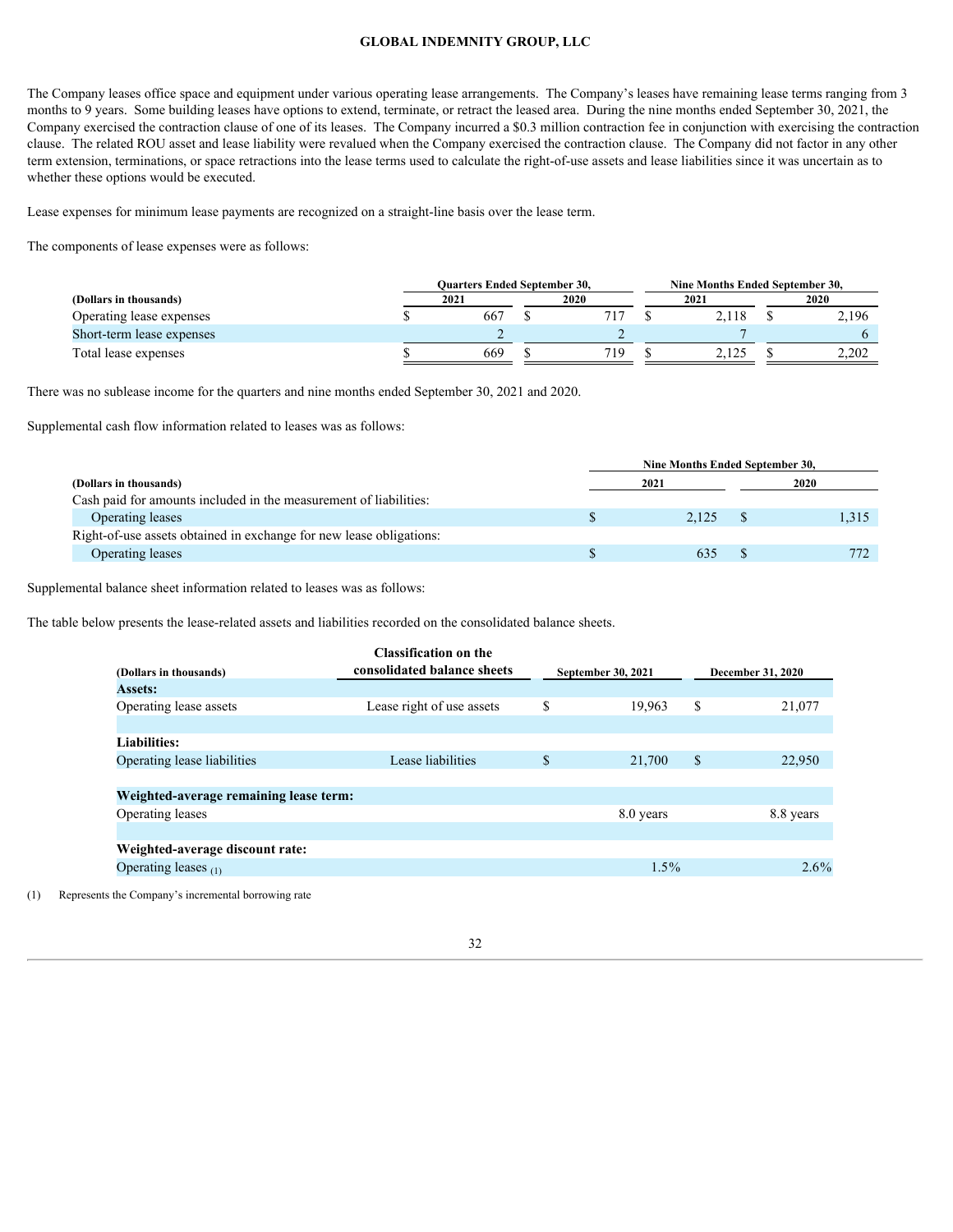At September 30, 2021, future minimum lease payments under non-cancelable operating leases were as follows:

| (Dollars in thousands)                  |        |
|-----------------------------------------|--------|
| $2021_{(1)}$                            | 853    |
| 2022                                    | 2,766  |
| 2023                                    | 2,797  |
| 2024                                    | 2,759  |
| 2025                                    | 2,791  |
| Thereafter                              | 11,049 |
| Total future minimum lease payments     | 23,015 |
| Less: amount representing interest      | 1,315  |
| Present value of minimum lease payments | 21,700 |

(1) Excludes the nine months ended September 30, 2021

## **10. Shareholders' Equity**

There were no A common shares that were surrendered or repurchased during the quarter ended September 30, 2021. There were 396 class A common shares that were surrendered or repurchased during the quarter ended September 30, 2020 with an average price paid per share of \$24.95.

The following table provides information with respect to the class A common shares that were surrendered or repurchased during the nine months ended September 30, 2021:

| Period (1)         | <b>Total Number</b><br>of Shares<br>Purchased | Average<br><b>Price Paid</b><br>Per Share | <b>Total Number of Shares</b><br><b>Purchased as Part of</b><br><b>Publicly Announced</b><br>Plan or Program | <b>Approximate Dollar Value</b><br>of Shares that May Yet Be<br><b>Purchased Under the Plans</b><br>or Programs |
|--------------------|-----------------------------------------------|-------------------------------------------|--------------------------------------------------------------------------------------------------------------|-----------------------------------------------------------------------------------------------------------------|
| January 1-31, 2021 | 6,720<br>(2)                                  | 28.59                                     |                                                                                                              |                                                                                                                 |
| March 1-31, 2021   | 3,095<br>$(2)$ $\sqrt{2}$                     | 29.40                                     | $\overbrace{\hspace{25mm}}^{}$                                                                               | $\overline{\phantom{a}}$                                                                                        |
| June 1-30, 2021    | 7,100<br>(2)                                  | 27.64                                     |                                                                                                              |                                                                                                                 |
| Total              | 16,915                                        | 28.34                                     | $\overbrace{\hspace{25mm}}^{}$                                                                               | $\overline{\phantom{a}}$                                                                                        |

**(1)** Based on settlement date.

Surrendered by employees as payment of taxes withheld on the vesting of restricted stock and/or restricted stock units.

The following table provides information with respect to the class A common shares that were surrendered or repurchased during the nine months ended September 30, 2020:

| Period (1)          | <b>Total Number</b><br>of Shares<br>Purchased | Average<br><b>Price Paid</b><br>Per Share | <b>Total Number of Shares</b><br><b>Purchased as Part of</b><br><b>Publicly Announced</b><br>Plan or Program | <b>Approximate Dollar Value</b><br>of Shares that May Yet Be<br><b>Purchased Under the Plans</b><br>or Programs |
|---------------------|-----------------------------------------------|-------------------------------------------|--------------------------------------------------------------------------------------------------------------|-----------------------------------------------------------------------------------------------------------------|
| January 1-31, 2020  | 3,124<br>(2)                                  | 29.63                                     |                                                                                                              |                                                                                                                 |
| February 1-29, 2020 | 1,600<br>(2)                                  | 31.13                                     | $\overbrace{\hspace{25mm}}^{}$                                                                               | $\hspace{0.1mm}-\hspace{0.1mm}$                                                                                 |
| August 1-31, 2020   | 396<br>(2)                                    | 24.95                                     | $\hspace{0.1mm}-\hspace{0.1mm}$                                                                              | $\overbrace{\phantom{aaaaa}}$                                                                                   |
| Total               | 5,120                                         | 29.74                                     | $\overbrace{\phantom{13333}}$                                                                                | $\hspace{0.1mm}-\hspace{0.1mm}$                                                                                 |

**(1)** Based on settlement date.

Surrendered by employees as payment of taxes withheld on the vesting of restricted stock and/or restricted stock units.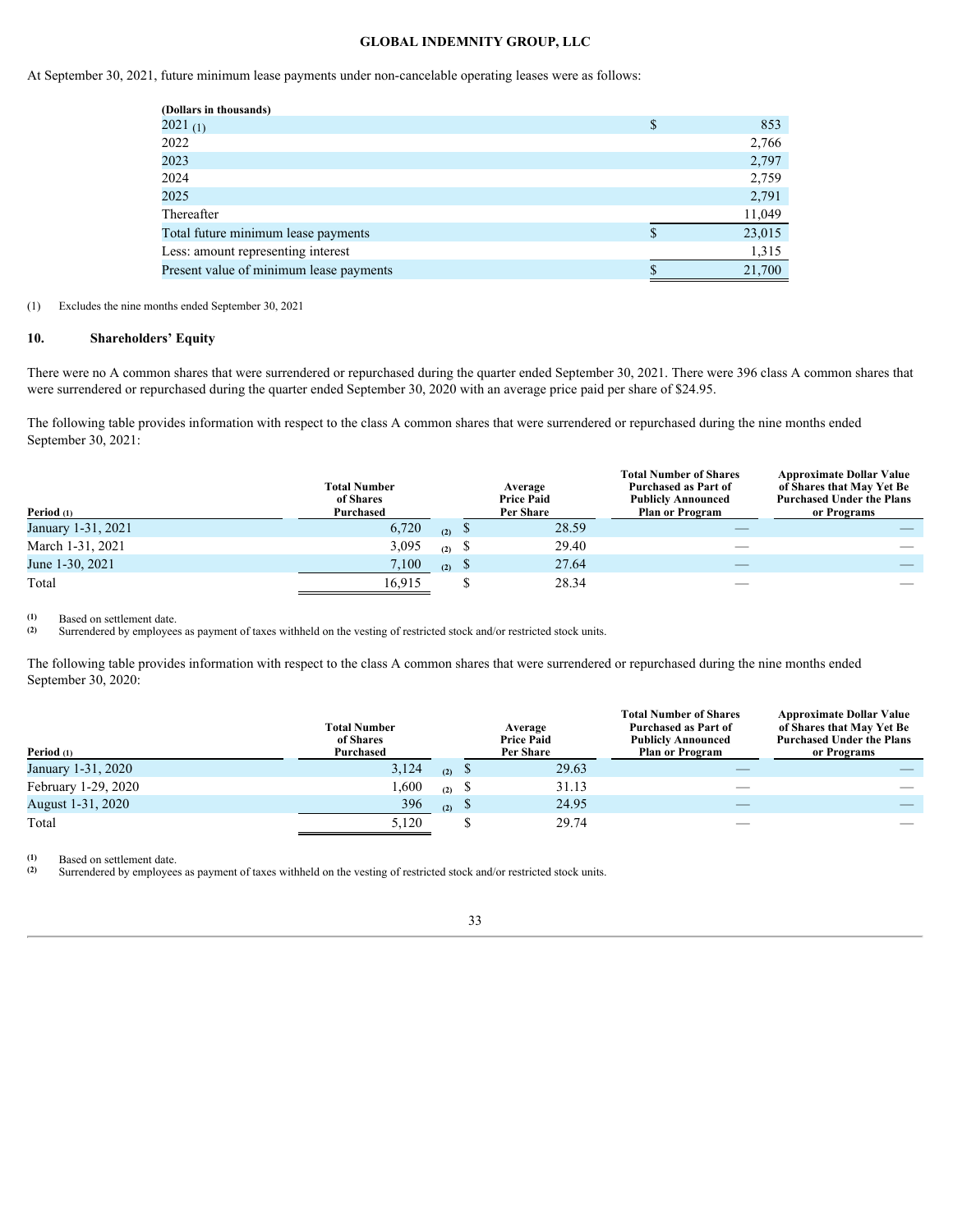On April 5, 2021, Global Indemnity Group, LLC converted 186,160 of class B common shares to class A common shares. There were no other class B common shares that were surrendered or repurchased during the quarters and nine months ended September 30, 2021 or 2020.

As of September 30, 2021, Global Indemnity Group, LLC's class A common shares were held by approximately 170 shareholders of record. There were four holders of record of Global Indemnity Group, LLC's class B common shares, all of whom are affiliated investment funds of Fox Paine & Company, LLC, as of September 30, 2021. Global Indemnity Group, LLC's preferred shares were held by 1 holder of record, an affiliate of Fox Paine & Company, LLC, as of September 30, 2021.

Please see Note 14 of the notes to the consolidated financial statements in Item 8 Part II of the Company's 2020 Annual Report on Form 10-K for more information on the Company's repurchase program.

## *Dividends / Distributions*

Distribution payments of \$0.25 per common share were declared during the nine months ended September 30, 2021 as follows:

| <b>Approval Date</b> | <b>Record Date</b> | <b>Payment Date</b> | <b>Total Distributions Declared</b><br>(Dollars in thousands) |        |  |
|----------------------|--------------------|---------------------|---------------------------------------------------------------|--------|--|
| February 14, 2021    | March 22, 2021     | March 31, 2021      |                                                               | 3,570  |  |
| June 5, 2021         | June 21, 2021      | June 30, 2021       |                                                               | 3,579  |  |
| September $11, 2021$ | September 23, 2021 | September 30, 2021  |                                                               | 3,583  |  |
| Various $(1)$        | Various            | Various             |                                                               | 229    |  |
| Total                |                    |                     |                                                               | 10,961 |  |

(1) Represents distributions declared on unvested shares, net of forfeitures.

Dividend & distribution payments of \$0.25 per common share were declared during the nine months ended September 30, 2020 as follows:

|                           |                      |                     | <b>Total Dividends Declared</b><br>(Dollars in thousands) |        |  |
|---------------------------|----------------------|---------------------|-----------------------------------------------------------|--------|--|
| <b>Approval Date</b>      | <b>Record Date</b>   | <b>Payment Date</b> |                                                           |        |  |
| February 9, 2020 $\alpha$ | March 24, 2020       | March 31, 2020      |                                                           | 3,539  |  |
| June 7, 2020 $_{(1)}$     | June 23, 2020        | June 30, 2020       |                                                           | 3,545  |  |
| September 13, 2020 $(2)$  | September $25, 2020$ | September 30, 2020  |                                                           | 3,552  |  |
| Various $(3)$             | Various              | Various             |                                                           | 337    |  |
| Total                     |                      |                     |                                                           | 10,973 |  |
|                           |                      |                     |                                                           |        |  |

<sup>(1)</sup> Represents dividend payments

- (2) Represents distribution / return of capital payments
- (3) Represents dividends / distributions declared on unvested shares, net of forfeitures.

As of September 30, 2021 and December 31, 2020, accrued distributions on unvested shares, which were included in other liabilities on the consolidated balance sheets, were \$0.8 million and \$0.7 million, respectively. Accrued preferred distributions were less than \$0.1 million as of both September 30, 2021 and December 31, 2020 and were included in other liabilities on the consolidated balance sheets.

Please see Note 14 of the notes to the consolidated financial statements in Item 8 Part II of the Company's 2020 Annual Report on Form 10-K for more information on the Company's dividend program.

#### **11. Related Party Transactions**

## *Fox Paine Entities*

Pursuant to Global Indemnity Group, LLC's Limited Liability Company Agreement ("LLCA"), Fox Paine Capital Fund II International, L.P. and certain of its affiliates (the "Fox Paine Funds"), together with Fox Mercury Investments, L.P. and

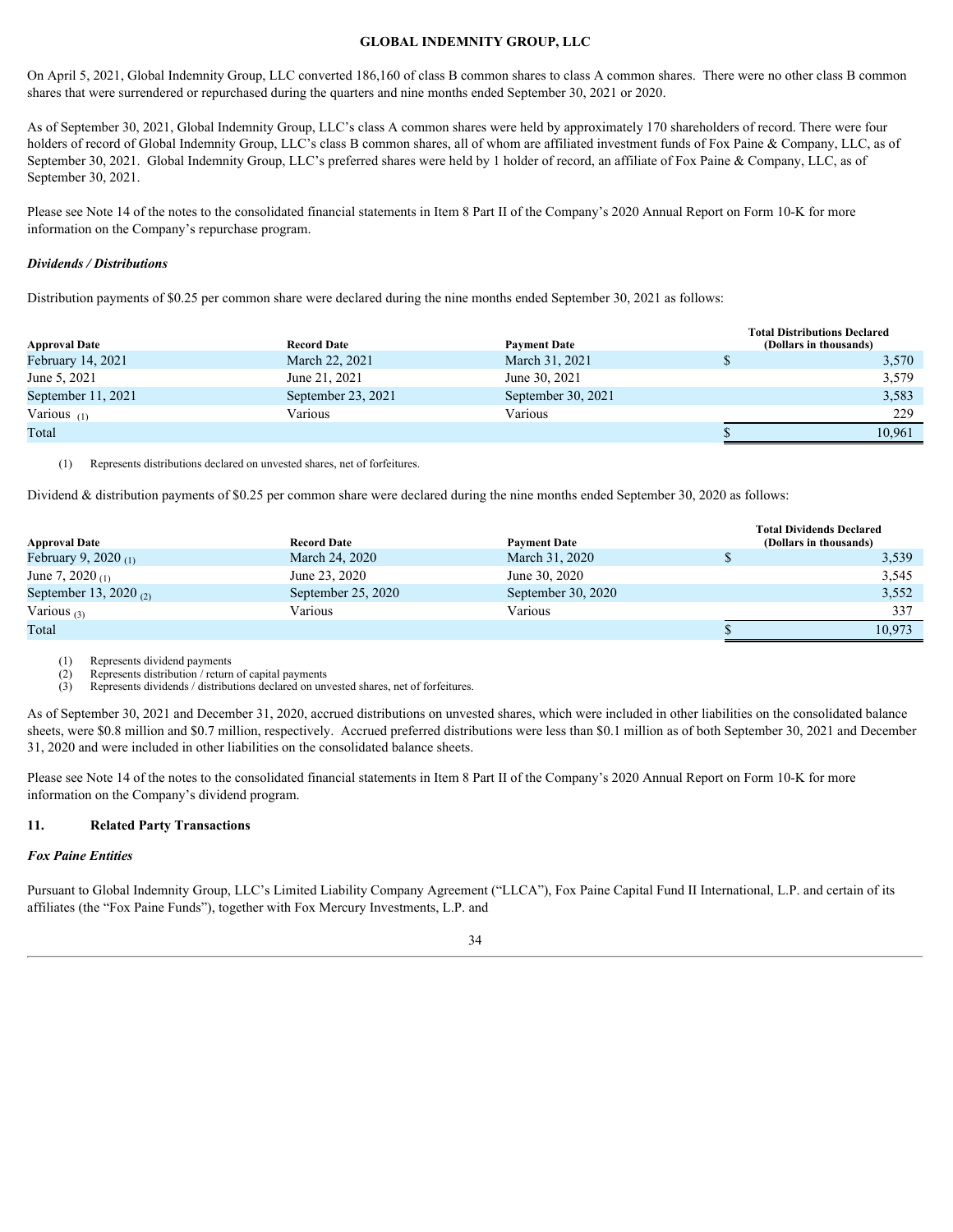certain of its affiliates (the "FM Entities"), and Fox Paine & Company LLC (collectively, the "Fox Paine Entities") currently constitute a Class B Majority Shareholder (as defined in the LLCA) and, as such, have the right to appoint a number of Global Indemnity Group, LLC's directors equal in aggregate to the pro rata percentage of the voting power in Global Indemnity Group, LLC beneficially held by the Fox Paine Entities, rounded up to the nearest whole number of directors. The Fox Paine Entities beneficially own shares representing approximately 82.9% of the voting power of Global Indemnity Group, LLC as of September 30, 2021. The Fox Paine Entities control the appointment or election of all of Global Indemnity Group, LLC's Directors due to the LLCA and their controlling share ownership. Global Indemnity Group, LLC's Chairman is the chief executive and founder of Fox Paine & Company, LLC.

On August 27, 2020, Global Indemnity Group, LLC issued and sold to Wyncote LLC, an affiliate of Fox Paine & Company, LLC, 4,000 Series A Cumulative Fixed Rate Preferred Interests at a price of \$1,000 per Series A Preferred Interest, for the aggregate purchase price of \$4,000,000. While these preferred interests are non-voting, the preferred shareholders are entitled to appoint two additional members to Global Indemnity Group, LLC's Board of Directors whenever the "Unpaid Targeted Priority Return" with respect to the preferred interests exceed zero immediately following six or more "Distribution Dates", whether or not such Distribution Dates occur consecutively. Global Indemnity Group, LLC's Board of Directors is obligated to take, and cause Global Indemnity Group, LLC's officers to take, any necessary actions to effectuate such appointments, including expanding the size of the Board of Directors, in connection with any exercise of the foregoing provisions.

Management fee expense of \$0.7 million and \$0.6 million was incurred during the quarters ended September 30, 2021 and 2020, respectively, and management fee expense of \$2.0 million was incurred during each of the nine months ended September 30, 2021 and 2020. Prepaid management fees, which were included in other assets on the consolidated balance sheets, were \$2.6 million and \$1.8 million as of September 30, 2021 and December 31, 2020, respectively.

In addition, Fox Paine & Company, LLC may also propose and negotiate transaction fees with the Company subject to the provisions of the Company's related party transaction and conflict matter policies, including approval of Global Indemnity Group, LLC's Conflicts Committee of the Board of Directors or Global Indemnity Limited's Audit Committee of the Board of Directors, for those services from time to time. Each of the Company's transactions with Fox Paine & Company, LLC are reviewed and approved by either Global Indemnity Group, LLC's Conflicts Committee or Audit Committee, which is composed of independent directors, and the Board of Directors (other than Saul A. Fox, Chairman of the Board of Directors of Global Indemnity Group, LLC and Chief Executive of Fox Paine & Company, LLC, who is not a member of the Conflicts Committee and was not a member of Global Indemnity Limited's Audit Committee and recused himself from the Board of Directors' deliberations related to fees paid to Fox Paine & Company, LLC or its affiliates).

## *Redomestication Fee*

Pursuant to the Management Agreement, Fox Paine & Company, LLC performed extensive financial advisory services for the Company in connection with the conceptualization, design, structuring and implementation of the redomestication plan. In accordance with the Management Agreement, Fox Paine & Company, LLC may propose and negotiate advisory fees for such services with the Company, subject to the provisions of the Company's related party transaction policies. The Company agreed to pay an advisory fee to Fox Paine & Company, LLC for such services in an amount of \$10.0 million during the quarter and nine months ended September 30, 2020. The \$10.0 million fee was approved by the Conflicts Committee.

## **12. Commitments and Contingencies**

## *Legal Proceedings*

The Company is, from time to time, involved in various legal proceedings in the ordinary course of business. The Company maintains insurance and reinsurance coverage for such risks in amounts that it considers adequate. However, there can be no assurance that the insurance and reinsurance coverage that the Company maintains is sufficient or will be available in adequate amounts or at a reasonable cost. The Company does not believe that the resolution of any currently pending legal proceedings, either individually or taken as a whole, will have a material adverse effect on its business, results of operations, cash flows, or financial condition.

There is a greater potential for disputes with reinsurers who are in runoff. Some of the Company's reinsurers' have operations that are in runoff, and therefore, the Company closely monitors those relationships. The Company anticipates

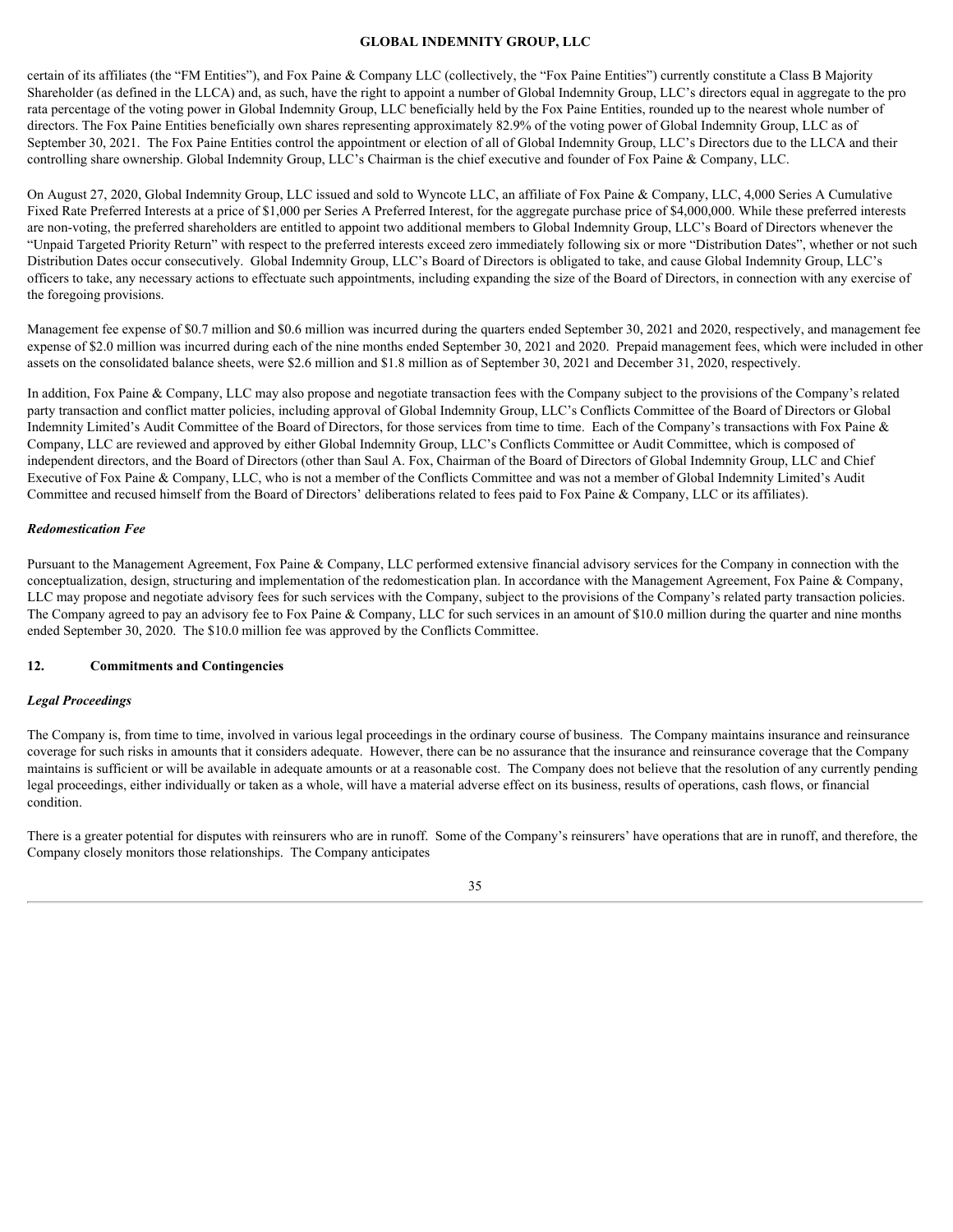that, similar to the rest of the insurance and reinsurance industry, it will continue to be subject to litigation and arbitration proceedings in the ordinary course of business.

#### *Commitments*

In 2014, the Company entered into a \$50 million commitment to purchase an alternative investment vehicle which is comprised of European non-performing loans. As of September 30, 2021, the Company has funded \$35.8 million of this commitment leaving \$14.2 million as unfunded. Since the investment period has concluded, the Company expects minimal capital calls will be made prospectively.

In 2017, the Company entered into a \$50 million commitment to purchase an alternative investment vehicle comprised of stressed and distressed securities and structured products. As of September 30, 2021, the Company has funded \$33.0 million of this commitment leaving \$17.0 million as unfunded. Since the investment period has concluded, the Company expects minimal capital calls will be made prospectively.

In 2021, the Company entered into a \$25 million commitment to purchase an alternative investment vehicle comprised of performing, stressed or distressed securities and loans across the global fixed income markets. As of September 30, 2021, the Company has fully funded this commitment.

#### *Other Commitments*

The Company is party to a Management Agreement, as amended, with Fox Paine & Company, LLC, whereby in connection with certain management services provided to it by Fox Paine & Company, LLC, the Company agreed to pay an annual management fee to Fox Paine & Company, LLC. See Note 11 above for additional information pertaining to this management agreement.

#### *COVID-19*

There is risk that legislation could be passed or there could be a court ruling which would require the Company to cover business interruption claims regardless of terms, exclusions including the virus exclusions contained within the Company's Commercial Specialty and Farm, Ranch & Stable policies, or other conditions included in policies that would otherwise preclude coverage.

#### **13. Share-Based Compensation Plans**

#### **Options**

During the first quarter of 2021, the Company granted 140,000 Performance-Based Options under the Plan. The Performance-Based Options vest in 33% increments over a three-year period subject to the achievement of certain underwriting results and expire ten years after the grant date or the occurrence of certain events specified in the agreement, whichever is earlier. No stock options were awarded during the quarter ended September 30, 2021 or the quarter and nine months ended September 30, 2020. No unvested stock options were forfeited during the quarter ended September 30, 2021. 300,000 unvested stock options were forfeited during the nine months ended September 30, 2021. No unvested stock options were forfeited during the quarter and nine months ended September 30, 2020.

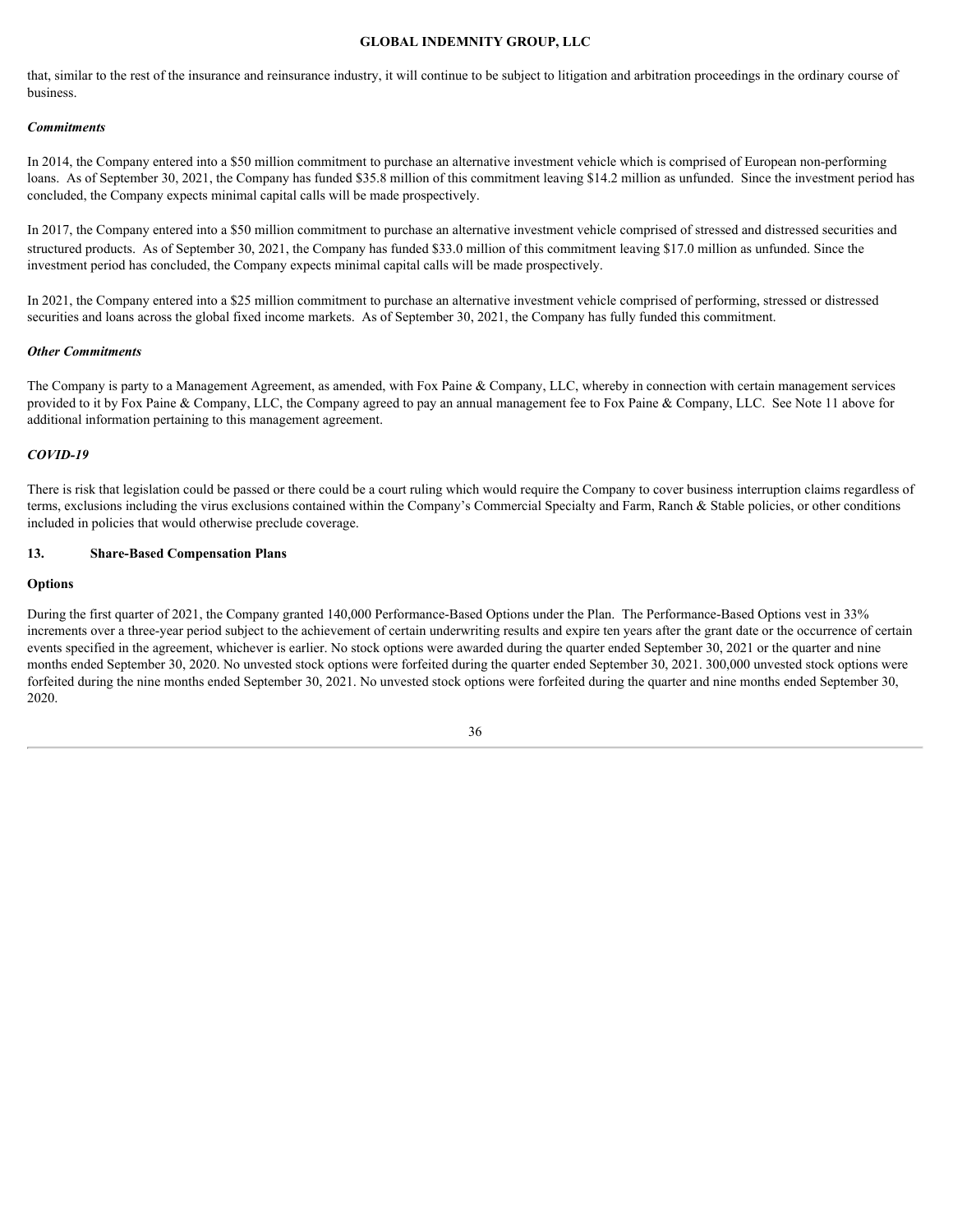### **Restricted Shares / Restricted Stock Units**

There were no restricted class A common shares granted to key employees during the quarters and nine months ended September 30, 2021 and 2020 and there were no restricted stock units granted to key employees during the quarters ended September 30, 2021 and 2020 or the nine months ended September 30, 2021.

During the nine months ended September 30, 2020, the Company granted 161,238 restricted stock units, with a weighted average grant date value of \$30.32 per share, to key employees under the Plan. 3,375 of these restricted stock units will vest evenly over the next three years on January 1, 2021, January 1, 2022 and January 1, 2023.

66,957 of these restricted stock units will vest as follows:

• 10.0% vested on June 18, 2021, 20.0%, 30.0% and 40.0% of the restricted stock units will vest on June 18, 2022, June 18, 2023 and June 18, 2024, respectively.

The remaining 90,906 restricted stock units will vest as follows:

- 16.5% vested on January 1, 2021, 16.5% and 17.0% of the restricted stock units will vest on January 1, 2022 and January 1, 2023, respectively.
- Subject to Board approval, 50% of restricted stock units will vest 100%, no later than March 15, 2023, following a re-measurement of 2019 results as of December 31, 2022.

There were no restricted stock units that vested during the quarter ended September 30, 2021. There were 42,977 restricted stock units that vested during the nine months ended September 30, 2021. Upon vesting, the restricted stock units converted to restricted class A common shares. During the quarter and nine months ended September 30, 2020, there were no restricted stock units that vested.

During the quarters ended September 30, 2021 and 2020, the Company granted 21,472 and 29,893 class A common shares, respectively, at a weighted average grant date value of \$26.39 and \$22.58 per share, respectively, to non-employee directors of the Company under the Plan. Of the shares granted during the quarters ended September 30, 2021 and 2020, the vesting of 5,263 shares and 8,304 shares, respectively, is deferred until January 1, 2024 or a change of control, whichever is earlier. The remaining shares granted to non-employee directors of the Company in 2021 and 2020 were fully vested but are subject to certain restrictions.

During the nine months ended September 30, 2021 and 2020, the Company granted 61,216 and 81,502 class A common shares, respectively, at a weighted average grant date value of \$27.77 and \$24.85 per share, respectively, to non-employee directors of the Company under the Plan. Of the shares granted during the nine months ended September 30, 2021 and 2020, the vesting of 15,004 shares and 22,638 shares, respectively, is deferred until January 1, 2024 or a change of control, whichever is earlier. The remaining shares granted to non-employee directors of the Company in 2021 and 2020 were fully vested but are subject to certain restrictions. During the quarter and nine months ended September 30, 2020, the Company also granted 41,667 restricted stock units to a non-employee director that vest ratably over three years on January 1, 2022, January 1, 2023, and January 1, 2024.

### **Book Value Appreciation Rights ("BVAR")**

During the nine months ended September 30, 2021, the Company granted 2,500,000 Penn-Patriot BVARs with an aggregate initial notional value equal to approximately 5% of Penn-Patriot's book value, which entitles the holder to a payment based on the value of the per-BVAR appreciation in Penn-Patriot's book value over the initial notional value. The BVARs will vest by December 31, 2026, subject to the achievement of certain performance goals and continued employment as of the vesting date, with half of the applicable appreciation value of the BVARs payable on April 1, 2027 and an additional amount payable on April 1, 2030 following a true-up of underwriting results for the applicable performance period. The BVARs will vest in full in the event of a "change in control" of Penn-Patriot and a specified portion may vest in the event the holder is terminated by Penn-Patriot without cause.

During the nine months ended September 30, 2021, the Company also granted 400,000 Penn-Patriot BVARS with an aggregate initial notional value equal to approximately 0.8% of Penn-Patriot's book value, which entitles the holder to a payment based on the value of the per-BVAR appreciation in Penn-Patriot's book value over the initial notional value. The

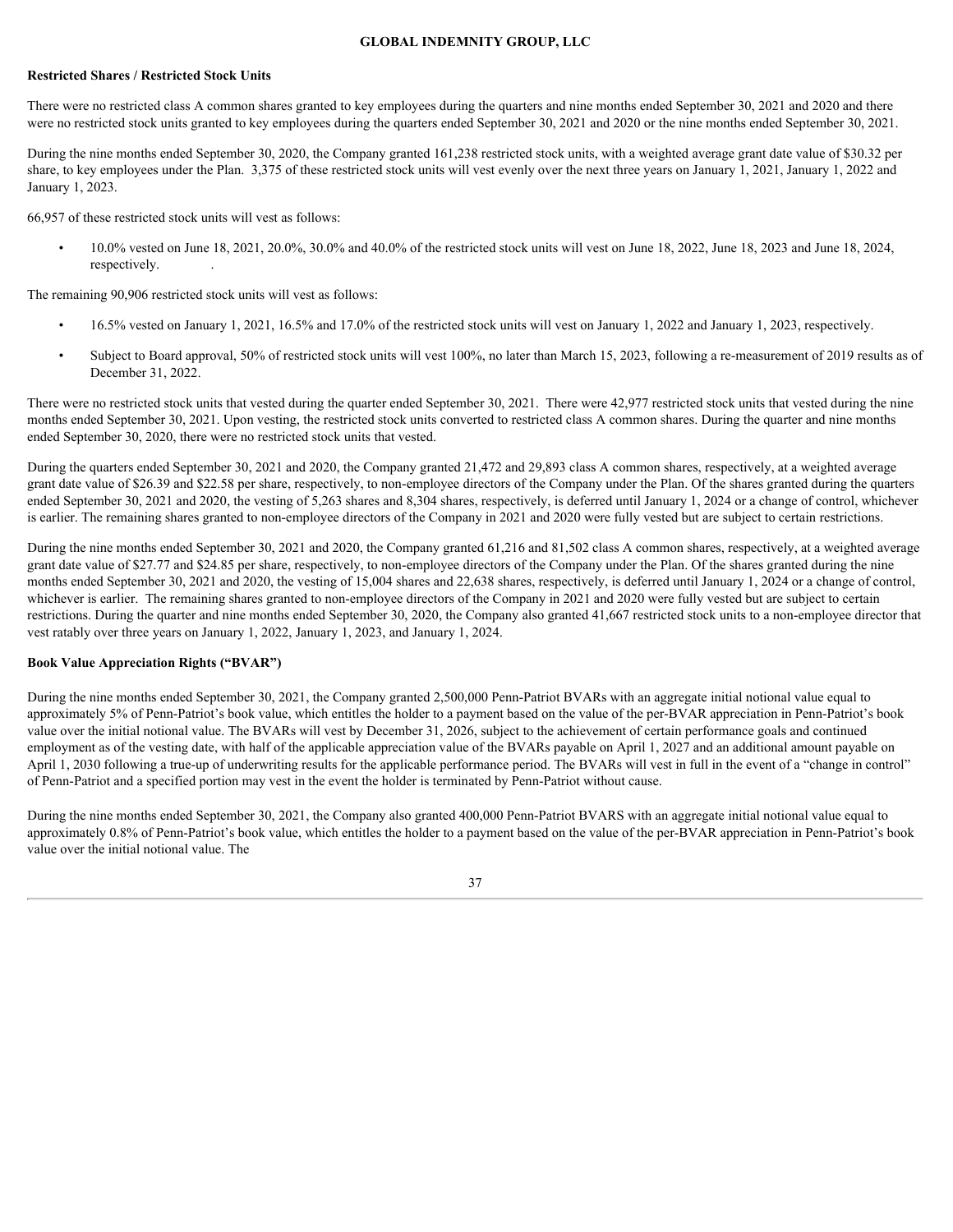BVARs will vest by December 31, 2026, subject to the achievement of certain performance goals and continued employment as of the vesting date, with half of the applicable appreciation value of the BVARs payable on April 1, 2027 and an additional amount payable on April 1, 2030 following a true-up of underwriting results for the applicable performance period. The BVARs will vest in full in the event of a "Change in Control" of Penn-Patriot and a specified portion may vest in the event the holder is terminated by Penn-Patriot without cause.

There were no BVARs granted during the quarter ended September 30, 2021 or the quarter and nine months ended September 30, 2020.

#### **Book Value Rights**

During the quarter and nine months ended September 30, 2021, the Company granted 48,250 shares and 58,250 shares of Penn-Patriot Book Value Rights, respectively, with an initial notional value of \$482,500 and \$582,500, respectively. These shares have a three year cliff vesting period and are payable in either cash or Global Indemnity Group, LLC's class A common shares at the discretion of Global Indemnity Group, LLC's Board of Directors. There were no book value rights issued during the quarter and nine months ended September 30, 2020.

## **14. Earnings Per Share**

Earnings per share have been computed using the weighted average number of common shares and common share equivalents outstanding during the period.

The following table sets forth the computation of basic and diluted earnings per share:

|                                                              | <b>Ouarters Ended September 30.</b> |     |                                 |      | Nine Months Ended September 30, |     |            |  |
|--------------------------------------------------------------|-------------------------------------|-----|---------------------------------|------|---------------------------------|-----|------------|--|
| (Dollars in thousands, except share and per share data)      | 2021                                |     | 2020                            |      | 2021                            |     | 2020       |  |
| Numerator:                                                   |                                     |     |                                 |      |                                 |     |            |  |
| Net income (loss)                                            | (7, 713)                            | - S | $(15,170)$ \$                   |      | 4,179                           | - 8 | (22, 197)  |  |
| Less: preferred stock distributions                          | 110                                 |     | 42                              |      | 330                             |     | 42         |  |
| Net income (loss) available to common shareholders           | (7, 823)                            |     | (15,212)                        |      | 3,849                           |     | (22, 239)  |  |
|                                                              |                                     |     |                                 |      |                                 |     |            |  |
| Denominator:                                                 |                                     |     |                                 |      |                                 |     |            |  |
| Weighted average shares for basic earnings per share         | 14,445,434                          |     | 14,304,426                      |      | 14,413,006                      |     | 14,276,594 |  |
| Non-vested restricted stock                                  |                                     |     | $\hspace{0.1mm}-\hspace{0.1mm}$ |      | 10,339                          |     |            |  |
| Non-vested restricted stock units                            |                                     |     | $\hspace{0.1mm}-\hspace{0.1mm}$ |      | 117,750                         |     |            |  |
| Options                                                      |                                     |     | $\hspace{0.1mm}-\hspace{0.1mm}$ |      | 109,504                         |     |            |  |
| Weighted average shares for diluted earnings per share $(1)$ | 14,445,434                          |     | 14,304,426                      |      | 14,650,599                      |     | 14,276,594 |  |
|                                                              |                                     |     |                                 |      |                                 |     |            |  |
| Earnings per share - Basic                                   | (0.54)                              | - 8 | (1.06)                          | - 55 | 0.27                            |     | (1.56)     |  |
| Earnings per share - Diluted                                 | (0.54)                              |     | (1.06)                          |      | 0.26                            |     | (1.56)     |  |

**(1)** For the quarter ended September 30, 2021 and the quarter and nine months ended September 30, 2020, weighted average shares outstanding – basic was used to calculate diluted earnings per share due to a net loss for the period.

If the Company had not incurred a loss in the quarters ended September 30, 2021 and 2020, 14,708,389 and 14,444,326 weighted average shares, respectively, would have been used to compute the diluted loss per share calculation. In addition to the basic shares, weighted average shares for the diluted calculation would have included 11,974 and 18,218 shares of non-vested restricted stock, respectively, 151,538 and 48,846 shares of non-vested restricted stock units, respectively, and 99,442 and 72,836 share equivalents for options, respectively.

If the Company had not incurred a loss in the nine months ended September 30, 2020, 14,421,393 weighted average shares would have been used to compute the diluted loss per share calculation. In addition to the basic shares, weighted average shares for the diluted calculation for the nine months ended September 30, 2020 would have included 15,366 shares of non-vested restricted stock, 36,796 shares of non-vested restricted stock units, and 92,637 share equivalents for options.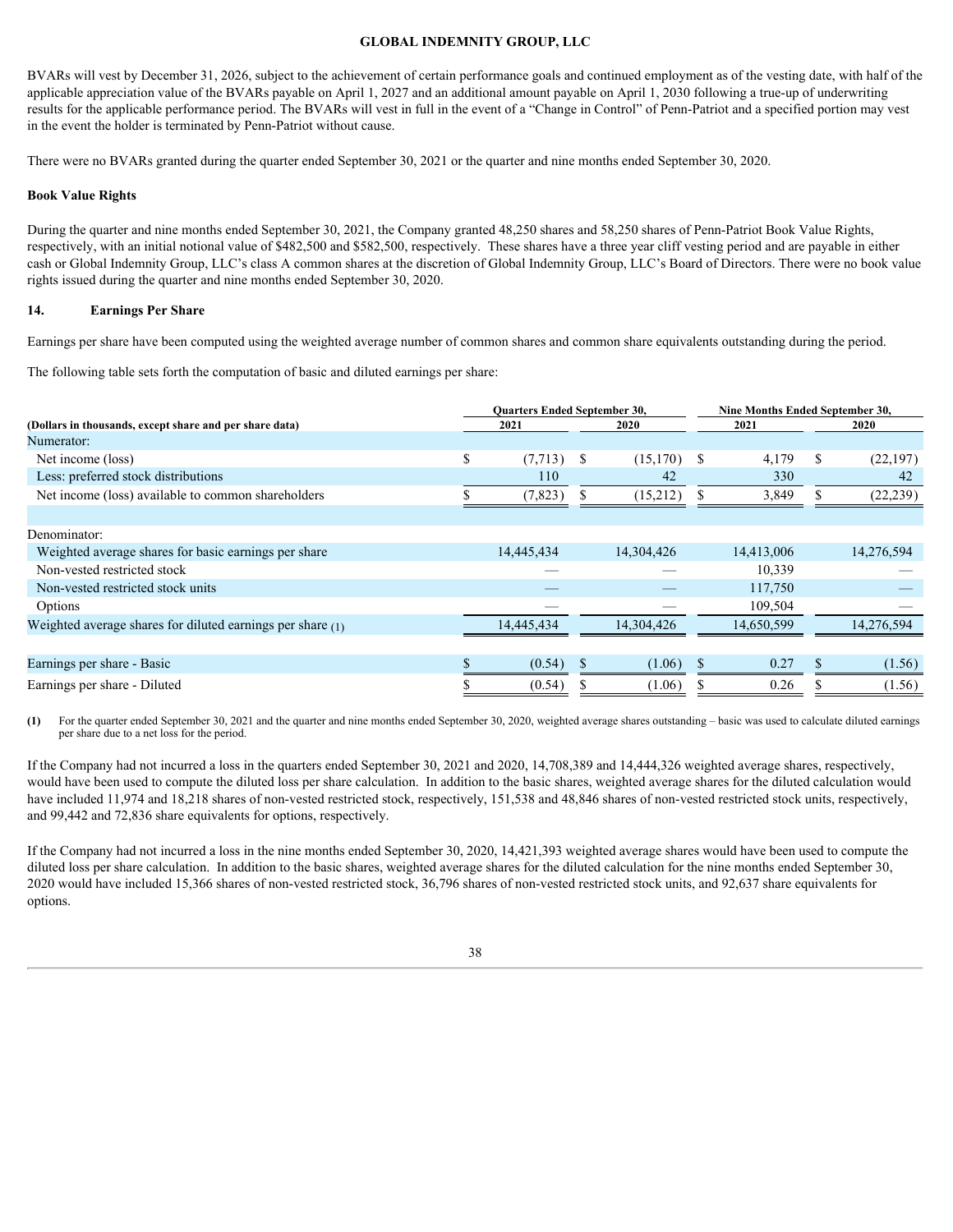The weighted average shares outstanding used to determine dilutive earnings per share does not include 540,000 shares for both the quarter and nine months ended September 30, 2021 and 572,957 shares for both the quarter and nine months ended September 30, 2020 which were deemed to be anti-dilutive.

## **15. Segment Information**

The insurance companies are managed through four business segments. Commercial Specialty offers specialty property and casualty products designed for product lines such as Small Business Binding Authority, Property Brokerage, and Programs. Specialty Property offers specialty personal lines property and casualty insurance products. Farm, Ranch & Stable offers specialized property and casualty coverage including Commercial Farm Auto and Excess/Umbrella Coverage for the agriculture industry as well as specialized insurance products for the equine mortality and equine major medical industry. Reinsurance Operations provides reinsurance solutions through brokers and primary writers including insurance and reinsurance companies.

The following are tabulations of business segment information for the quarters and nine months ended September 30, 2021 and 2020:

| Quarter Ended September 30, 2021<br>(Dollars in thousands) |          | Commercial<br><b>Specialty</b> |               | <b>Specialty</b><br>Property | Farm, Ranch<br>& Stable | Reinsurance<br><b>Operations</b> | (1)          | <b>Total</b> |
|------------------------------------------------------------|----------|--------------------------------|---------------|------------------------------|-------------------------|----------------------------------|--------------|--------------|
| <b>Revenues:</b>                                           |          |                                |               |                              |                         |                                  |              |              |
| Gross written premiums                                     | S        | 95,734                         | \$            | 30,504                       | 18,500                  | 29,565                           |              | 174,303      |
| Net written premiums                                       |          | 89,160                         |               | 27,204                       | 16,370                  | 29,565                           |              | 162,299      |
| Net earned premiums                                        |          | 84,209                         |               | 29,343                       | 17,936                  | 26,077                           |              | 157,565      |
| Other income (loss)                                        |          |                                |               | 435                          | 37                      | (58)                             |              | 414          |
| Total revenues                                             |          | 84,209                         |               | 29,778                       | 17,973                  | 26,019                           |              | 157,979      |
| <b>Losses and Expenses:</b>                                |          |                                |               |                              |                         |                                  |              |              |
| Net losses and loss adjustment expenses                    |          | 62,545                         |               | 20,516                       | 10,678                  | 15,456                           |              | 109,195      |
| Acquisition costs and other underwriting expenses          |          | 30,257                         |               | 12,127                       | 7,267                   | 9,631                            |              | 59,282       |
| Income (loss) from segments                                |          | (8, 593)                       | <sup>\$</sup> | (2,865)                      | \$<br>28                | 932                              | \$           | (10, 498)    |
| <b>Unallocated Items:</b>                                  |          |                                |               |                              |                         |                                  |              |              |
| Net investment income                                      |          |                                |               |                              |                         |                                  |              | 9,344        |
| Net realized investment loss                               |          |                                |               |                              |                         |                                  |              | (310)        |
| Other loss                                                 |          |                                |               |                              |                         |                                  |              | (25)         |
| Corporate and other operating expenses                     |          |                                |               |                              |                         |                                  |              | (5,387)      |
| Interest expense                                           |          |                                |               |                              |                         |                                  |              | (2, 596)     |
| Loss before income taxes                                   |          |                                |               |                              |                         |                                  |              | (9, 472)     |
| Income tax benefit                                         |          |                                |               |                              |                         |                                  |              | 1,759        |
| Net loss                                                   |          |                                |               |                              |                         |                                  |              | (7, 713)     |
|                                                            |          |                                |               |                              |                         |                                  |              |              |
| Segment assets                                             | <b>S</b> | 904,050                        | <sup>\$</sup> | 201,589                      | 134,854                 | 305,107                          | $\mathbb{S}$ | 1,545,600    |
| Corporate assets                                           |          |                                |               |                              |                         |                                  |              | 405,021      |
| Total assets                                               |          |                                |               |                              |                         |                                  |              | 1,950,621    |
|                                                            |          |                                |               |                              |                         |                                  |              |              |

**(1)** External business only, excluding business assumed from affiliates.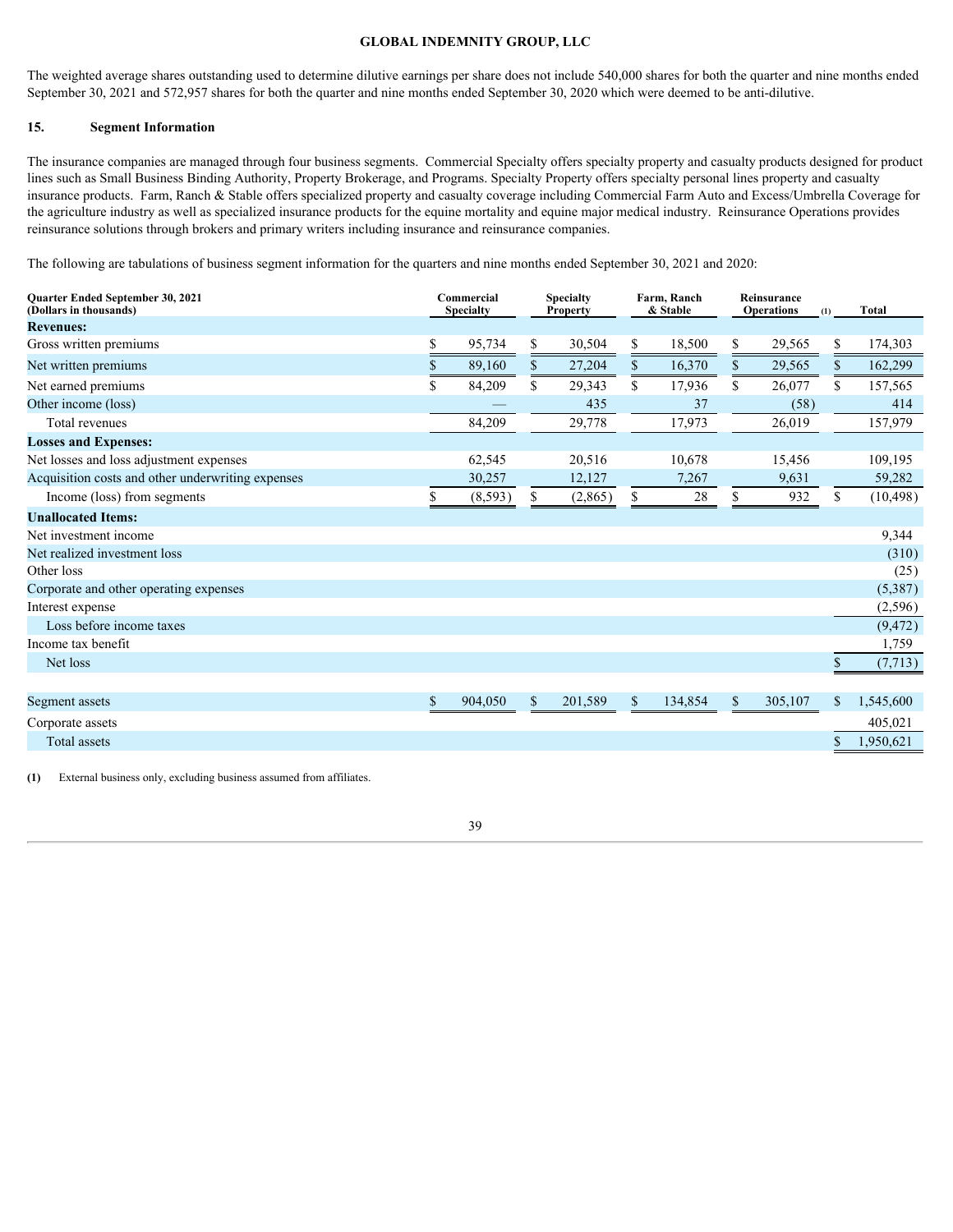| Quarter Ended September 30, 2020<br>(Dollars in thousands) |    | Commercial<br><b>Specialty</b> |               | <b>Specialty</b><br><b>Property</b> |    | Farm, Ranch<br>& Stable |               | Reinsurance<br><b>Operations</b> | (1) | <b>Total</b> |
|------------------------------------------------------------|----|--------------------------------|---------------|-------------------------------------|----|-------------------------|---------------|----------------------------------|-----|--------------|
| <b>Revenues:</b>                                           |    |                                |               |                                     |    |                         |               |                                  |     |              |
| Gross written premiums                                     | S  | 74,971                         | \$            | 34,730                              | -S | 19,443                  | S             | 14,605                           | S   | 143,749      |
| Net written premiums                                       |    | 69,074                         |               | 29,971                              |    | 16,961                  |               | 14,605                           |     | 130,611      |
| Net earned premiums                                        | \$ | 73,887                         | S             | 31,388                              | -S | 19,978                  | S             | 15,049                           | £.  | 140,302      |
| Other income                                               |    |                                |               | 450                                 |    | 35                      |               | 112                              |     | 597          |
| Total revenues                                             |    | 73,887                         |               | 31,838                              |    | 20,013                  |               | 15,161                           |     | 140,899      |
| <b>Losses and Expenses:</b>                                |    |                                |               |                                     |    |                         |               |                                  |     |              |
| Net losses and loss adjustment expenses                    |    | 42,879                         |               | 34,430                              |    | 14,649                  |               | 5,190                            |     | 97,148       |
| Acquisition costs and other underwriting expenses          |    | 26,943                         |               | 13,364                              |    | 7,443                   |               | 5,518                            |     | 53,268       |
| Income (loss) from segments                                |    | 4,065                          |               | (15,956)                            | -S | (2,079)                 | <sup>\$</sup> | 4,453                            | \$  | (9,517)      |
| <b>Unallocated Items:</b>                                  |    |                                |               |                                     |    |                         |               |                                  |     |              |
| Net investment income                                      |    |                                |               |                                     |    |                         |               |                                  |     | 11,746       |
| Net realized investment gains                              |    |                                |               |                                     |    |                         |               |                                  |     | 7,323        |
| Other loss                                                 |    |                                |               |                                     |    |                         |               |                                  |     | (55)         |
| Corporate and other operating expenses                     |    |                                |               |                                     |    |                         |               |                                  |     | (21, 196)    |
| Interest expense                                           |    |                                |               |                                     |    |                         |               |                                  |     | (3,620)      |
| Loss on extinguishment of debt                             |    |                                |               |                                     |    |                         |               |                                  |     | (3,060)      |
| Loss before income taxes                                   |    |                                |               |                                     |    |                         |               |                                  |     | (18, 379)    |
| Income tax benefit                                         |    |                                |               |                                     |    |                         |               |                                  |     | 3,209        |
| Net loss                                                   |    |                                |               |                                     |    |                         |               |                                  |     | (15, 170)    |
|                                                            |    |                                |               |                                     |    |                         |               |                                  |     |              |
| Segment assets                                             | S. | 752,002                        | <sup>\$</sup> | 207,831                             | \$ | 137,697                 | S             | 269,771                          | \$  | 1,367,301    |
| Corporate assets                                           |    |                                |               |                                     |    |                         |               |                                  |     | 572,456      |
| Total assets                                               |    |                                |               |                                     |    |                         |               |                                  |     | 1,939,757    |

**(1)** External business only, excluding business assumed from affiliates.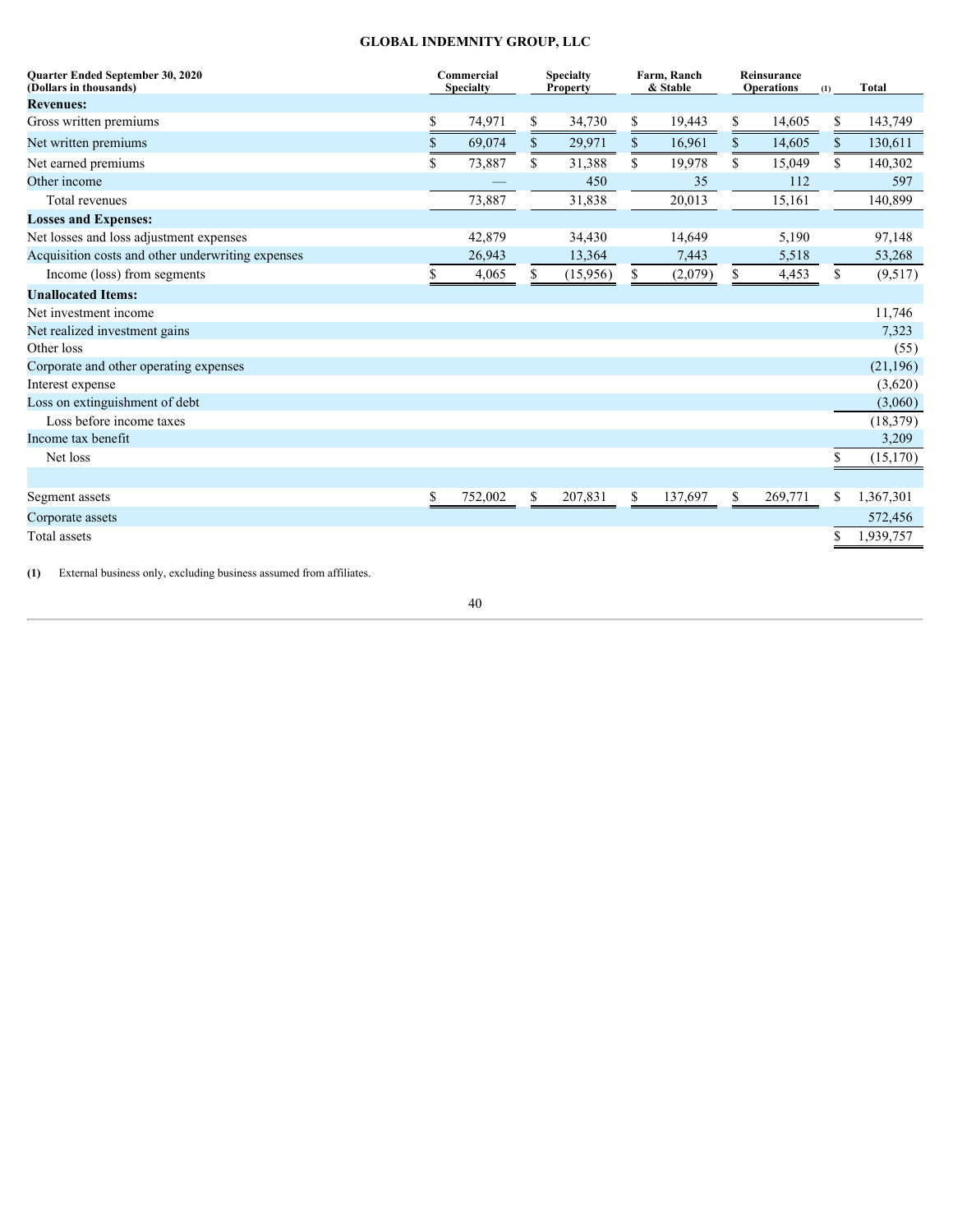| Nine Months Ended September 30, 2021<br>(Dollars in thousands) | Commercial<br><b>Specialty</b> |               | <b>Specialty</b><br><b>Property</b> |    | Farm, Ranch<br>& Stable |     | Reinsurance<br><b>Operations</b> | (1)           | <b>Total</b> |
|----------------------------------------------------------------|--------------------------------|---------------|-------------------------------------|----|-------------------------|-----|----------------------------------|---------------|--------------|
| <b>Revenues:</b>                                               |                                |               |                                     |    |                         |     |                                  |               |              |
| Gross written premiums                                         | 279,746                        | <sup>\$</sup> | 96,875                              |    | 60,353                  | \$. | 76,123                           |               | 513,097      |
| Net written premiums                                           | 256,007                        | S             | 86,652                              |    | 51,853                  |     | 76,123                           |               | 470,635      |
| Net earned premiums                                            | 240,505                        | S             | 89,826                              | -S | 54,037                  | \$. | 66,305                           |               | 450,673      |
| Other income (loss)                                            |                                |               | 1,323                               |    | 111                     |     | (100)                            |               | 1,334        |
| Total revenues                                                 | 240,505                        |               | 91,149                              |    | 54,148                  |     | 66,205                           |               | 452,007      |
| <b>Losses and Expenses:</b>                                    |                                |               |                                     |    |                         |     |                                  |               |              |
| Net losses and loss adjustment expenses                        | 167,598                        |               | 50,296                              |    | 33,640                  |     | 39,382                           |               | 290,916      |
| Acquisition costs and other underwriting expenses              | 88,067                         |               | 37,745                              |    | 21,440                  |     | 24,007                           |               | 171,259      |
| Income (loss) from segments                                    | (15,160)                       | <sup>S</sup>  | 3,108                               |    | (932)                   | -S  | 2,816                            | S             | (10, 168)    |
| <b>Unallocated Items:</b>                                      |                                |               |                                     |    |                         |     |                                  |               |              |
| Net investment income                                          |                                |               |                                     |    |                         |     |                                  |               | 29,813       |
| Net realized investment gains                                  |                                |               |                                     |    |                         |     |                                  |               | 7,342        |
| Other loss                                                     |                                |               |                                     |    |                         |     |                                  |               | (47)         |
| Corporate and other operating expenses                         |                                |               |                                     |    |                         |     |                                  |               | (15,992)     |
| Interest expense                                               |                                |               |                                     |    |                         |     |                                  |               | (7,887)      |
| Income before income taxes                                     |                                |               |                                     |    |                         |     |                                  |               | 3,061        |
| Income tax benefit                                             |                                |               |                                     |    |                         |     |                                  |               | 1,118        |
| Net income                                                     |                                |               |                                     |    |                         |     |                                  |               | 4,179        |
|                                                                |                                |               |                                     |    |                         |     |                                  |               |              |
| Segment assets                                                 | 904,050                        | <sup>S</sup>  | 201,589                             |    | 134,854                 |     | 305,107                          | <sup>\$</sup> | 1,545,600    |
| Corporate assets                                               |                                |               |                                     |    |                         |     |                                  |               | 405,021      |
| Total assets                                                   |                                |               |                                     |    |                         |     |                                  |               | 1,950,621    |
|                                                                |                                |               |                                     |    |                         |     |                                  |               |              |

**(1)** External business only, excluding business assumed from affiliates.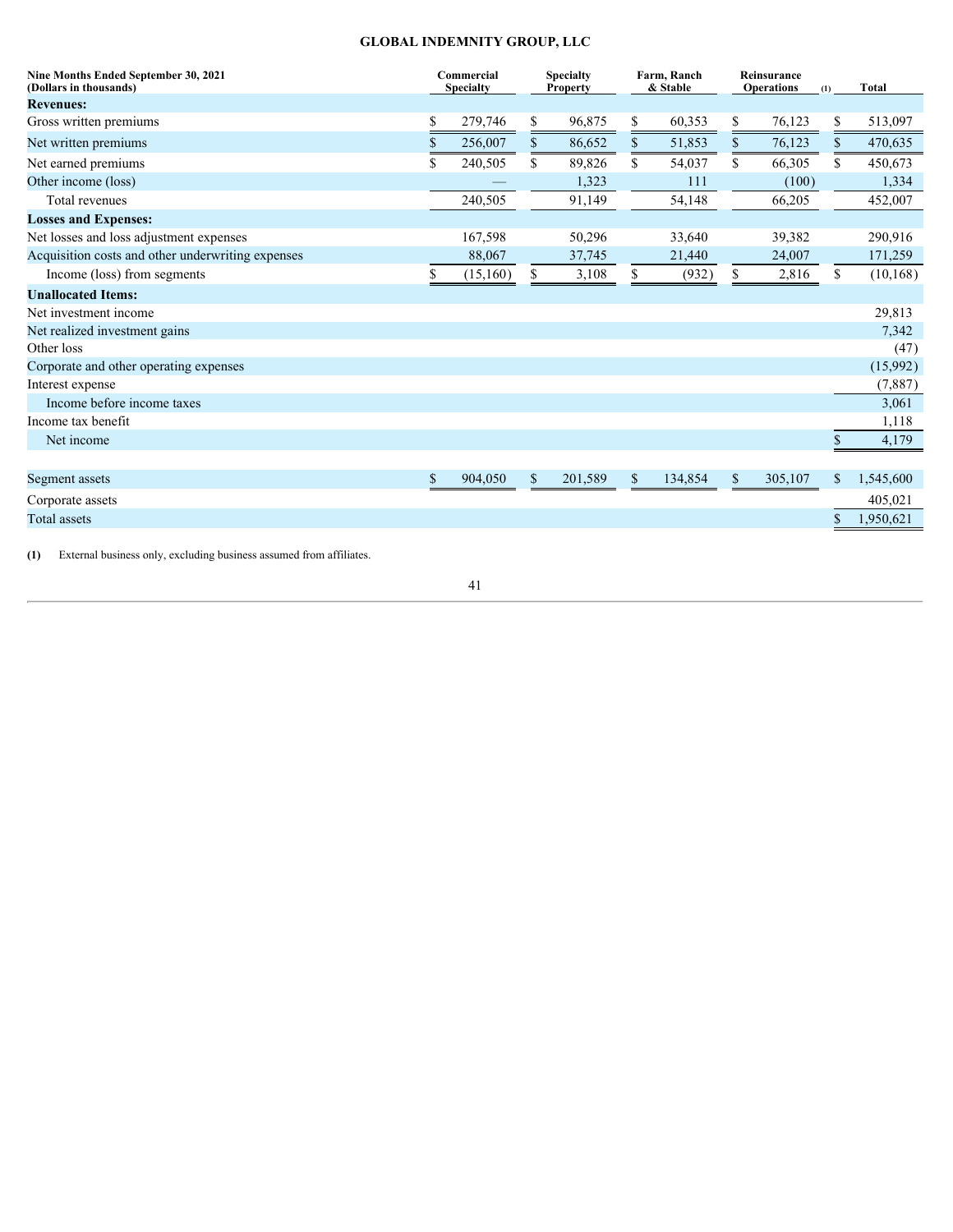| Nine Months Ended September 30, 2020<br>(Dollars in thousands) | Commercial<br><b>Specialty</b> |               | <b>Specialty</b><br><b>Property</b> |              | Farm, Ranch<br>& Stable |     | Reinsurance<br><b>Operations</b> | (1)           | Total     |
|----------------------------------------------------------------|--------------------------------|---------------|-------------------------------------|--------------|-------------------------|-----|----------------------------------|---------------|-----------|
| <b>Revenues:</b>                                               |                                |               |                                     |              |                         |     |                                  |               |           |
| Gross written premiums                                         | 243,099                        | \$            | 107,951                             | -8           | 64,798                  | \$  | 48,174                           | <sup>\$</sup> | 464,022   |
| Net written premiums                                           | 219,437                        | <sup>\$</sup> | 93,053                              |              | 56,323                  | \$  | 48,174                           |               | 416,987   |
| Net earned premiums                                            | 211,329                        | S             | 99,147                              |              | 57,691                  |     | 58,450                           |               | 426,617   |
| Other income                                                   |                                |               | 1,306                               |              | 107                     |     | 96                               |               | 1,509     |
| Total revenues                                                 | 211,329                        |               | 100,453                             |              | 57,798                  |     | 58,546                           |               | 428,126   |
| <b>Losses and Expenses:</b>                                    |                                |               |                                     |              |                         |     |                                  |               |           |
| Net losses and loss adjustment expenses                        | 109,191                        |               | 65,619                              |              | 37,698                  |     | 29,584                           |               | 242,092   |
| Acquisition costs and other underwriting expenses              | 79,452                         |               | 41,357                              |              | 22,687                  |     | 19,762                           |               | 163,258   |
| Income (loss) from segments                                    | 22,686                         | S.            | (6, 523)                            | <sup>S</sup> | (2,587)                 | S.  | 9,200                            | <sup>\$</sup> | 22,776    |
| <b>Unallocated Items:</b>                                      |                                |               |                                     |              |                         |     |                                  |               |           |
| Net investment income                                          |                                |               |                                     |              |                         |     |                                  |               | 19,516    |
| Net realized investment loss                                   |                                |               |                                     |              |                         |     |                                  |               | (22, 332) |
| Other loss                                                     |                                |               |                                     |              |                         |     |                                  |               | (36)      |
| Corporate and other operating expenses                         |                                |               |                                     |              |                         |     |                                  |               | (34,037)  |
| Interest expense                                               |                                |               |                                     |              |                         |     |                                  |               | (13, 197) |
| Loss on extinguishment of debt                                 |                                |               |                                     |              |                         |     |                                  |               | (3,060)   |
| Loss before income taxes                                       |                                |               |                                     |              |                         |     |                                  |               | (30, 370) |
| Income tax benefit                                             |                                |               |                                     |              |                         |     |                                  |               | 8,173     |
| Net loss                                                       |                                |               |                                     |              |                         |     |                                  |               | (22, 197) |
|                                                                |                                |               |                                     |              |                         |     |                                  |               |           |
| Segment assets                                                 | 752,002                        | \$            | 207,831                             |              | 137,697                 | \$. | 269,771                          | \$.           | 1,367,301 |
| Corporate assets                                               |                                |               |                                     |              |                         |     |                                  |               | 572,456   |
| Total assets                                                   |                                |               |                                     |              |                         |     |                                  |               | 1,939,757 |
|                                                                |                                |               |                                     |              |                         |     |                                  |               |           |

**(1)** External business only, excluding business assumed from affiliates.

#### **16. New Accounting Pronouncements**

#### *Accounting Standards Adopted in 2021*

In December, 2019, the FASB issued updated guidance related to the accounting for income taxes. The updated guidance is intended to simplify the accounting for income taxes by removing several exceptions contained in existing guidance and amending other existing guidance to simplify several other income tax accounting matters. The updated guidance is effective for fiscal years beginning after December 15, 2020 and interim periods within those fiscal years. The Company adopted this guidance on January 1, 2021. The adoption of this new accounting guidance did not have a material impact on the Company's financial condition, results of operations, or cash flows.

## **17. Subsequent Events**

On October 26, 2021 the Company announced the sale of its manufactured and dwelling homes business lines to K2 Insurance Services and American Family Mutual Insurance Company. Pursuant to the tripartite transaction, the Company will receive \$30.4 million in cash as well as retain the American Reliable 50-state licensed operating unit, \$65 million of net capital supporting the business, and a related \$42 million unearned premium reserve. The sales price of manufactured and dwelling homes business lines was \$28 million. In addition, K2 is subleasing approximately a third of the Company's Scottsdale Arizona office. Payments from the sublease are expected to be \$2.4 million between October 2021 and November 2029. To facilitate the transaction, American Reliable retained the specialty residential property business in Florida and Louisiana and also retained business that was previously placed in runoff. American Reliable plans to cease writing manufactured home and dwelling insurance in Florida and Louisiana as soon as possible. American Family is assuming 100% of the risks for all policies covered under the renewal rights agreement which are written or renewed after October 26,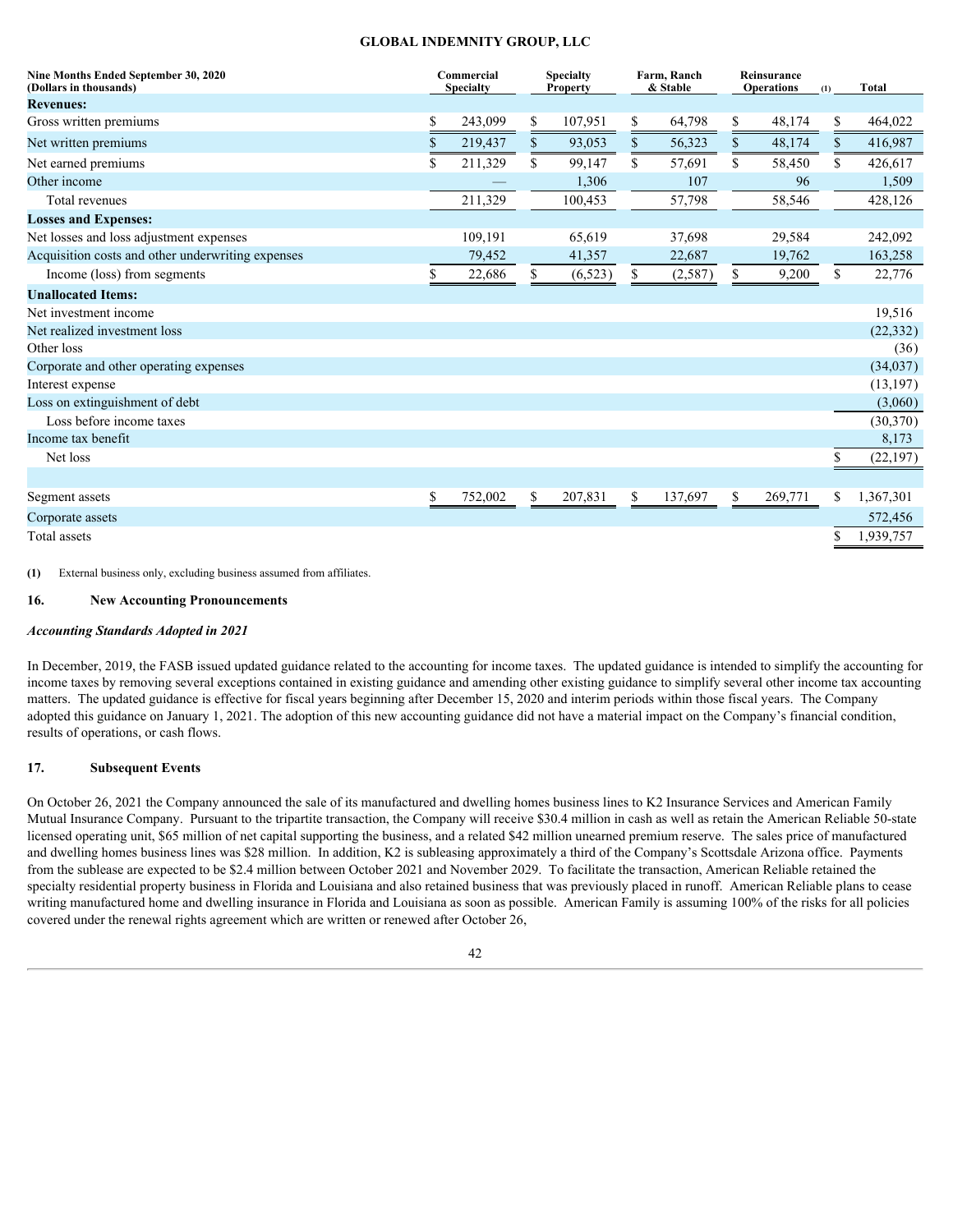2021, except for policies covering properties in the state of Florida. For the nine months ended September 30, 2021, Manufactured Home and Dwelling gross written premium was \$79.6 million.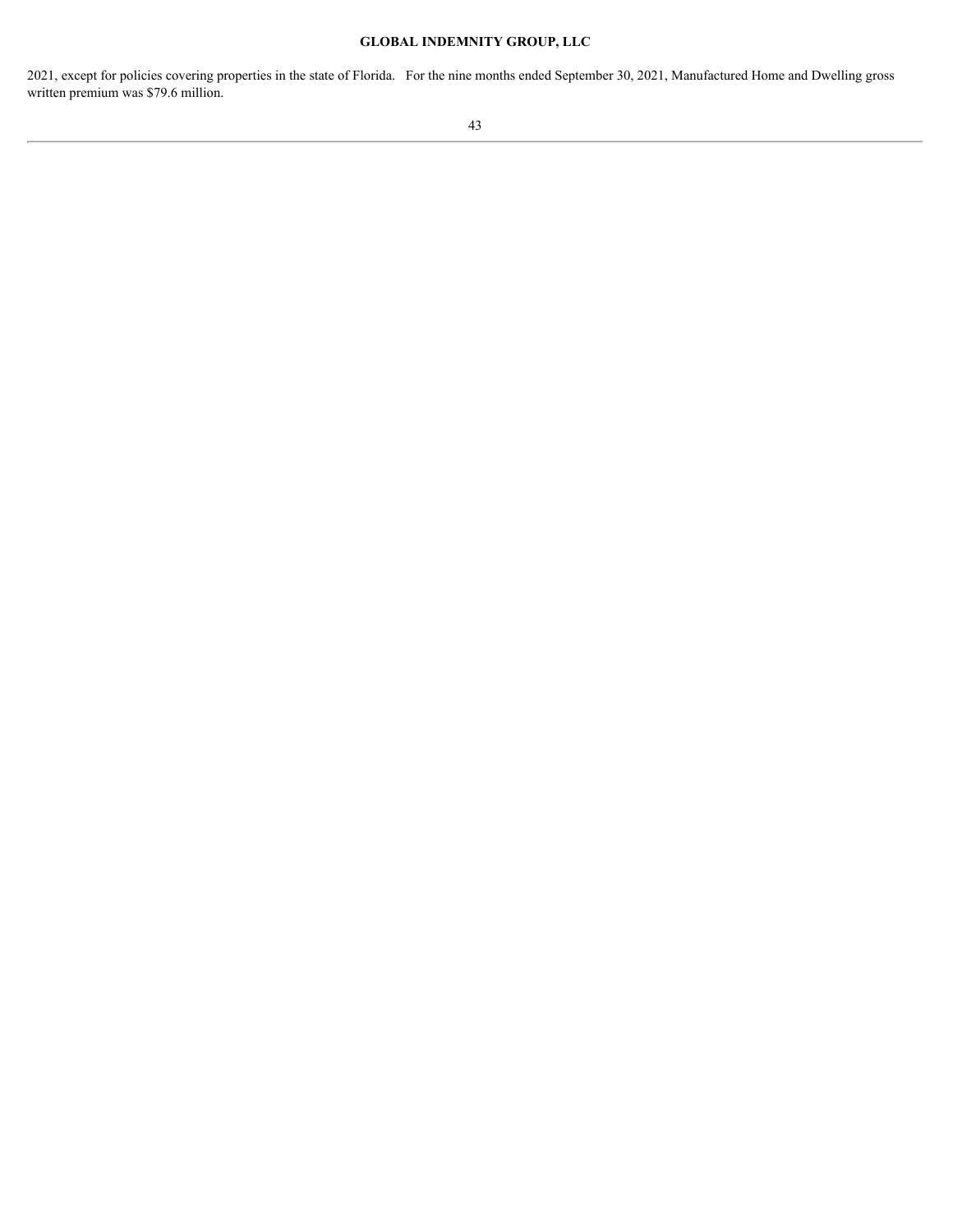# **Item 2. MANAGEMENT'S DISCUSSION AND ANALYSIS OF FINANCIAL CONDITION AND RESULTS OF OPERATIONS**

The following discussion and analysis of the Company's financial condition and results of operations should be read in conjunction with the consolidated financial statements and accompanying notes of the Company included elsewhere in this report. Some of the information contained in this discussion and analysis or set forth elsewhere in this report, including information with respect to the Company's plans and strategy, constitutes forward-looking statements that involve risks and uncertainties. Please see "Cautionary Note Regarding Forward-Looking Statements" at the end of this Item 2 for a discussion of important factors that could cause actual results to differ materially from the results described in or implied by the forward-looking statements contained herein. For more information regarding the Company's business and operations, please see the Company's Annual Report on Form 10-K for the year ended December 31, 2020.

#### **Recent Developments**

#### *Sale of Manufactured and Dwelling Homes Business Lines*

On October 26, 2021 the Company announced the sale of its manufactured and dwelling homes business lines to K2 Insurance Services and American Family Mutual Insurance Company. Pursuant to the tripartite transaction, the Company will receive \$30.4 million in cash as well as retain the American Reliable 50-state licensed operating unit, \$65 million of net capital supporting the business, and a related \$42 million unearned premium reserve. The sales price of manufactured and dwelling homes business lines was \$28 million. In addition, K2 is subleasing approximately a third of the Company's Scottsdale Arizona office. Payments from the sublease are expected to be \$2.4 million between October 2021 and November 2029. To facilitate the transaction, American Reliable retained the specialty residential property business in Florida and Louisiana and also retained business that was previously placed in runoff. American Reliable plans to cease writing manufactured home and dwelling insurance in Florida and Louisiana as soon as possible. American Family is assuming 100% of the risks for all policies covered under the renewal rights agreement which are written or renewed after October 26, 2021, except for policies covering properties in the state of Florida. For the nine months ended September 30, 2021, Manufactured Home and Dwelling gross written premium was \$79.6 million.

#### *Appointment of Chief Executive*

On April 19, 2021, the Company announced that David S. Charlton was named chief executive of the Company's insurance operations and was appointed to serve as the principal executive officer of the Company. Furthermore, in connection with Mr. Charlton's appointment, the board of directors of Global Indemnity Group, LLC (the "Board") has increased the size of the Board from six to seven directors and appointed Mr. Charlton to fill the newly-created directorship, in each case, with effect as of execution of the CEO Agreement.

#### *Appointment of Chief Operations Officer*

On May 17, 2021, the Company announced that Reiner R. Mauer was named Chief Operations Officer of the Company's insurance business and will serve as the principal operating officer of the Company.

#### *COVID-19*

The global outbreak of COVID-19 continues to present significant risks to the Company. The COVID-19 pandemic may affect the Company's operations indefinitely. The Company may experience reductions in premium volume, delays in the collection of premiums, and increases in COVID-19 related claims. Any resulting volatility in the global financial markets may negatively impact the market value of the Company's investment portfolio and may result in net realized investment losses as well as a decline in the liquidity of the investment portfolio. All of these factors may have far reaching impacts on the Company's business, operations, and financial results and conditions, directly and indirectly, including without limitation impacts on the health of the Company's management and employees, distribution, marketing, customers and agents, and on the overall economy. The scope and nature of these impacts, most of which are beyond the Company's control, continue to evolve and such effects could exist for an extended period of time even after the pandemic ends.

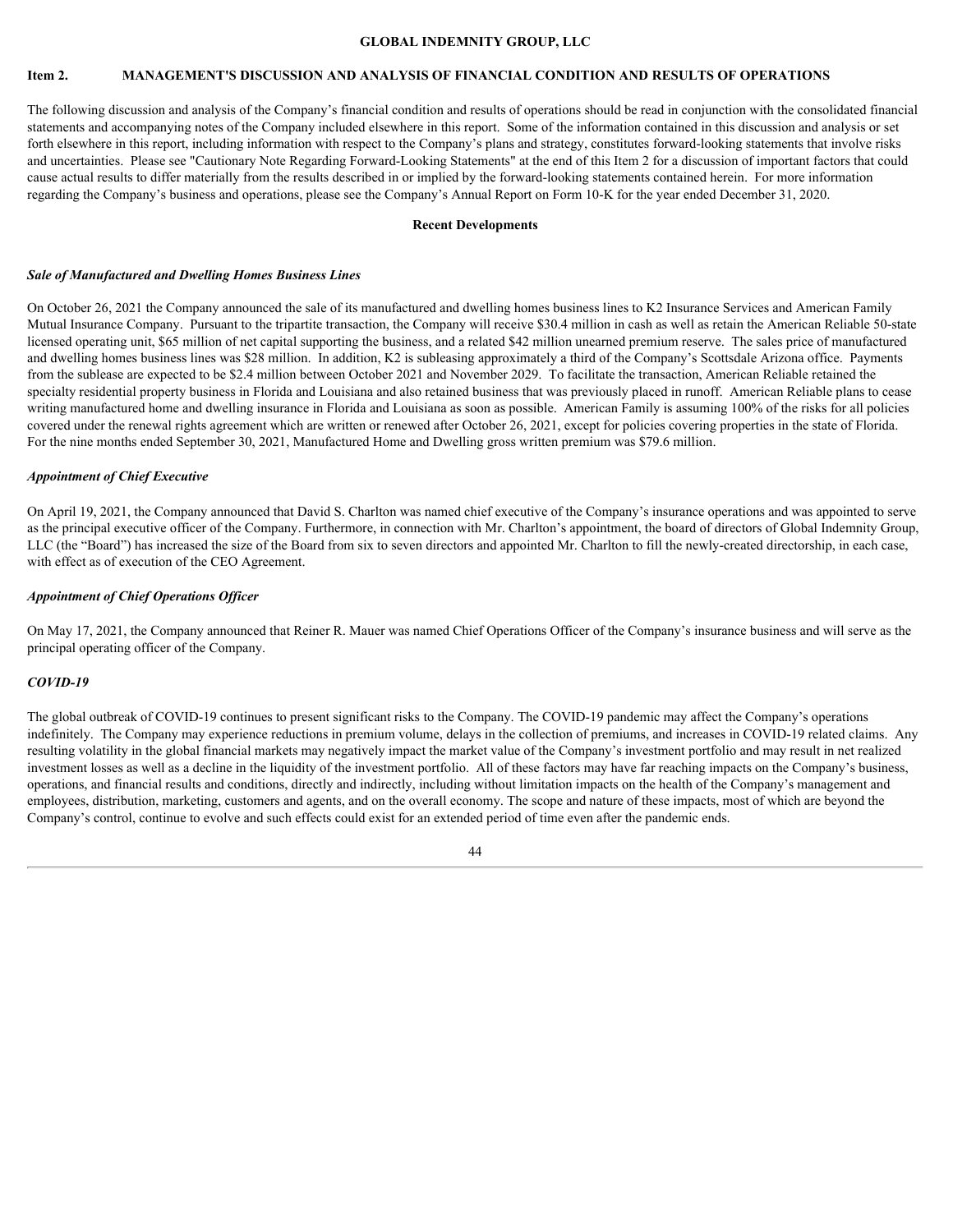#### *Distributions*

During 2021, the Board of Directors approved a distribution payment of \$0.25 per common share to all shareholders of record on the close of business on March 22, 2021, June 21, 2021, and September 23, 2021. Distributions paid to common shareholders were \$10.8 million during the nine months ended September 30, 2021. In addition, distributions of \$0.3 million were paid to Global Indemnity Group, LLC's preferred shareholder during the nine months ended September 30, 2021.

### *AM Best Rating*

AM Best has seven Rating Categories in the AM Best Financial Strength Rating Scale. The categories ranging from best to worst are Superior, Excellent, Good, Fair, Marginal, Weak and Poor. Within each rating category, there are rating notches of plus or minus to show additional gradation of the ratings. On April 21, 2021, AM Best affirmed the financial strength rating of "A" (Excellent) for the U.S. operating subsidiaries of Global Indemnity Group, LLC.

#### **Overview Overview** *Overview Overview*

The Company's Commercial Specialty segment sells its property and casualty insurance products through a group of approximately 205 professional general agencies that have limited quoting and binding authority, as well as a number of wholesale insurance brokers who in turn sell the Company's insurance products to insureds through retail insurance brokers. Commercial Specialty operates predominantly in the excess and surplus lines marketplace. The Company manages its Commercial Specialty segment via product classifications. These product classifications are: 1) Penn-America, which includes property and general liability products for small commercial businesses sold through a select network of wholesale general agents with specific binding authority; 2) United National, which includes property, general liability, and professional lines products sold through program administrators with specific binding authority; 3) Diamond State, which includes property, casualty, and professional lines products sold through wholesale brokers and program administrators with specific binding authority; and 4) Vacant Express, which primarily insures dwellings which are currently vacant, undergoing renovation, or are under construction and is sold through aggregators, brokers, and retail agents.

The Company's Specialty Property segment, primarily via American Reliable, offers specialty personal lines property and casualty insurance products through a group of approximately 205 agents, primarily comprised of wholesale general agents, with specific binding authority.

The Company's Farm, Ranch & Stable segment, primarily via American Reliable, provides specialized property and casualty coverage including Commercial Farm Auto and Excess/Umbrella Coverage for the agriculture industry as well as specialized insurance products for the equine mortality and equine major medical industry. These insurance products are sold through a group of approximately 230 agents, primarily comprised of wholesalers and retail agents, with a selected number having specific binding authority.

The Company's Reinsurance Operations provides reinsurance solutions through brokers and on a direct basis. It uses its capital capacity to write niche and specialty-focused treaties and business which meet the Company's risk tolerance and return thresholds. Prior to the redomestication, the Company's Reinsurance Operations consisted solely of the operations of Global Indemnity Reinsurance. In connection with the redomestication, Global Indemnity Reinsurance merged into Penn-Patriot Insurance Company and all of its business was assumed by the Company's existing insurance company subsidiaries.

The Company derives its revenues primarily from premiums paid on insurance policies that it writes and from income generated by its investment portfolio, net of fees paid for investment management services. The amount of insurance premiums that the Company receives is a function of the amount and type of policies it writes, as well as prevailing market prices.

The Company's expenses include losses and loss adjustment expenses, acquisition costs and other underwriting expenses, corporate and other operating expenses, interest, investment expenses, and income taxes. Losses and loss adjustment expenses are estimated by management and reflect the Company's best estimate of ultimate losses and costs arising during the reporting period and revisions of prior period estimates. The Company records its best estimate of losses and loss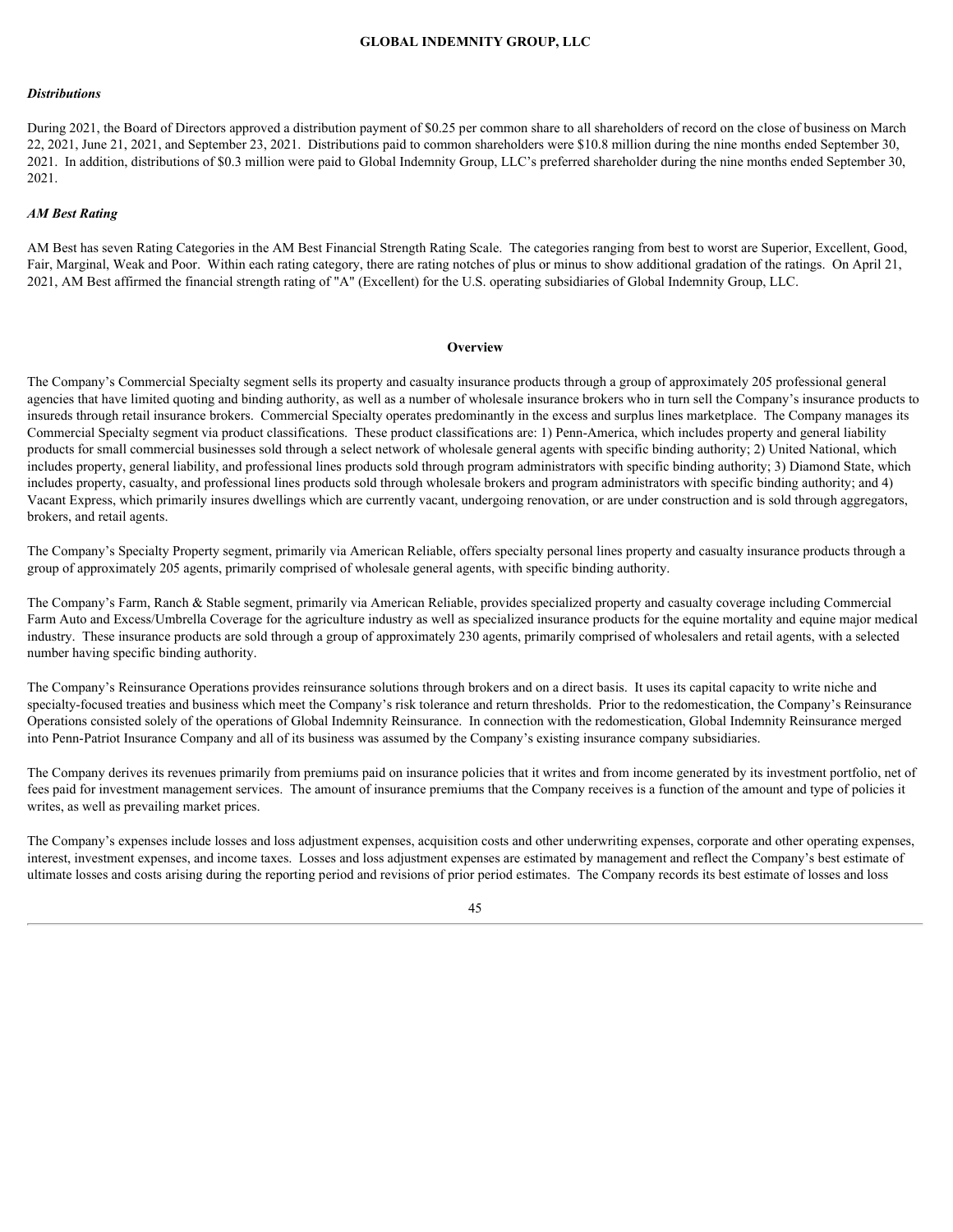adjustment expenses considering both internal and external actuarial analyses of the estimated losses the Company expects to incur on the insurance policies it writes. The ultimate losses and loss adjustment expenses will depend on the actual costs to resolve claims. Acquisition costs consist principally of commissions and premium taxes that are typically a percentage of the premiums on the insurance policies the Company writes, net of ceding commissions earned from reinsurers. Other underwriting expenses consist primarily of personnel expenses and general operating expenses related to underwriting activities. Corporate and other operating expenses are comprised primarily of outside legal fees, other professional and accounting fees, directors' fees, management fees & advisory fees, and salaries and benefits for company personnel whose services relate to the support of corporate activities. Interest expense is primarily comprised of amounts due on outstanding debt.

#### **Critical Accounting Estimates and Policies**

The Company's consolidated financial statements are prepared in conformity with GAAP, which require it to make estimates and assumptions that affect the reported amounts of assets and liabilities at the date of the financial statements and the reported amounts of revenues and expenses during the reporting periods. Actual results could differ from those estimates and assumptions.

The most critical accounting policies involve significant estimates and include those used in determining the liability for unpaid losses and loss adjustment expenses, recoverability of reinsurance receivables, investments, fair value measurements, goodwill and intangible assets, deferred acquisition costs, and taxation. For a detailed discussion on each of these policies, please see the Company's Annual Report on Form 10-K for the year ended December 31, 2020. There have been no significant changes to any of these policies or underlying methodologies during the current year except for the following:

The receipt of results for investments in limited partnerships and limited liability companies may vary. If results are received on a timely basis, they are included in current results. If they are not received on a timely basis, they are recorded on a one quarter lag. The recording of such results is applied consistently for each investment once the timing of receiving the results has been established.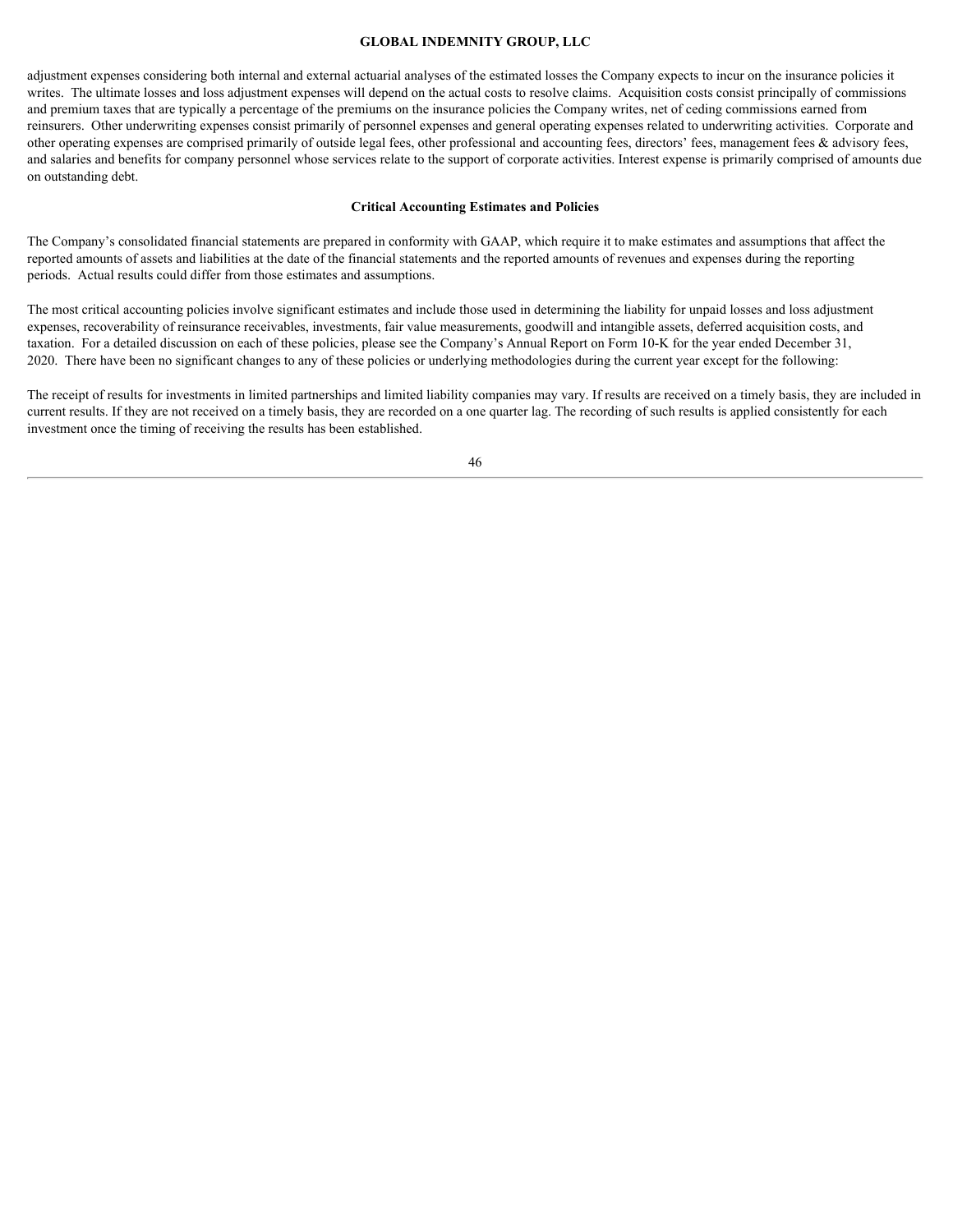# **Results of Operations**

The following table summarizes the Company's results for the quarters and nine months ended September 30, 2021 and 2020:

|                                                   | <b>Ouarters Ended</b><br>September 30, |                          | $\frac{6}{6}$ | <b>Nine Months Ended</b><br>September 30, |                          | $\frac{0}{0}$ |
|---------------------------------------------------|----------------------------------------|--------------------------|---------------|-------------------------------------------|--------------------------|---------------|
| (Dollars in thousands)                            | 2021                                   | 2020                     | Change        | 2021                                      | 2020                     | Change        |
| Gross written premiums                            | 174,303                                | 143,749<br><sup>\$</sup> | 21.3%         | 513,097                                   | 464,022<br>S             | $10.6\%$      |
| Net written premiums                              | 162,299                                | 130,611<br><sup>S</sup>  | 24.3%<br>-S   | 470,635                                   | 416,987<br>-S            | 12.9%         |
| Net earned premiums                               | \$.<br>157,565                         | 140,302<br>-S            | 12.3%<br>- S  | 450,673                                   | 426,617<br><sup>\$</sup> | $5.6\%$       |
| Other income                                      | 414                                    | 597                      | $(30.7\%)$    | 1,334                                     | 1,509                    | $(11.6\%)$    |
| Total revenues                                    | 157,979                                | 140,899                  | 12.1%         | 452,007                                   | 428,126                  | $5.6\%$       |
| Losses and expenses:                              |                                        |                          |               |                                           |                          |               |
| Net losses and loss adjustment expenses           | 109,195                                | 97,148                   | 12.4%         | 290,916                                   | 242,092                  | 20.2%         |
| Acquisition costs and other underwriting expenses | 59,282                                 | 53,268                   | 11.3%         | 171,259                                   | 163,258                  | 4.9%          |
| Underwriting income (loss)                        | (10, 498)                              | (9,517)                  | $(10.3\%)$    | (10, 168)                                 | 22,776                   | $(144.6\%)$   |
|                                                   |                                        |                          |               |                                           |                          |               |
| Net investment income                             | 9,344                                  | 11,746                   | $(20.4\%)$    | 29,813                                    | 19,516                   | 52.8%         |
| Net realized investment gains (losses)            | (310)                                  | 7,323                    | $(104.2\%)$   | 7,342                                     | (22, 332)                | 132.9%        |
| Other loss                                        | (25)                                   | (55)                     | 54.5%         | (47)                                      | (36)                     | $(30.6\%)$    |
| Corporate and other operating expenses            | (5,387)                                | (21,196)                 | $(74.6\%)$    | (15,992)                                  | (34,037)                 | $(53.0\%)$    |
| Interest expense                                  | (2,596)                                | (3,620)                  | $(28.3\%)$    | (7,887)                                   | (13, 197)                | $(40.2\%)$    |
| Loss on extinguishment of debt                    | $\hspace{0.05cm}$                      | (3,060)                  | $(100.0\%)$   | $\overline{\phantom{a}}$                  | (3,060)                  | $(100.0\%)$   |
| Income (loss) before income taxes                 | (9, 472)                               | (18, 379)                | $(48.5\%)$    | 3,061                                     | (30, 370)                | 110.1%        |
| Income tax benefit                                | (1,759)                                | (3,209)                  | $(45.2\%)$    | (1,118)                                   | (8,173)                  | $(86.3\%)$    |
| Net income (loss)                                 | (7,713)                                | (15,170)<br>-S           | 49.2%         | 4,179                                     | (22, 197)                | 118.8%        |
| <b>Underwriting Ratios:</b>                       |                                        |                          |               |                                           |                          |               |
| Loss ratio $(1)$ :                                | 69.3%                                  | 69.2%                    |               | 64.5%                                     | 56.7%                    |               |
| Expense ratio $(2)$                               | 37.6%                                  | 38.0%                    |               | 38.0%                                     | 38.3%                    |               |
| Combined ratio $(3)$                              | 106.9%                                 | 107.2%                   |               | 102.5%                                    | 95.0%                    |               |
|                                                   |                                        |                          |               |                                           |                          |               |

NM – not meaningful

(1) The loss ratio is a GAAP financial measure that is generally viewed in the insurance industry as an indicator of underwriting profitability and is calculated by dividing net losses and loss adjustment expenses by net earned premiums.

(2) The expense ratio is a GAAP financial measure that is calculated by dividing the sum of acquisition costs and other underwriting expenses by net earned premiums.

(3) The combined ratio is a GAAP financial measure and is the sum of the Company's loss and expense ratios.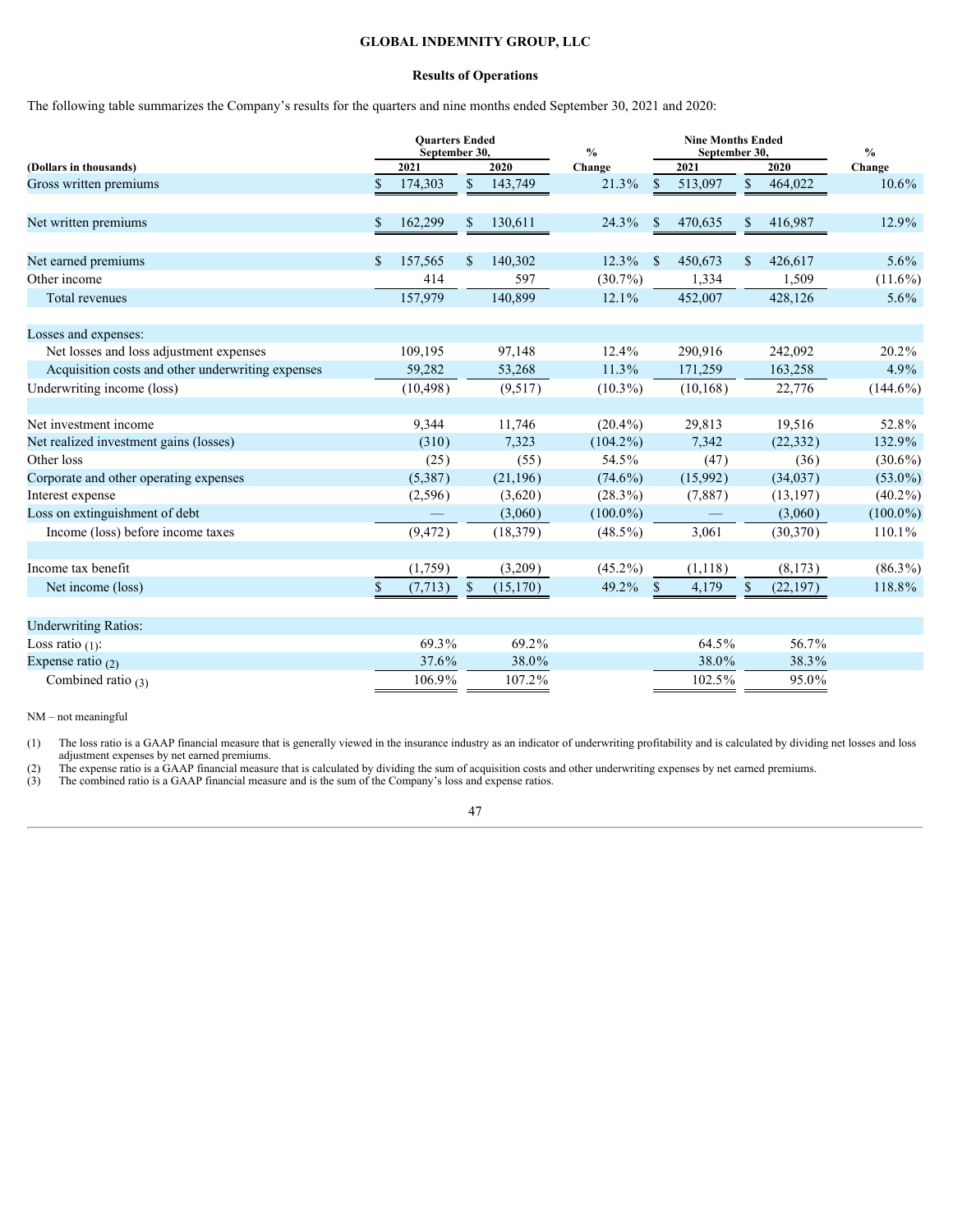# *Premiums*

The following table summarizes the change in premium volume by business segment:

|                              | <b>Ouarters Ended</b><br>September 30, |                   |                       | <b>Nine Months Ended</b><br>September 30, |         |            |
|------------------------------|----------------------------------------|-------------------|-----------------------|-------------------------------------------|---------|------------|
| (Dollars in thousands)       | 2021                                   | 2020              | % Change              | 2021                                      | 2020    | % Change   |
| Gross written premiums $(1)$ |                                        |                   |                       |                                           |         |            |
| Commercial Specialty         | 95,734<br>-S                           | 74,971            | $27.7\%$ \$           | 279,746 \$                                | 243,099 | 15.1%      |
| <b>Specialty Property</b>    | 30,504                                 | 34,730            | $(12.2\%)$            | 96,875                                    | 107,951 | $(10.3\%)$ |
| Farm, Ranch & Stable         | 18,500                                 | 19,443            | $(4.9\%)$             | 60,353                                    | 64,798  | $(6.9\%)$  |
| Reinsurance $(3)$            | 29,565                                 | 14,605            | 102.4%                | 76,123                                    | 48,174  | 58.0%      |
| Total gross written premiums | 174,303<br><sup>S</sup>                | 143,749           | 21.3%<br><sup>S</sup> | 513,097<br>$\mathbf{s}$                   | 464,022 | 10.6%      |
|                              |                                        |                   |                       |                                           |         |            |
| Ceded written premiums       |                                        |                   |                       |                                           |         |            |
| <b>Commercial Specialty</b>  | 6,574<br>- \$<br><sup>S</sup>          | 5,897             | $11.5\%$ \$           | 23,739<br>- \$                            | 23,662  | $0.3\%$    |
| <b>Specialty Property</b>    | 3,300                                  | 4,759             | $(30.7\%)$            | 10,223                                    | 14,898  | $(31.4\%)$ |
| Farm, Ranch & Stable         | 2,130                                  | 2,482             | $(14.2\%)$            | 8,500                                     | 8,475   | $0.3\%$    |
| Reinsurance $(3)$            |                                        | $\hspace{0.05cm}$ | $\hspace{0.05cm}$     |                                           |         |            |
| Total ceded written premiums | 12,004                                 | 13,138            | $(8.6\%)$<br>\$.      | 42,462                                    | 47,035  | $(9.7\%)$  |
|                              |                                        |                   |                       |                                           |         |            |
| Net written premiums $(2)$   |                                        |                   |                       |                                           |         |            |
| Commercial Specialty         | 89,160<br>- \$                         | 69,074            | $29.1\%$ \$           | 256,007                                   | 219,437 | 16.7%      |
| <b>Specialty Property</b>    | 27,204                                 | 29,971            | $(9.2\%)$             | 86,652                                    | 93,053  | $(6.9\%)$  |
| Farm, Ranch & Stable         | 16,370                                 | 16,961            | $(3.5\%)$             | 51,853                                    | 56,323  | $(7.9\%)$  |
| Reinsurance $(3)$            | 29,565                                 | 14,605            | 102.4%                | 76,123                                    | 48,174  | 58.0%      |
| Total net written premiums   | 162,299<br><sup>S</sup>                | 130,611           | 24.3%<br>-S           | 470,635<br>-S                             | 416,987 | 12.9%      |
|                              |                                        |                   |                       |                                           |         |            |
| Net earned premiums          |                                        |                   |                       |                                           |         |            |
| <b>Commercial Specialty</b>  | 84,209<br>$\mathcal{S}$                | 73,887            | $14.0\%$<br>- \$      | 240,505<br>-8                             | 211,329 | 13.8%      |
| <b>Specialty Property</b>    | 29,343                                 | 31,388            | $(6.5\%)$             | 89,826                                    | 99,147  | $(9.4\%)$  |
| Farm, Ranch & Stable         | 17,936                                 | 19,978            | $(10.2\%)$            | 54,037                                    | 57,691  | $(6.3\%)$  |
| Reinsurance $(3)$            | 26,077                                 | 15,049            | 73.3%                 | 66,305                                    | 58,450  | 13.4%      |
| Total net earned premiums    | 157,565                                | 140,302           | 12.3%                 | 450,673                                   | 426,617 | $5.6\%$    |
|                              |                                        |                   |                       |                                           |         |            |

(1) Gross written premiums represent the amount received or to be received for insurance policies written without reduction for reinsurance costs, ceded premiums, or other deductions.

(2) Net written premiums equal gross written premiums less ceded written premiums.

External business only, excluding business assumed from affiliates.

Gross written premiums increased by 21.3% and 10.6% for the quarter and nine months ended September 30, 2021, respectively, as compared to same periods in 2020. The increase in gross written premiums for both the quarter and nine months ended September 30, 2021 is mainly due to the continued growth of existing programs, increased pricing, and several new programs within Commercial Specialty as well as the organic growth of an existing casualty treaty and the assumption of three new smaller casualty treaties within Reinsurance Operations. This growth in premiums was partially offset by the continued reduction of catastrophe exposed business within both Specialty Property and Farm, Ranch & Stable, the continued reduction in business not providing an adequate return on capital within Specialty Property, and the non-renewal of its property catastrophe treaties within Reinsurance Operations. In addition, the gross written premiums for the nine months ended September 30, 2021 were also further reduced by actions taken by Commercial Specialty to reduce risk and increase profitability of Property Brokerage.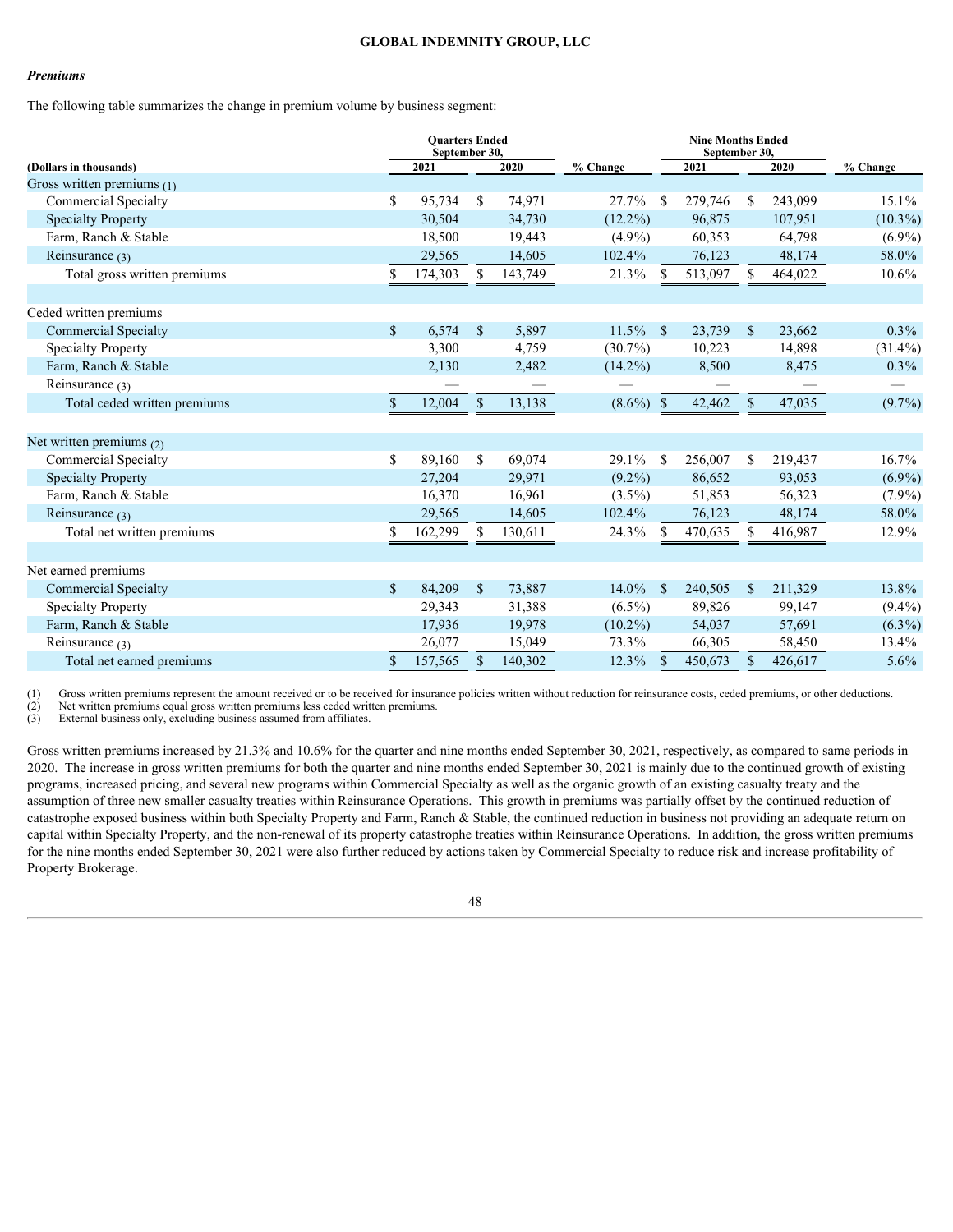### *Net Retention*

The ratio of net written premiums to gross written premiums is referred to as the Company's net premium retention. The Company's net premium retention is summarized by segments as follows:

|        |          | Point                                  |           | Point  |                                           |
|--------|----------|----------------------------------------|-----------|--------|-------------------------------------------|
| 2021   | 2020     | Change                                 | 2021      | 2020   | Change                                    |
| 93.1%  | $92.1\%$ | $1.0\,$                                | 91.5%     | 90.3%  | 1.2                                       |
| 89.2%  | 86.3%    | 2.9                                    | 89.4%     | 86.2%  | 3.2                                       |
| 88.5%  | 87.2%    | 1.3                                    | 85.9%     | 86.9%  | (1.0)                                     |
| 100.0% | 100.0%   | $\overbrace{\phantom{13333}}$          | $100.0\%$ | 100.0% | $\hspace{0.05cm}$                         |
| 93.1%  | 90.9%    | 2.2                                    | 91.7%     | 89.9%  | 1.8                                       |
|        |          | <b>Ouarters Ended</b><br>September 30, |           |        | <b>Nine Months Ended</b><br>September 30, |

The net premium retention for the quarter and nine months ended September 30, 2021 increased by 2.3 points and 1.9 points, respectively, as compared to the same periods in 2020. This increase in retention is primarily driven by the restructuring of the Company's catastrophe reinsurance treaties which occurred on June 1, 2020 as well as a change in the mix of business.

## *Net Earned Premiums*

Net earned premiums within the Commercial Specialty segment increased by 14.0% and 13.8% for the quarter and nine months ended September 30, 2021, respectively, as compared to the same periods in 2020. The increase in net earned premiums was primarily due to a growth in premiums written as a result of organic growth from existing agents, pricing increases, and several new programs partially offset by a reduction in Property Brokerage's net earned premiums as a result of actions taken to reduce risk and increase profitability. Property net earned premiums were \$34.8 million for each of the quarters ended September 30, 2021 and 2020 and \$102.3 million and \$97.2 million for the nine months ended September 30, 2021 and 2020, respectively. Casualty net earned premiums were \$49.5 million and \$39.1 million for the quarters ended September 30, 2021 and 2020, respectively, and \$138.2 million and \$114.1 million for the nine months ended September 30, 2021 and 2020, respectively.

Net earned premiums within the Specialty Property segment decreased by 6.5% and 9.4% for the quarter and nine months ended September 30, 2021, respectively, as compared to the same periods in 2020 primarily due to a continued reduction of catastrophe exposed business and a reduction in business not providing an adequate return on capital. Property net earned premiums were \$27.7 million and \$29.3 million for the quarters ended September 30, 2021 and 2020, respectively, and \$84.6 million and \$92.2 million for the nine months ended September 30, 2021 and 2020, respectively. Casualty net earned premiums were \$1.7 million and \$2.1 million for the quarters ended September 30, 2021 and 2020, respectively, and \$5.3 million and \$7.0 million for the nine months ended September 30, 2021 and 2020, respectively.

Net earned premiums within the Farm, Ranch & Stable segment decreased by 10.2% and 6.3% for the quarter and nine months ended September 30, 2021, respectively, as compared to the same periods in 2020. The decrease in net earned premiums was primarily due to the continued reduction of catastrophe exposed business. Property net earned premiums were \$13.4 million and \$15.0 million for the quarters ended September 30, 2021 and 2020, respectively, and \$40.4 million and \$42.1 million for the nine months ended September 30, 2021 and 2020, respectively. Casualty net earned premiums were \$4.5 million and \$5.0 million for the quarters ended September 30, 2021 and 2020, respectively, and \$13.7 million and \$15.6 million for the nine months ended September 30, 2021 and 2020, respectively.

Net earned premiums within the Reinsurance Operations segment increased by 73.3% and 13.4% for the quarter and nine months ended September 30, 2021 as compared to the same period in 2020 primarily due to organic growth of an existing casualty treaty partially offset by a reduction in premiums written due to the non-renewal of its property catastrophe treaties. Property net earned premiums were \$1.8 million and \$5.5 million for the quarters ended September 30, 2021 and 2020, respectively, and \$7.2 million and \$24.5 million for the nine months ended September 30, 2021 and 2020, respectively. Casualty net earned premiums were \$24.2 million and \$9.6 million for the quarters ended September 30, 2021 and 2020, respectively, and \$59.1 million and \$33.9 million for the nine months ended September 30, 2021 and 2020, respectively.

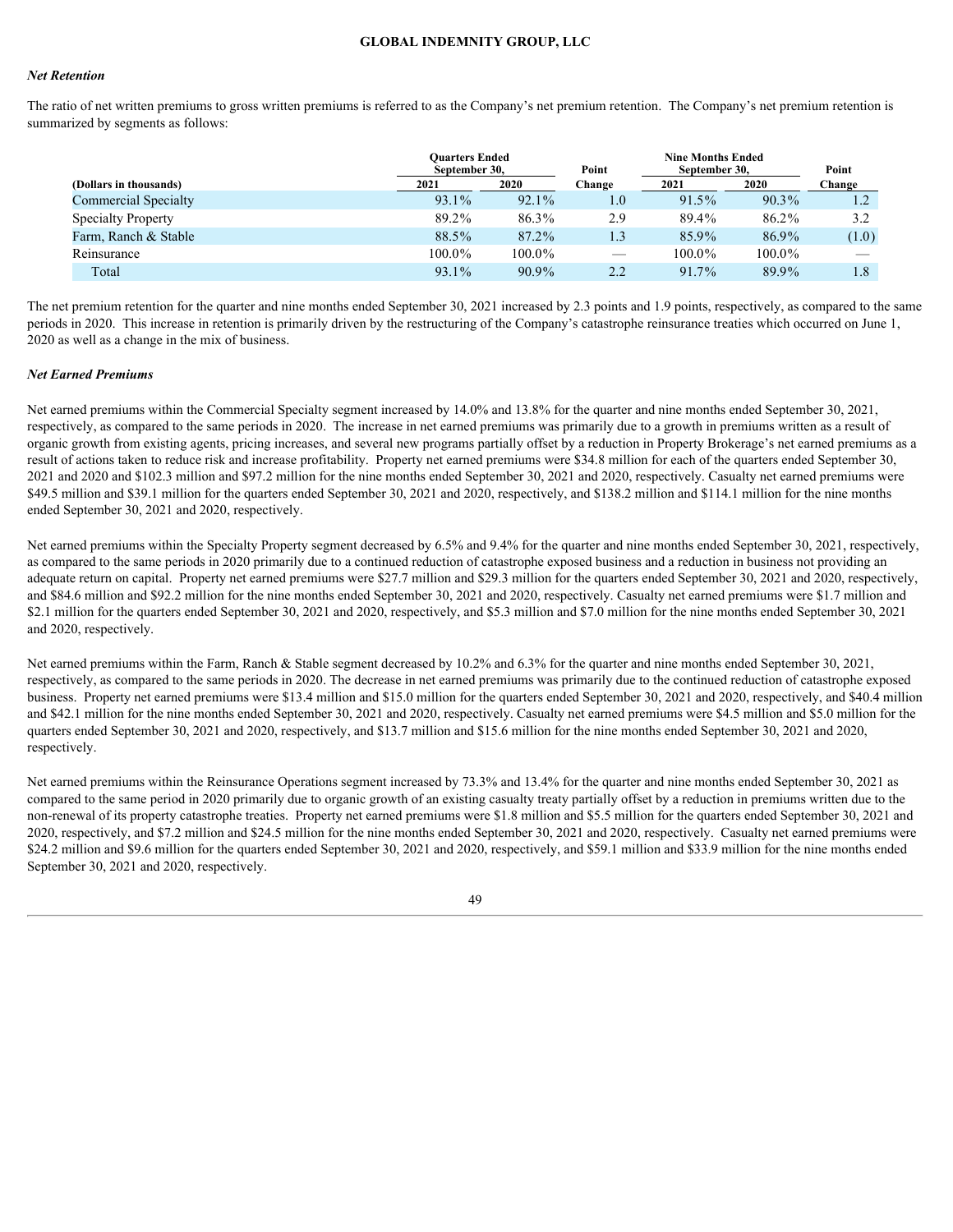## *Reserves*

Management's best estimate at September 30, 2021 was recorded as the loss reserve. Management's best estimate is as of a particular point in time and is based upon known facts, the Company's actuarial analyses, current law, and the Company's judgment. This resulted in carried gross and net reserves of \$731.8 million and \$643.0 million, respectively, as of September 30, 2021. A breakout of the Company's gross and net reserves, as of September 30, 2021, is as follows:

|                               | <b>Gross Reserves</b> |         |  |            |  |         |  |  |  |
|-------------------------------|-----------------------|---------|--|------------|--|---------|--|--|--|
| (Dollars in thousands)        |                       | Case    |  | IBNR $(1)$ |  | Total   |  |  |  |
| Commercial Specialty          |                       | 187,198 |  | 293,508 \$ |  | 480,706 |  |  |  |
| <b>Specialty Property</b>     |                       | 12,541  |  | 27,378     |  | 39,919  |  |  |  |
| Farm, Ranch & Stable          |                       | 12,144  |  | 33,227     |  | 45,371  |  |  |  |
| <b>Reinsurance Operations</b> |                       | 41,197  |  | 124.572    |  | 165,769 |  |  |  |
| Total                         |                       | 253,080 |  | 478,685    |  | 731,765 |  |  |  |

|                           | Net Reserves (2) |         |  |         |  |         |  |  |  |
|---------------------------|------------------|---------|--|---------|--|---------|--|--|--|
| (Dollars in thousands)    |                  | Case    |  | IBNR(1) |  | Total   |  |  |  |
| Commercial Specialty      |                  | 146,769 |  | 260,756 |  | 407,525 |  |  |  |
| <b>Specialty Property</b> |                  | 10,461  |  | 24,184  |  | 34,645  |  |  |  |
| Farm, Ranch & Stable      |                  | 9,898   |  | 25,196  |  | 35,094  |  |  |  |
| Reinsurance Operations    |                  | 41,197  |  | 124.572 |  | 165,769 |  |  |  |
| Total                     |                  | 208,325 |  | 434,708 |  | 643,033 |  |  |  |

(1) Losses incurred but not reported, including the expected future emergence of case reserves.

(2) Does not include reinsurance receivable on paid losses.

Each reserve category has an implicit frequency and severity for each accident year as a result of the various assumptions made. If the actual levels of loss frequency and severity are higher or lower than expected, the ultimate losses will be different than management's best estimate. For most of its reserve categories, the Company believes that frequency can be predicted with greater accuracy than severity. Therefore, the Company believes management's best estimate is more likely influenced by changes in severity than frequency. The following table, which the Company believes reflects a reasonable range of variability around its best estimate based on historical loss experience and management's judgment, reflects the impact of changes (which could be favorable or unfavorable) in frequency and severity on the Company's current accident year net loss estimate of \$290.2 million for claims occurring during the nine months ended September 30, 2021:

|                         |        |           |           | <b>Severity Change</b> |        |        |
|-------------------------|--------|-----------|-----------|------------------------|--------|--------|
| (Dollars in thousands)  |        | $-10%$    | $-5%$     | $0\%$                  | 5%     | 10%    |
| <b>Frequency Change</b> | $-5%$  | (42,079)  | (28, 295) | (14,510)               | (726)  | 13,059 |
|                         | $-3%$  | (36, 855) | (22, 781) | (8,706)                | 5,369  | 19,443 |
|                         | $-2\%$ | (34, 244) | (20, 024) | (5,804)                | 8,416  | 22,636 |
|                         | $-1\%$ | (31, 632) | (17,267)  | (2,902)                | 11,463 | 25,828 |
|                         | $0\%$  | (29,020)  | (14, 510) | $\hspace{0.05cm}$      | 14,510 | 29,020 |
|                         | $1\%$  | (26, 408) | (11, 753) | 2,902                  | 17,557 | 32,212 |
|                         | $2\%$  | (23,796)  | (8,996)   | 5,804                  | 20,604 | 35,404 |
|                         | 3%     | (21, 185) | (6,239)   | 8,706                  | 23,651 | 38,597 |
|                         | 5%     | (15,961)  | (726)     | 14,510                 | 29,746 | 44,981 |

The Company's net reserves for losses and loss adjustment expenses of \$643.0 million as of September 30, 2021 relate to multiple accident years. Therefore, the impact of changes in frequency and severity for more than one accident year could be higher or lower than the amounts reflected above.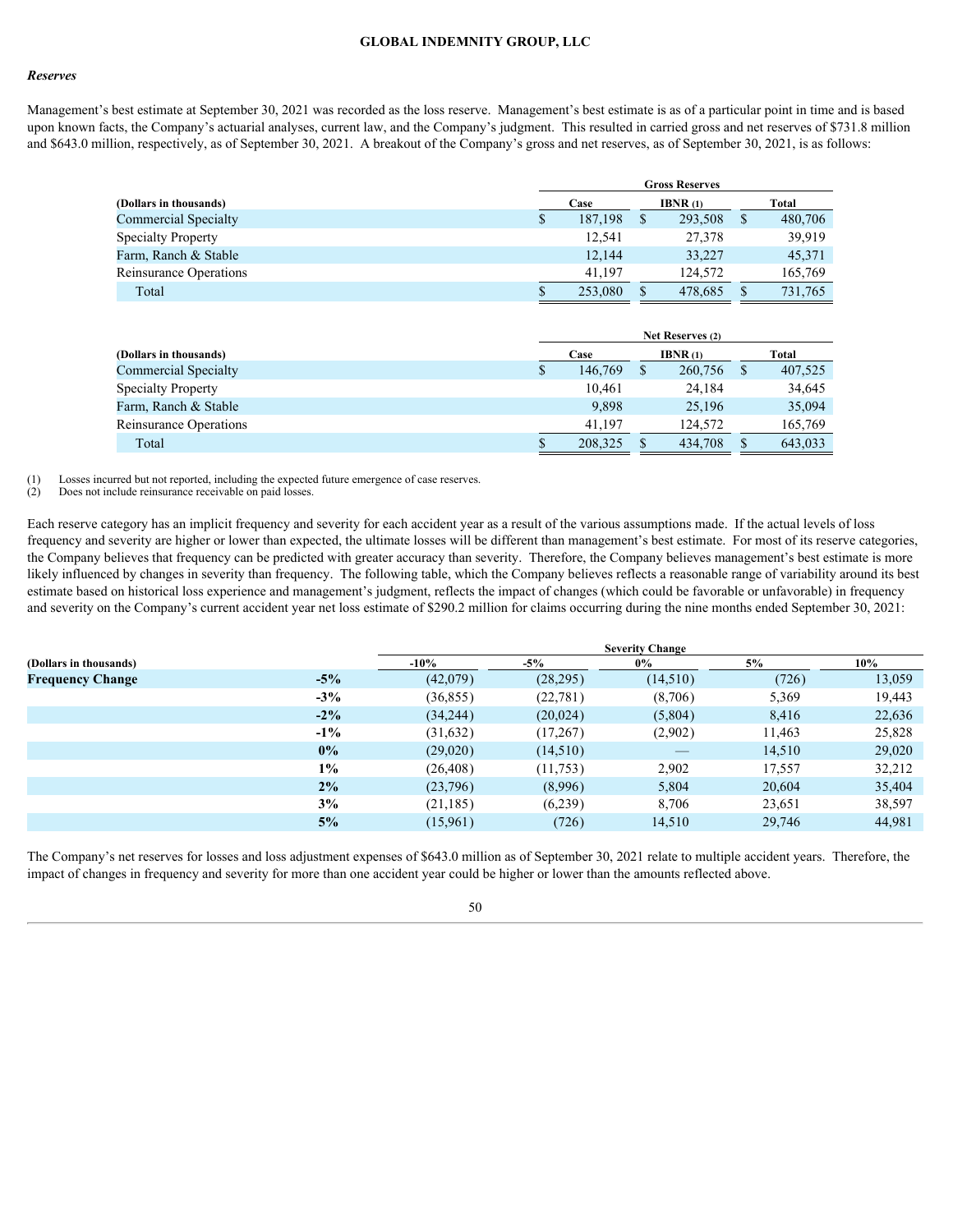# *Underwriting Results*

# *Commercial Specialty*

The components of income and loss from the Company's Commercial Specialty segment and corresponding underwriting ratios are as follows:

|                                          | <b>Ouarters Ended September 30,</b> |        | $\frac{0}{0}$ |             | Nine Months Ended September 30, |         | $\frac{6}{9}$ |
|------------------------------------------|-------------------------------------|--------|---------------|-------------|---------------------------------|---------|---------------|
| (Dollars in thousands)                   | 2021                                | 2020   | Change        |             | 2021                            | 2020    | Change        |
| Gross written premiums                   | 95,734                              | 74,971 |               | $27.7\%$ \$ | 279,746                         | 243,099 | $15.1\%$      |
|                                          |                                     |        |               |             |                                 |         |               |
| Net written premiums                     | 89,160                              | 69,074 |               | $29.1\%$ \$ | 256,007                         | 219,437 | $16.7\%$      |
|                                          |                                     |        |               |             |                                 |         |               |
| Net earned premiums                      | 84,209                              | 73,887 |               | $14.0\%$ \$ | 240,505                         | 211,329 | 13.8%         |
| Total revenues                           | 84,209                              | 73,887 | 14.0%         |             | 240,505                         | 211,329 | 13.8%         |
|                                          |                                     |        |               |             |                                 |         |               |
| Losses and expenses:                     |                                     |        |               |             |                                 |         |               |
| Net losses and loss adjustment expenses  | 62,545                              | 42,879 | 45.9%         |             | 167,598                         | 109,191 | 53.5%         |
| Acquisition costs and other underwriting |                                     |        |               |             |                                 |         |               |
| expenses                                 | 30,257                              | 26,943 | 12.3%         |             | 88,067                          | 79,452  | $10.8\%$      |
| Underwriting income (loss)               | (8,593)                             | 4,065  | <b>NM</b>     |             | (15,160)                        | 22,686  | $(166.8\%)$   |

|                             |           | Quarters Ended September 30, |        | Nine Months Ended September 30, |           | Point  |
|-----------------------------|-----------|------------------------------|--------|---------------------------------|-----------|--------|
|                             | 2021      | <b>2020</b>                  | Change | 2021                            | 2020      | Change |
| <b>Underwriting Ratios:</b> |           |                              |        |                                 |           |        |
| Loss ratio:                 |           |                              |        |                                 |           |        |
| Current accident year       | 74.4%     | 62.8%                        | 11.6   | 67.4%                           | $60.1\%$  | 7.3    |
| Prior accident year         | $(0.1\%)$ | $(4.8\%)$                    | 4.7    | $2.3\%$                         | $(8.4\%)$ | 10.7   |
| Calendar year loss ratio    | 74.3%     | 58.0%                        | 16.3   | 69.7%                           | 51.7%     | 18.0   |
| Expense ratio               | 35.9%     | 36.5%                        | (0.6)  | $36.6\%$                        | 37.6%     | (1.0)  |
| Combined ratio              | 110.2%    | 94.5%                        | 15.7   | 106.3%                          | 89.3%     | 17.0   |
|                             |           |                              |        |                                 |           |        |

NM – not meaningful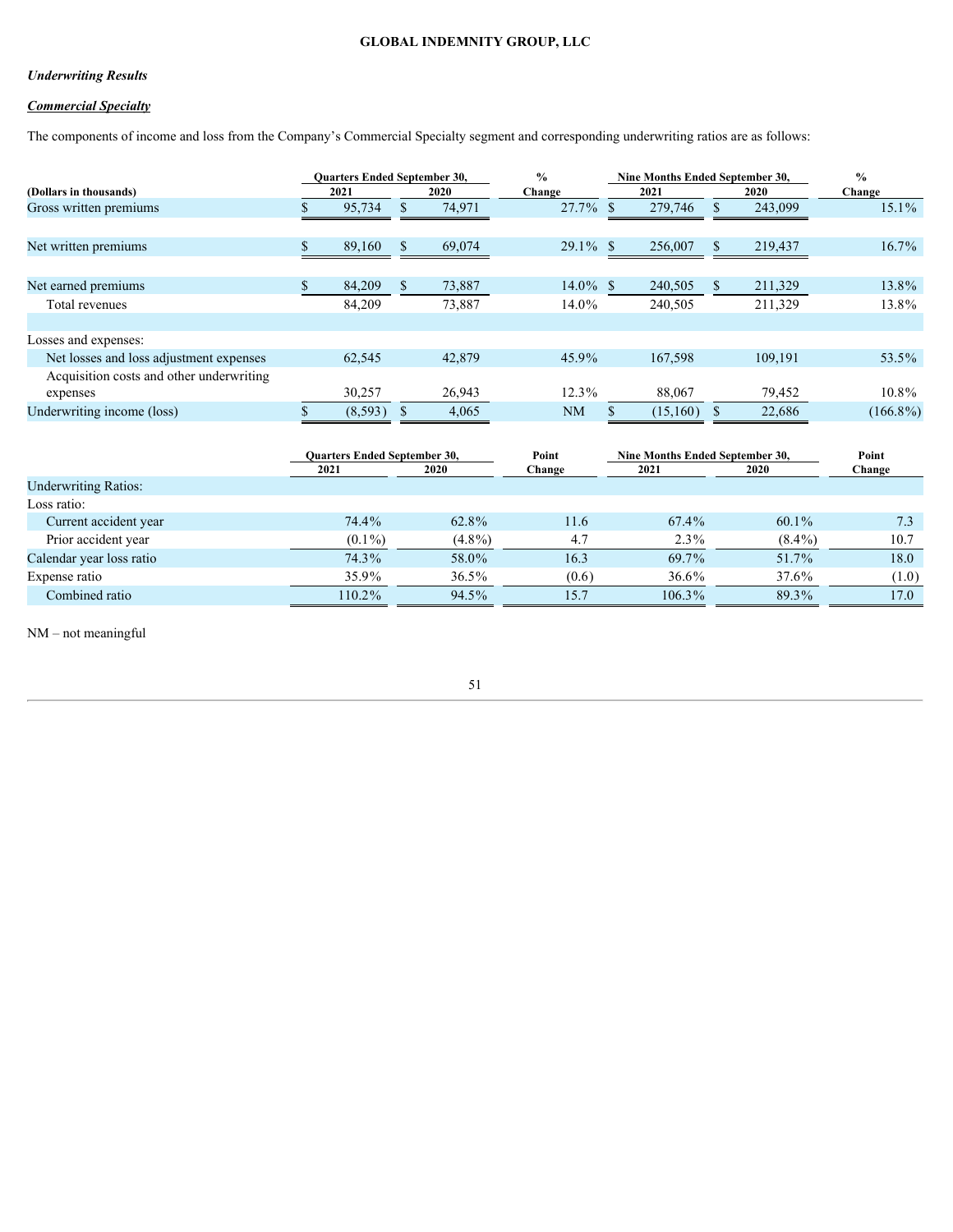## *Reconciliation of non-GAAP financial measures and ratios*

The table below reconciles the non-GAAP measures or ratios, which excludes the impact of prior accident year adjustments, to its most directly comparable GAAP measure or ratio. The Company believes the non-GAAP measures or ratios are useful to investors when evaluating the Company's underwriting performance as trends within Commercial Specialty may be obscured by prior accident year adjustments. These non-GAAP measures or ratios should not be considered as a substitute for its most directly comparable GAAP measure or ratio and does not reflect the overall underwriting profitability of the Company.

| 2020<br>2021<br>2020<br>2021<br>Loss<br>Loss<br>Loss<br>Loss<br>Ratio<br>Ratio<br>Ratio<br>Ratio<br>Losses<br>Losses<br>Losses<br><b>Losses</b><br>\$18,936<br>54.5% \$ 14,769<br>42.4%<br>42.8%<br>-S<br>55,321<br>54.1%<br><sup>S</sup><br>41,581<br>18.4%<br>$(1.6\%)$<br>4.9%<br>(238)<br>6,385<br>(568)<br>5,046<br>\$25,321<br>72.9%<br>\$14,201<br>\$60,367<br>59.0%<br>\$41,343<br>40.8%<br>42.6% |
|-----------------------------------------------------------------------------------------------------------------------------------------------------------------------------------------------------------------------------------------------------------------------------------------------------------------------------------------------------------------------------------------------------------|
| (Dollars in thousands)                                                                                                                                                                                                                                                                                                                                                                                    |
| <b>Property</b><br>Non catastrophe property losses and ratio excluding the<br>effect of prior accident year $(1)$<br>Non catastrophe property losses and ratio $(2)$<br>Catastrophe losses and ratio excluding the effect of                                                                                                                                                                              |
| Effect of prior accident year                                                                                                                                                                                                                                                                                                                                                                             |
| $(0.2\%)$                                                                                                                                                                                                                                                                                                                                                                                                 |
|                                                                                                                                                                                                                                                                                                                                                                                                           |
|                                                                                                                                                                                                                                                                                                                                                                                                           |
|                                                                                                                                                                                                                                                                                                                                                                                                           |
|                                                                                                                                                                                                                                                                                                                                                                                                           |
|                                                                                                                                                                                                                                                                                                                                                                                                           |
| \$11,911<br>$34.3\%$<br>9,537<br>27.4%<br>24,881<br>$24.3\%$<br>23,116<br>- \$<br>- S<br>- S<br>23.8%<br>prior accident year $(1)$                                                                                                                                                                                                                                                                        |
| Effect of prior accident year<br>3.7%<br>$9.2\%$<br>1,283<br>626<br>$1.8\%$<br>9,385<br>6,063<br>$6.2\%$                                                                                                                                                                                                                                                                                                  |
| Catastrophe losses and ratio $(2)$<br>38.0%<br>\$10,163<br>29.2%<br>\$34,266<br>33.5%<br>\$29,179<br>\$13,194<br>30.0%                                                                                                                                                                                                                                                                                    |
|                                                                                                                                                                                                                                                                                                                                                                                                           |
| Total property losses and ratio excluding the effect of                                                                                                                                                                                                                                                                                                                                                   |
| \$ 30,847<br>88.8% \$ 24,306<br>69.8%<br>\$ 80,202<br>78.4%<br>64,697<br>66.6%<br>-S<br>prior accident year $(1)$                                                                                                                                                                                                                                                                                         |
| Effect of prior accident year<br>22.1%<br>$0.2\%$<br>14.1%<br>$6.0\%$<br>7,668<br>58<br>14,431<br>5,825                                                                                                                                                                                                                                                                                                   |
| Total property losses and ratio $(2)$<br>\$38,515<br>110.9% \$ 24,364<br>70.0%<br>92.5%<br>\$ 70,522<br>72.6%<br>\$94,633                                                                                                                                                                                                                                                                                 |
|                                                                                                                                                                                                                                                                                                                                                                                                           |
| Casualty                                                                                                                                                                                                                                                                                                                                                                                                  |
| Total casualty losses and ratio excluding the effect of                                                                                                                                                                                                                                                                                                                                                   |
| \$31,773<br>64.2% \$ 22,119<br>56.6% \$ 81,919<br>59.3% \$ 62,289<br>54.6%<br>prior accident year $(1)$                                                                                                                                                                                                                                                                                                   |
| Effect of prior accident year<br>(7, 743)<br>$(15.7\%)$<br>(3,604)<br>$(9.2\%)$<br>(8,954)<br>$(6.5\%)$<br>(23,620)<br>$(20.7\%)$                                                                                                                                                                                                                                                                         |
| Total casualty losses and ratio $(2)$<br>48.5%<br>18,515<br>47.4%<br>72,965<br>52.8%<br>38,669<br>33.9%<br>24,030<br>-S<br><b>S</b><br><sup>\$</sup>                                                                                                                                                                                                                                                      |
|                                                                                                                                                                                                                                                                                                                                                                                                           |
| <b>Total</b>                                                                                                                                                                                                                                                                                                                                                                                              |
| Total net losses and loss adjustment expense and total                                                                                                                                                                                                                                                                                                                                                    |
| 74.4% \$<br>\$162.121<br>\$126,986<br>$60.1\%$<br>loss ratio excluding the effect of prior accident year $(1)$<br>\$62,620<br>46,425<br>62.8%<br>67.4%                                                                                                                                                                                                                                                    |
| Effect of prior accident year<br>$(4.8\%)$<br>5,477<br>(75)<br>$(0.1\%)$<br>(3, 546)<br>2.3%<br>(17,795)<br>$(8.4\%)$                                                                                                                                                                                                                                                                                     |
| Total net losses and loss adjustment expense and total                                                                                                                                                                                                                                                                                                                                                    |
| \$167,598<br>51.7%<br>\$62,545<br>74.3%<br>\$42,879<br>69.7%<br>\$109,191<br>58.0%<br>loss ratio $(2)$                                                                                                                                                                                                                                                                                                    |

(1) Non-GAAP measure / ratio<br>(2) Most directly comparable G

Most directly comparable GAAP measure / ratio

#### *Premiums*

See "Result of Operations" above for a discussion on consolidated premiums.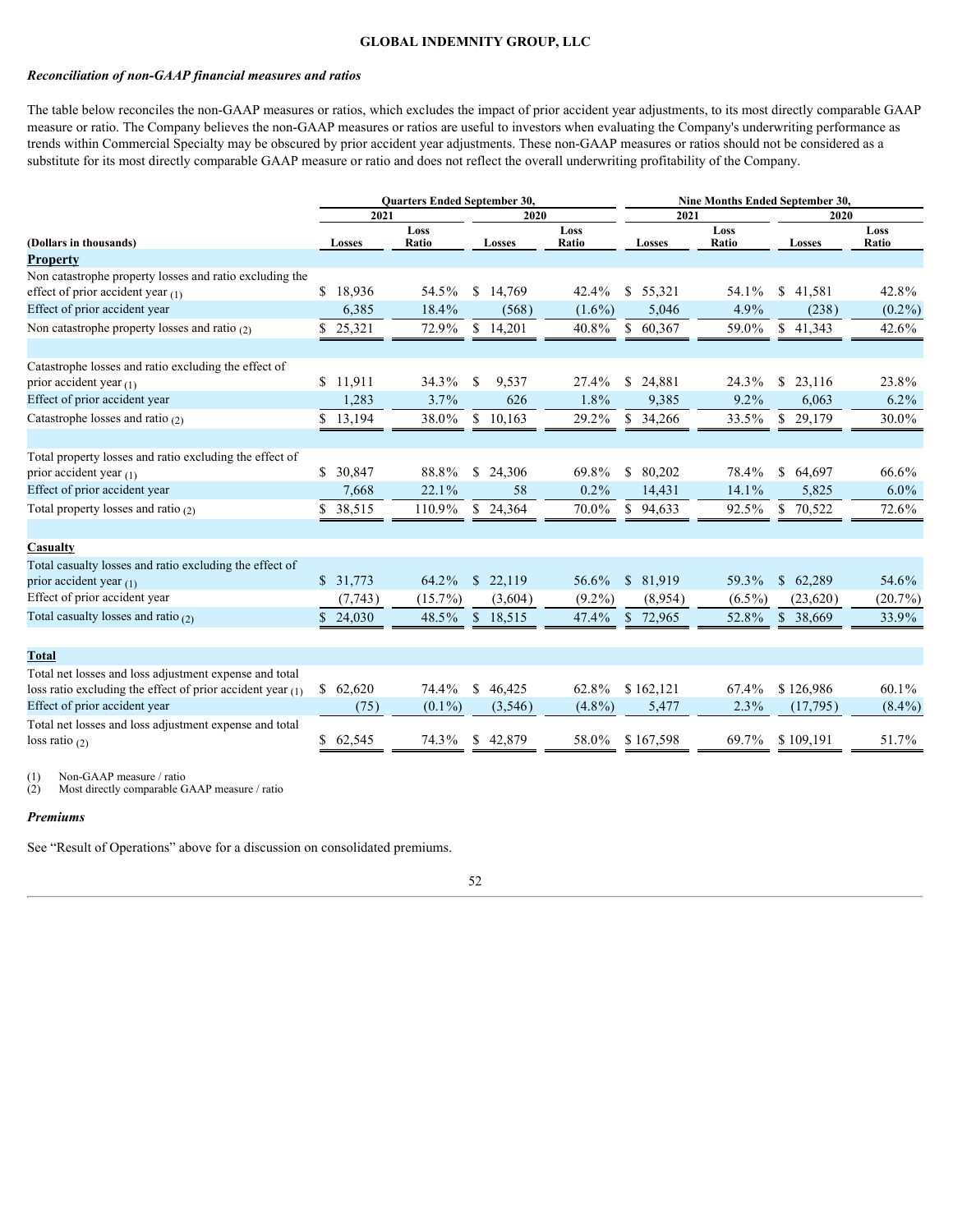# *Loss Ratio*

The current accident year losses and loss ratio is summarized as follows:

|                            | <b>Ouarters Ended</b><br>September 30, |  |        | $\frac{6}{9}$ | Nine Months Ended September 30, |        | $\%$  |
|----------------------------|----------------------------------------|--|--------|---------------|---------------------------------|--------|-------|
| (Dollars in thousands)     | 2020<br>2021                           |  | Change | 2021          | 2020                            | Change |       |
| <b>Property losses</b>     |                                        |  |        |               |                                 |        |       |
| Non-catastrophe            | 18,936                                 |  | 14,769 | $28.2\%$ \$   | 55,321                          | 41,581 | 33.0% |
| Catastrophe                | 11,911                                 |  | 9,537  | 24.9%         | 24,881                          | 23,116 | 7.6%  |
| Property losses            | 30,847                                 |  | 24,306 | 26.9%         | 80,202                          | 64,697 | 24.0% |
| Casualty losses            | 31,773                                 |  | 22,119 | 43.6%         | 81,919                          | 62,289 | 31.5% |
| Total accident year losses | 62,620                                 |  | 46,425 | 34.9% \$      | 162,121                         | 26,986 | 27.7% |
|                            |                                        |  |        |               |                                 |        |       |

|                                          | <b>Ouarters Ended September 30,</b> |       | Point  | Nine Months Ended September 30, |          | Point  |
|------------------------------------------|-------------------------------------|-------|--------|---------------------------------|----------|--------|
|                                          | 2021                                | 2020  | Change | 2021                            | 2020     | Change |
| <b>Current accident year loss ratio:</b> |                                     |       |        |                                 |          |        |
| Property                                 |                                     |       |        |                                 |          |        |
| Non-catastrophe                          | 54.5%                               | 42.4% | 12.1   | $54.1\%$                        | 42.8%    | 11.3   |
| Catastrophe                              | 34.3%                               | 27.4% | 6.9    | 24.3%                           | 23.8%    | 0.5    |
| Property loss ratio                      | 88.8%                               | 69.8% | 19.0   | 78.4%                           | 66.6%    | 11.8   |
| Casualty loss ratio                      | 64.2%                               | 56.6% | 7.6    | 59.3%                           | 54.6%    | 4.7    |
| Total accident year loss ratio           | 74.4%                               | 62.8% | 11.6   | $67.4\%$                        | $60.1\%$ | 7.3    |

The current accident year non-catastrophe property loss ratio increased by 12.1 points during the quarter ended September 30, 2021 as compared to the same period in 2020 reflecting higher claims severity.

The current accident year non-catastrophe property loss ratio increased by 11.3 points during the nine months ended September 30, 2021 as compared to the same period in 2020 due to higher claims severity.

The current accident year catastrophe loss ratio increased by 6.9 points during the quarter ended September 30, 2021 as compared to the same period in 2020 recognizing higher claims severity. The impact from Hurricane Ida on the third quarter loss ratio was 27.4 points which was the main driver of the higher loss ratio in 2021.

The current accident year catastrophe loss ratio increased by 0.5 points during the nine months ended September 30, 2021 as compared to the same period in 2020 due to higher claims severity. The impact from Hurricane Ida and the February Texas winter storms (PCS Catastrophes 2160 and 2117) on the 2021 loss ratio was 16.3 points.

The current accident year casualty loss ratio increased by 7.6 points during the quarter ended September 30, 2021 as compared to the same period in 2020 reflecting higher claims frequency.

The current accident year casualty loss ratio increased by 4.7 points during the nine months ended September 30, 2021 as compared to the same period in 2020 due to higher claims frequency.

The calendar year loss ratio for the quarter and nine months ended September 30, 2021 includes a decrease of \$0.1 million, or 0.1 percentage points, and an increase of \$5.5 million, or 2.3 percentage points, respectively, related to reserve development on prior accident years. The calendar year loss ratio for the quarter and nine months ended September 30, 2020 includes a decrease of \$3.5 million, or 4.8 percentage points, and a decrease of \$17.8 million, or 8.4 percentage points, respectively, related to reserve development on prior accident years. Please see Note 8 of the notes to the consolidated financial statements in Item 1 of Part I of this report for further discussion on prior accident year development.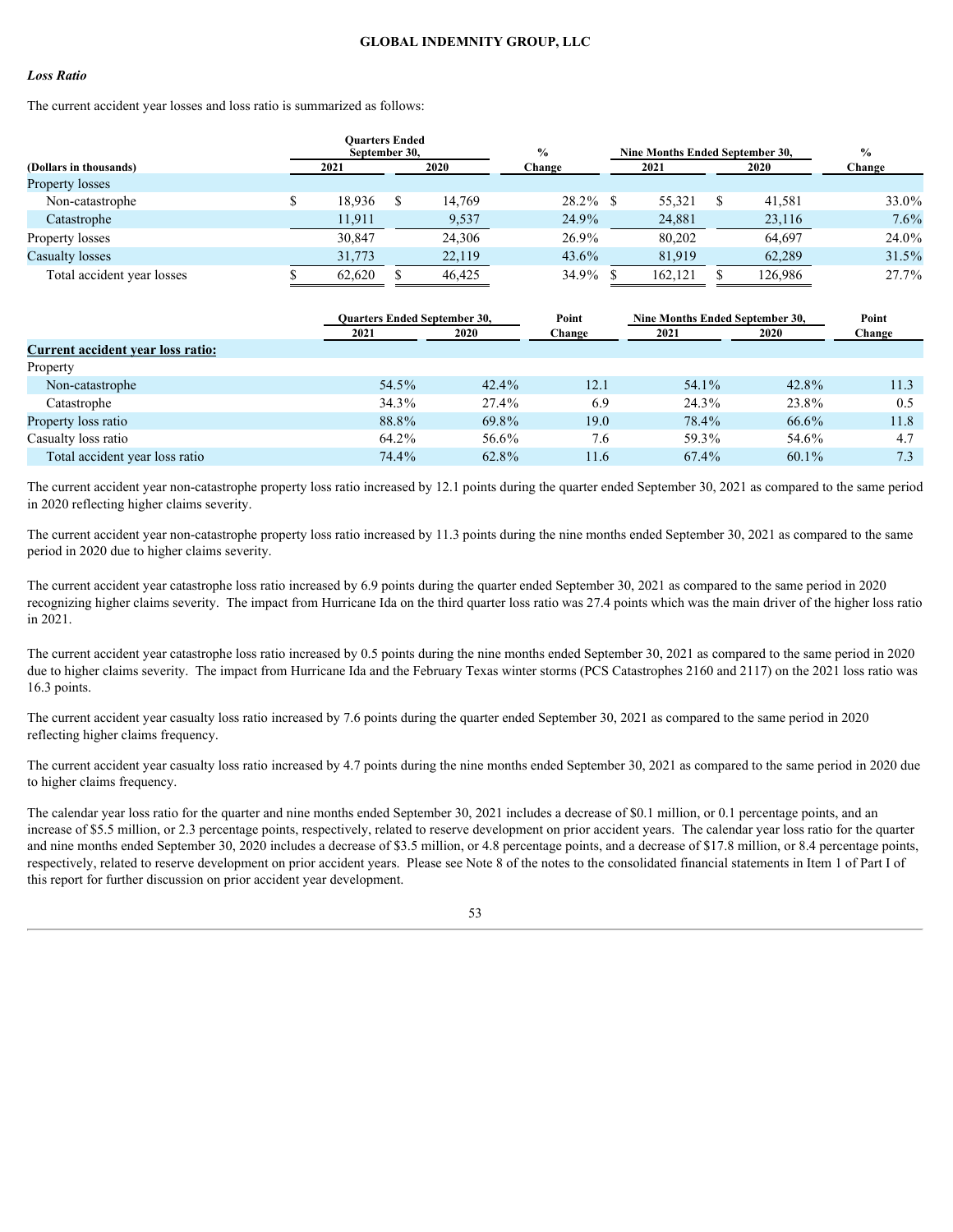### *Expense Ratios*

The expense ratio for the Company's Commercial Specialty segment improved by 0.6 points from 36.5% for the quarter ended September 30, 2020 to 35.9% for the quarter ended September 30, 2021 and improved by 1.0 points from 37.6% for the nine months ended September 30, 2020 to 36.6% for the nine months ended September 30, 2021. The improvement in the expense ratio is primarily due to higher earned premiums.

## *COVID-19*

COVID-19's lasting impacts could result in declines in business, non-payment of premiums, and increases in claims that could adversely affect Commercial Specialty's business, financial condition, and results of operation.

There is continued risk that legislation could be passed or there could be a court ruling which would require the Company to cover business interruption claims regardless of terms, exclusions including the virus exclusions contained within the Company's Commercial Specialty policies, or other conditions included in these policies that would otherwise preclude coverage.

### *Specialty Property*

The components of income from the Company's Specialty Property segment and corresponding underwriting ratios are as follows:

|                                          | Quarters Ended September 30, |          | $\frac{0}{0}$ |                         | Nine Months Ended September 30, |          |          | $\%$       |
|------------------------------------------|------------------------------|----------|---------------|-------------------------|---------------------------------|----------|----------|------------|
| (Dollars in thousands)                   | 2021                         | 2020     | Change        |                         | 2021                            |          | 2020     | Change     |
| Gross written premiums                   | 30,504                       | 34,730   | $(12.2\%)$    |                         | 96,875                          |          | 107,951  | $(10.3\%)$ |
|                                          |                              |          |               |                         |                                 |          |          |            |
| Net written premiums                     | 27,204                       | 29,971   | $(9.2\%)$     | $\overline{\mathbf{s}}$ | 86,652                          |          | 93,053   | $(6.9\%)$  |
|                                          |                              |          |               |                         |                                 |          |          |            |
| Net earned premiums                      | 29,343                       | 31,388   | $(6.5\%)$ \$  |                         | 89,826                          | $\sim$ 5 | 99,147   | $(9.4\%)$  |
| Other income                             | 435                          | 450      | $(3.3\%)$     |                         | 1,323                           |          | 1,306    | $1.3\%$    |
| Total revenues                           | 29,778                       | 31,838   | $(6.5\%)$     |                         | 91,149                          |          | 100,453  | $(9.3\%)$  |
|                                          |                              |          |               |                         |                                 |          |          |            |
| Losses and expenses:                     |                              |          |               |                         |                                 |          |          |            |
| Net losses and loss adjustment expenses  | 20,516                       | 34,430   | $(40.4\%)$    |                         | 50,296                          |          | 65,619   | $(23.4\%)$ |
| Acquisition costs and other underwriting |                              |          |               |                         |                                 |          |          |            |
| expenses                                 | 12,127                       | 13,364   | $(9.3\%)$     |                         | 37,745                          |          | 41,357   | $(8.7\%)$  |
| Underwriting income (loss)               | (2,865)                      | (15,956) | 82.0%         |                         | 3,108                           |          | (6, 523) | 147.6%     |

|                             | <b>Ouarters Ended September 30,</b> |           | Point  | Nine Months Ended September 30, |           | Point  |
|-----------------------------|-------------------------------------|-----------|--------|---------------------------------|-----------|--------|
|                             | 2021                                | 2020      | Change | 2021                            | 2020      | Change |
| <b>Underwriting Ratios:</b> |                                     |           |        |                                 |           |        |
| Loss ratio:                 |                                     |           |        |                                 |           |        |
| Current accident year       | $71.3\%$                            | 116.1%    | (44.8) | 58.3%                           | 72.8%     | (14.5) |
| Prior accident year         | $(1.4\%)$                           | $(6.4\%)$ | 5.0    | $(2.3\%)$                       | $(6.6\%)$ | 4.3    |
| Calendar year loss ratio    | 69.9%                               | 109.7%    | (39.8) | 56.0%                           | 66.2%     | (10.2) |
| Expense ratio               | 41.3%                               | 42.6%     | (1.3)  | 42.0%                           | 41.7%     | 0.3    |
| Combined ratio              | 111.2%                              | 152.3%    | (41.1) | 98.0%                           | 107.9%    | (9.9)  |
|                             |                                     |           |        |                                 |           |        |

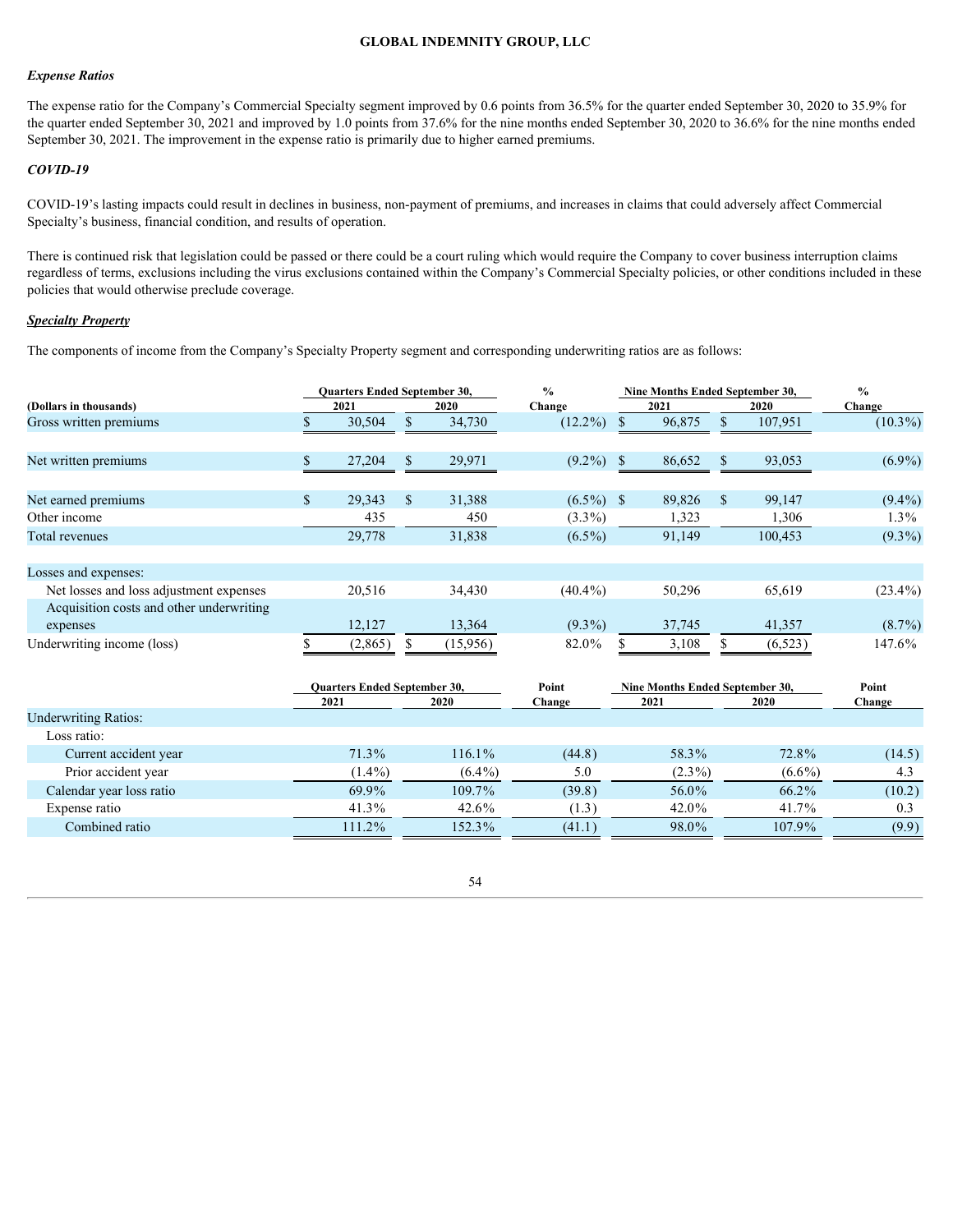# *Reconciliation of non-GAAP financial measures and ratios*

The table below reconciles the non-GAAP measures or ratios, which excludes the impact of prior accident year adjustments, to its most directly comparable GAAP measure or ratio. The Company believes the non-GAAP measures or ratios are useful to investors when evaluating the Company's underwriting performance as trends within Specialty Property may be obscured by prior accident year adjustments. These non-GAAP measures or ratios should not be considered as a substitute for its most directly comparable GAAP measure or ratio and does not reflect the overall underwriting profitability of the Company.

|                                                                            |               |        | Quarters Ended September 30, |              |         |                   |                        | Nine Months Ended September 30, |              |          |                   |
|----------------------------------------------------------------------------|---------------|--------|------------------------------|--------------|---------|-------------------|------------------------|---------------------------------|--------------|----------|-------------------|
|                                                                            |               | 2021   |                              |              | 2020    |                   |                        | 2021                            |              | 2020     |                   |
| (Dollars in thousands)                                                     |               | Losses | <b>Loss Ratio</b>            |              | Losses  | <b>Loss Ratio</b> | Losses                 | <b>Loss Ratio</b>               |              | Losses   | <b>Loss Ratio</b> |
| <b>Property</b>                                                            |               |        |                              |              |         |                   |                        |                                 |              |          |                   |
| Non catastrophe property losses and ratio                                  |               |        |                              |              |         |                   |                        |                                 |              |          |                   |
| excluding the effect of prior accident year                                | <sup>S</sup>  | 10,988 | 39.7%                        | - S          | 15,264  | 52.0%             | 34,374<br>-S           | $40.6\%$                        | -S           | 40,689   | 44.2%             |
| (1)<br>Effect of prior accident year                                       |               | (108)  | $(0.4\%)$                    |              | 66      | $0.2\%$           | (448)                  | $(0.5\%)$                       |              | (2,979)  | $(3.2\%)$         |
| Non catastrophe property losses and ratio                                  |               |        |                              |              |         |                   |                        |                                 |              |          |                   |
| (2)                                                                        | \$.           | 10,880 | 39.3% \$                     |              | 15,330  | 52.2%             | <sup>S</sup><br>33,926 | $40.1\%$                        | -S           | 37,710   | 41.0%             |
|                                                                            |               |        |                              |              |         |                   |                        |                                 |              |          |                   |
| Catastrophe losses and ratio excluding the                                 |               |        |                              |              |         |                   |                        |                                 |              |          |                   |
| effect of prior accident year $(1)$                                        | <sup>S</sup>  | 8,968  | $32.4\%$ \$                  |              | 20,060  | $68.4\%$ \$       | 15,043                 | $17.8\%$ \$                     |              | 28,367   | 30.8%             |
| Effect of prior accident year                                              |               | (196)  | $(0.7\%)$                    |              | (1,828) | $(6.2\%)$         | (253)                  | $(0.3\%)$                       |              | (1,619)  | $(1.8\%)$         |
| Catastrophe losses and ratio $(2)$                                         |               | 8,772  | 31.7%                        | <sup>S</sup> | 18,232  | $62.2\%$ \$       | 14,790                 | $17.5\%$                        | <sup>S</sup> | 26,748   | 29.0%             |
|                                                                            |               |        |                              |              |         |                   |                        |                                 |              |          |                   |
| Total property losses and ratio excluding                                  |               |        |                              |              |         |                   |                        |                                 |              |          |                   |
| the effect of prior accident year $(1)$                                    | $\mathbf{s}$  | 19,956 | $72.1\%$ \$                  |              | 35,324  | $120.4\%$ \$      | 49,417                 | 58.4% \$                        |              | 69,056   | 75.0%             |
| Effect of prior accident year                                              |               | (304)  | $(1.1\%)$                    |              | (1,762) | $(6.0\%)$         | (701)                  | $(0.8\%)$                       |              | (4,598)  | $(5.0\%)$         |
| Total property losses and ratio $(2)$                                      | -S            | 19,652 | 71.0%                        | -S           | 33,562  | 114.4%            | 48,716<br><sup>S</sup> | 57.6%                           |              | 64,458   | 70.0%             |
|                                                                            |               |        |                              |              |         |                   |                        |                                 |              |          |                   |
| Casualty                                                                   |               |        |                              |              |         |                   |                        |                                 |              |          |                   |
| Total casualty losses and ratio excluding                                  |               |        |                              |              |         |                   |                        |                                 |              |          |                   |
| the effect of prior accident year $(1)$                                    | $\mathcal{S}$ | 967    | 57.9% \$                     |              | 1,109   | 53.9% \$          | 2,911                  | 55.3% \$                        |              | 3,154    | 45.1%             |
| Effect of prior accident year                                              |               | (103)  | $(6.2\%)$                    |              | (241)   | $(11.7\%)$        | (1,331)                | $(25.3\%)$                      |              | (1,993)  | $(28.5\%)$        |
| Total casualty losses and ratio $(2)$                                      |               | 864    | 51.7%                        |              | 868     | $42.2\%$<br>- S   | 1,580                  | 30.0%                           |              | 1,161    | $16.6\%$          |
|                                                                            |               |        |                              |              |         |                   |                        |                                 |              |          |                   |
| <b>Total</b>                                                               |               |        |                              |              |         |                   |                        |                                 |              |          |                   |
| Total net losses and loss adjustment                                       |               |        |                              |              |         |                   |                        |                                 |              |          |                   |
| expense and total loss ratio excluding the                                 |               |        |                              |              |         |                   |                        |                                 |              |          |                   |
| effect of prior accident year $(1)$                                        |               | 20,923 | $71.3\%$ \$                  |              | 36,433  | $116.1\%$ \$      | 52,328                 | 58.3% \$                        |              | 72,210   | 72.8%             |
| Effect of prior accident year                                              |               | (407)  | $(1.4\%)$                    |              | (2,003) | $(6.4\%)$         | (2,032)                | $(2.3\%)$                       |              | (6, 591) | $(6.6\%)$         |
| Total net losses and loss adjustment<br>expense and total loss ratio $(2)$ | -S            | 20,516 | 69.9%                        | - \$         | 34,430  | 109.7%<br>-S      | 50,296                 | 56.0%                           | -8           | 65,619   | 66.2%             |

(1) Non-GAAP measure / ratio<br>(2) Most directly comparable G

Most directly comparable GAAP measure / ratio

### *Premiums*

See "Result of Operations" above for a discussion on consolidated premiums.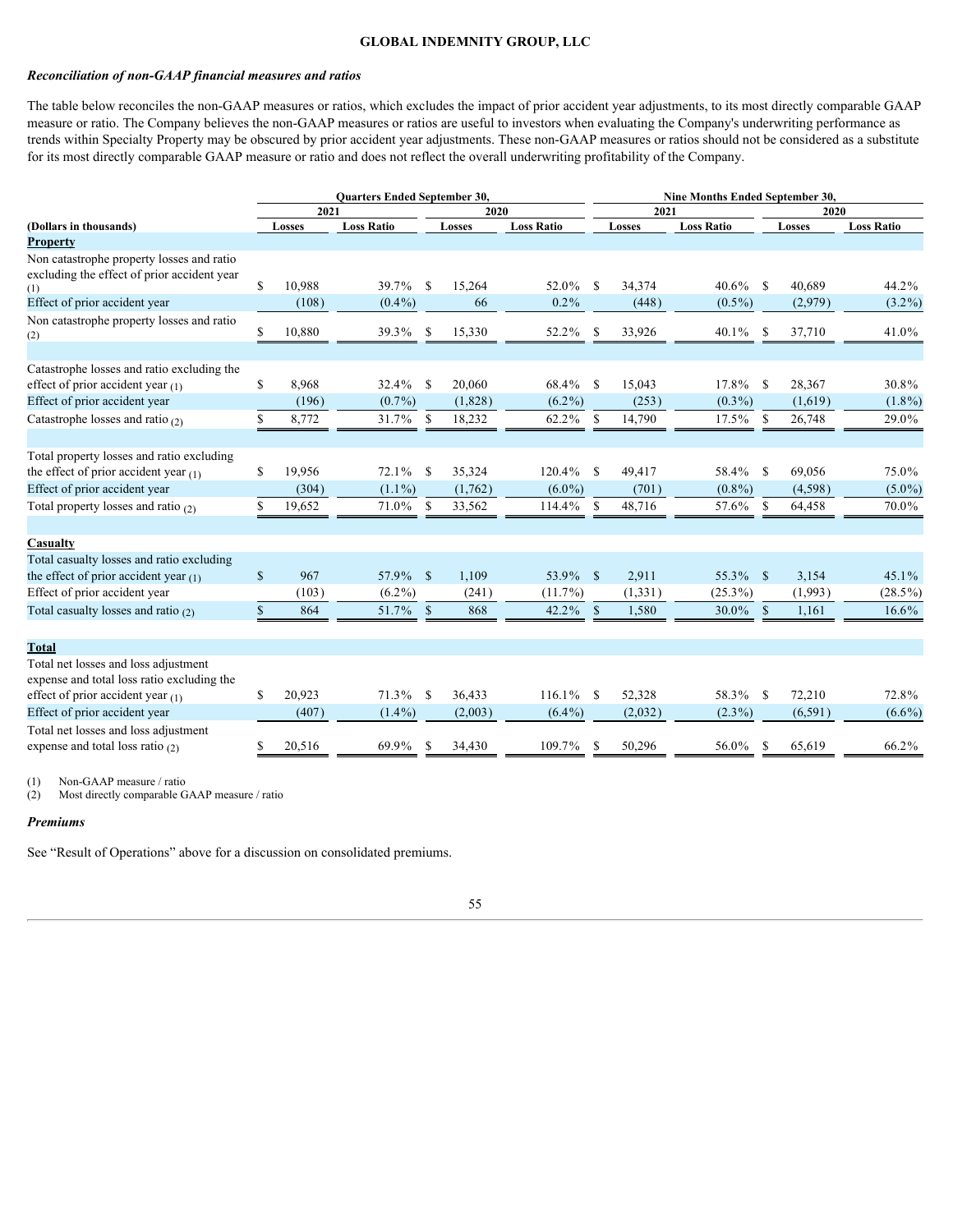#### *Other Income*

Other income was \$0.4 million and \$0.5 million for the quarters ended September 30, 2021 and 2020, respectively, and \$1.3 million for both the nine months ended September 30, 2021 and 2020. Other income is primarily comprised of fee income.

### *Loss Ratio*

The current accident year losses and loss ratio is summarized as follows:

| Change<br>2020<br>(Dollars in thousands)<br>2020<br>Change<br>2021<br>2021                        |
|---------------------------------------------------------------------------------------------------|
|                                                                                                   |
| <b>Property losses</b>                                                                            |
| 10,988<br>$(15.5\%)$<br>15,264<br>40,689<br>$(28.0\%)$ \$<br>34,374<br>Non-catastrophe            |
| $(47.0\%)$<br>8,968<br>28,367<br>20,060<br>$(55.3\%)$<br>15,043<br>Catastrophe                    |
| 19,956<br>35,324<br>49,417<br>$(28.4\%)$<br>69,056<br>$(43.5\%)$<br>Property losses               |
| $(7.7\%)$<br>$(12.8\%)$<br>2,911<br>967<br>1,109<br>3,154<br>Casualty losses                      |
| $(27.5\%)$<br>Total accident year losses<br>20,923<br>72,210<br>36,433<br>$(42.6\%)$ \$<br>52,328 |

|                                   | <b>Ouarters Ended September 30,</b> |        | Point  | Nine Months Ended September 30, |          | Point  |
|-----------------------------------|-------------------------------------|--------|--------|---------------------------------|----------|--------|
|                                   | 2021                                | 2020   | Change | 2021                            | 2020     | Change |
| Current accident year loss ratio: |                                     |        |        |                                 |          |        |
| Property                          |                                     |        |        |                                 |          |        |
| Non-catastrophe                   | 39.7%                               | 52.0%  | (12.3) | 40.6%                           | 44.2%    | (3.6)  |
| Catastrophe                       | 32.4%                               | 68.4%  | (36.0) | 17.8%                           | 30.8%    | (13.0) |
| Property loss ratio               | 72.1%                               | 120.4% | (48.3) | 58.4%                           | 75.0%    | (16.6) |
| Casualty loss ratio               | 57.9%                               | 53.9%  | 4.0    | 55.3%                           | $45.1\%$ | 10.2   |
| Total accident year loss ratio    | $71.3\%$                            | 116.1% | (44.8) | 58.3%                           | 72.8%    | (14.5) |

The current accident year non-catastrophe property loss ratio improved by 12.3 points during the quarter ended September 30, 2021 as compared to the same period in 2020 reflecting lower claims frequency.

The current accident year non-catastrophe property loss ratio improved by 3.6 points during the nine months ended September 30, 2021 as compared to the same period in 2020 due to lower claims frequency.

The current accident year catastrophe loss ratio improved by 36.0 points during the quarter ended September 30, 2021 as compared to the same period in 2020 recognizing lower claims frequency and severity in the current calendar quarter. The impact from Hurricane Ida on the current quarter loss ratio was 18.6 points and the impact from Hurricane Laura on the 2020 third quarter loss ratio was 36.2 points.

The current accident year catastrophe loss ratio improved by 13.0 points during the nine months ended September 30, 2021 as compared to the same period in 2020 due to lower claims frequency and severity. The impact from Hurricane Ida on the current nine month loss ratio was 6.1 points and the impact from Hurricane Laura on the 2020 nine month loss ratio was 11.5 points.

The current accident year casualty loss ratio increased by 4.0 points during the quarter ended September 30, 2021 as compared to the same period in 2020 reflecting higher claims severity.

The current accident year casualty loss ratio increased by 10.2 points during the nine months ended September 30, 2021 as compared to the same period in 2020 due to higher claims severity.

The calendar year loss ratio for the quarter and nine months ended September 30, 2021 includes a decrease of \$0.4 million, or 1.4 percentage points, and a decrease of \$2.0 million, or 2.3 percentage points, respectively, related to reserve development on prior accident years. The calendar year loss ratio for the quarter and nine months ended September 30, 2020 includes a decrease of \$2.0 million, or 6.4 percentage points, and a decrease of \$6.6 million, or 6.6 percentage points, respectively,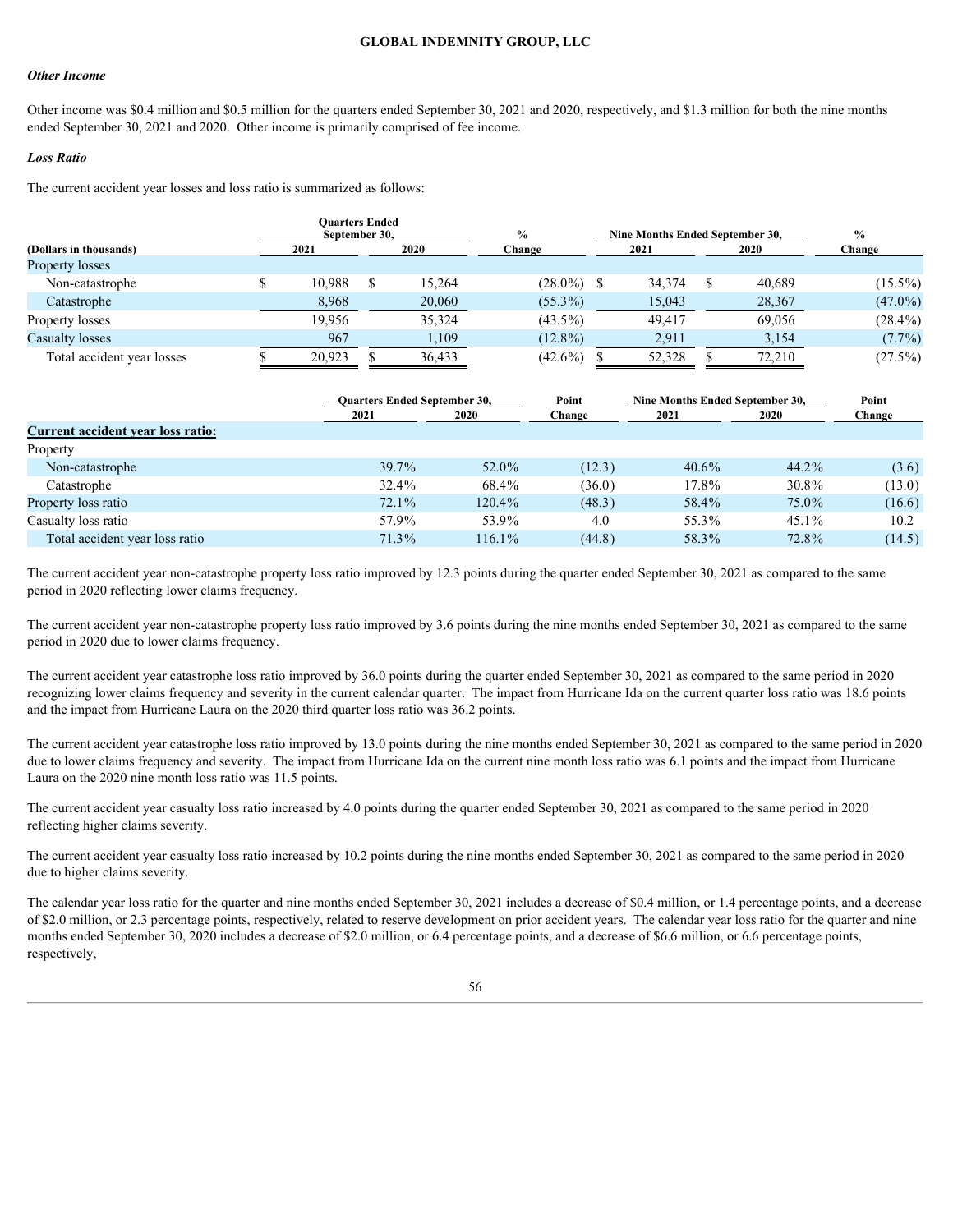related to reserve development on prior accident years. Please see Note 8 of the notes to the consolidated financial statements in Item 1 of Part I of this report for further discussion on prior accident year development.

## *Expense Ratios*

The expense ratio for the Company's Specialty Property segment improved 1.3 points from 42.6% for the quarter ended September 30, 2020 to 41.3% for the quarter ended September 30, 2021 primarily due to a reduction in commission expense which was partially offset by an increase in the expense ratio as a result of a reduction in net earned premiums.

The expense ratio for the Company's Specialty Property segment increased by 0.3 points from 41.7% for the nine months ended September 30, 2020 to 42.0% for the nine months ended September 30, 2021. The increase in the expense ratio is primarily due to a reduction in earned premiums partially offset by a reduction in commission expense.

# *COVID-19*

COVID-19's lasting impacts could result in declines in business and non-payment of premiums that could adversely affect Specialty Property's business, financial condition, and results of operation.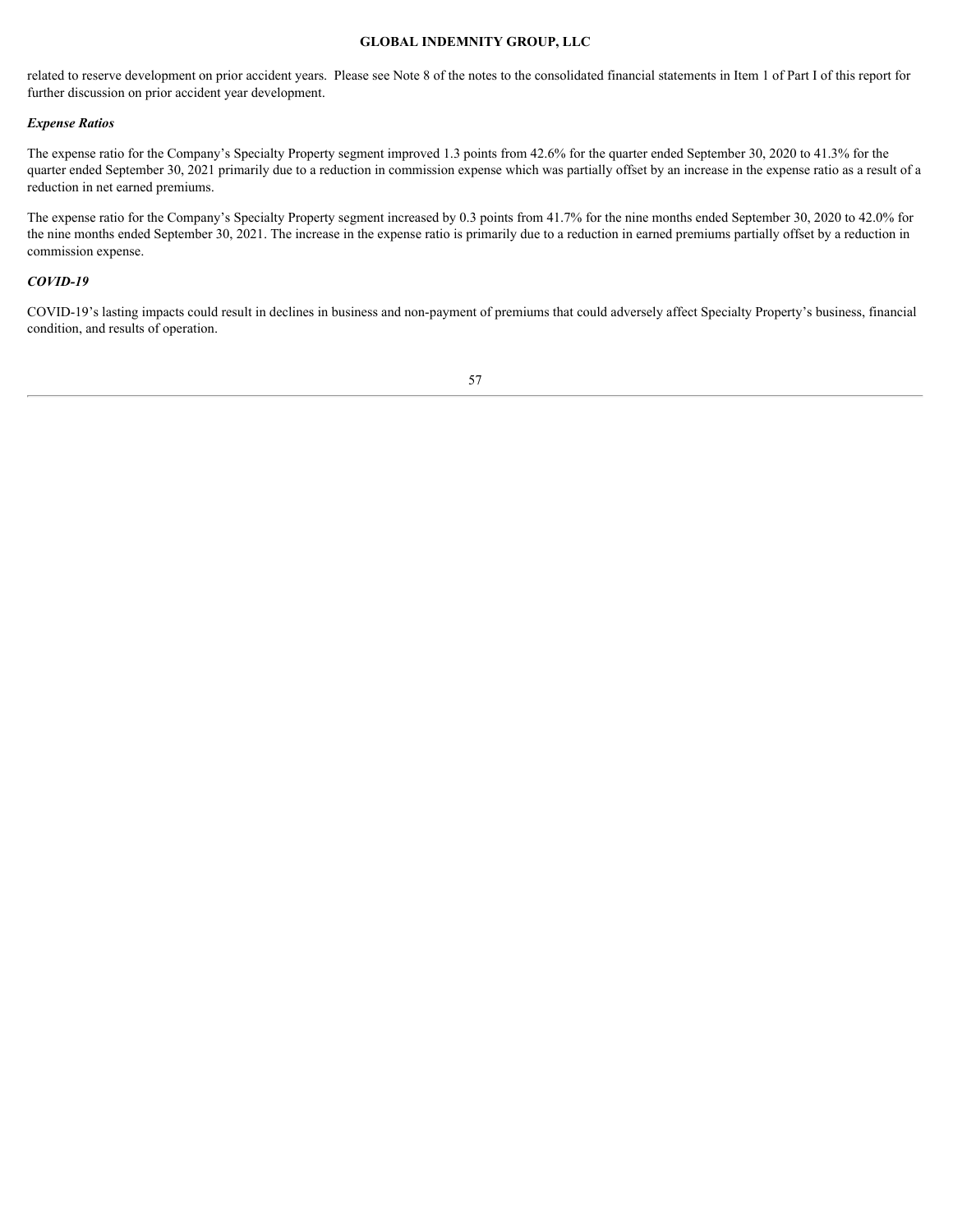# *Farm, Ranch & Stable*

The components of loss from the Company's Farm, Ranch & Stable segment and corresponding underwriting ratios are as follows:

|                                          | <b>Ouarters Ended September 30,</b> |        | $\%$         |         |               |  | Nine Months Ended September 30, | $\%$ |         |            |
|------------------------------------------|-------------------------------------|--------|--------------|---------|---------------|--|---------------------------------|------|---------|------------|
| (Dollars in thousands)                   |                                     | 2021   |              | 2020    | Change        |  | 2021                            |      | 2020    | Change     |
| Gross written premiums                   |                                     | 18,500 |              | 19,443  | $(4.9\%)$     |  | 60,353                          |      | 64,798  | $(6.9\%)$  |
|                                          |                                     |        |              |         |               |  |                                 |      |         |            |
| Net written premiums                     |                                     | 16,370 | - 25         | 16,961  | $(3.5\%)$ \$  |  | 51,853                          |      | 56,323  | $(7.9\%)$  |
|                                          |                                     |        |              |         |               |  |                                 |      |         |            |
| Net earned premiums                      |                                     | 17,936 | <sup>S</sup> | 19,978  | $(10.2\%)$ \$ |  | 54,037                          | - S  | 57,691  | $(6.3\%)$  |
| Other income                             |                                     | 27     |              | 35      | $5.7\%$       |  | 111                             |      | 107     | $3.7\%$    |
| Total revenues                           |                                     | 17,973 |              | 20,013  | $(10.2\%)$    |  | 54,148                          |      | 57,798  | $(6.3\%)$  |
|                                          |                                     |        |              |         |               |  |                                 |      |         |            |
| Losses and expenses:                     |                                     |        |              |         |               |  |                                 |      |         |            |
| Net losses and loss adjustment expenses  |                                     | 10,678 |              | 14,649  | $(27.1\%)$    |  | 33,640                          |      | 37,698  | $(10.8\%)$ |
| Acquisition costs and other underwriting |                                     |        |              |         |               |  |                                 |      |         |            |
| expenses                                 |                                     | 7,267  |              | 7,443   | $(2.4\%)$     |  | 21,440                          |      | 22,687  | $(5.5\%)$  |
| Underwriting income (loss)               |                                     | 28     | - 35         | (2,079) | 101.3%        |  | (932)                           |      | (2,587) | 64.0%      |

|                             | <b>Ouarters Ended September 30,</b> |           | Point  | Nine Months Ended September 30, |             | Point  |
|-----------------------------|-------------------------------------|-----------|--------|---------------------------------|-------------|--------|
|                             | 2021                                | 2020      | Change | 2021                            | <b>2020</b> | Change |
| <b>Underwriting Ratios:</b> |                                     |           |        |                                 |             |        |
| Loss ratio:                 |                                     |           |        |                                 |             |        |
| Current accident year       | 62.0%                               | 79.9%     | (17.9) | 64.7%                           | 69.0%       | (4.3)  |
| Prior accident year         | $(2.5\%)$                           | $(6.5\%)$ | 4.0    | $(2.4\%)$                       | $(3.7\%)$   |        |
| Calendar year loss ratio    | 59.5%                               | 73.4%     | (13.9) | 62.3%                           | 65.3%       | (3.0)  |
| Expense ratio               | 40.5%                               | 37.3%     | ے.د    | 39.7%                           | 39.3%       | 0.4    |
| Combined ratio              | 100.0%                              | 110.7%    | (10.7) | 102.0%                          | 104.6%      | (2.6)  |
|                             |                                     |           |        |                                 |             |        |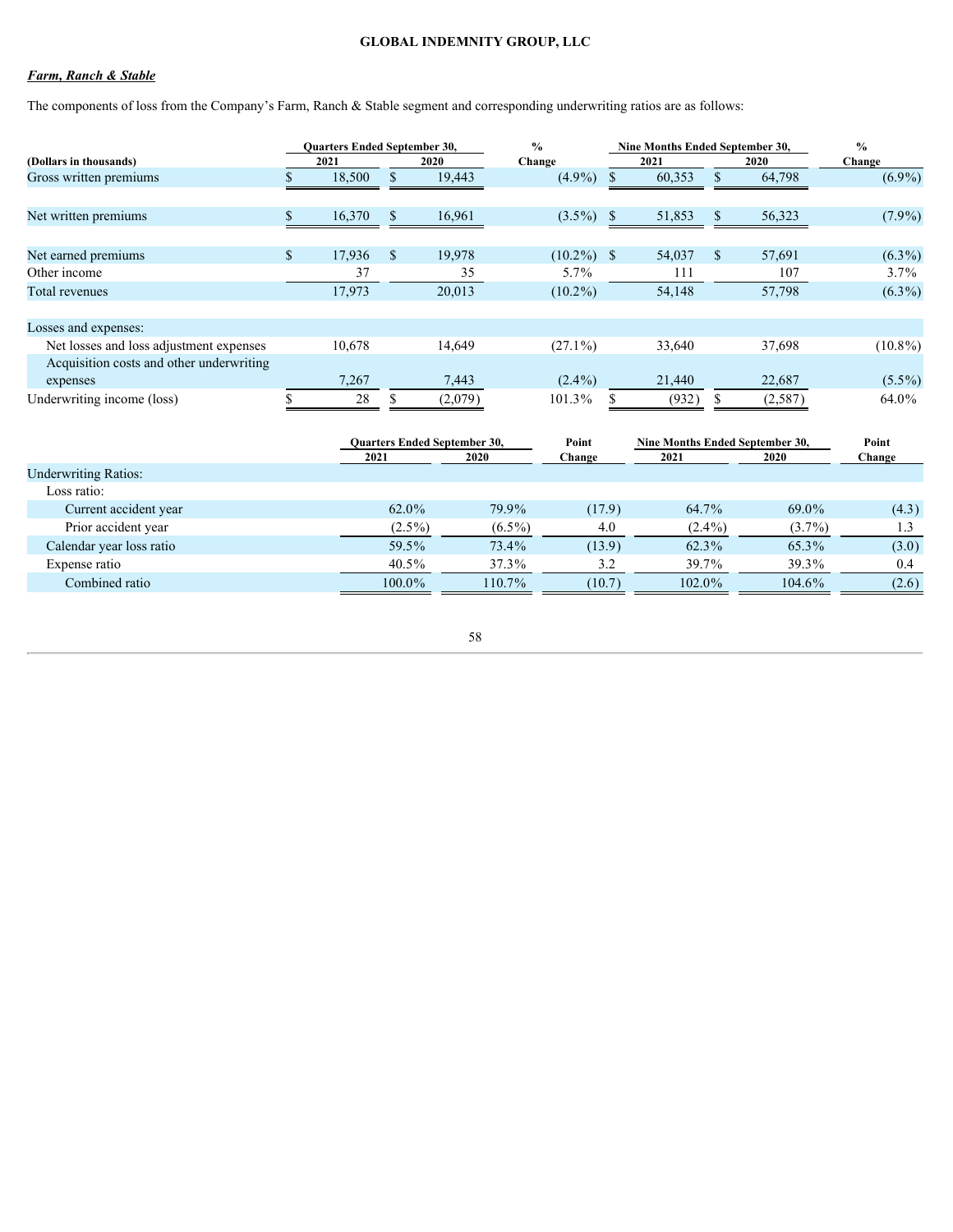# *Reconciliation of non-GAAP financial measures and ratios*

The table below reconciles the non-GAAP measures or ratios, which excludes the impact of prior accident year adjustments, to its most directly comparable GAAP measure or ratio. The Company believes the non-GAAP measures or ratios are useful to investors when evaluating the Company's underwriting performance as trends within Farm, Ranch & Stable may be obscured by prior accident year adjustments. These non-GAAP measures or ratios should not be considered as a substitute for its most directly comparable GAAP measure or ratio and does not reflect the overall underwriting profitability of the Company.

|                                                  |             |             | Quarters Ended September 30,  |               |         |                    |                        | Nine Months Ended September 30, |              |         |                   |
|--------------------------------------------------|-------------|-------------|-------------------------------|---------------|---------|--------------------|------------------------|---------------------------------|--------------|---------|-------------------|
|                                                  |             | 2021        |                               |               | 2020    |                    |                        | 2021                            |              | 2020    |                   |
| (Dollars in thousands)                           |             | Losses      | <b>Loss Ratio</b>             |               | Losses  | <b>Loss Ratio</b>  | Losses                 | <b>Loss Ratio</b>               |              | Losses  | <b>Loss Ratio</b> |
| <b>Property</b>                                  |             |             |                               |               |         |                    |                        |                                 |              |         |                   |
| Non catastrophe property losses and ratio        |             |             |                               |               |         |                    |                        |                                 |              |         |                   |
| excluding the effect of prior accident year      |             |             | 55.2% \$                      |               |         |                    |                        |                                 |              |         |                   |
| (1)                                              | -S          | 7,400<br>-6 |                               |               | 6,292   | 41.9%<br>$(5.7\%)$ | 20,824<br>-S<br>307    | 51.6%<br>$0.8\%$                | <sup>S</sup> | 16,106  | 38.2%             |
| Effect of prior accident year                    |             |             | $\overbrace{\phantom{13333}}$ |               | (850)   |                    |                        |                                 |              | (2,115) | $(5.0\%)$         |
| Non catastrophe property losses and ratio<br>(2) | S.          | 7,406       | 55.2%                         | - \$          | 5,442   | $36.2\%$ \$        | 21,131                 | 52.4% \$                        |              | 13,991  | 33.2%             |
|                                                  |             |             |                               |               |         |                    |                        |                                 |              |         |                   |
| Catastrophe losses and ratio excluding the       |             |             |                               |               |         |                    |                        |                                 |              |         |                   |
| effect of prior accident year $(1)$              | -S          | 1,432       | $10.7\%$ \$                   |               | 6,970   | $46.4\%$ \$        | 6,931                  | $17.2\%$                        | -S           | 15,488  | 36.8%             |
| Effect of prior accident year                    |             | 685         | 5.1%                          |               | (472)   | $(3.1\%)$          | (350)                  | $(0.9\%)$                       |              | 89      | $0.2\%$           |
| Catastrophe losses and ratio $(2)$               | S.          | 2,117       | 15.8%                         | - \$          | 6,498   | $43.3\%$ \$        | 6,581                  | $16.3\%$                        | <sup>S</sup> | 15,577  | 37.0%             |
|                                                  |             |             |                               |               |         |                    |                        |                                 |              |         |                   |
| Total property losses and ratio excluding        |             |             |                               |               |         |                    |                        |                                 |              |         |                   |
| the effect of prior accident year $(1)$          | \$.         | 8,832       | $65.9\%$ \$                   |               | 13,262  | 88.3% \$           | 27,755                 | 68.8% \$                        |              | 31,594  | 75.0%             |
| Effect of prior accident year                    |             | 691         | 5.1%                          |               | (1,322) | $(8.8\%)$          | (43)                   | $(0.1\%)$                       |              | (2,026) | $(4.8\%)$         |
| Total property losses and ratio $(2)$            |             | 9,523       | 71.0%                         | <sup>\$</sup> | 11,940  | 79.5%              | 27,712<br>-S           | 68.7%                           | <sup>S</sup> | 29,568  | 70.2%             |
|                                                  |             |             |                               |               |         |                    |                        |                                 |              |         |                   |
| Casualty                                         |             |             |                               |               |         |                    |                        |                                 |              |         |                   |
| Total casualty losses and ratio excluding        |             |             |                               |               |         |                    |                        |                                 |              |         |                   |
| the effect of prior accident year $(1)$          |             | 2,297       | $50.6\%$ \$                   |               | 2,693   | $54.4\%$ \$        | 7,188                  | $52.5\%$ \$                     |              | 8,213   | 52.7%             |
| Effect of prior accident year                    |             | (1,142)     | $(25.2\%)$                    |               | 16      | $0.3\%$            | (1,260)                | $(9.2\%)$                       |              | (83)    | $(0.5\%)$         |
| Total casualty losses and ratio $(2)$            |             | 1,155       | 25.4%                         |               | 2,709   | 54.7%<br>- S       | 5,928                  | 43.3%                           | -8           | 8,130   | 52.2%             |
|                                                  |             |             |                               |               |         |                    |                        |                                 |              |         |                   |
| <b>Total</b>                                     |             |             |                               |               |         |                    |                        |                                 |              |         |                   |
| Total net losses and loss adjustment             |             |             |                               |               |         |                    |                        |                                 |              |         |                   |
| expense and total loss ratio excluding the       |             |             |                               |               |         |                    |                        |                                 |              |         |                   |
| effect of prior accident year $(1)$              | $\mathbf S$ | 11,129      | $62.0\%$ \$                   |               | 15,955  | 79.9% \$           | 34,943                 | 64.7%                           | -S           | 39,807  | 69.0%             |
| Effect of prior accident year                    |             | (451)       | $(2.5\%)$                     |               | (1,306) | $(6.5\%)$          | (1,303)                | $(2.4\%)$                       |              | (2,109) | $(3.7\%)$         |
| Total net losses and loss adjustment             |             |             |                               |               |         |                    |                        |                                 |              |         |                   |
| expense and total loss ratio $(2)$               | \$.         | 10,678      | 59.5% \$                      |               | 14,649  | 73.4%              | 33,640<br><sup>S</sup> | 62.3%                           | -S           | 37,698  | 65.3%             |

(1) Non-GAAP measure / ratio<br>(2) Most directly comparable G

Most directly comparable GAAP measure / ratio

### *Premiums*

See "Result of Operations" above for a discussion on consolidated premiums.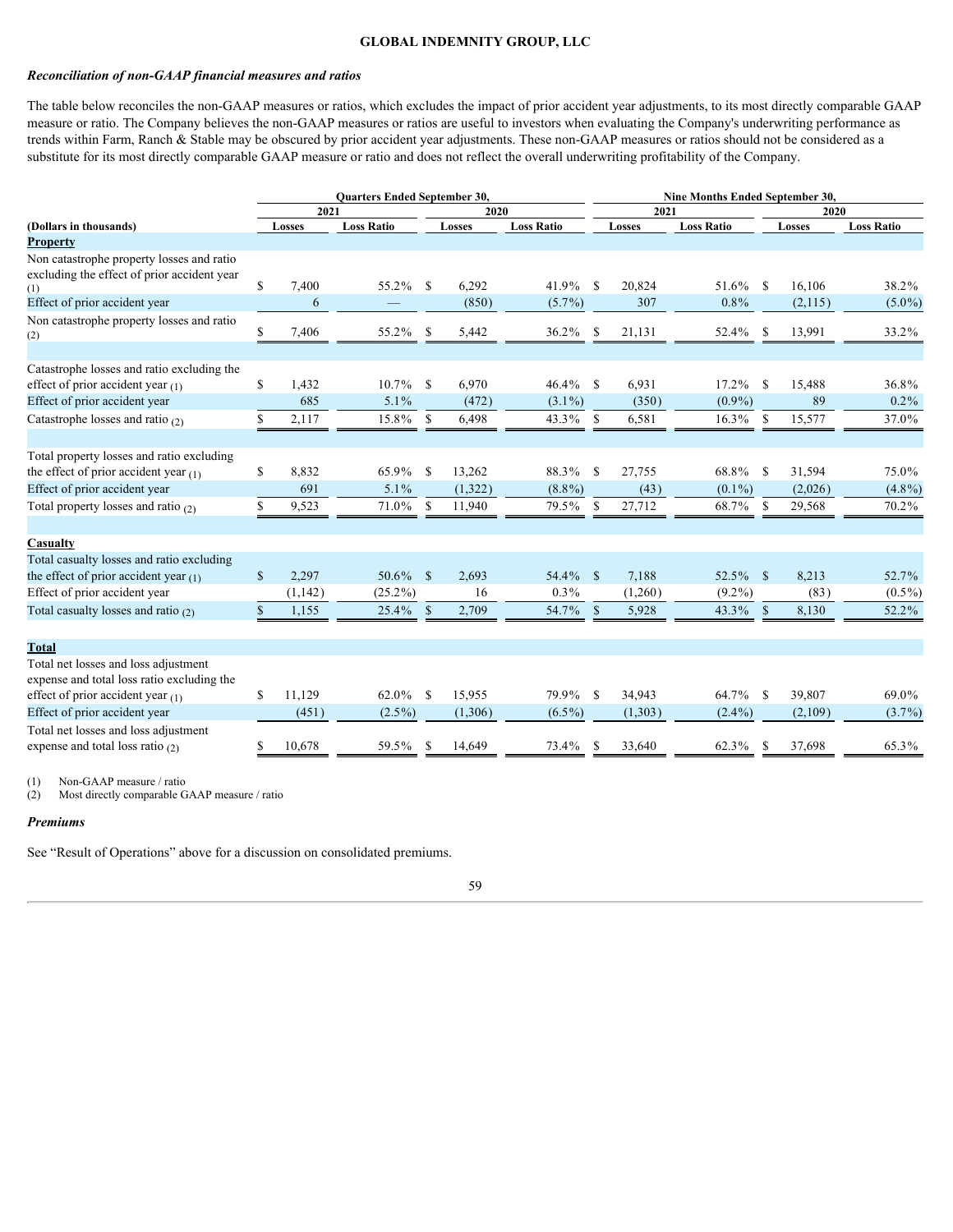### *Other Income*

Other income was less than \$0.1 million in each of the quarters ended September 30, 2021 and 2020 and \$0.1 million in each of the nine months ended September 30, 2021 and 2020. Other income is primarily comprised of fee income.

### *Loss Ratio*

The current accident year losses and loss ratio is summarized as follows:

|                            |  | <b>Ouarters Ended September 30,</b> |  |             |            | Nine Months Ended September 30, |        |  | $\%$   |            |  |
|----------------------------|--|-------------------------------------|--|-------------|------------|---------------------------------|--------|--|--------|------------|--|
| (Dollars in thousands)     |  |                                     |  | <b>2020</b> | Change     |                                 | 2021   |  | 2020   | Change     |  |
| <b>Property losses</b>     |  |                                     |  |             |            |                                 |        |  |        |            |  |
| Non-catastrophe            |  | ,400                                |  | 6,292       | 17.6%      |                                 | 20,824 |  | 16,106 | 29.3%      |  |
| Catastrophe                |  | 1,432                               |  | 6,970       | $(79.5\%)$ |                                 | 6,931  |  | 15,488 | $(55.2\%)$ |  |
| Property losses            |  | 8,832                               |  | 13,262      | $(33.4\%)$ |                                 | 27,755 |  | 31,594 | $(12.2\%)$ |  |
| Casualty losses            |  | 2,297                               |  | 2,693       | $(14.7\%)$ |                                 | 7,188  |  | 8,213  | $(12.5\%)$ |  |
| Total accident year losses |  | .129                                |  | 15,955      | $(30.2\%)$ |                                 | 34,943 |  | 39,807 | $(12.2\%)$ |  |

|                                   | <b>Quarters Ended September 30,</b> |       | Point  | Nine Months Ended September 30, |       | Point  |
|-----------------------------------|-------------------------------------|-------|--------|---------------------------------|-------|--------|
|                                   | 2021                                | 2020  | Change | 2021                            | 2020  | Change |
| Current accident year loss ratio: |                                     |       |        |                                 |       |        |
| Property                          |                                     |       |        |                                 |       |        |
| Non-catastrophe                   | 55.2%                               | 41.9% | 13.3   | 51.6%                           | 38.2% | 13.4   |
| Catastrophe                       | $10.7\%$                            | 46.4% | (35.7) | 17.2%                           | 36.8% | (19.6) |
| Property loss ratio               | 65.9%                               | 88.3% | (22.4) | 68.8%                           | 75.0% | (6.2)  |
| Casualty loss ratio               | 50.6%                               | 54.4% | (3.8)  | 52.5%                           | 52.7% | (0.2)  |
| Total accident year loss ratio    | 62.0%                               | 79.9% | (17.9) | 64.7%                           | 69.0% | (4.3)  |
|                                   |                                     |       |        |                                 |       |        |

The current accident year non-catastrophe property loss ratio increased by 13.3 points during the quarter ended September 30, 2021 as compared to the same period in 2020 reflecting higher claims severity.

The current accident year non-catastrophe property loss ratio increased by 13.4 points during the nine months ended September 30, 2021 as compared to the same period in 2020 due to higher claims frequency and severity.

The current accident year catastrophe loss ratio improved by 35.7 points during the quarter ended September 30, 2021 as compared to the same period in 2020 recognizing lower claims frequency and severity. The impact from the Midwest derecho on the 2020 third quarter loss ratio was 30.1 points.

The current accident year catastrophe loss ratio improved by 19.6 points during the nine months ended September 30, 2021 as compared to the same period in 2020 due to lower claims frequency and severity in the current calendar year. The impact from the Midwest derecho on the 2020 nine-month loss ratio was 10.7 points.

The current accident year casualty loss ratio improved by 3.8 points during the quarter ended September 30, 2021 as compared to the same period in 2020 reflecting lower claims severity.

The current accident year casualty loss ratio improved by 0.2 points during the nine months ended September 30, 2021 as compared to the same period in 2020 due to lower claims severity.

The calendar year loss ratio for the quarter and nine months ended September 30, 2021 includes a decrease of \$0.5 million, or 2.5 percentage points, and a decrease of \$1.3 million, or 2.4 percentage points, respectively, related to reserve development on prior accident years. The calendar year loss ratio for the quarter and nine months ended September 30, 2020 includes a decrease of \$1.3 million, or 6.5 percentage points, and a decrease of \$2.1 million, or 3.7 percentage points, respectively, related to reserve development on prior accident years. Please see Note 8 of the notes to the consolidated financial statements in Item 1 of Part I of this report for further discussion on prior accident year development.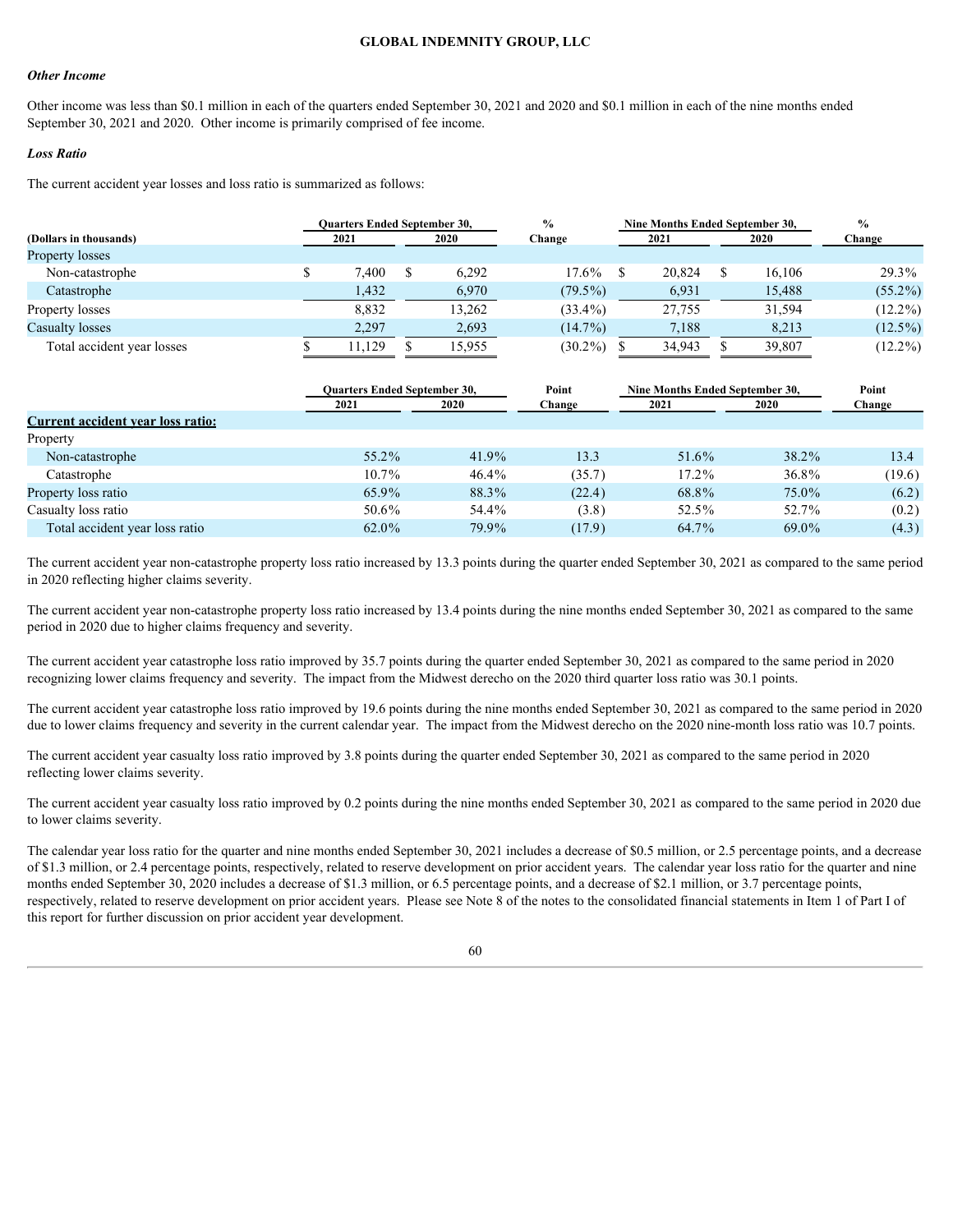#### *Expense Ratios*

The expense ratio for the Company's Farm, Ranch & Stable Segment increased by 3.2 points from 37.3% for the quarter ended September 30, 2020 to 40.5% for the quarter ended September 30, 2021 and increased 0.4 points from 39.3% for the nine months ended September 30, 2020 to 39.7% for the nine months ended September 30, 2021. The increase in the expense ratio is primarily due to a reduction in earned premiums partially offset by a reduction in the commission rate partially driven by a change in agent distribution.

### *COVID-19*

There is continued risk that legislation could be passed or there could be a court ruling which would require the Company to cover business interruption claims regardless of terms, exclusions including the virus exclusions contained within the Company's Farm, Ranch & Stable policies, or other conditions included in these policies that would otherwise preclude coverage.

COVID-19's lasting impacts could result in declines in business, non-payment of premiums, and increases in claims that could adversely affect Farm, Ranch & Stable's business, financial condition, and results of operation.

### *Reinsurance Operations*

The components of income from the Company's Reinsurance Operations segment and corresponding underwriting ratios are as follows:

|                                          | <b>Ouarters Ended September 30,</b> |         | $\frac{0}{0}$ |     | Nine Months Ended September 30, |    |         | $\frac{0}{0}$ |  |
|------------------------------------------|-------------------------------------|---------|---------------|-----|---------------------------------|----|---------|---------------|--|
| (Dollars in thousands)                   | 2021(1)                             | 2020(1) | Change        |     | 2021(1)                         |    | 2020(1) | Change        |  |
| Gross written premiums                   | 29,565                              | 14,605  | 102.4%        |     | 76,123                          |    | 48,174  | 58.0%         |  |
|                                          |                                     |         |               |     |                                 |    |         |               |  |
| Net written premiums                     | 29,565                              | 14,605  | 102.4%        |     | 76,123                          |    | 48,174  | 58.0%         |  |
|                                          |                                     |         |               |     |                                 |    |         |               |  |
| Net earned premiums                      | 26,077                              | 15,049  | $73.3\%$ \$   |     | 66,305                          | -8 | 58,450  | 13.4%         |  |
| Other income (loss)                      | (58)                                | 112     | $(151.8\%)$   |     | (100)                           |    | 96      | NM            |  |
| Total revenues                           | 26,019                              | 15,161  | 71.6%         |     | 66,205                          |    | 58,546  | 13.1%         |  |
|                                          |                                     |         |               |     |                                 |    |         |               |  |
| Losses and expenses:                     |                                     |         |               |     |                                 |    |         |               |  |
| Net losses and loss adjustment expenses  | 15,456                              | 5,190   | 197.8%        |     | 39,382                          |    | 29,584  | 33.1%         |  |
| Acquisition costs and other underwriting |                                     |         |               |     |                                 |    |         |               |  |
| expenses                                 | 9,631                               | 5,518   | 74.5%         |     | 24,007                          |    | 19,762  | 21.5%         |  |
| Underwriting income                      | 932                                 | 4,453   | $(79.1\%)$    | - S | 2,816                           |    | 9,200   | $(69.4\%)$    |  |

|                                | <b>Ouarters Ended September 30,</b> |            | Point  | Nine Months Ended September 30, |             | Point         |  |
|--------------------------------|-------------------------------------|------------|--------|---------------------------------|-------------|---------------|--|
|                                | 2021                                | 2020       | Change | 2021                            | <b>2020</b> | Change        |  |
| <b>Underwriting Ratios:</b>    |                                     |            |        |                                 |             |               |  |
| Loss ratio:                    |                                     |            |        |                                 |             |               |  |
| Current accident year $(2)$    | 61.2%                               | 66.8%      | (5.6)  | 61.6%                           | 59.4%       | $2.2^{\circ}$ |  |
| Prior accident year            | $(2.0\%)$                           | $(32.3\%)$ | 30.3   | $(2.2\%)$                       | $(8.8\%)$   | 6.6           |  |
| Calendar year loss ratio $(3)$ | 59.2%                               | 34.5%      | 24.7   | 59.4%                           | 50.6%       | 8.8           |  |
| Expense ratio                  | 36.9%                               | 36.7%      | 0.2    | 36.2%                           | 33.8%       | 2.4           |  |
| Combined ratio                 | 96.1%                               | $71.2\%$   | 24.9   | 95.6%                           | 84.4%       |               |  |
|                                |                                     |            |        |                                 |             |               |  |

NM – not meaningful

(1) External business only, excluding business assumed from affiliates

(2) Non-GAAP ratio

(3) Most directly comparable GAAP ratio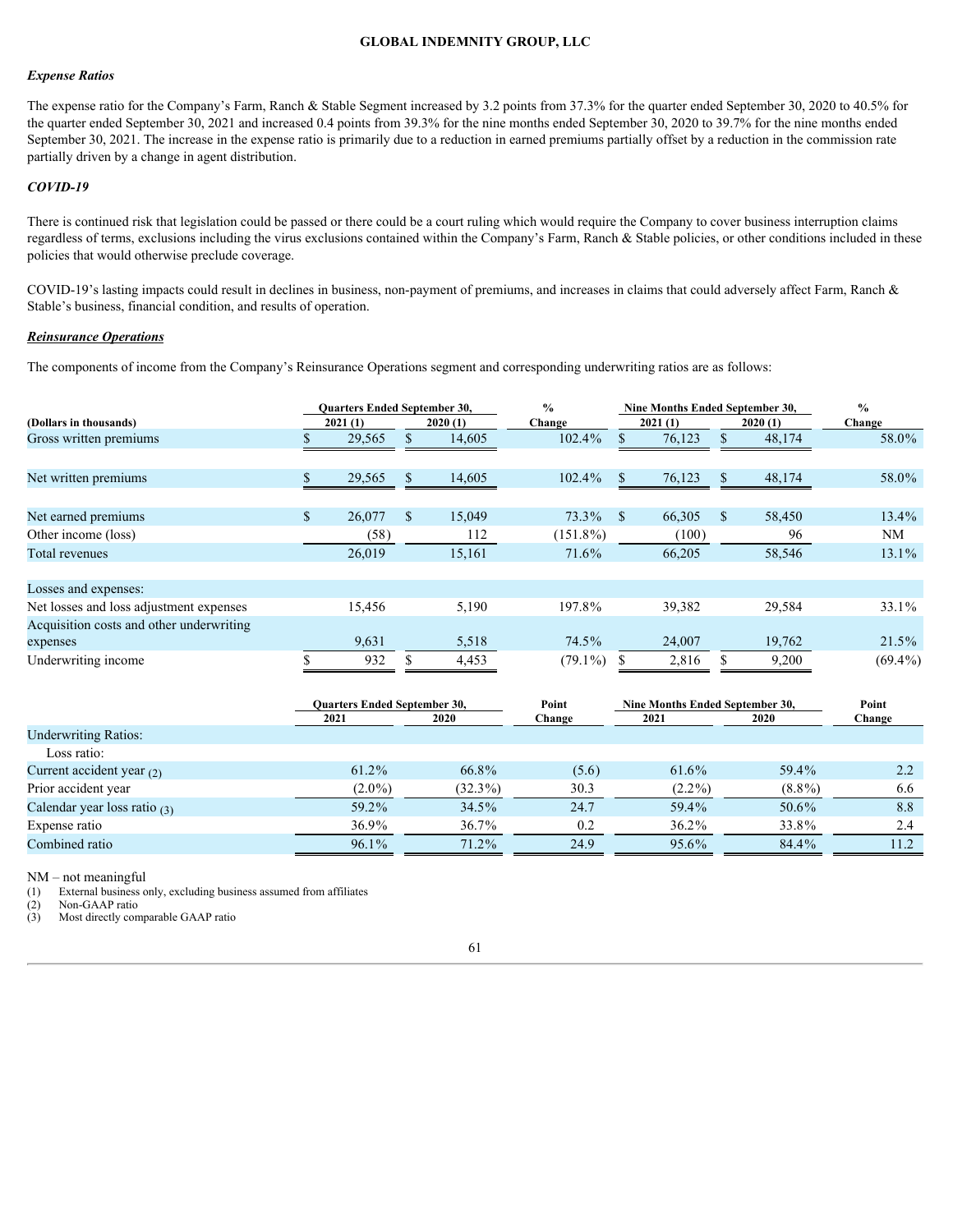## *Reconciliation of non-GAAP financial ratios*

The table above includes a reconciliation of the current accident year loss ratio, which is a non-GAAP ratio, to its calendar year loss ratio, which is its most directly comparable GAAP ratio. The Company believes the non-GAAP ratio is useful to investors when evaluating the Company's underwriting performance as trends in the Company's Reinsurance Operations may be obscured by prior accident year adjustments. This non-GAAP ratio should not be considered as a substitute for its most directly comparable GAAP ratio and does not reflect the overall underwriting profitability of the Company.

#### *Premiums*

See "Result of Operations" above for a discussion on consolidated premiums.

## *Other Income (Loss)*

The Company recognized other loss of \$0.1 million and other income of \$0.1 million during the quarter ended September 30, 2021 and 2020, respectively, and recognized other loss of \$0.1 million and other income of \$0.1 million for the nine months ended September 30, 2021 and 2020, respectively. Other income (loss) is comprised of foreign exchange gains and losses.

### *Loss Ratio*

The current accident year loss ratio improved by 5.6 points during the quarter ended September 30, 2021 as compared to the same period in 2020. The decrease in the current accident year loss ratio reflects an improvement in both the property and casualty loss ratios.

The current accident year loss ratio increased by 2.2 points during the nine months ended September 30, 2021 as compared to the same period in 2020. The increase in the current accident year loss ratio reflects a mix of business shift to more casualty premium which has a higher expected loss ratio than property.

The calendar year loss ratio for the quarter and nine months ended September 30, 2021 includes a decrease of \$0.5 million, or 2.0 percentage points, and a decrease of \$1.5 million, or 2.2 percentage points, respectively, related to reserve development on prior accident years. The calendar year loss ratio for the quarter and nine months ended September 30, 2020 includes a decrease of \$4.9 million, or 32.3 percentage points, and a decrease of \$5.1 million, or 8.8 percentage points, respectively, related to reserve development on prior accident years. Please see Note 8 of the notes to the consolidated financial statements in Item 1 of Part I of this report for further discussion on prior accident year development.

### *Expense Ratio*

The expense ratio for the Company's Reinsurance Operations increased by 0.2 points from 36.7% for the quarter ended September 30, 2020 to 36.9% for the quarter ended September 30, 2021.

The expense ratio for the Company's Reinsurance Operations increased by 2.4 points from 33.8% for the nine months ended September 30, 2020 to 36.2% for the nine months ended September 30, 2021. The increase in the expense ratio is primarily due to a change in business mix as well as an increase in profit commissions.

## *COVID-19*

COVID-19's lasting impacts could result in declines in business, non-payment of premiums, and increases in claims that could adversely affect the Reinsurance Operations' business, financial condition, and results of operation.

### **Unallocated Corporate Items**

The Company's fixed income portfolio, excluding cash, continues to maintain high quality with an A average rating and a duration of 3.3 years.

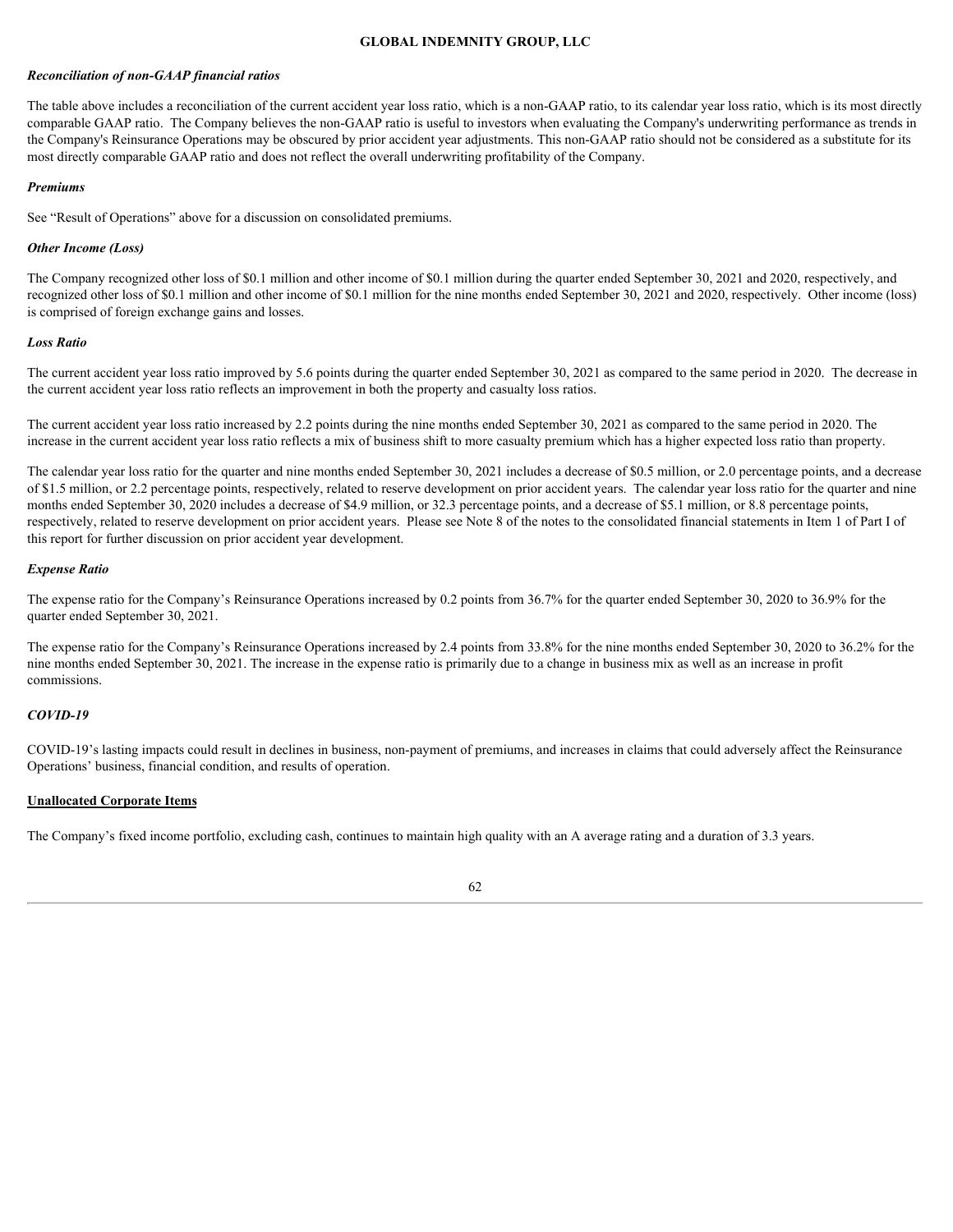#### *Net Investment Income*

|                               |      | <b>Ouarters Ended September 30,</b> |      |        |            | Nine Months Ended September 30, |         |  |         |           |  |  |
|-------------------------------|------|-------------------------------------|------|--------|------------|---------------------------------|---------|--|---------|-----------|--|--|
| (Dollars in thousands)        | 2021 |                                     | 2020 |        | Change     |                                 | 2021    |  | 2020    | Change    |  |  |
| Gross investment income $(1)$ |      | 10,010                              |      | 12,556 | $(20.3\%)$ |                                 | 31,827  |  | 21,662  | 46.9%     |  |  |
| Investment expenses           |      | (666)                               |      | (810)  | $(17.8\%)$ |                                 | (2,014) |  | (2,146) | $(6.2\%)$ |  |  |
| Net investment income         |      | 9,344                               |      | 11,746 | $(20.4\%)$ |                                 | 29,813  |  | 19,516  | 52.8%     |  |  |

#### (1) Excludes realized gains and losses

Gross investment income decreased by 20.3% for the quarter and increased by 46.9% for the nine months ended September 30, 2021, respectively, as compared to the same period in 2020. The decrease for the quarter was primarily due to a decrease in yield within the fixed maturities portfolio. The increase for nine months ended was primarily due to increased returns from alternative investments offset by a decrease in yield within the fixed maturities portfolio.

Investment expenses decreased by 17.8% and 6.2% for the quarter and nine months ended September 30, 2021, respectively, as compared to the same period in 2020 due to decreased investment management expenses as a result of a reduction in the size of the investment portfolio.

At September 30, 2021, the Company held agency mortgage-backed securities with a market value of \$170.8 million. Excluding the agency mortgage-backed securities, the average duration of the Company's fixed maturities portfolio was 3.8 years as of September 30, 2021, compared with 4.8 years as of September 30, 2020. Including cash and short-term investments, the average duration of the Company's fixed maturities portfolio, excluding agency mortgage-backed securities, was 3.6 years and 4.6 years as of September 30, 2021 and September 30, 2020, respectively. Changes in interest rates can cause principal payments on certain investments to extend or shorten which can impact duration. The Company's embedded book yield on its fixed maturities, not including cash, was 2.1% as of September 30, 2021, compared to 2.4% as of September 30, 2020. The embedded book yield on the \$54.4 million of taxable municipal bonds in the Company's portfolio, was 2.7% at September 30, 2021, compared to an embedded book yield of 3.0% on the Company's taxable municipal bonds of \$62.0 million at September 30, 2020.

### *Net Realized Investment Gains (Losses)*

The components of net realized investment gains (losses) for the quarters and nine months ended September 30, 2021 and 2020 were as follows:

|                                        | <b>Ouarters Ended September 30,</b> |       |      | Nine Months Ended September 30, |      |           |  |  |  |  |
|----------------------------------------|-------------------------------------|-------|------|---------------------------------|------|-----------|--|--|--|--|
| (Dollars in thousands)                 | 2021                                | 2020  | 2021 |                                 | 2020 |           |  |  |  |  |
| Equity securities                      | (1,662)                             | 4,887 |      | 6,101                           |      | (17,201)  |  |  |  |  |
| <b>Fixed maturities</b>                | 1,447                               | 2,276 |      | 741                             |      | 17,028    |  |  |  |  |
| Derivatives                            | (95)                                | 160   |      | 500                             |      | (22, 159) |  |  |  |  |
| Net realized investment gains (losses) | (310)                               | 7,323 |      | 7,342                           |      | (22, 332) |  |  |  |  |

See Note 3 of the notes to the consolidated financial statements in Item 1 of Part I of this report for an analysis of total investment return on a pre-tax basis for the quarters and nine months ended September 30, 2021 and 2020.

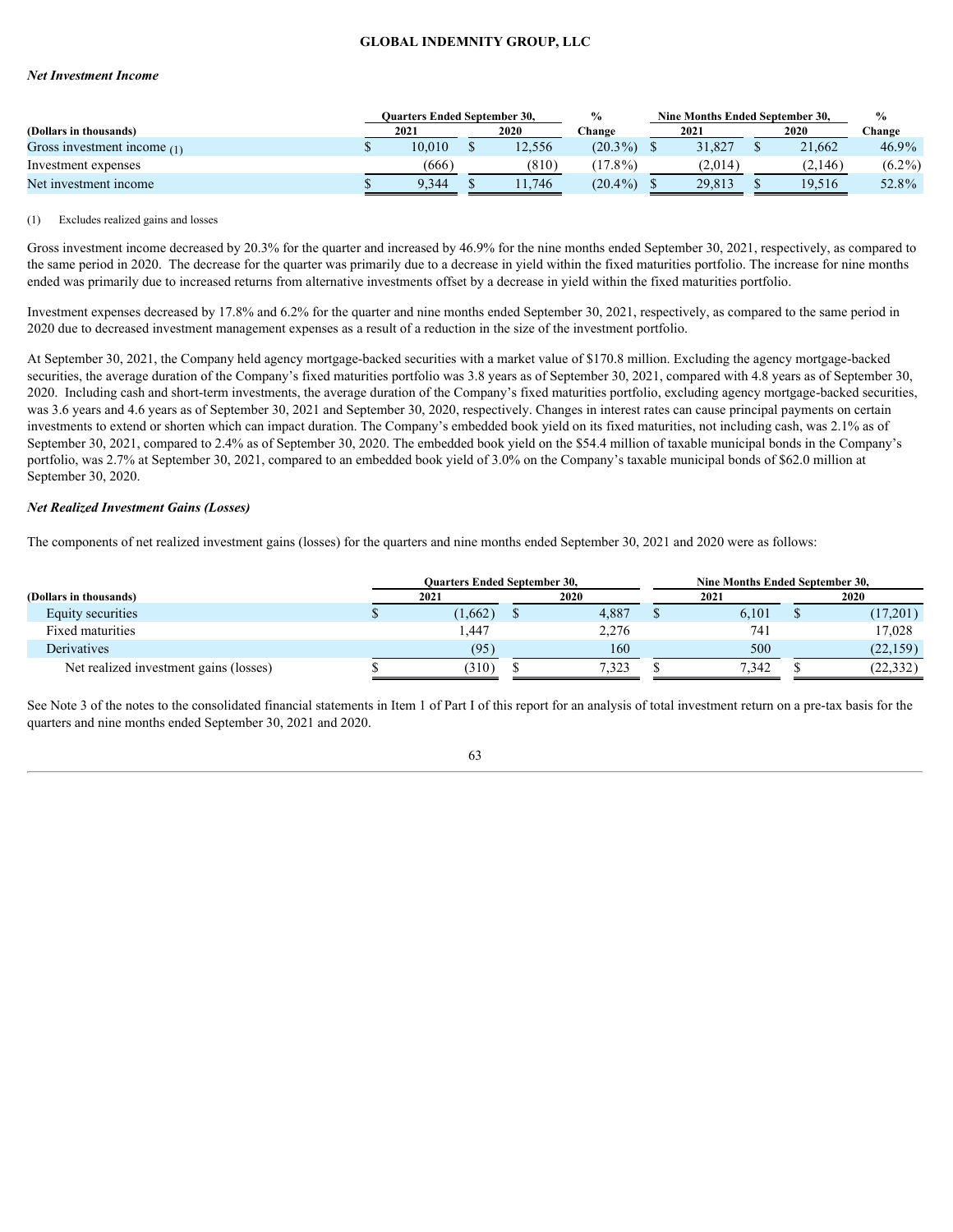#### *Corporate and Other Operating Expenses*

Corporate and other operating expenses consist of outside legal fees, other professional fees, directors' fees, management fees & advisory fees, salaries and benefits for holding company personnel, development costs for new products, and taxes incurred which are not directly related to operations. Corporate and other operating expenses were \$5.4 million and \$21.2 million during the quarters ended September 30, 2021 and 2020, respectively, and \$16.0 million and \$34.0 million during the nine months ended September 30, 2021 and 2020, respectively. Corporate expenses were higher in 2020 due to incurring additional professional fees related to the redomestication.

#### *Interest Expense*

Interest expense decreased 28.3% and 40.2% during the quarter and nine months ended September 30, 2021, respectively, as compared to the same period in 2020 primarily due to the redemption of the Company's 7.75% Subordinated Notes due in 2045 and the repayment of the margin borrowing facility in August, 2020.

#### *Income Tax Benefit*

Income tax benefit was \$1.8 million and \$3.2 million for the quarters ended September 30, 2021 and 2020, respectively. The reduction in the income tax benefit is primarily due to the recognition of a tax benefit of \$1.7 million for a change in tax status for net insurance liabilities that were redomiciled from Bermuda at 0% tax rate to the United States in 2020.

Income tax benefit was \$1.1 million and \$8.2 million for the nine months ended September 30, 2021 and 2020, respectively. The reduction in the income tax benefit is primarily due to an increase in pre-tax income of the Company's U.S. subsidiaries.

See Note 7 of the notes to the consolidated financial statements in Item 1 of Part I of this report for a comparison of income tax between periods.

#### *Net Income (Loss)*

The factors described above resulted in a net loss of \$7.7 million and \$15.2 million for the quarters ended September 30, 2021 and 2020, respectively, and a net income of \$4.2 million and net loss of \$22.2 million for the nine months ended September 30, 2021 and 2020, respectively.

#### **Liquidity and Capital Resources**

#### *Sources and Uses of Funds*

Global Indemnity Group, LLC is a holding company. Its principal asset is its ownership of the shares of its direct and indirect subsidiaries, including those of its insurance companies: United National Insurance Company, Diamond State Insurance Company, Penn-America Insurance Company, Penn-Star Insurance Company, Penn-Patriot Insurance Company, and American Reliable Insurance Company.

Global Indemnity Group, LLC's short term and long term liquidity needs include but are not limited to the payment of corporate expenses, debt service payments, distributions to shareholders, and share repurchases. In order to meet their short term and long term needs, Global Indemnity Group, LLC's principal sources of cash includes investment income, dividends from subsidiaries, other permitted disbursements from its direct and indirect subsidiaries, reimbursement for equity awards granted to employees and intercompany borrowings. The principal sources of funds at these direct and indirect subsidiaries include underwriting operations, investment income, proceeds from sales and redemptions of investments, capital contributions, intercompany borrowings, and dividends from subsidiaries. Funds are used principally by these operating subsidiaries to pay claims and operating expenses, to make debt payments, fund margin requirements on interest rate swap agreements, to purchase investments, and to make distribution payments. In addition, the Company periodically reviews opportunities related to business acquisitions and as a result, liquidity may be needed in the future.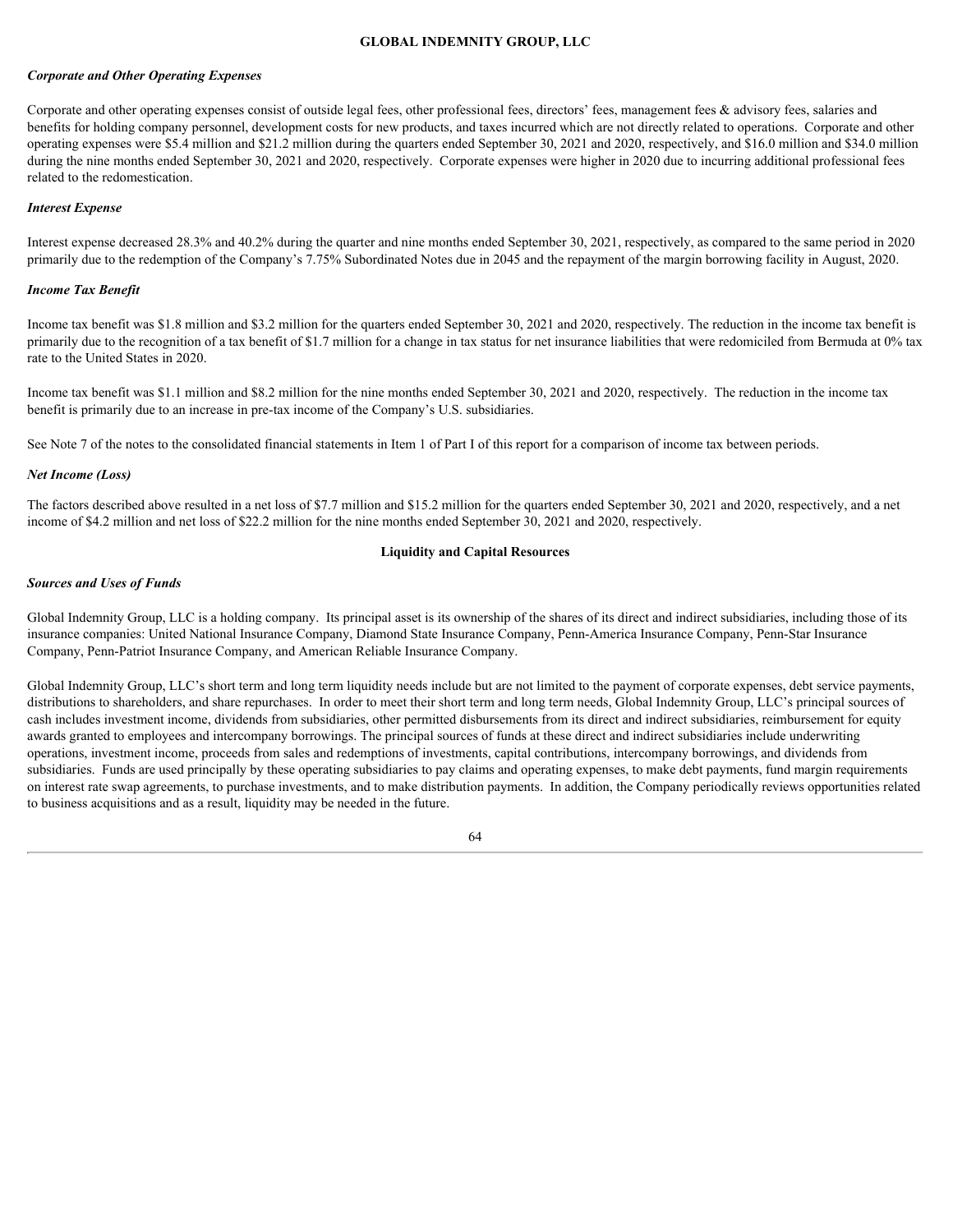GBLI Holdings, LLC is a holding company which is a wholly-owned subsidiary of Penn-Patriot Insurance Company. GBLI Holdings, LLC's principal asset is its ownership of the shares of its direct and indirect subsidiaries which include United National Insurance Company, Diamond State Insurance Company, Penn-America Insurance Company, Penn-Star Insurance Company, and American Reliable Insurance Company. GBLI Holdings, LLC is dependent on dividends from its subsidiaries to meet its debt obligations as well as corporate expense obligations.

As of September 30, 2021, the Company also had future funding commitments of \$31.2 million related to investments that are currently in their harvest period and it is unlikely that a capital call will be made.

The future liquidity of both Global Indemnity Group, LLC and GBLI Holdings, LLC is dependent on the ability of its subsidiaries to pay dividends. Global Indemnity Group, LLC and GBLI Holdings, LLC's insurance companies are restricted by statute as to the amount of dividends that they may pay without the prior approval of regulatory authorities. The dividend limitations imposed by state laws are based on the statutory financial results of each insurance company that are determined by using statutory accounting practices that differ in various respects from accounting principles used in financial statements prepared in conformity with GAAP. See "Regulation - Statutory Accounting Principles" in Item 1 of Part I of the Company's 2020 Annual Report on Form 10-K. Key differences relate to, among other items, deferred acquisition costs, limitations on deferred income taxes, reserve calculation assumptions and surplus notes. See Note 20 of the notes to the consolidated financial statements in Item 8 of Part II of the Company's 2020 Annual Report on Form 10-K for further information on dividend limitations related to the Insurance Companies. The Insurance Companies did not declare or pay any dividends during the quarter and nine months ended September 30, 2021.

## *Cash Flows*

Sources of operating funds consist primarily of net written premiums and investment income. Funds are used primarily to pay claims and operating expenses and to purchase investments. As a result of the distribution policy, funds may also be used in the future to pay distributions to shareholders of the Company.

The Company's reconciliation of net income (loss) to net cash provided by operations is generally influenced by the following:

- the fact that the Company collects premiums, net of commissions, in advance of losses paid;
- the timing of the Company's settlements with its reinsurers; and
- the timing of the Company's loss payments.

Net cash provided by operating activities was \$66.1 million and \$33.9 million for the nine months ended September 30, 2021 and 2020, respectively. The increase in operating cash flows of approximately \$32.1 million from the prior year was primarily a net result of the following items:

|                                           |      | Nine Months Ended September 30, |  |            |        |           |  |
|-------------------------------------------|------|---------------------------------|--|------------|--------|-----------|--|
| (Dollars in thousands)                    | 2021 |                                 |  | 2020       | Change |           |  |
| Net premiums collected                    |      | 464,650                         |  | 418,598    |        | 46,052    |  |
| Net losses paid                           |      | (226, 152)                      |  | (231,038)  |        | 4,886     |  |
| Underwriting and corporate expenses       |      | (192, 147)                      |  | (183, 883) |        | (8,264)   |  |
| Net investment income                     |      | 27,495                          |  | 33,428     |        | (5,933)   |  |
| Net federal income taxes recovered (paid) |      | (11)                            |  | 10,859     |        | (10, 870) |  |
| Interest paid                             |      | (7, 781)                        |  | (14,028)   |        | 6,247     |  |
| Net cash provided by operating activities |      | 66,054                          |  | 33,936     |        | 32,118    |  |

See the consolidated statements of cash flows in the consolidated financial statements in Item 1 of Part I of this report for details concerning the Company's investing and financing activities.

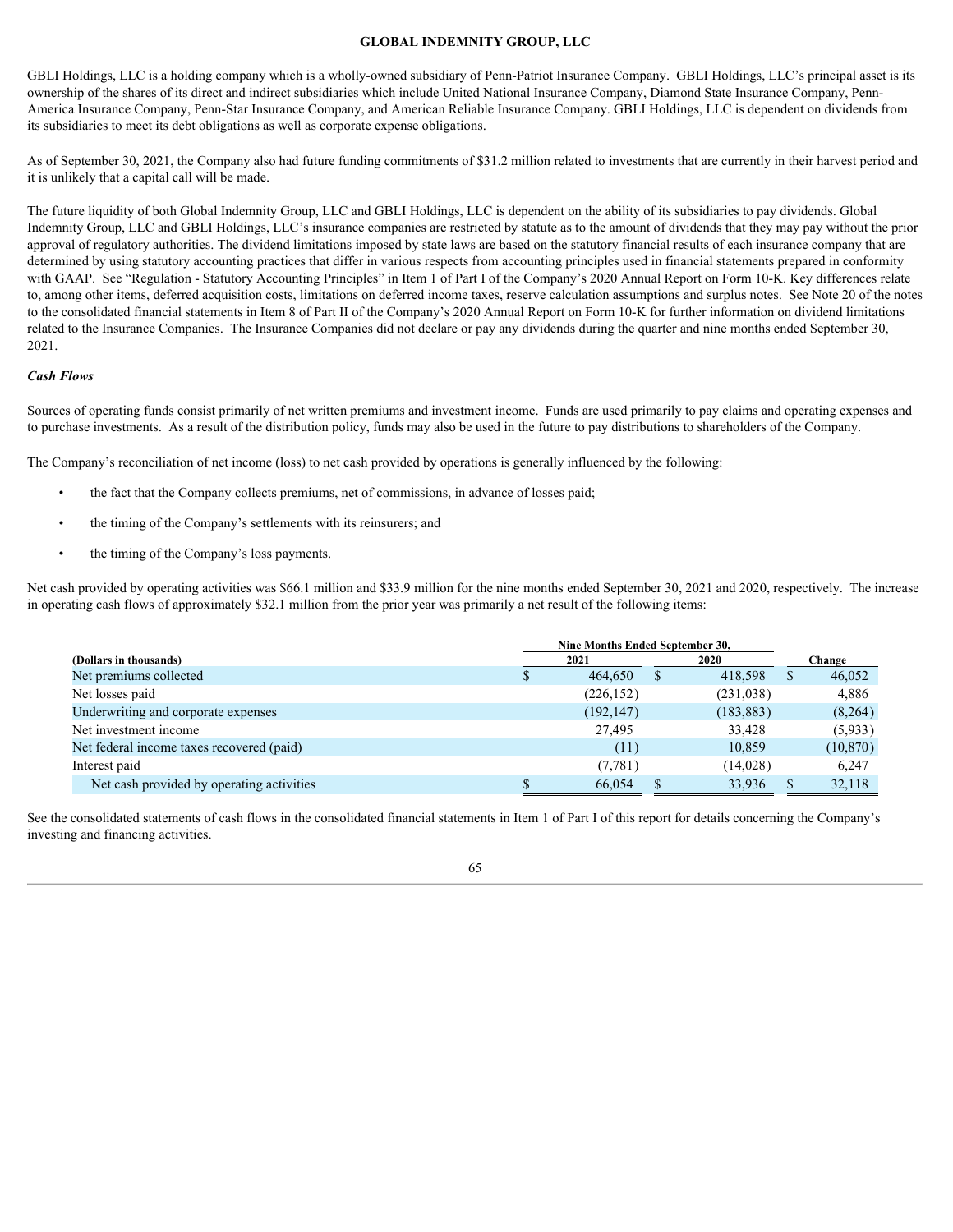#### *Liquidity*

#### *COVID-19*

The Company's liquidity could be negatively impacted by the cancellation, delays, or non-payment of premiums related to the ongoing COVID-19 pandemic and its lasting impacts. There is continued risk that legislation could be passed or there could be a court ruling which would require the Company to cover business interruption claims regardless of terms, exclusions including the virus exclusions contained within the Company's Commercial Specialty and Farm, Ranch & Stable policies, or other conditions included in policies that would otherwise preclude coverage which would negatively impact liquidity. In addition, the liquidity of the Company's investment portfolio could be negatively impacted by disruption experienced in global financial markets. Management is taking actions it considers prudent to minimize the impact on the Company's liquidity. However, given the ongoing uncertainty surrounding the duration, magnitude and geographic reach of COVID-19, the Company is regularly evaluating the impact of COVID-19 on its liquidity.

#### *Dividends / Distributions*

During 2021, the Board of Directors approved a distribution payment of \$0.25 per common share to all shareholders of record on the close of business on March 22, 2021, June 21, 2021, and September 23, 2021. Distributions paid to common shareholders were \$10.8 million during the nine months ended September 30, 2021. In addition, distributions of \$0.3 million were paid to Global Indemnity Group, LLC's preferred shareholder during the nine months ended September 30, 2021.

### *Sale of Manufactured and Dwelling Homes Business Lines*

On October 26, 2021 the Company announced the sale of its manufactured and dwelling homes business lines to K2 Insurance Services and American Family Mutual Insurance Company. Pursuant to the tripartite transaction, the Company will receive \$30.4 million in cash as well as retain the American Reliable 50-state licensed operating unit, \$65 million of net capital supporting the business, and a related \$42 million unearned premium reserve. The sales price of manufactured and dwelling homes business lines was \$28 million. In addition, K2 is subleasing approximately a third of the Company's Scottsdale Arizona office. Payments from the sublease are expected to be \$2.4 million between October 2021 and November 2029. To facilitate the transaction, American Reliable retained the specialty residential property business in Florida and Louisiana and also retained business that was previously placed in runoff. American Reliable plans to cease writing manufactured home and dwelling insurance in Florida and Louisiana as soon as possible. American Family is assuming 100% of the risks for all policies covered under the renewal rights agreement which are written or renewed after October 26, 2021, except for policies covering properties in the state of Florida. For the nine months ended September 30, 2021, Manufactured Home and Dwelling gross written premium was \$79.6 million.

Other than the items discussed in the preceding paragraphs, there have been no material changes to the Company's liquidity during the quarter and nine months ended September 30, 2021. Please see Item 7 of Part II in the Company's 2020 Annual Report on Form 10-K for information regarding the Company's liquidity.

### *Capital Resources*

On September 27, 2021, Global Indemnity Investments Inc. repaid its promissory note with Global Indemnity Group, LLC. As of September 30, 2021, there are no intercompany notes outstanding.

Other than the item discussed in the preceding paragraph, there have been no material changes to the Company's capital resources during the quarter and nine months ended September 30, 2021. Please see Item 7 of Part II in the Company's 2020 Annual Report on Form 10-K for information regarding the Company's capital resources.

#### *Co-obligor Financial Information*

The Company is providing the following information in compliance with Rule 13-01 of Regulation S-X, "Financial Disclosures about Guarantors and Issuers of Guaranteed Securities" with respect to the Company's 7.875% Subordinated Notes due in 2047 ("2047 Notes"). Global Indemnity Group, LLC (parent co-obligor) and GBLI Holdings, LLC (subsidiary co-obligor) are co-obligors of the 2047 Notes. GBLI Holdings, LLC is a wholly-owned indirect subsidiary of Global Indemnity Group, LLC. The 2047 Notes are subordinated unsecured obligations and rank (i) senior to the companies'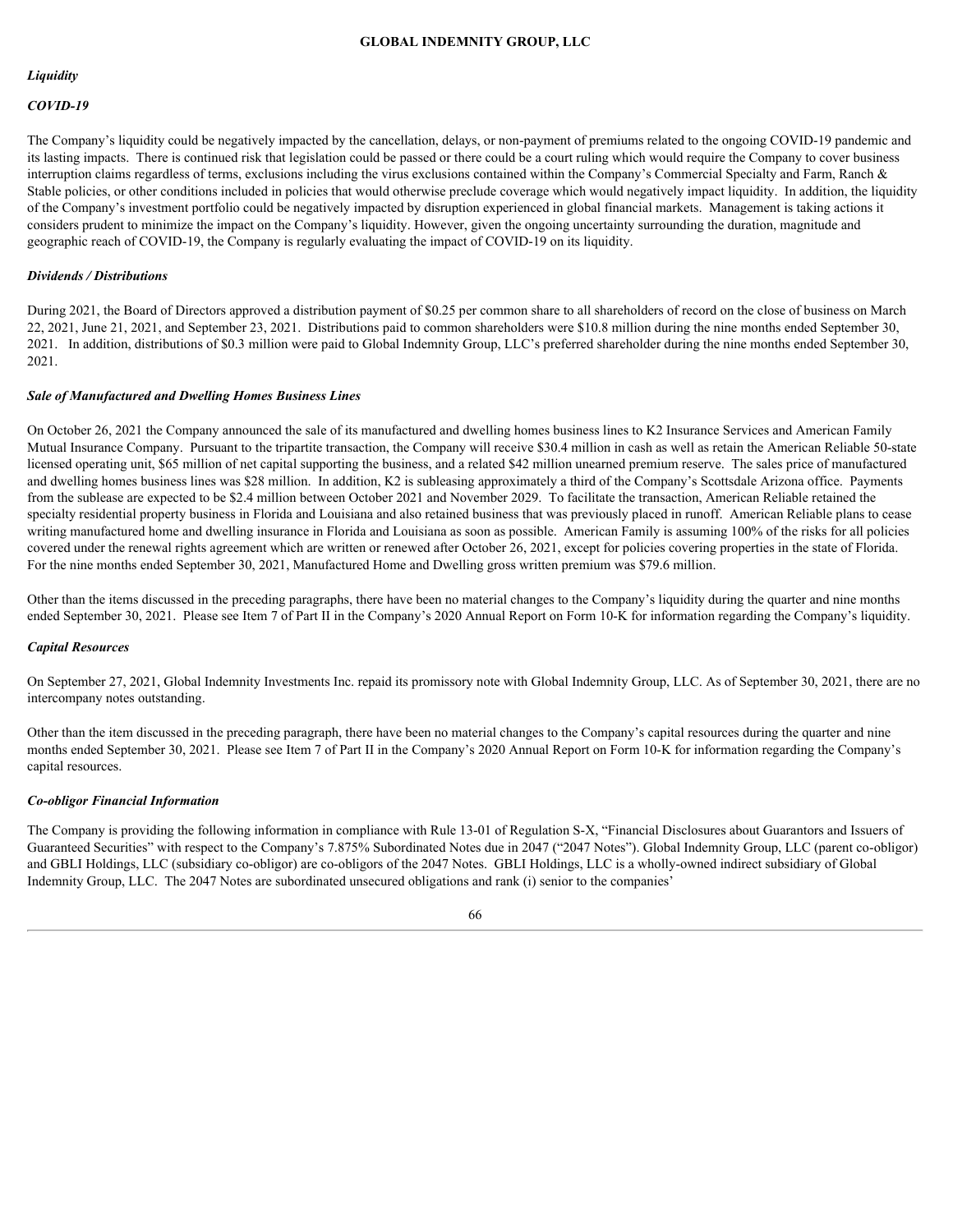existing and future capital stock, (ii) senior in right of payment to the companies' future junior subordinated debt, (iii) equally in right of payment with any existing unsecured, subordinated debt that the companies have issued or may issue in the future that ranks equally with the 2047 Notes, and (iv) subordinate in right of payment to any of the companies' future senior debt. In addition, the 2047 Notes are structurally subordinated to all existing and future indebtedness, liabilities and other obligations of Global Indemnity Group, LLC's subsidiaries, except for GBLI Holdings, LLC.

GBLI Holdings, LLC is a subordinated co-obligor with respect to the 2047 Notes with the same obligations and duties as Global Indemnity Group, LLC under the Indenture (including the due and punctual performance and observance of all of the covenants and conditions to be performed by Global Indemnity Group, LLC, including, without limitation, the obligation to pay the principal of, and interest on, the 2047 Notes when due whether at maturity, by acceleration, redemption or otherwise), and with the same rights, benefits and privileges of Global Indemnity Group, LLC thereunder. Notwithstanding the foregoing, GBLI Holdings, LLC's obligations (including the obligation to pay the principal of and interest in respect of the 2047 Notes) are subject to subordination to all monetary obligations or liabilities of GBLI Holdings, LLC owing to any regulated reinsurance or insurance company that is a direct or indirect subsidiary of Global Indemnity Group, LLC, in addition to indebtedness of GBLI Holdings, LLC for borrowed money. If Global Indemnity Group, LLC pays any amount with respect to the subordinated note obligations, Global Indemnity Group, LLC is entitled to be reimbursed by GBLI Holdings, LLC within 10 business days after a demand is made to GBLI Holding, LLC by Global Indemnity Group, LLC.

The following tables present summarized financial information for Global Indemnity Group, LLC (Parent co-obligor) and GBLI Holdings, LLC (Subsidiary coobligor) on a combined basis after transactions and balances within the combined entities have been eliminated.

#### **Parent and Subsidiary Co-obligors**

The following table presents the summarized balance sheet information as of September 30, 2021 and December 31, 2020.

| (Dollars in thousands)                            | <b>September 30, 2021</b>       | <b>December 31, 2020</b> |
|---------------------------------------------------|---------------------------------|--------------------------|
| Intercompany note receivable                      | $\hspace{0.1mm}-\hspace{0.1mm}$ | 1,283                    |
| Intercompany receivables                          | 654                             | 57                       |
| Investments                                       | 242,565                         | 250,863                  |
| Total assets excluding investment in subsidiaries | 305,180                         | 324,229                  |
| Intercompany payables                             | 7,450                           | 5,515                    |
| Total liabilities                                 | 156,649                         | 158,423                  |

The following table presents the summarized statement of operations information for the nine months ended September 30, 2021.

| (Dollars in thousands)            |                               |
|-----------------------------------|-------------------------------|
| Total revenue                     | 12,754                        |
| Intercompany interest income      |                               |
| Intercompany interest expense     | $\overbrace{\phantom{aaaaa}}$ |
| Loss before income taxes $_{(1)}$ | (10, 631)                     |
| Net loss $_{(1)}$                 | (6,654)                       |
|                                   |                               |

(1) excludes equity in the earning of a subsidiary

#### **Off Balance Sheet Arrangements**

The Company has no off balance sheet arrangements.

#### **Cautionary Note Regarding Forward-Looking Statements**

Some of the statements under "Management's Discussion and Analysis of Financial Condition and Results of Operations" and elsewhere in this report may include forward-looking statements within the meaning of Section 21E of the Security Exchange Act of 1934, as amended, that reflect the Company's current views with respect to future events and financial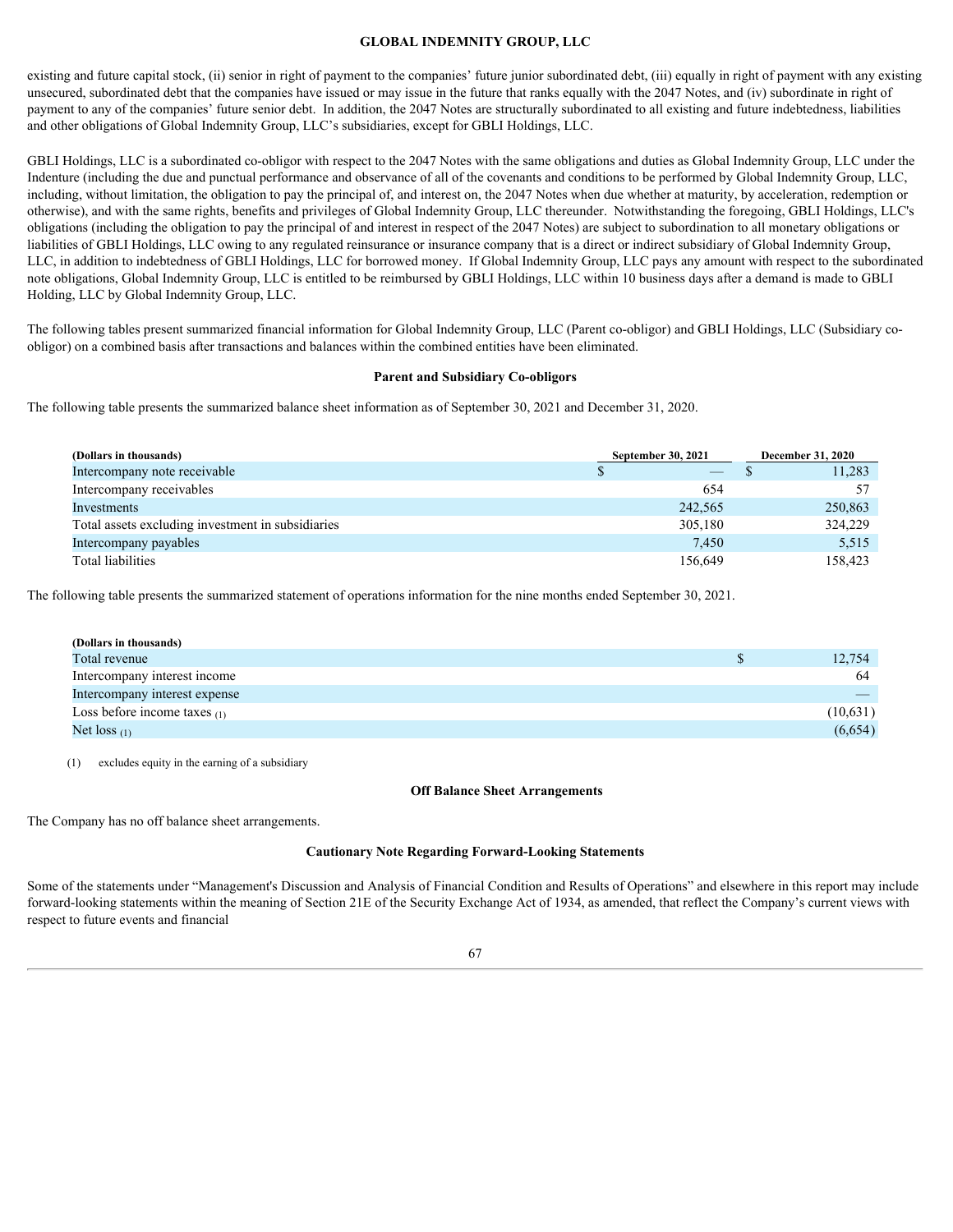performance. Forward-looking statements are statements that are not historical facts. These statements can be identified by the use of forward-looking terminology such as "believe," "expect," "may," "will," "should," "project," "plan," "seek," "intend," or "anticipate" or the negative thereof or comparable terminology, and include discussions of strategy, financial projections and estimates and their underlying assumptions, statements regarding plans, objectives, expectations or consequences of identified transactions or natural disasters, and statements about the future performance, operations, products and services of the companies.

The Company's business and operations are and will be subject to a variety of risks, uncertainties and other factors. Consequently, actual results and experience may materially differ from those contained in any forward-looking statements. See "Risk Factors" in Item 1A of Part I in the Company's 2020 Annual Report on Form 10-K for risks, uncertainties and other factors that could cause actual results and experience to differ from those projected. The Company's forward-looking statements speak only as of the date of this report or as of the date they were made. The Company undertakes no obligation to publicly update or review any forward-looking statement, whether as a result of new information, future developments or otherwise.

# **Item 3. QUANTITATIVE AND QUALITATIVE DISCLOSURES ABOUT MARKET RISK**

For the quarter ending September 30, 2021, global equities fell approximately 1.0% with U.S. equities outperforming, returning approximately 0.6%. U.S. fixed income returned approximately 0.1% with the average spread nearly unchanged while 10 year treasury rates declined to start the quarter before retracing all of the decline by quarter end. As market participants gain confidence around the Federal Reserve's plans to taper asset purchases by the end of the year, the focus begins to shift toward tightening, and with that a renewed emphasis on data dependency, particularly regarding potentially elevated levels of inflation and unemployment metrics. In terms of fiscal policy, democrats struggle to work with their thin majorities in both houses to pass an infrastructure and social spending plan as well as an extension of the debt ceiling. With economic growth softening, plagued by supply-chain bottlenecks and elevated unemployment, the requisite tax plans that will accompany large spending deserve close attention as they could serve to dampen growth going forward. While we have seen heightened market volatility of late, spreads remain at tight levels.

The Company's investment grade fixed income portfolio continues to maintain high quality with an A average rating and a duration of 3.3 years. Portfolio purchases were focused within US Treasury, asset backed, and investment grade credit securities. These purchases were funded primarily through cash inflows, sales of US Treasury, MBS, and investment grade credit securities, as well as maturities and paydowns. During the third quarter, the portfolio's allocation to asset backed and investment grade credit increased, while the portfolio's exposure to MBS, and US Treasuries decreased. There have been no other material changes to the Company's market risk since December 31, 2020. Please see Item 7A of Part II in the Company's 2020 Annual Report on Form 10-K for information regarding the Company's market risk.

## **Item 4. CONTROLS AND PROCEDURES**

## **Evaluation of Disclosure Controls and Procedures**

The Company maintains disclosure controls and procedures (as that term is defined in Rules 13a-15(e) and 15d-15(e) under the Securities Exchange Act of 1934, as amended (the "Exchange Act")) that are designed to ensure that information required to be disclosed in the Company's reports under the Exchange Act is recorded, processed, summarized and reported within the time periods specified in the Securities and Exchange Commission's rules and forms, and that such information is accumulated and communicated to the Company's management, including its Chief Executive Officer and Chief Financial Officer, as appropriate, to allow timely decisions regarding required disclosures. Any controls and procedures, no matter how well designed and operated, can provide only reasonable assurance of achieving the desired control objectives. The Company's management, with the participation of the Company's Chief Executive Officer and Chief Financial Officer, has evaluated the effectiveness of the design and operation of the Company's disclosure controls and procedures as of September 30, 2021. Based upon that evaluation, and subject to the foregoing, the Company's Chief Executive Officer and Chief Financial Officer concluded that, as of September 30, 2021, the design and operation of the Company's disclosure controls and procedures were effective to accomplish their objectives at the reasonable assurance level.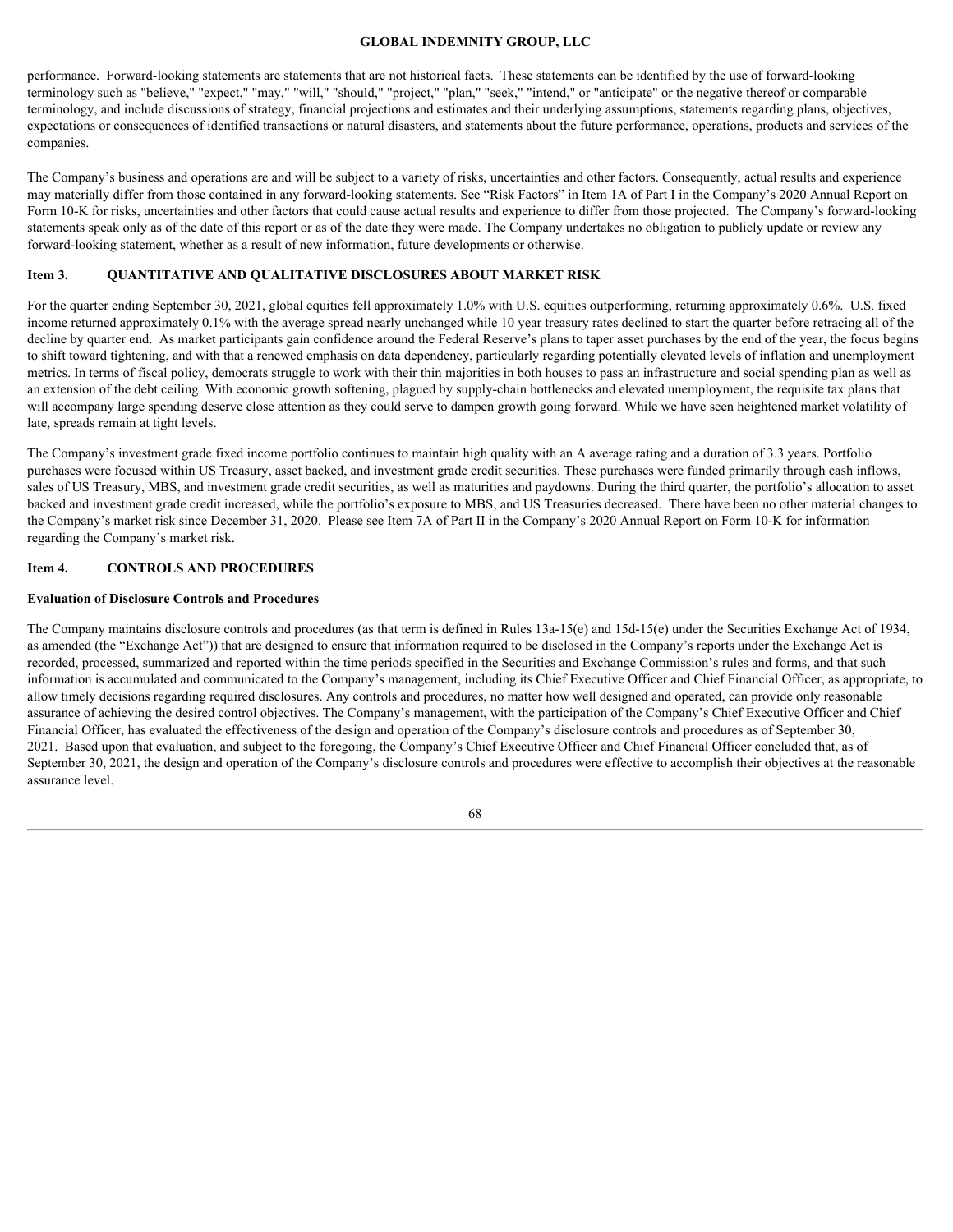# **Changes in Internal Control over Financial Reporting**

There have been no changes in the Company's internal controls over financial reporting that occurred during the quarter ended September 30, 2021 that have materially affected, or are reasonably likely to materially affect, the Company's internal controls over financial reporting.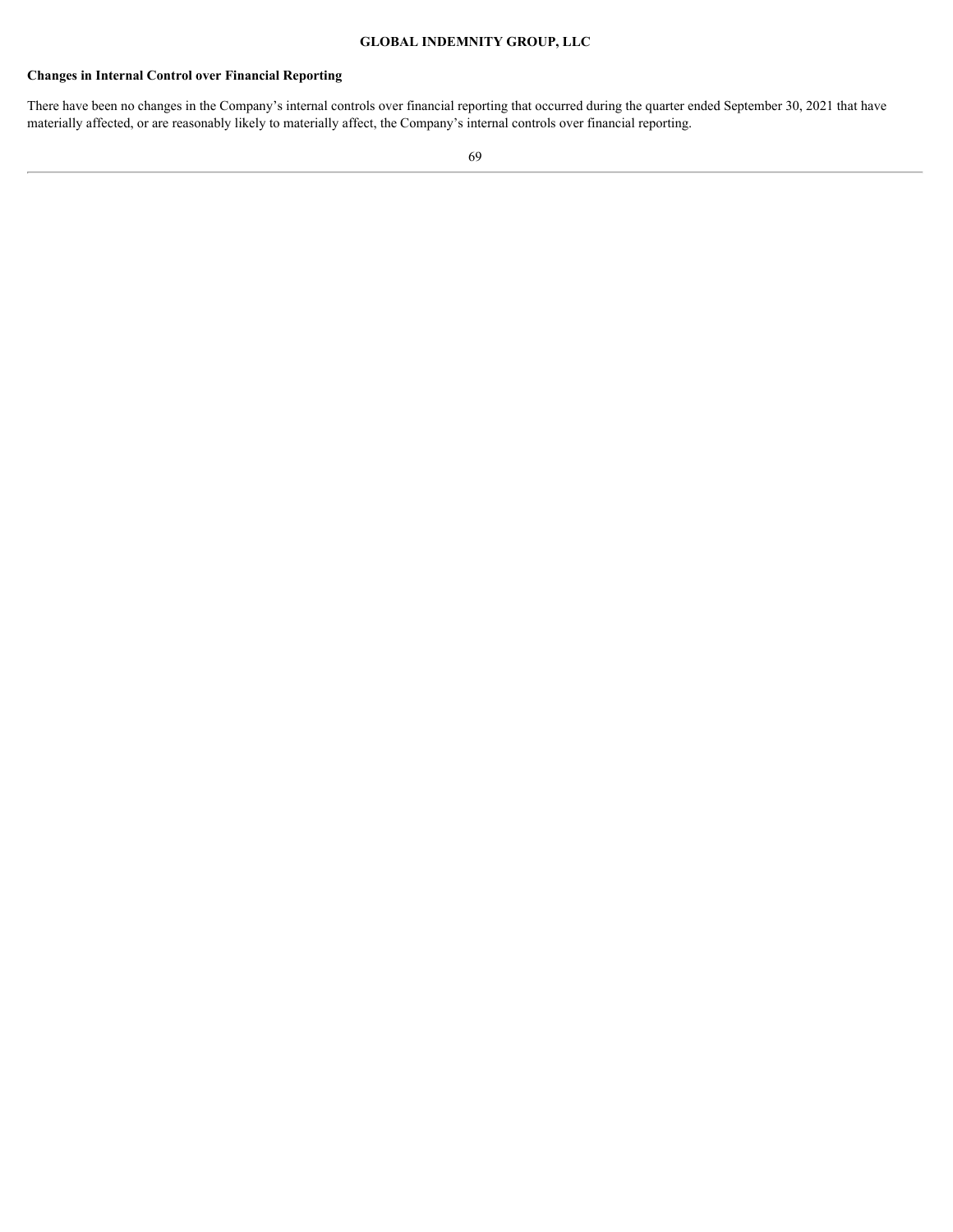# **PART II-OTHER INFORMATION**

### **Item 1. Legal Proceedings**

The Company is, from time to time, involved in various legal proceedings in the ordinary course of business. The Company maintains insurance and reinsurance coverage for risks in amounts that it considers adequate. However, there can be no assurance that the insurance and reinsurance coverage that the Company maintains is sufficient or will be available in adequate amounts or at a reasonable cost. The Company does not believe that the resolution of any currently pending legal proceedings, either individually or taken as a whole, will have a material adverse effect on its business, results of operations, cash flows, or financial condition.

There is a greater potential for disputes with reinsurers who are in runoff. Some of the Company's reinsurers' have operations that are in runoff, and therefore, the Company closely monitors those relationships. The Company anticipates that, similar to the rest of the insurance and reinsurance industry, it will continue to be subject to litigation and arbitration proceedings in the ordinary course of business.

## **Item 1A. Risk Factors**

The Company's results of operations and financial condition are subject to numerous risks and uncertainties described in Item 1A of Part I in the Company's 2020 Annual Report on Form 10-K, filed with the SEC on March 12, 2021 as supplemented by the Company's Quarterly Report on Form 10Q for the quarterly period ending June 30, 2021 filed on August 6, 2021. The risk factors identified therein have not materially changed.

## **Item 2. Unregistered Sales of Equity Securities and Use of Proceeds**

The Company's Share Incentive Plan allows employees to surrender the Company's class A common shares as payment for the tax liability incurred upon the vesting of restricted stock. There were no shares surrendered by the Company's employees during the quarter ended September 30, 2021. All class A common shares surrendered by the Company's employees are held as treasury stock and recorded at cost until formally retired.

### **Item 3. Defaults upon Senior Securities**

None.

| Item 4. | <b>Mine Safety Disclosures</b> |
|---------|--------------------------------|
| None.   |                                |

**Item 5. Other Information**

None.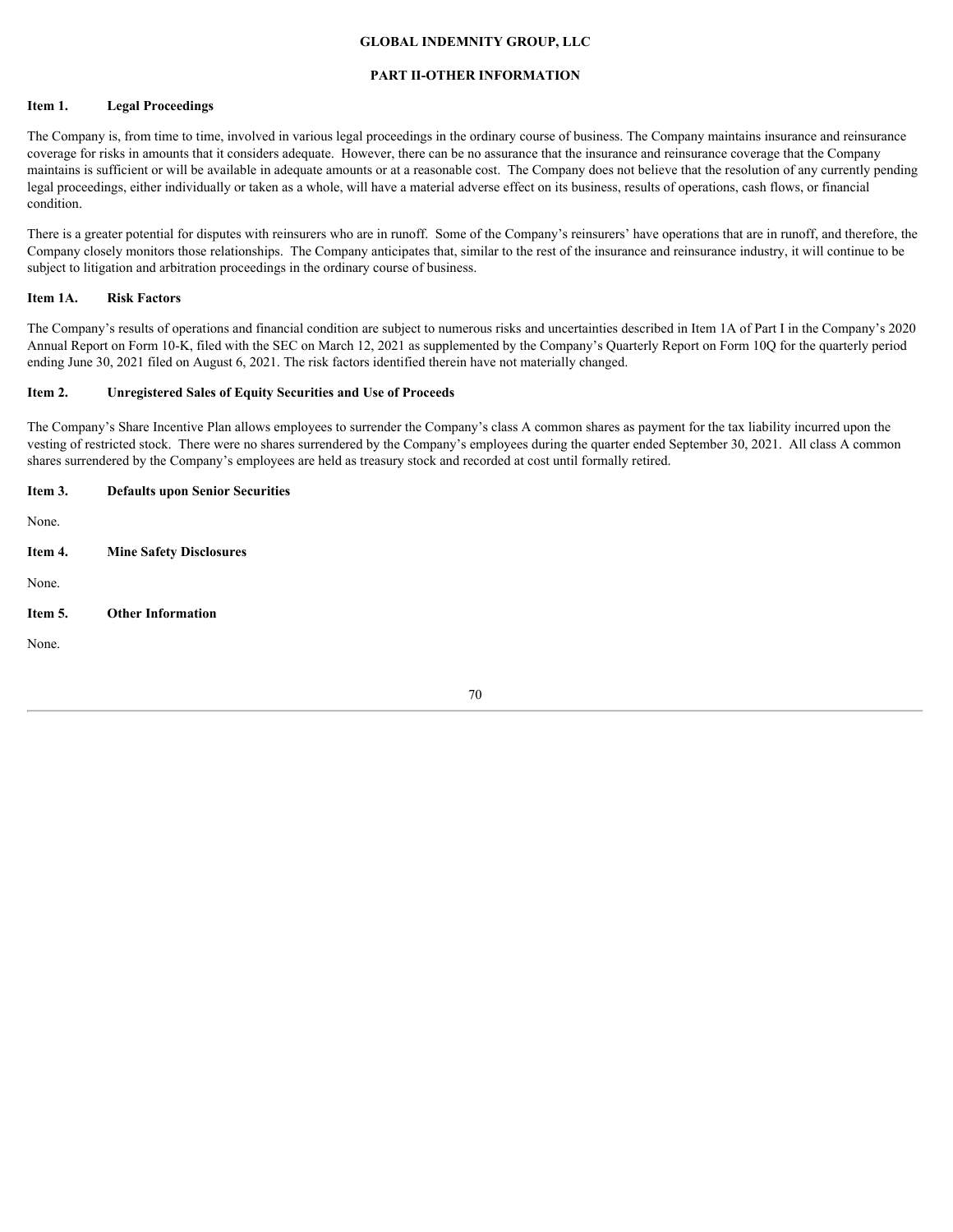| Item 6. | <b>Exhibits</b>                                                                                                                                                                                                    |
|---------|--------------------------------------------------------------------------------------------------------------------------------------------------------------------------------------------------------------------|
| 22.1    | List of Co-Issuer Subsidiaries (incorporated by reference to Exhibit 22.1 of the Company's Annual Report on Form 10-K for the fiscal year ended<br>December 31, 2020 (File No. 001-34809)).                        |
| $31.1+$ | Certification of Principal Executive Officer pursuant to Rule 13a-14 (a) / 15d-14 (a) of the Securities Exchange Act of 1934, as amended, as<br>adopted pursuant to Section 302 of the Sarbanes-Oxley Act of 2002. |
| $31.2+$ | Certification of Chief Financial Officer pursuant to Rule 13a-14 (a) / 15d-14 (a) of the Securities Exchange Act of 1934, as amended, as adopted<br>pursuant to Section 302 of the Sarbanes-Oxley Act of 2002.     |
| $32.1+$ | Certification of Principal Executive Officer pursuant to 18 U.S.C. Section 1350, as adopted pursuant to Section 906 of the Sarbanes-Oxley Act of<br>2002.                                                          |
| $32.2+$ | Certification of Chief Financial Officer pursuant to 18 U.S.C. Section 1350, as adopted pursuant to Section 906 of the Sarbanes-Oxley Act of<br><u>2002.</u>                                                       |
| 101.INS | Inline XBRL Instance Document – the instance document does not appear in the Interactive Data File because its XBRL tags are embedded within<br>the Inline XBRL document.                                          |
| 101.SCH | Inline XBRL Taxonomy Extension Schema Document                                                                                                                                                                     |
| 101.CAL | Inline XBRL Taxonomy Extension Calculation Linkbase Document                                                                                                                                                       |
| 101.DEF | Inline XBRL Taxonomy Extension Definition Linkbase Document                                                                                                                                                        |
| 101.LAB | Inline XBRL Taxonomy Extension Label Linkbase Document                                                                                                                                                             |
| 101.PRE | Inline XBRL Taxonomy Extension Presentation Linkbase Document                                                                                                                                                      |
| 104     | Cover Page Interactive Data File (embedded within the Inline XBRL document)                                                                                                                                        |
| $^{+}$  | Filed or furnished herewith, as applicable.                                                                                                                                                                        |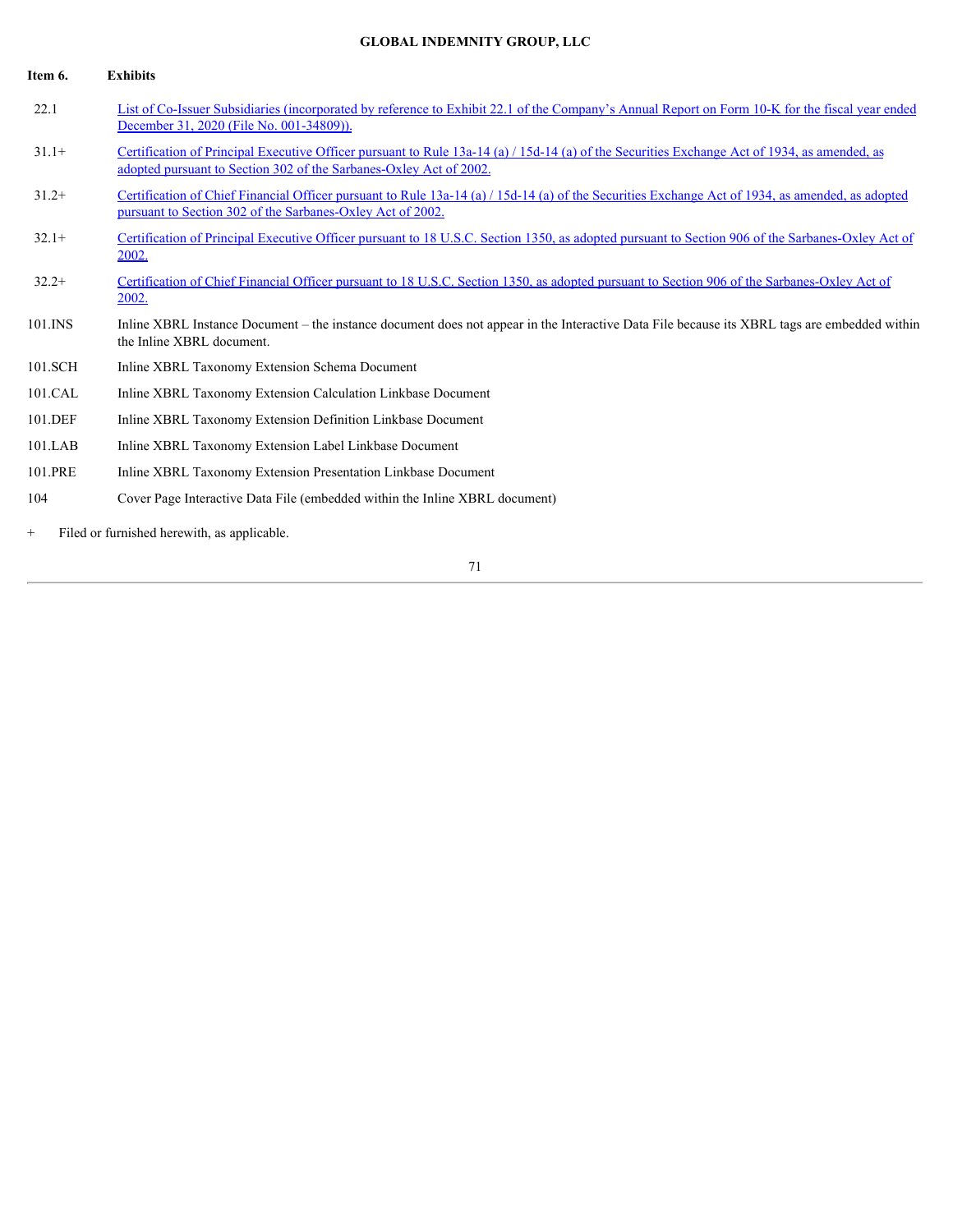# **SIGNATURE**

Pursuant to the requirements of the Securities Exchange Act of 1934, the registrant has duly caused this report to be signed on its behalf by the undersigned, thereunto duly authorized.

> GLOBAL INDEMNITY GROUP, LLC Registrant

Dated: November 9, 2021 By: /s/ Thomas M. McGeehan

Thomas M. McGeehan Chief Financial Officer (Authorized Signatory and Principal Financial and Accounting Officer)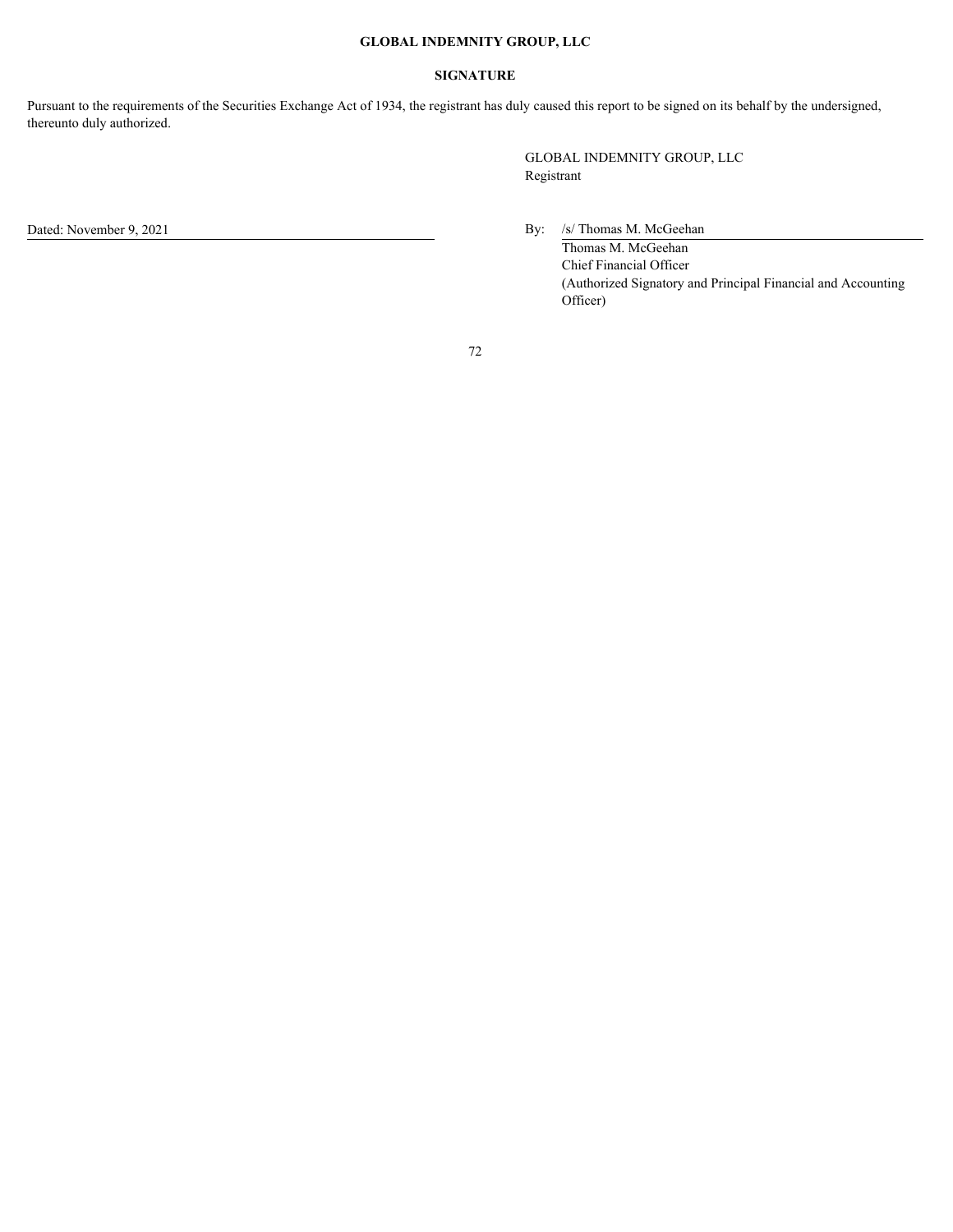## **CERTIFICATION PURSUANT TO RULE 13a-14(a)/15d-14(a), AS ADOPTED PURSUANT TO SECTION 302 OF THE SARBANES-OXLEY ACT OF 2002**

I, David S. Charlton, certify that:

- 1. I have reviewed this Quarterly Report on Form 10-Q of Global Indemnity Group, LLC;
- 2. Based on my knowledge, this Quarterly Report does not contain any untrue statement of a material fact or omit to state a material fact necessary to make the statements made, in light of the circumstances under which such statements were made, not misleading with respect to the period covered by this Quarterly Report; Exhibit 31.1<br>
AS Charlon, certify that:<br>
ACULE 13a-14(e)/188-14(a), TO SECTION 302<br>
OF THE SARBANES-OXLEY ACT OF 2002<br>
OF THE SARBANES-OXLEY ACT OF 2002<br>
Have reviewed this Quarterly Report on Form 10-Q of Global Indemnity **Exhibit 31.1**<br> **AS ADOPTED PURSUANT TO SECTION 302**<br> **OF THE SARRANES OXLEY ACT TO EXCITON 302**<br> **OF THE SARRANES OXLEY ACT OF 2002**<br> **OF THE SARRANES OXLEY ACT OF 2002**<br> **OF THE SARRANES OXLEY ACT OF 2002**<br> **OF THE SARR EXTIPE ATION PURSUANT TO**<br> **SULTE 13x-14(4)/155-14(4),**<br>
AS ADOPTED PURSUANT TO SECTION 302<br>
OF THE SARBANES-OXLEY ACT OF 2002<br>
For the Variative form in the Constant Case of the Constant Case of the Constant Case and the **CERTIFICATION PURSUANT TO**<br> **Charlenge registral control to the Example Propose CNT CONSECTION AND TO SECTION AND TO SECTION AND TO SECTION AND TO SECTION AND TO SECTION AND THE SAME CONSECTION AND THE CONSECTION AND THE**
- 3. Based on my knowledge, the financial statements, and other financial information included in this Quarterly Report, fairly present in all material respects the financial condition, results of operations and cash flows of the registrant as of, and for, the periods presented in this Quarterly Report;
- 4. The registrant's other certifying officers and I are responsible for establishing and maintaining disclosure controls and procedures (as defined in Exchange registrant and have:
	- a) Designed such disclosure controls and procedures, or caused such disclosure controls and procedures to be designed under our supervision, to ensure that material information relating to the registrant, including its consolidated subsidiaries, is made known to us by others within those entities, particularly during the period in which this Quarterly Report is being prepared;
	- external purposes in accordance with generally accepted accounting principles;
	- effectiveness of the disclosure controls and procedures, as of the end of the period covered by this Quarterly Report based on such evaluation; and
	- d) Disclosed in this Quarterly Report any change in the registrant's internal control over financial reporting that occurred during the registrant's most recent fiscal quarter (the registrant's fourth fiscal quarter in the case of an annual report) that has materially affected, or is reasonably likely to materially affect, the registrant's internal control over financial reporting; and
- 3. These existened this Quanterly Report at Tom 10-Q of Global Indentury Group, 11.C;<br>
2. Buest of any knowledge, this Quanterly Report does not contain any untrac statement of a material fact consider a material fact two I have reviewed this Quarterly Report on Form 10-Q of Global Indemnity Group, LLC:<br>
Has due may kenochege, the Quarterly Harel show with stand and unstand in a registered in the registered by this Quarterly Report<br>
Regist equivalent functions):
	- a) All significant deficiencies and material weaknesses in the design or operation of internal control over financial reporting which are reasonably likely to adversely affect the registrant's ability to record, process, summarize and report financial information; and
	- b) Any fraud, whether or not material, that involves management or other employees who have a significant role in the registrant's internal control over financial reporting.

Dated: November 9, 2021

/s/ David S. Charlton David S. Charlton Principal Executive Officer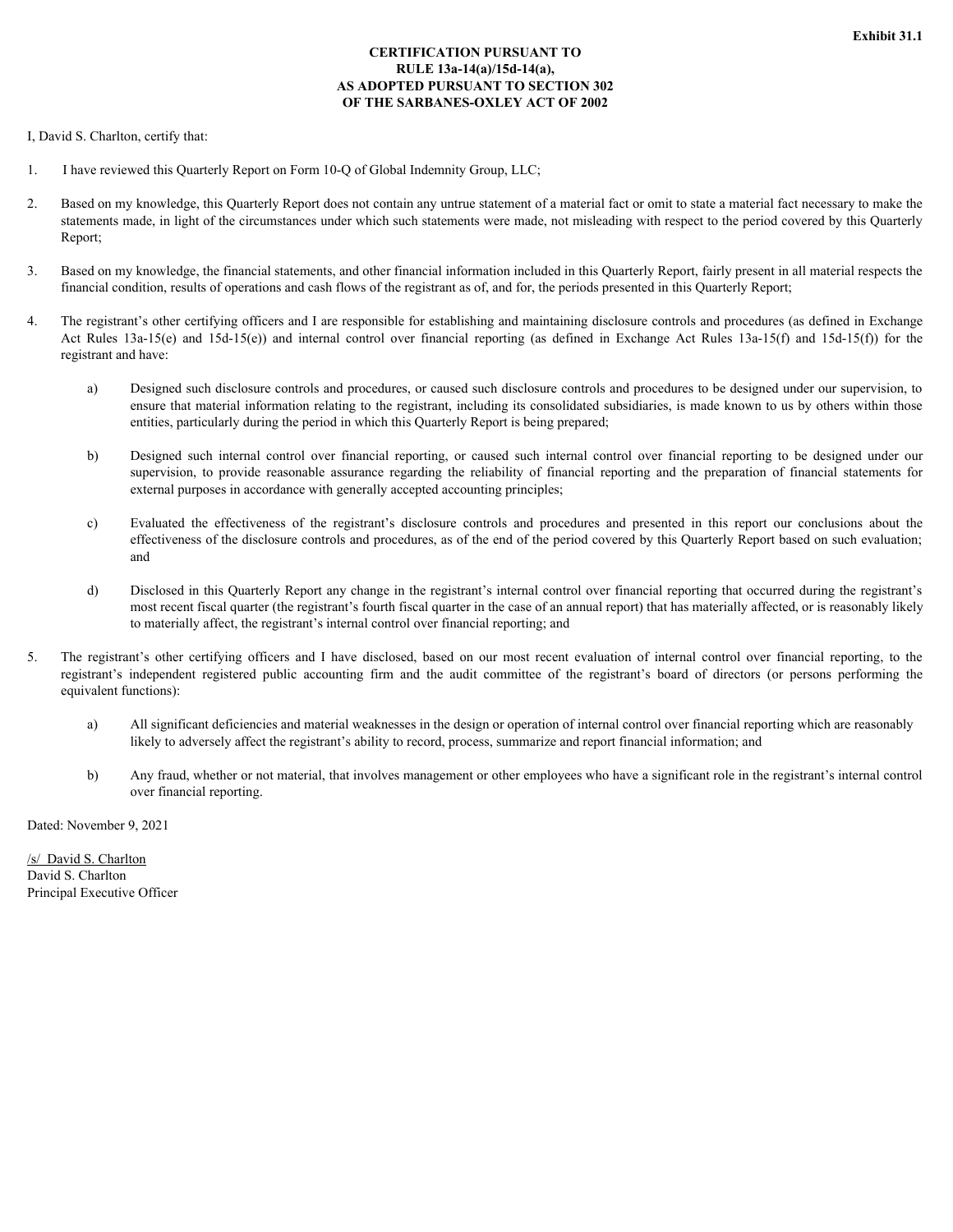## **CERTIFICATION PURSUANT TO RULE 13a-14(a)/15d-14(a), AS ADOPTED PURSUANT TO SECTION 302 OF THE SARBANES-OXLEY ACT OF 2002**

I, Thomas M. McGeehan, certify that:

- 1. I have reviewed this Quarterly Report on Form 10-Q of Global Indemnity Group, LLC;
- 2. Based on my knowledge, this Quarterly Report does not contain any untrue statement of a material fact or omit to state a material fact necessary to make the statements made, in light of the circumstances under which such statements were made, not misleading with respect to the period covered by this Quarterly Report; Exhibit 31.2<br>
AS ADOPTED PURSUANT-TO SECTION 302<br>
ACTLE 13a-14(e)/185-14(a), TO SECTION 302<br>
OF THE SARBANES-OXLEY ACT OF 2002<br>
The Mechanism credity that<br>
Have reviewed this Quarterly Report on Form 10-Q of Giobal Indemni **EXAMPLE CATON PURSUANT TO**<br> **AS ADOPTED PURSUANT TO SECTION 302**<br> **AS ADOPTED PURSUANT TO SECTION 302**<br> **OF THE SARRANES OXLEY ACT OP 2002**<br> **EXARRANES OXLEY ACT OP 2002**<br> **EXARRANES OXLEY ACT OP 2002**<br> **OF THE SARRANES EXTIPE ATION PURSUANT TO**<br> **SULTE 13x-14(4)/155-14(4),**<br> **AS ADOPTED PURSUANT TO SECTION 302**<br> **OF THE SARBANES-OXLEY ACT OF 2002**<br> **SUCH AS ADOPTED PURSUANT TO SECTION 302**<br> **SUCH AS ADOPTED PURSUANT TO SECTION 302**<br> **EV CERTIFICATION PURSUANT TO**<br> **CONSECTIVE AND THE VALUATE AND TO SECULATE AND THE CONSECT ON A CONSECT ON A CONSECT ON A CONSECT ON A CONSECT ON A CONSECT ON A CONSECT ON A CONSECT ON A CONSECT ON A CONSECT ON A CONSECT ON**
- 3. Based on my knowledge, the financial statements, and other financial information included in this Quarterly Report, fairly present in all material respects the financial condition, results of operations and cash flows of the registrant as of, and for, the periods presented in this Quarterly Report;
- 4. The registrant's other certifying officers and I are responsible for establishing and maintaining disclosure controls and procedures (as defined in Exchange registrant and have:
	- a) Designed such disclosure controls and procedures, or caused such disclosure controls and procedures to be designed under our supervision, to ensure that material information relating to the registrant, including its consolidated subsidiaries, is made known to us by others within those entities, particularly during the period in which this Quarterly Report is being prepared;
	- external purposes in accordance with generally accepted accounting principles;
	- effectiveness of the disclosure controls and procedures, as of the end of the period covered by this Quarterly Report based on such evaluation; and
	- d) Disclosed in this Quarterly Report any change in the registrant's internal control over financial reporting that occurred during the registrant's most recent fiscal quarter (the registrant's fourth fiscal quarter in the case of an annual report) that has materially affected, or is reasonably likely to materially affect, the registrant's internal control over financial reporting; and
- 3. These existened this Quanterly Report does not could indentury Group. I.L.C;<br>
2. Buest of any knowledge, this Quanterly Report does not could indenture over ranks, not material fact control to the person covered by the I have reviewed this Quarterly Report on Form 10-Q of Global Indemnity Group, LLC:<br>
Has due may kenochege, the Quarterly Harel show with stand and unstand in a registered in the registered by this Quarterly Report<br>
Regist equivalent functions):
	- a) All significant deficiencies and material weaknesses in the design or operation of internal control over financial reporting which are reasonably likely to adversely affect the registrant's ability to record, process, summarize and report financial information; and
	- b) Any fraud, whether or not material, that involves management or other employees who have a significant role in the registrant's internal control over financial reporting.

Dated: November 9, 2021

/s/ Thomas M. McGeehan Thomas M. McGeehan Chief Financial Officer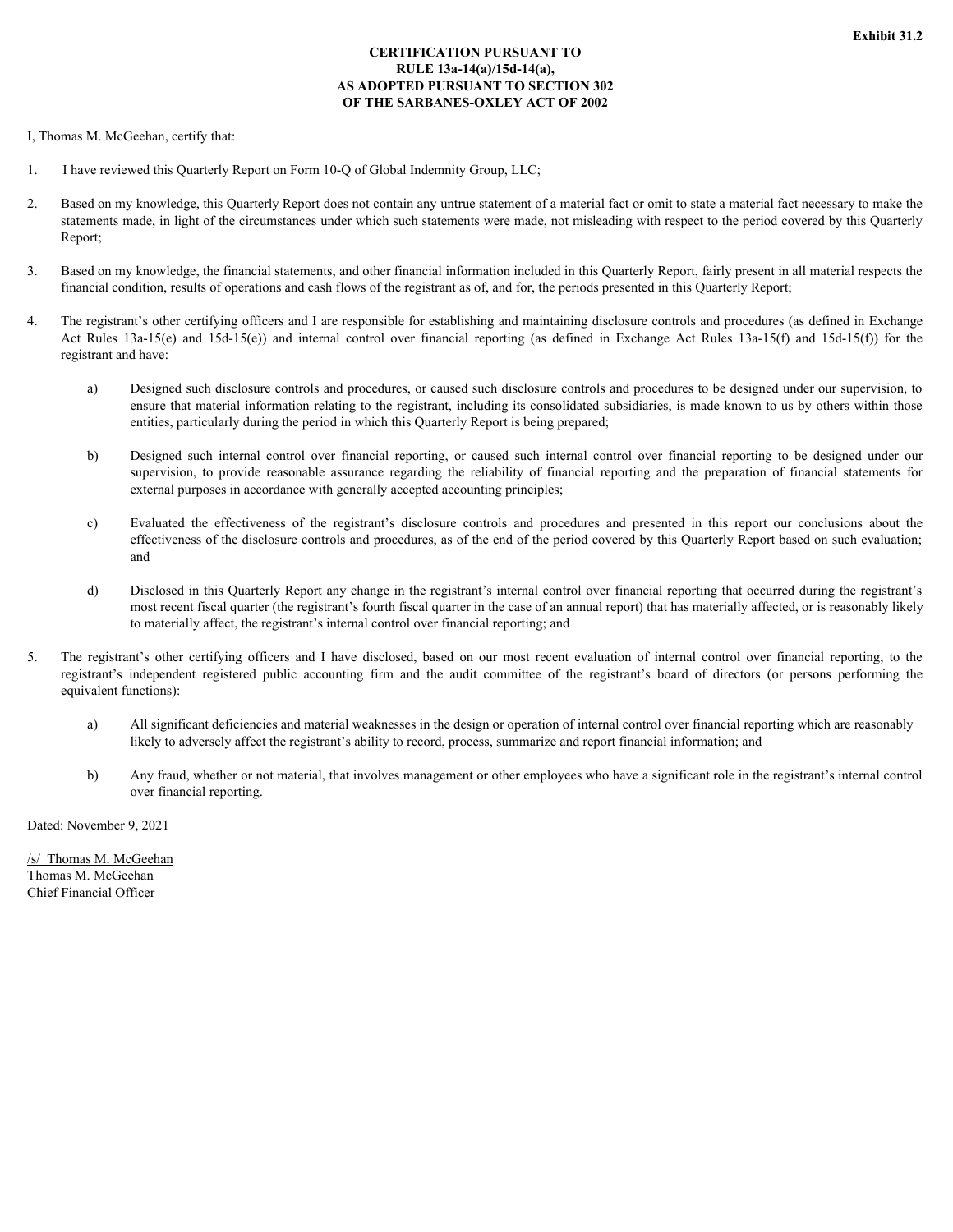## **CERTIFICATION PURSUANT TO 18 U.S.C. SECTION 1350, AS ADOPTED PURSUANT TO SECTION 906 OF THE SARBANES-OXLEY ACT OF 2002**

In connection with the Quarterly Report of Global Indemnity Group, LLC (the "Company") on Form 10-Q for the quarterly period ended September 30, 2021, as filed with the Securities and Exchange Commission on the date hereof (the "Report"), I, David S. Charlton, certify, pursuant to 18 U.S.C. section 1350, as adopted pursuant to section 906 of the Sarbanes-Oxley Act of 2002, that to the best of my knowledge:

- (1) The Report fully complies with the requirements of Section 13(a) or 15(d) of the Securities Exchange Act of 1934; and
- (2) The information contained in the Report fairly presents, in all material respects, the financial condition and results of operations of the Company.

Dated: November 9, 2021

/s/ David S. Charlton David S. Charlton Principal Executive Officer